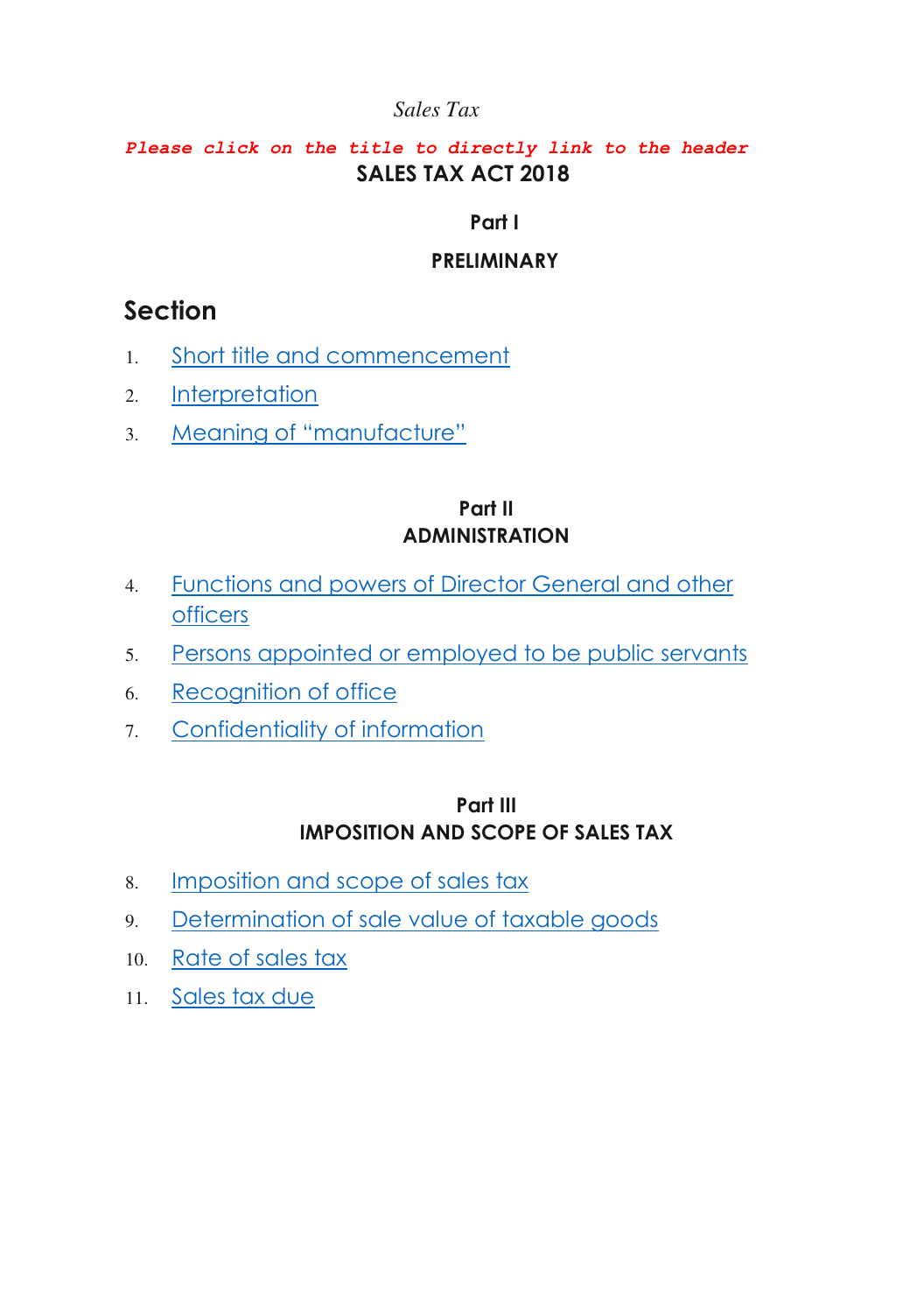# **Part IV**



# **REGISTRATION**

- 12. [Liability to be registered](#page-19-0)
- 13. [Application for registration](#page-20-0)
- 14. [Voluntary registration](#page-21-0)
- 15. [Direction to treat persons as single taxable person](#page-21-1)
- 16. [Registration of partnership](#page-24-0)
- 17. [Cessation of liability to be registered](#page-26-0)
- 18. [Notification of cessation of liability](#page-26-1)
- 19. [Cancellation of registration](#page-27-0)
- 20. [Exemptions from registration](#page-28-0)

#### **Part V ACCOUNTING, ASSESSMENT, RECOVERY, ETC.**

- 21. [Invoices](#page-28-1)
- 22. [Production of invoices by computer](#page-29-0)
- 23. [Credit notes and debit notes](#page-29-1)
- 24. [Duty to keep records](#page-29-2)
- 25. [Taxable period](#page-30-0)
- 26. [Furnishing of returns and payment of sales tax due and](#page-31-0)  [payable](#page-31-0)
- 27. [Power to assess](#page-34-0)
- 28. [Recovery of sales tax, etc., as civil debt](#page-36-0)
- 29. [Power to collect sales tax, etc., from person owing money](#page-38-0)  [to taxable person](#page-38-0)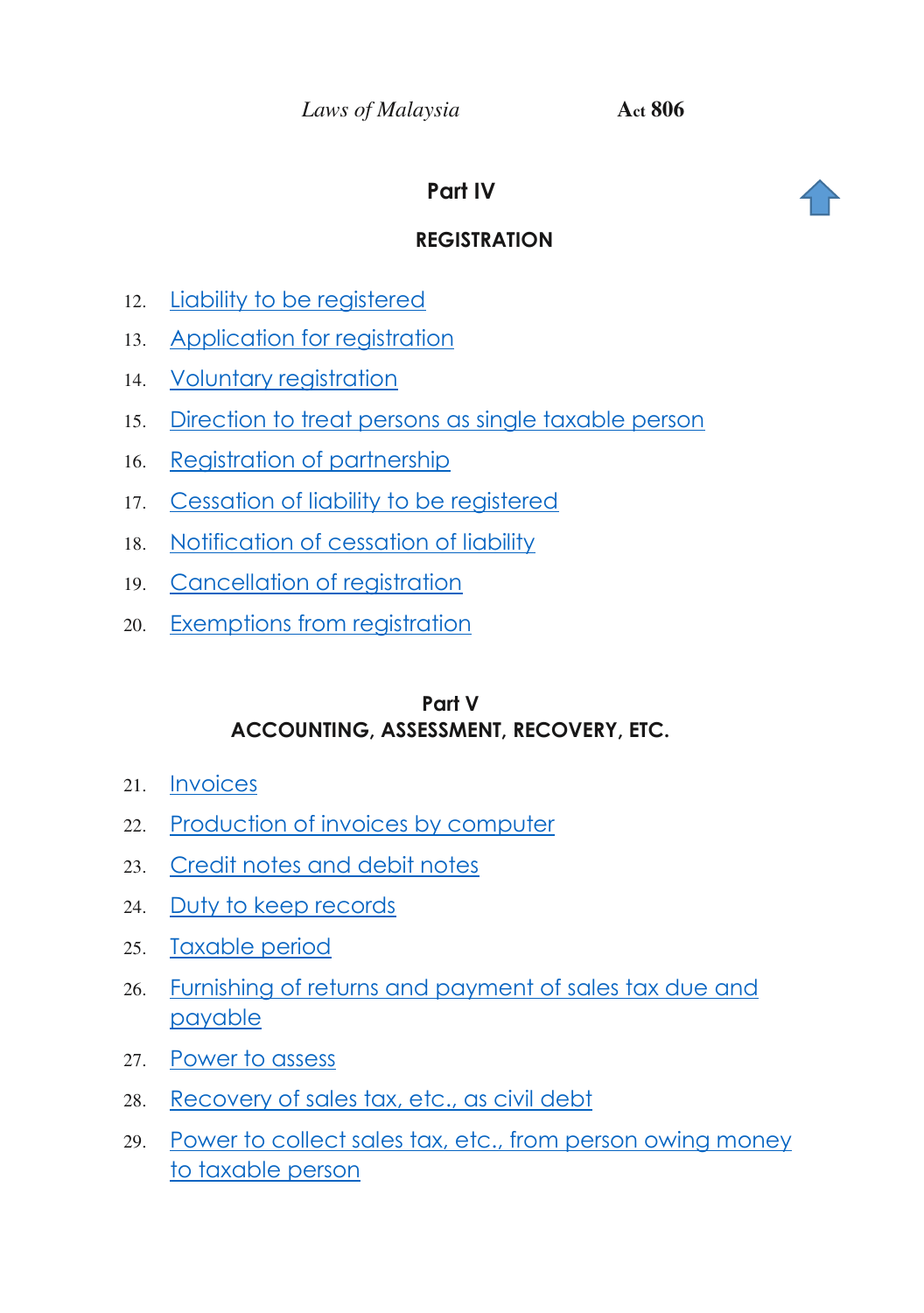- 30. [Recovery of sales tax before payable from persons about](#page-39-0)  [to leave Malaysia](#page-39-0)
- 31. Recovery of sales tax, etc.*,* [from persons about to leave](#page-39-0)  [Malaysia without paying sales tax, etc.](#page-39-0)
- 32. Payment by instalments
- 33. [Goods subject to customs or excise control not to be](#page-41-0)  [delivered until sales tax paid as demanded](#page-41-0)
- 34. [Liability of directors, etc.](#page-42-0)

# **Part VI**

#### **EXEMPTION, REFUND, DRAWBACK AND REMISSION**

- 35. [Power of Minister to exempt and refund](#page-43-0)
- 36. [Claim for refund of sales tax in relation to bad debt](#page-44-0)
- 37. [Repayment of sales tax in relation to bad debt](#page-45-0)
- 38. [Payment of sales tax, etc., short paid or erroneously](#page-46-0)  [refunded](#page-46-0)
- 39. [Refund of sales tax, etc., overpaid or erroneously paid](#page-48-0)
- 40. [Drawback](#page-49-0)
- 41. [Remission of sales tax, etc.](#page-49-1)

#### **Part VII RULING**

- 42. [Public ruling](#page-50-0)
- 43. [Customs ruling](#page-50-1)
- 44. [Making of customs ruling](#page-51-0)
- 45. [Amendment, modification or revocation of customs ruling](#page-52-0)
- 46. [Director General to declare customs rulings to be null, etc.](#page-53-0)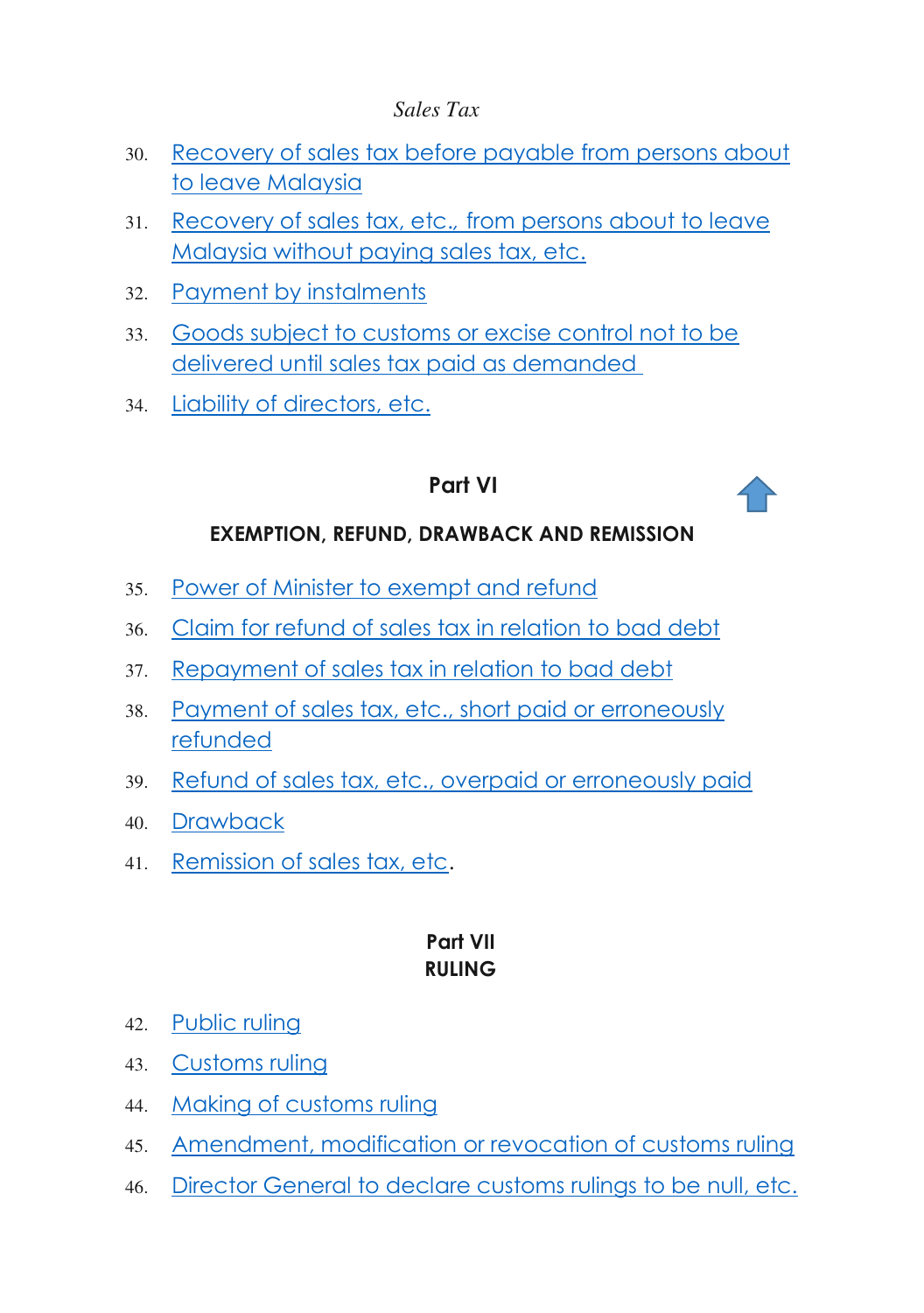47. [Different customs rulings on same subject matter](#page-53-1) 

# **Part VIII**

# **SPECIAL PROVISIONS RELATING TO DESIGNATED AREAS**

- 48. [Interpretation](#page-56-0)
- 49. [Application](#page-54-0)
- 50. [Sales tax relating to taxable goods imported into or](#page-54-1)  [transported to or from designated areas](#page-54-1)
- 51. [Transportation of taxable goods from or to designated](#page-57-0)  [areas to or from Malaysia](#page-57-0)
- 52. [Declaration of taxable goods transported from](#page-58-0)  [designated areas to Malaysia](#page-58-0)
- 53. [Collection of sales tax in designated areas](#page-56-1)
- 54. [Application of section 40 to taxable goods transported to](#page-56-2)  [designated areas](#page-56-2)

#### **Part IX**

# **SPECIAL PROVISIONS RELATING TO SPECIAL AREAS**

- 55. [Interpretation](#page-56-0)
- 56. [Application](#page-56-3)
- 57. [Sales tax relating to taxable goods imported into or](#page-54-1)  [transported to or from special areas](#page-54-1)
- 58. [Transportation of taxable goods from or to special areas](#page-55-0)  [to or from Malaysia](#page-55-0)
- 59. [Declaration of taxable goods transported from special](#page-55-1)  [areas to Malaysia](#page-55-1)
- 60. [Collection of sales tax in special areas](#page-58-1)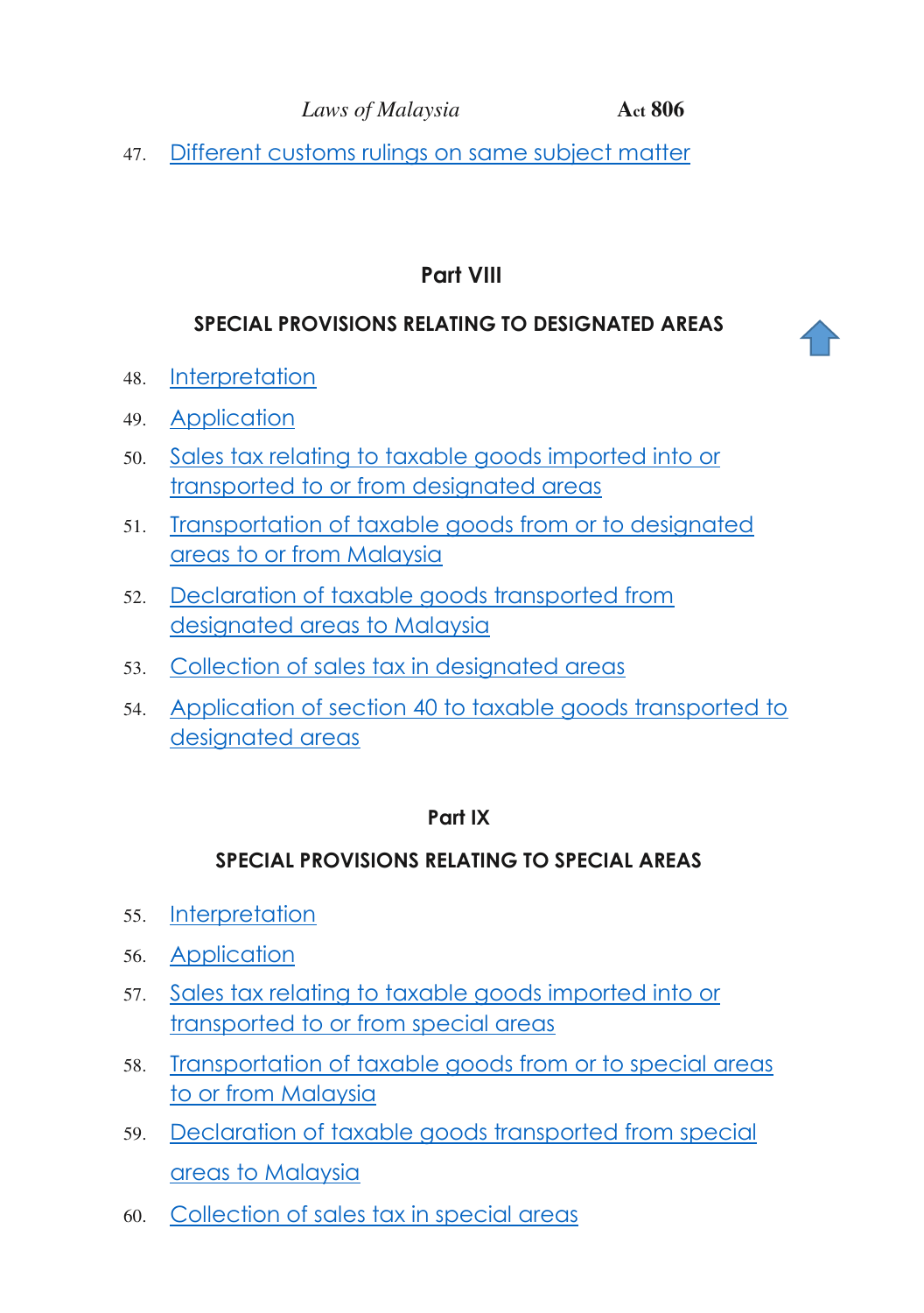# 61. [Application of section 40 to taxable goods transported to](#page-59-0)  [special areas](#page-59-0)

# **Part X**

# **ENFORCEMENT**

- 62. [Persons bound to give information](#page-59-1)
- 63. [Power to take samples](#page-60-0)
- 64. [Access to places or premises](#page-60-1)
- 65. [Access to recorded information or computerized data](#page-62-0)
- 66. [Magistrate may issue search warrant](#page-63-0)
- 67. [Search may be made without warrant](#page-64-0)
- 68. [Power to stop and search conveyance](#page-64-1)
- 69. [Seizure of goods, etc., the subject of an offence](#page-65-0)
- 70. [Proportional examination or testing of goods seized](#page-66-0)
- 71. [Return or disposal of goods, etc.](#page-67-0)
- 72. [Power of arrest](#page-69-0)

#### **Part XI TRIALS AND PROCEEDINGS**

- 73. [Jurisdiction to try offences](#page-71-0)
- 74. [Evidence by certificate, etc.](#page-71-1)
- 75. [Production of certificate of analysis](#page-72-0)
- 76. [Proof as to registration or licensing of conveyances in](#page-73-0)  [Malaysia or Singapore](#page-73-0)
- 77. [Manner of seizure not to be enquired into on trial before](#page-74-0)  [court or on appeal](#page-74-0)
- 78. [Obligation of secrecy](#page-74-1)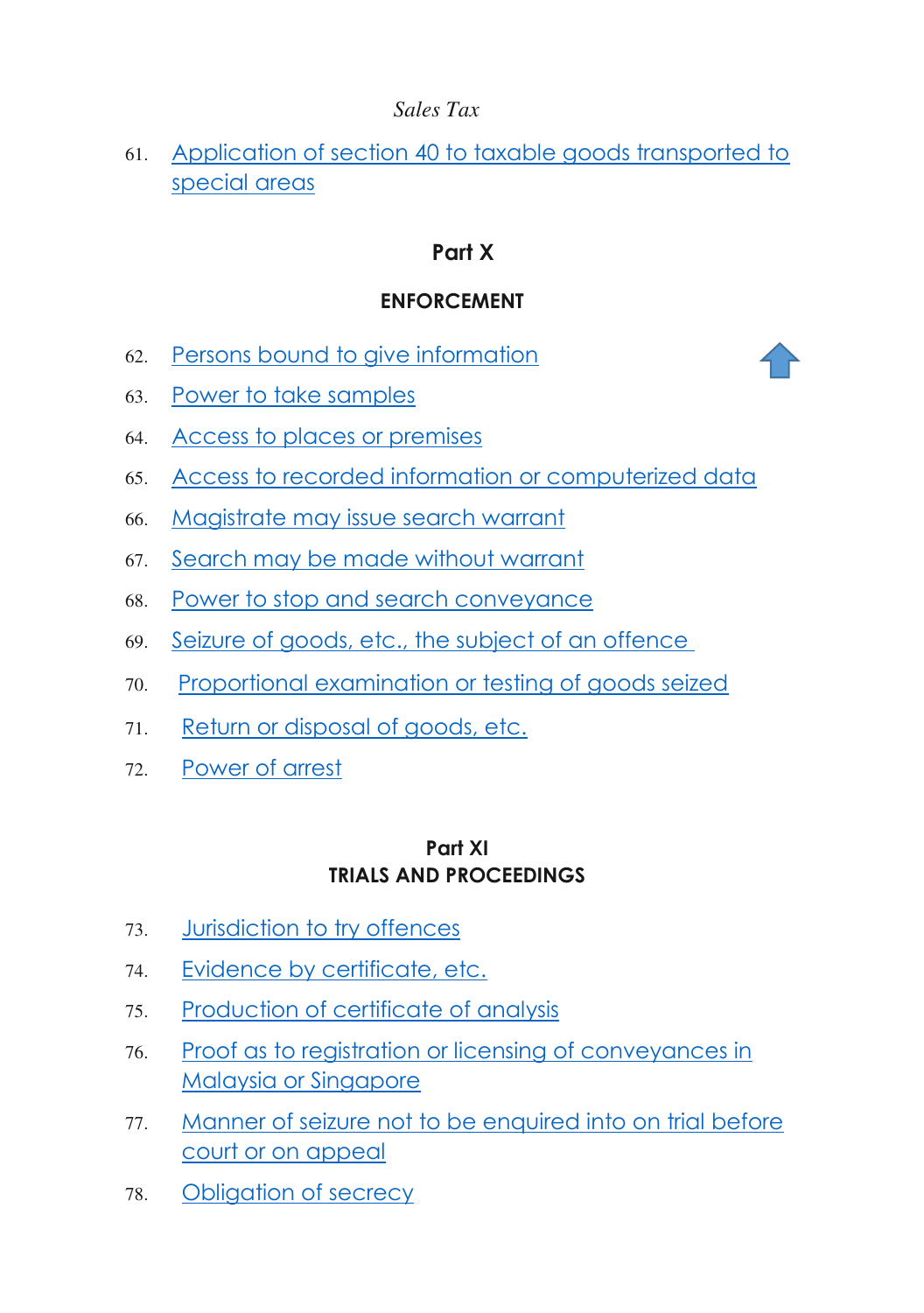- 79. [Protection of informers from discovery](#page-74-2)
- 80. [Goods liable to seizure liable to forfeiture](#page-75-0)
- 81. [Court to order disposal of goods seized](#page-75-1)
- 82. [Goods seized in respect of which there is no prosecution,](#page-76-0)  [or the proceeds of sale thereof, are forfeited if not](#page-76-0)  [claimed](#page-76-0)
- 83. [Burden of proof](#page-78-0)
- 84. [Court order](#page-78-1)
- 85. [No costs or damages arising from seizure to be](#page-79-0)  [recoverable unless seizure without reasonable or](#page-79-0)  [probable cause](#page-79-0)

# **Part XII**



#### **GENERAL**

- 86. [Evasion of sales tax](#page-79-1)
- 87. [Giving incorrect information relating to liability to sales](#page-81-0)  [tax](#page-81-0)
- 88. [Improperly obtaining refund](#page-81-1)
- 89. [Employee may transact business](#page-82-0)
- 90. [Transaction of business on behalf of taxable person](#page-82-1)
- 91. [Offences by authorized and unauthorized persons](#page-83-0)
- 92. [Obstruction](#page-83-1)
- 93. [Offences by company, etc.](#page-84-0)
- 94. [General penalty](#page-85-0)
- 95. [Compounding of offences](#page-85-1)
- 96. [Review and appeal](#page-86-0)
- 97. Liquidator of company to give notice of winding-up, and [set aside sales tax](#page-87-0)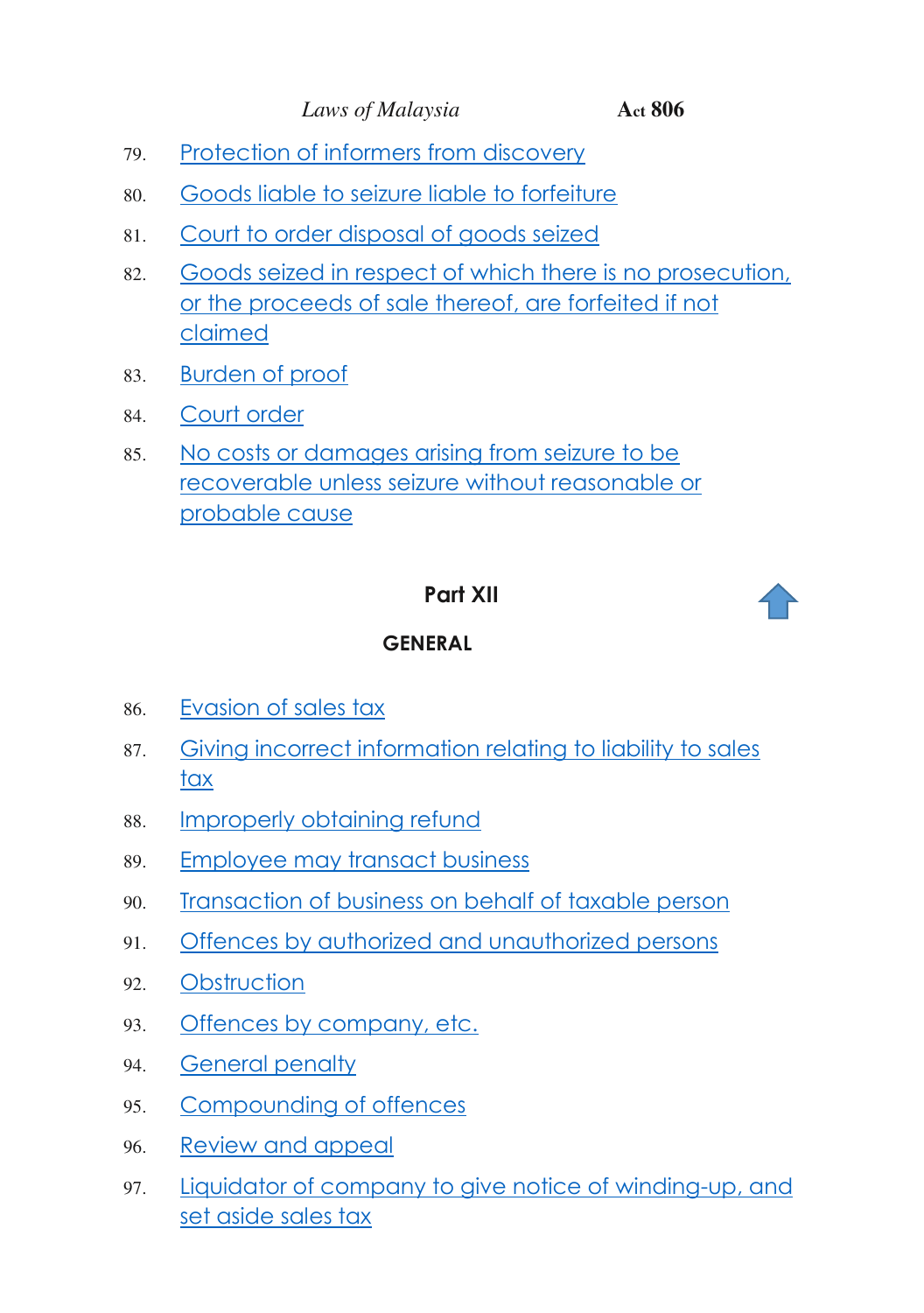- 98. [Appointment of receiver to be notified to Director](#page-88-0)  **[General](#page-88-0)**
- 99. [Registered manufacturer to submit audit certificate](#page-88-1)
- 100. [Sales tax, etc., to be payable notwithstanding any](#page-89-0)  [proceedings, etc.](#page-89-0)
- 101. [Service of notices, etc.](#page-89-1)
- 102. [Use of electronic service](#page-90-0)
- 103. [Protection of officer of sales tax from liability](#page-91-0)
- 104. [Rewards](#page-91-1)
- 105. [Power of Director General to charge fees](#page-91-2)
- 106. [Power to make regulations](#page-91-3)

#### **Part XIII**

#### **SAVINGS AND TRANSITIONAL**

- 107. [Registration on commencement date](#page-93-0)
- 108. [Progressive or periodic agreement](#page-94-0)
- 109. [Things done in anticipation of the enactment of this Act](#page-95-0)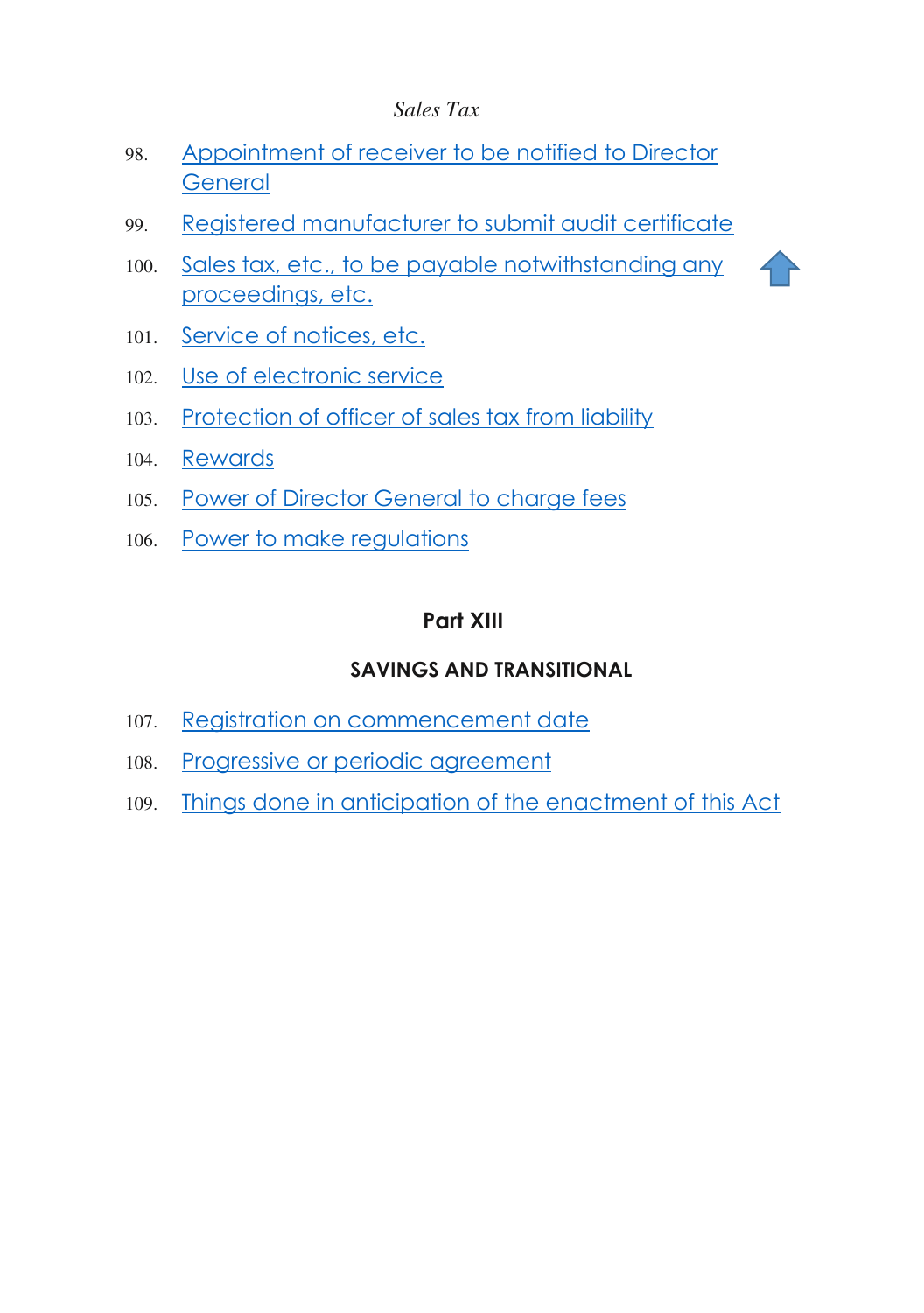# **LAWS OF MALAYSIA**

# **Act 806**

# **SALES TAX ACT 2018**

An Act to provide for the charging, levying and collecting of sales tax, and for matters connected therewith.

**ENACTED** by the Parliament of Malaysia as follows:

 $[$   $]$ 

Part I

# PRELIMINARY

# **Short title and commencement**

<span id="page-7-0"></span>**1.** (1) This Act may be cited as the Sales Tax Act 2018.

(2) This Act comes into operation on a date to be appointed by the Minister by notification in the *Gazette* and the Minister may appoint different dates for the coming into operation of different Parts or different provisions of this Act.

(3) Notwithstanding subsection (2), the Minister may, by notification in the *Gazette,* appoint the effective date for the charging and levying of sales tax under this Act.

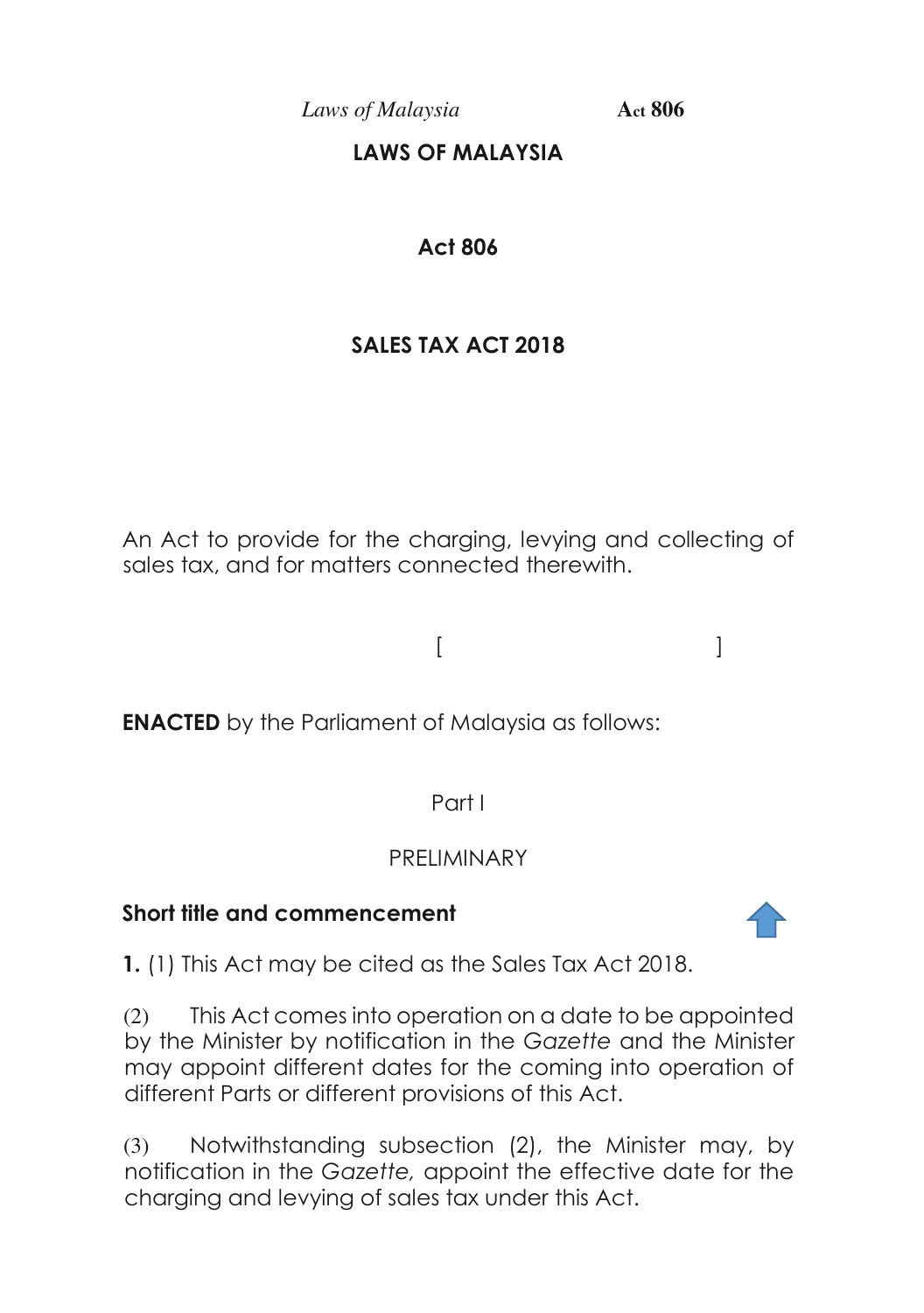# **Interpretation**

<span id="page-8-0"></span>**2.** (1) In this Act, unless the context otherwise requires—

"this Act" includes any subsidiary legislation made under this Act;

"goods" means all kinds of movable property;

"taxable goods" means goods of a class or kind not exempted from sales tax;

"sales tax" means the tax payable under this Act;

"prescribed" means prescribed by the Minister in the regulations made under this Act;

"document" has the meaning assigned to it under section 3 of the Evidence Act 1950 [*Act 56*];

"licensed warehouse" means any warehouse or place licensed under section 65 of the Customs Act 1967 [*Act 235*];

"customs warehouse" has the meaning assigned to it under subsection 2(1) of the Customs Act 1967;

"licensed manufacturing warehouse" means a licensed warehouse in respect of which an additional licence to carry on any manufacturing process has been granted under section 65a of the Customs Act 1967;

"sale" includes barter, disposal of goods with a right of purchase or on terms providing that the seller retains an interest in the goods, and delivery of goods under any conditions as to future payment;

"designated areas" means Labuan, Langkawi and Tioman;

"special areas" means any free zone, licensed warehouse and licensed manufacturing warehouse, and the Joint Development Area;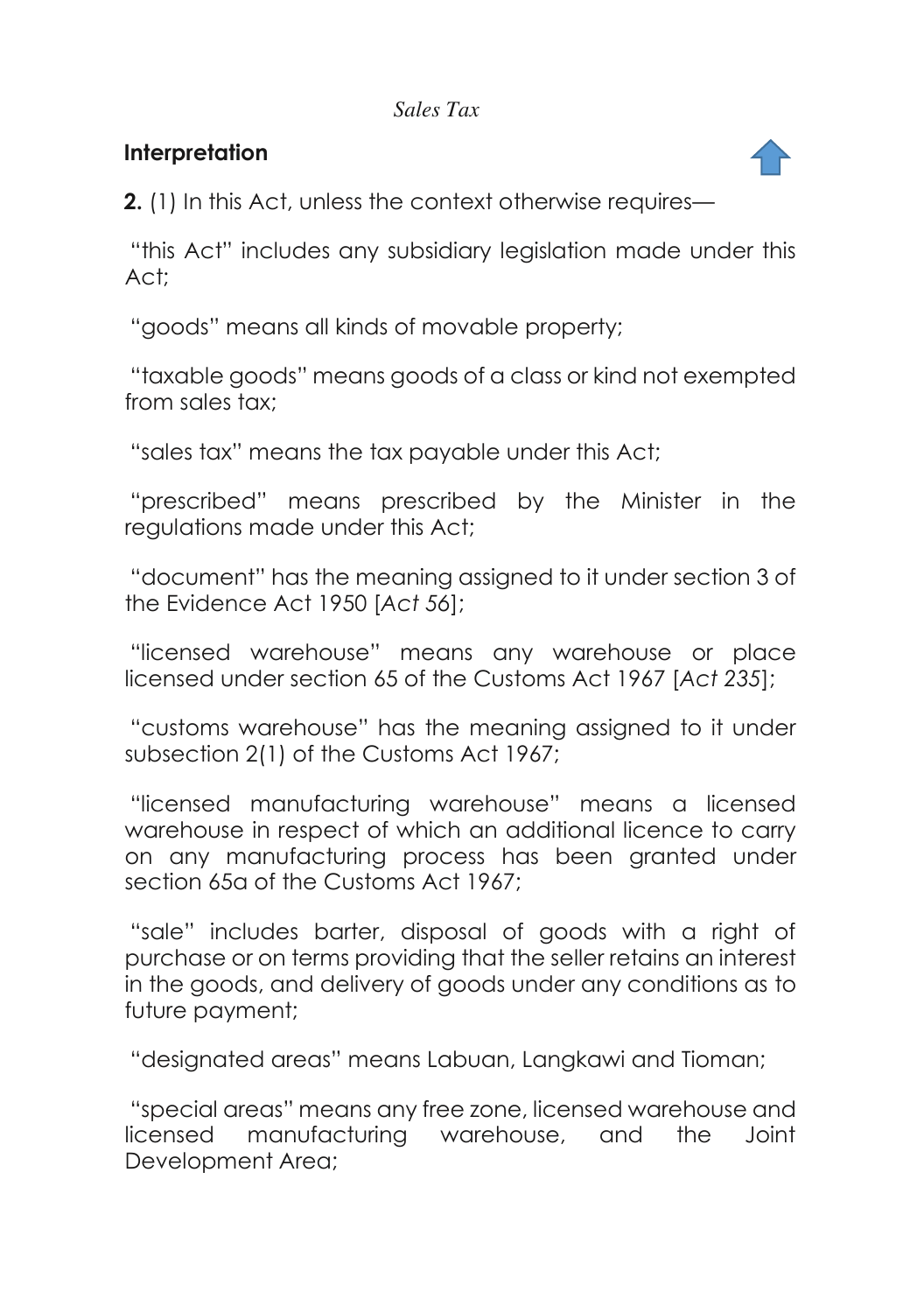"Joint Development Area" has the meaning assigned to it under section 2 of the Malaysia-Thailand Joint Authority Act 1990 [*Act 440*];

"customs ruling" means any customs ruling made by the Director General under section 44;

"Director General" means the Director General of Customs and Excise appointed under subsection 3(1) of the Customs Act 1967;

"computer" has the meaning assigned to it under section 3 of the Evidence Act 1950;

"Labuan" means the Island of Labuan and its dependent islands, namely Rusukan Besar, Rusukan Kecil, Keraman, Burong, Papan and Daat;

"Langkawi" means the Island of Langkawi and all adjacent islands lying nearer to the Island of Langkawi than to the mainland;

"Minister" means the Minister charged with the responsibility for finance;

"taxable person" means a registered manufacturer or a manufacturer who is liable to be registered under section 12;

"officer of sales tax" means any officer of customs as defined in subsection 2(1) of the Customs Act 1967 and includes any person appointed or employed under subsection 4(3);

"proper officer of sales tax" means any senior officer of sales tax or officer of sales tax acting in the fulfilment of his duties under this Act, whether such duties are assigned to him specially or generally, or expressly or by implication;

"senior officer of sales tax" means any senior officer of customs as defined in subsection 2(1) of the Customs Act 1967;

"conveyance" includes any vessel, train, vehicle, aircraft or any other means of transport by which persons or goods can be carried;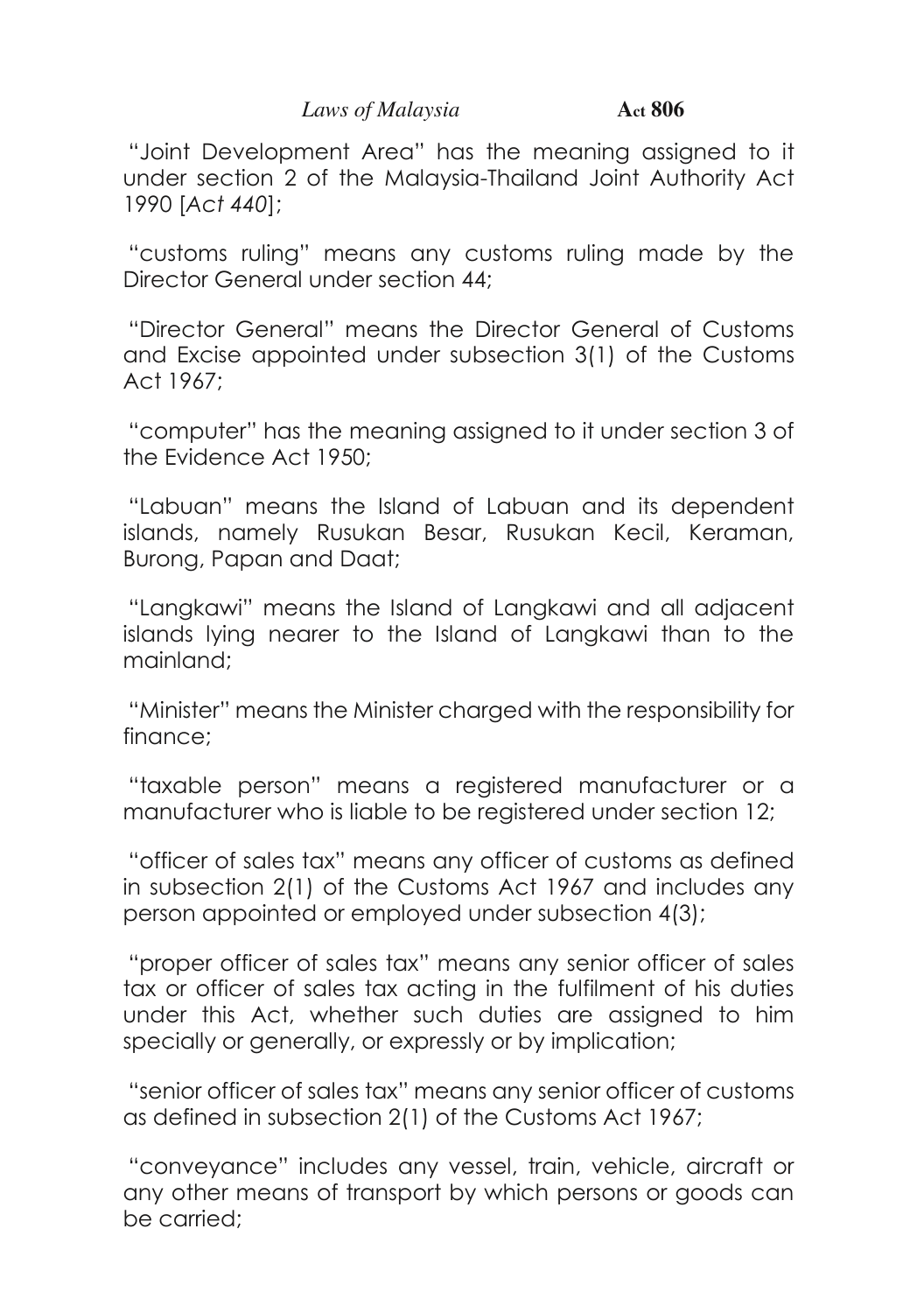"manufacturer" means a person who engages in the manufacture of goods;

"registered manufacturer" means a manufacturer registered under section 13 or 14;

"regulations" means regulations made under section 106;

"limited liability partnership" has the meaning assigned to it under section 2 of the Limited Liability Partnerships Act 2012 [*Act 743*];

"business" includes any trade, commerce or manufacture, or any concern in the nature of trade, commerce or manufacture;

"petroleum" has the meaning assigned to it under subsection 2(1) of the Customs Act 1967;

"surcharge" means the surcharge referred to in subsection 32(3);

"effective date" means the date appointed under subsection 1(3);

 "taxable period" means any period as determined or provided for under section 25;

"Tioman" means the Island of Tioman and the islands of Soyak, Rengis, Tumok, Tulai, Chebeh, Labas, Sepoi and Jahat;

"Customs Appeal Tribunal" means the Customs Appeal Tribunal established under section 141b of the Customs Act 1967;

"free zone" has the meaning assigned to it under subsection 2(1) of the Free Zones Act 1990 [*Act 438*].

(2) For the purpose of this Act—

*(a)* goods shall be deemed to be under customs control whilst the goods are deposited or held in any customs warehouse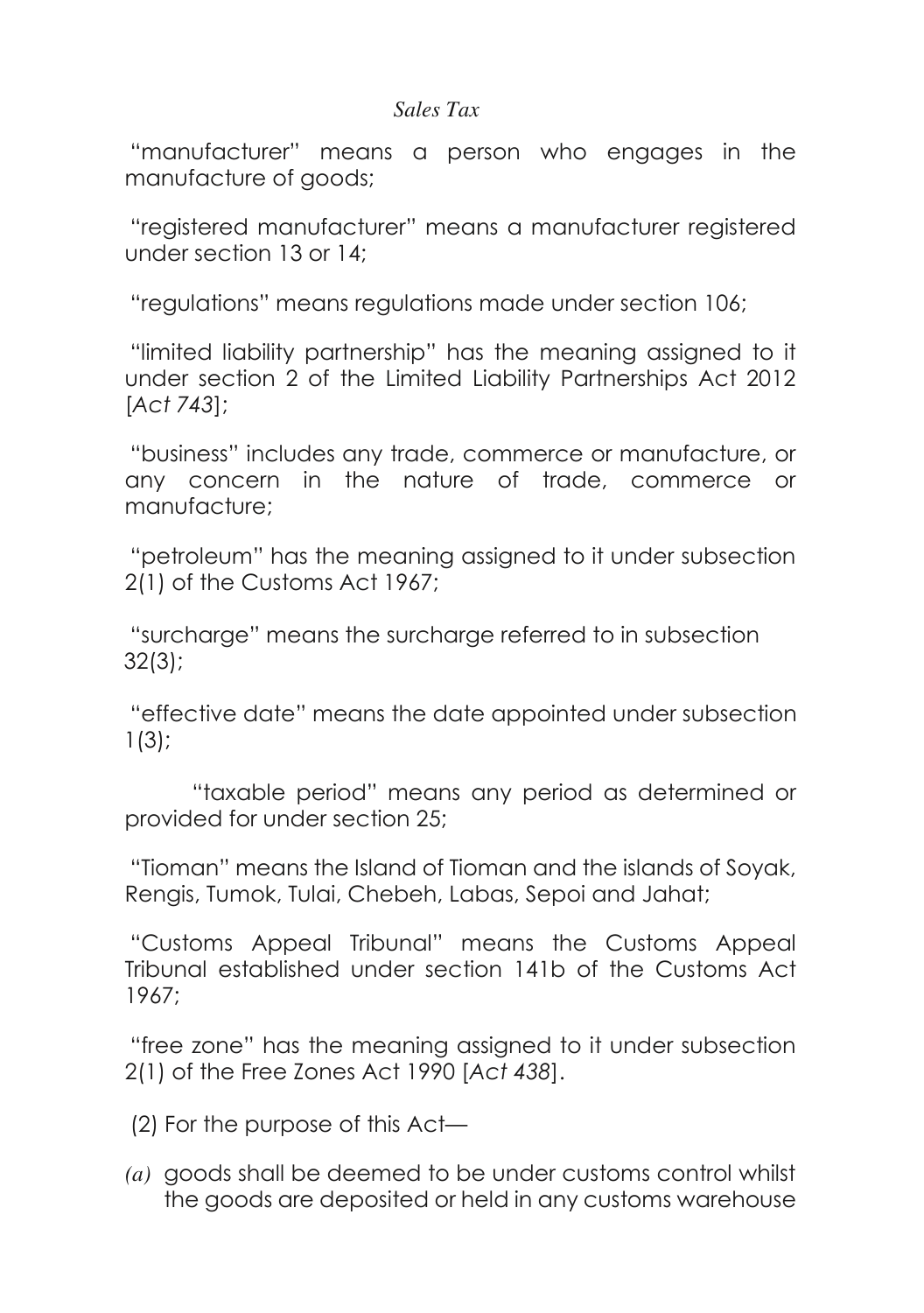or licensed warehouse, post office, or in any conveyance, pipeline or place from which the goods may not be removed except with the permission of the proper officer of sales tax; and

*(b)* goods shall be deemed to be under excise control whilst the goods are deposited or held in any distillery, brewery or other places of manufacture, or in any public excise warehouse, licensed warehouse, post office, or in any conveyance, pipeline or place from which the goods may not be removed except with the permission of the proper officer of sales tax.

# **Meaning of "manufacture"**



- <span id="page-11-0"></span>**3.** (1) In this Act, "manufacture" means—
	- *(a)* in relation to goods other than petroleum, the conversion by manual or mechanical means of organic or inorganic materials into a new product by changing the size, shape, composition, nature or quality of such materials and includes the assembly of parts into a piece of machinery or other products, but does not include the installation of machinery or equipment for the purpose of construction; and
	- *(b)* in relation to petroleum, any process of separation, purification, refining, conversion and blending.

 (2) If any question arises as to the meaning of "manufacture" under subsection (1), such question shall be decided by the Minister whose decision shall be final.

Part II

# ADMINISTRATION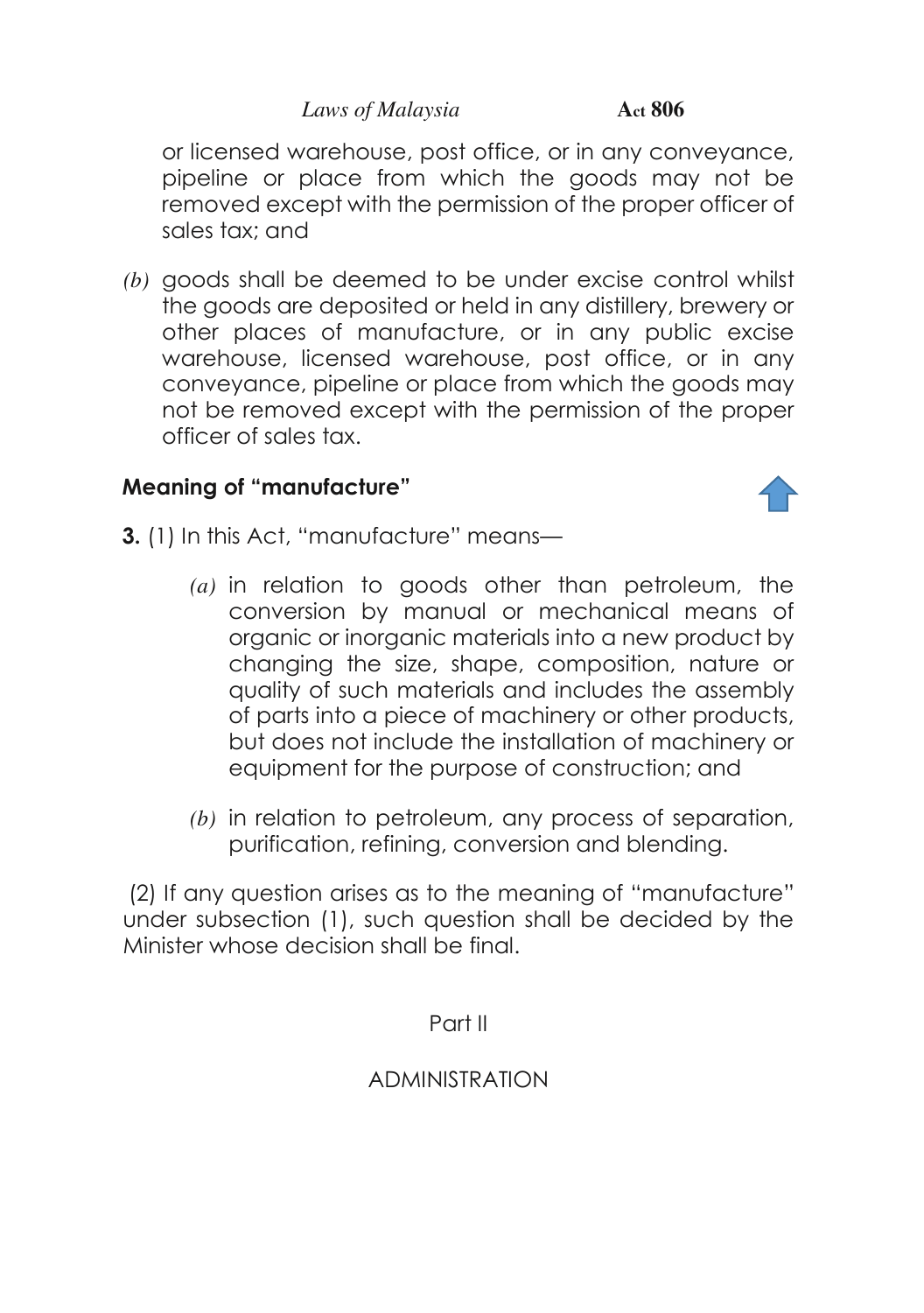

#### **Functions and powers of Director General and other officers**

<span id="page-12-0"></span>**4.** (1) The Director General shall have the superintendence of all matters relating to sales tax, subject to the direction and control of the Minister.

(2) Subject to the general direction and supervision of the Director General, a senior officer of sales tax shall have and exercise all powers conferred on the Director General by or under this Act, other than those conferred under sections 7, 41, 42 and 105.

(3) Any person, other than an officer of sales tax, may be appointed by, or employed with the concurrence of, the Director General for any duty or service relating to sales tax and such person shall be deemed to be an officer of sales tax for that duty or service.

(4) The Director General may, by authorization in writing, confer on any officer of sales tax not being a senior officer of sales tax all or any of the powers of a senior officer of sales tax for a period not exceeding ninety days in respect of any one authorization.

(5) Any officer of sales tax shall have the duties and powers to enforce and ensure due compliance with the provisions of this Act.

# <span id="page-12-1"></span>**Persons appointed or employed to be public servants**

**5.** Every person appointed or employed under subsection 4(3) for any duty or service relating to sales tax shall be deemed to be a public servant within the meaning of the Penal Code [*Act 574*].

# **Recognition of office**

<span id="page-12-2"></span>**6.** (1) Every officer of sales tax when discharging his duties shall, on demand made by any person, declare his office and produce to the person the authority card or badge prescribed under section 8a of the Customs Act 1967 or in the case of any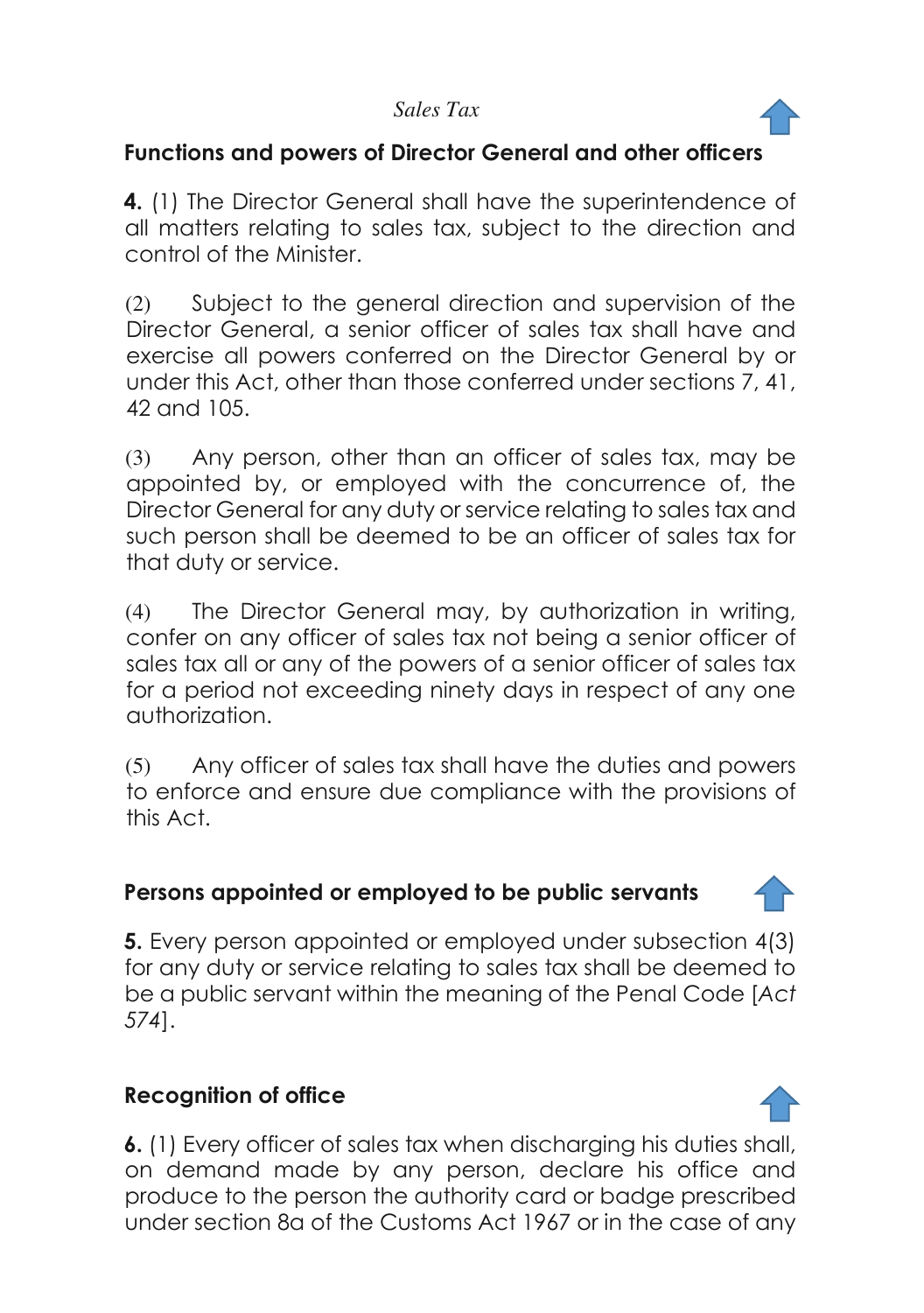officer of sales tax not being an officer of customs, any other authority card as may be approved by the Director General.

(2) It shall not be an offence for any person to refuse to comply with any request, demand or order made by any officer of sales tax acting or purporting to act under this Act if the officer refuses to declare his office and produce his authority card or badge on demand being made by the person.

(3) Any person, not being an officer of sales tax, who unlawfully wears, uses, possesses or displays, otherwise than in the course of a stage play or other theatrical performance—

- *(a)* any uniform prescribed under section 8a of the Customs Act 1967 or any dress having the appearance of, or bearing the distinctive marks of, such uniform; or
- *(b)* any prescribed authority card or badge, or authority card as approved by the Director General, referred to in subsection (1),

commits an offence and shall, on conviction, be liable to a fine not exceeding fifty thousand ringgit or to imprisonment for a term not exceeding three years or to both.

# **Confidentiality of information**

<span id="page-13-0"></span>**7.** (1) Every person, having any official duty or being appointed or employed under this Act, shall regard and deal with all documents, information, returns or declarations relating to the business, sale value of the goods of any taxable person or the sale value of imported goods as confidential.

(2) Subject to subsection (4), every person having possession or control over any document, information, return or declaration or copies thereof in relation to the business or the sale value of the goods of any taxable person or the sale value of imported goods, who at any time, otherwise than for the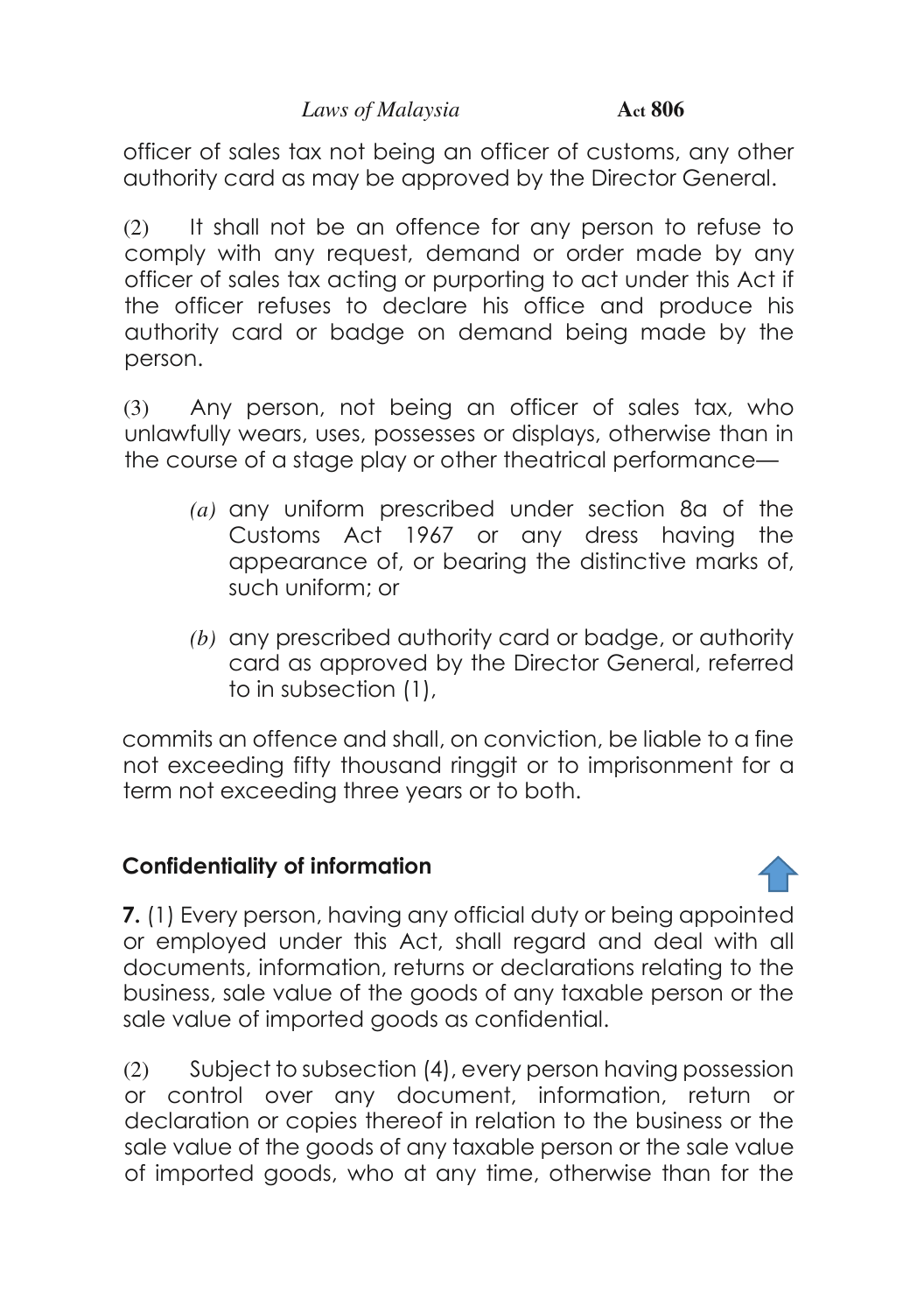purposes of this Act or with the express authority of the Director General—

- *(a)* communicates or attempts to communicate the information or anything contained in the document, return or declaration or copies thereof to any person; or
- *(b)* suffers or permits any person to have access to any information or to anything contained in the document, return or declaration or copies thereof, commits an offence.

(3) No person having any official duty or being appointed or employed under this Act or who is referred to in subsection (4) shall be required to produce in any matters or proceedings in any court or tribunal any document, information, return or declaration or to divulge or communicate in the matters or proceedings any matter or thing, coming under his notice in the performance of his duties under this Act, except as may be necessary for the purposes of carrying into effect the provisions of this Act or in order to institute a prosecution or in the course of a prosecution for any offence committed under this Act.

(4) The Director General may, as he deems fit, transmit or communicate any document, information, return or declaration referred to in subsection (1) or anything contained therein, to the Chief Statistician of the Department of Statistics Malaysia which may be required in the performance of his official duty.

(5) Notwithstanding subsection (4), the Minister may, as he deems fit, allow the Director General to transmit or communicate any document, information, return or declaration referred to in subsection (1) or anything contained therein to any other person.

Part III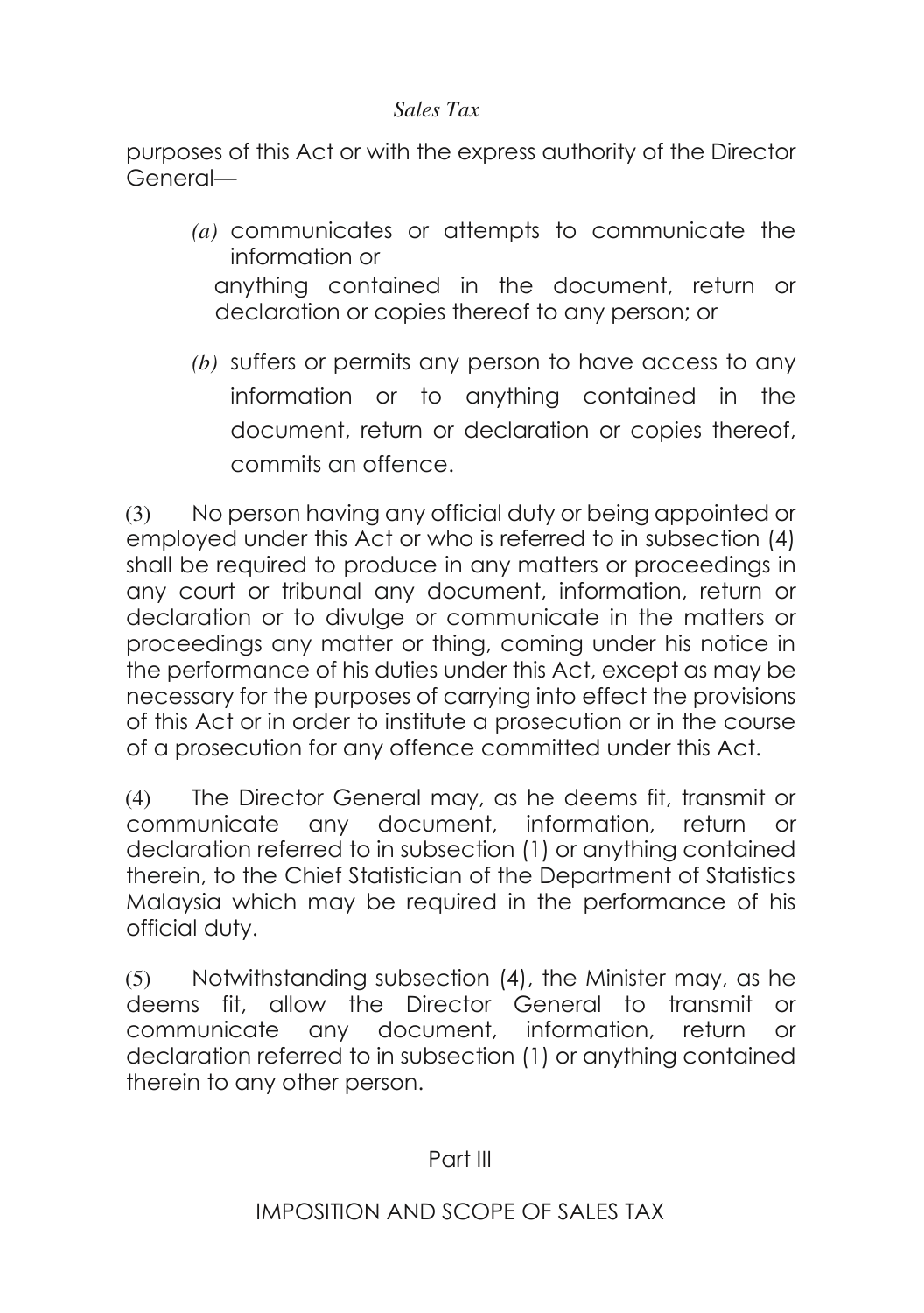# **Imposition and scope of sales tax**

<span id="page-15-0"></span>**8.** (1) A tax to be known as sales tax shall be charged and levied on all taxable goods—

- (a) manufactured in Malaysia by a registered manufacturer and sold, used or disposed of by him; or
- (b) imported into Malaysia by any person.

(2) Sales tax on any importation of taxable goods into Malaysia shall be levied and payable as if it were a customs duty or an excise duty and as if the imported taxable goods are dutiable and liable to customs duty or excise duty.

(3) This Act shall be construed as one with the Customs Act 1967 and the Excise Act 1976 [*Act 176*] with regards to the importation or exportation of goods including goods in transit and the movement of goods under customs control or excise control.

(4) Where there is any inconsistency between the provisions of the Customs Act 1967 or the Excise Act 1976 and the provisions of this Act, the provisions of this Act shall prevail.

# **Determination of sale value of taxable goods**

<span id="page-15-1"></span>**9.** (1) In the case of taxable goods—

*(a)* sold by a taxable person; or *(b)*

manufactured by a taxable person

and—

 (i) used by him otherwise than as materials in the manufacture of the taxable goods; or (ii) disposed of by him otherwise than by sale,

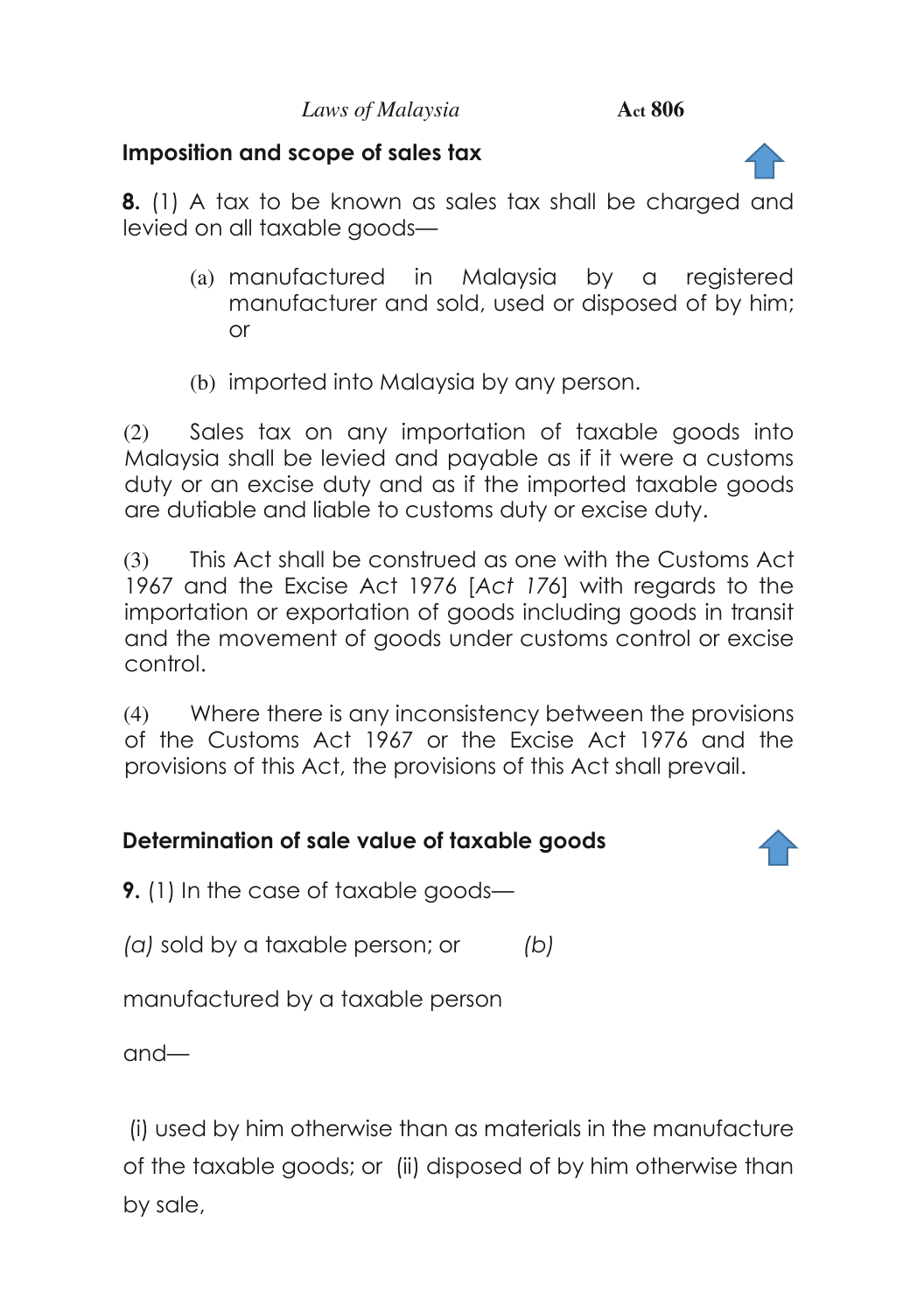the sale value of such taxable goods shall be determined in accordance with the regulations made under this Act.

(2) In the case of taxable goods imported into Malaysia, the sale value of the taxable goods shall be the sum of the following amounts:

- (a) the value of such taxable goods for the purpose of customs duty as determined in accordance with the Customs Act 1967;
- (b) the amount of customs duty, if any, paid or to be paid on such taxable goods; and
- (c) the amount of excise duty, if any, paid or to be paid on such taxable goods.

(3) Where any registered manufacturer receives taxable goods from any person to be manufactured and subsequently returns the goods so manufactured to such person, the sale value of the goods so manufactured shall, subject to approval of the Director General, be the amount that the manufacturer charges for work performed by him.

#### **Rate of sales tax**

<span id="page-16-0"></span>**10**. (1) Sales tax shall be charged and levied at the rate fixed in accordance with subsection (2) on the taxable goods sold, used or disposed of or imported, by reference to the sale value of the taxable goods as determined under section 9.

- (2) The Minister may, by order published in the *Gazette—*
- *(a)* fix the rate of sales tax to be charged and levied under this Act; and
- *(b)* vary or amend the rate of sales tax fixed under paragraph

*(a).* (3) Any order made under subsection (2) shall—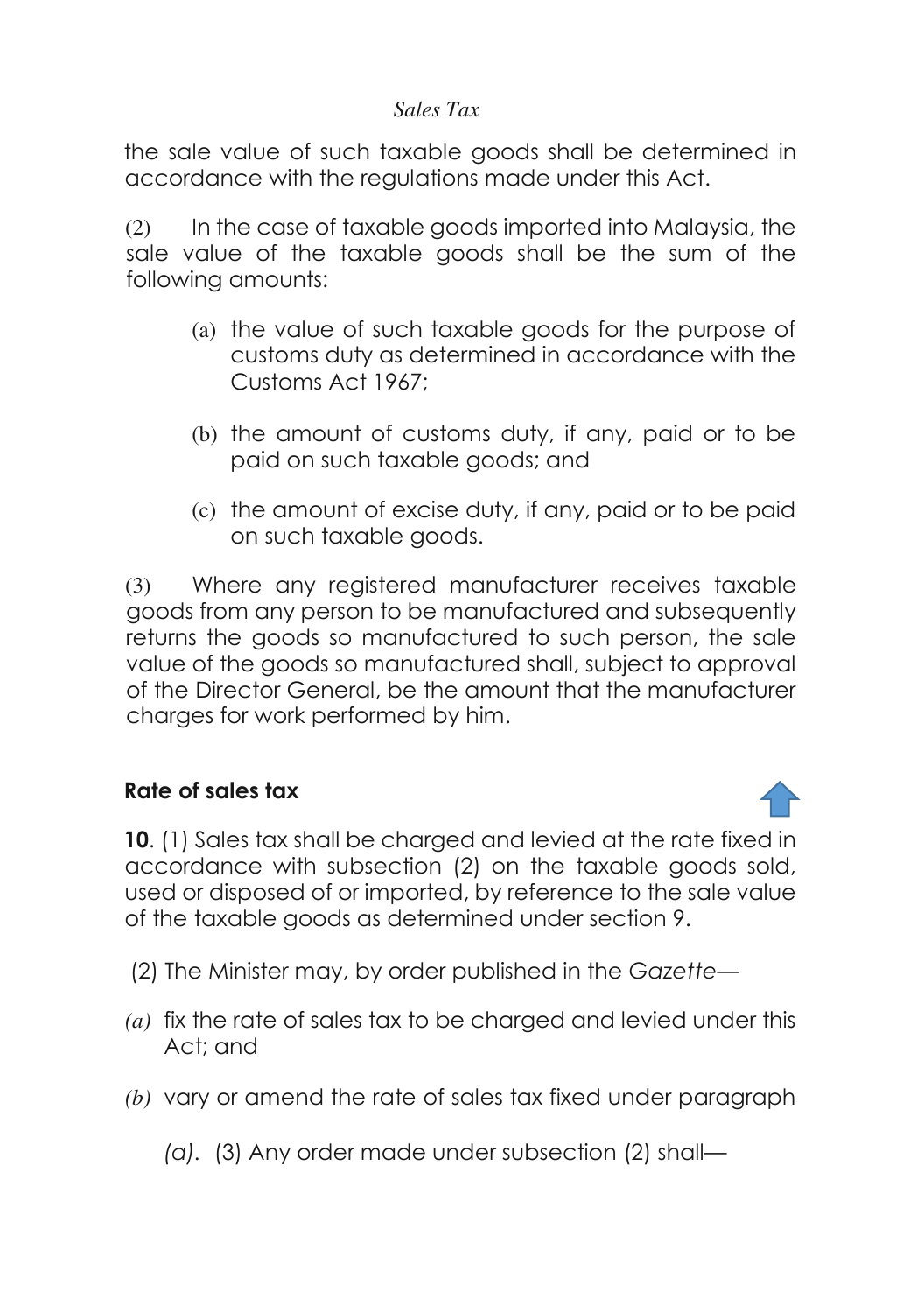- *(a)* be laid before the Dewan Rakyat at the next meeting of the Dewan Rakyat; and
- *(b)* at the expiration of one hundred and twenty days from being laid under paragraph *(a)* or of such extended period as the Dewan Rakyat may, by resolution, direct, cease to have effect in whole if the order is not confirmed, or in part in so far as the order is not confirmed, by a resolution passed by the Dewan Rakyat within the said one hundred and twenty days or, if such period has been extended, within such extended period.

(4) Where an order ceases to have effect in whole or in part as provided under subsection (3), any sales tax charged and levied in pursuance of such order or such part of the order as ceases to have effect shall, subject to subsections (5) and (6), be refundable to the person by whom such sales tax was paid.

(5) Unless the Minister otherwise directs, no sales tax refundable under subsection (4) shall be refunded, unless the person by whom the sales tax was paid makes a claim in writing to the Director General within one year from the date on which the order ceases to have effect in whole or in part, and the claim shall contain such particulars as the Director General may require.

(6) The Director General may reduce or disallow any sales tax refundable under subsection (4) to the extent that the refund would unjustly enrich the person by whom the sales tax was paid.

# **Sales tax due**

<span id="page-17-0"></span>**11.** (1) The sales tax chargeable under paragraph 8(1)*(a)* shall be due at the time the taxable goods are sold, disposed of otherwise than by sale, or first used otherwise than as materials in the manufacture of taxable goods, by the taxable person.

(2) Notwithstanding subsection (1)—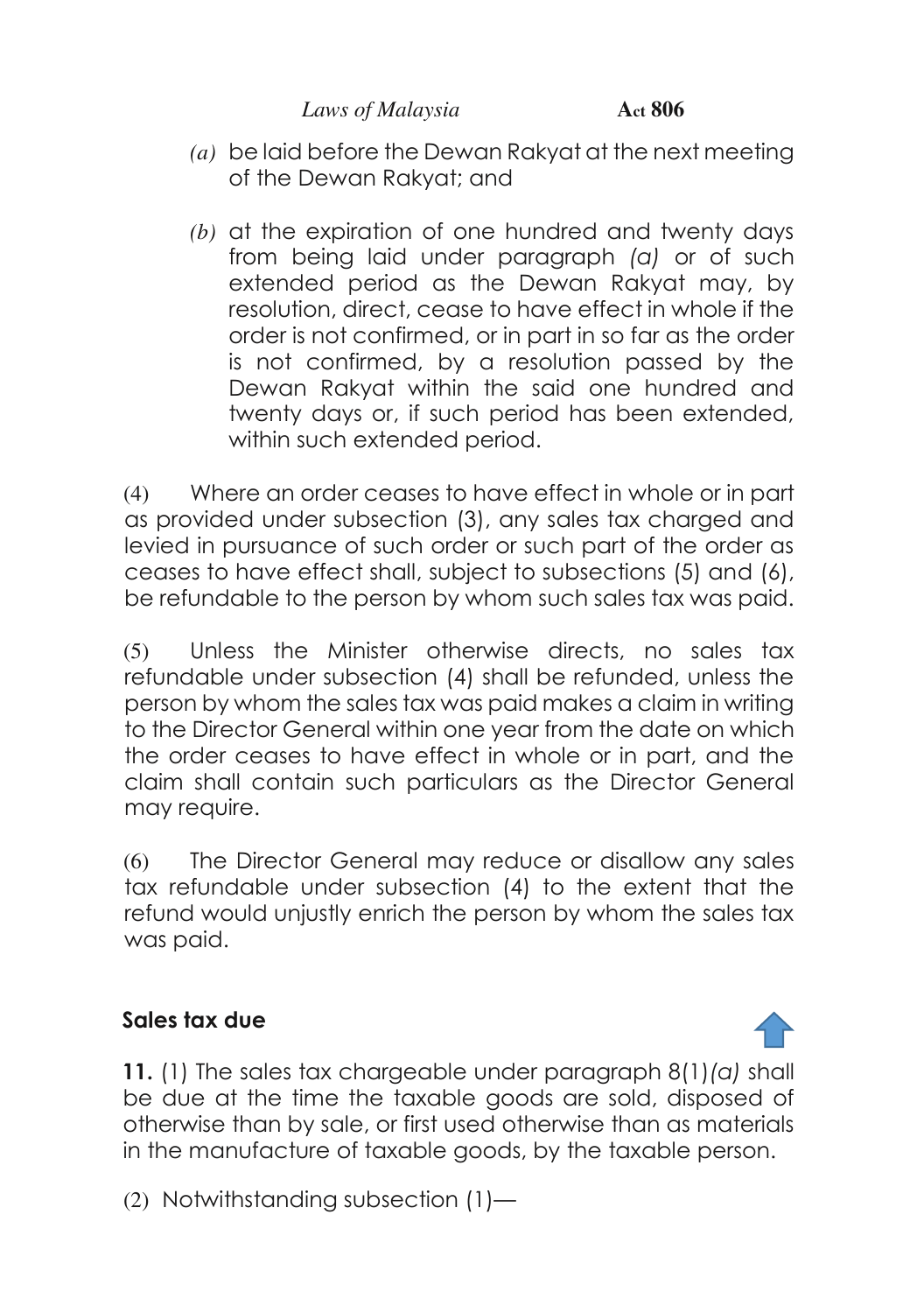*(a)* the Minister may determine different time for sales tax to

be due in respect of petroleum subject to such conditions as the Minister deems fit; and

- *(b)* where any sale of taxable goods is made by any person, who is a taxable person under this Act, within the period beginning from 1 June 2018 and ending immediately before the effective date, and the taxable goods are delivered on or after the effective date—
	- (i) the sale of such taxable goods shall be deemed to have been made on the date such taxable goods are delivered notwithstanding any payment, wholly or partly, is received or invoice is issued, for such taxable goods during such period;
	- (ii) any payment received within such period or on or after the effective date, or invoice issued within such period, shall be deemed to have been received or issued on the date such taxable goods are delivered; and
	- (iii) sales tax shall be charged and levied on such taxable goods and shall become due on the date such taxable goods are delivered.
- (3) Where the taxable goods referred to in subparagraph (2)*(b)* are petroleum, the sales tax in respect of such petroleum shall be due at the time as determined under subparagraph (2)*(a)*.
- (4) Where any registered manufacturer who ceases to carry on business as a manufacturer is succeeded in such business by another person who—
	- *(a)* purchases from the registered manufacturer any stock of taxable goods which is on hand at the date of cessation; or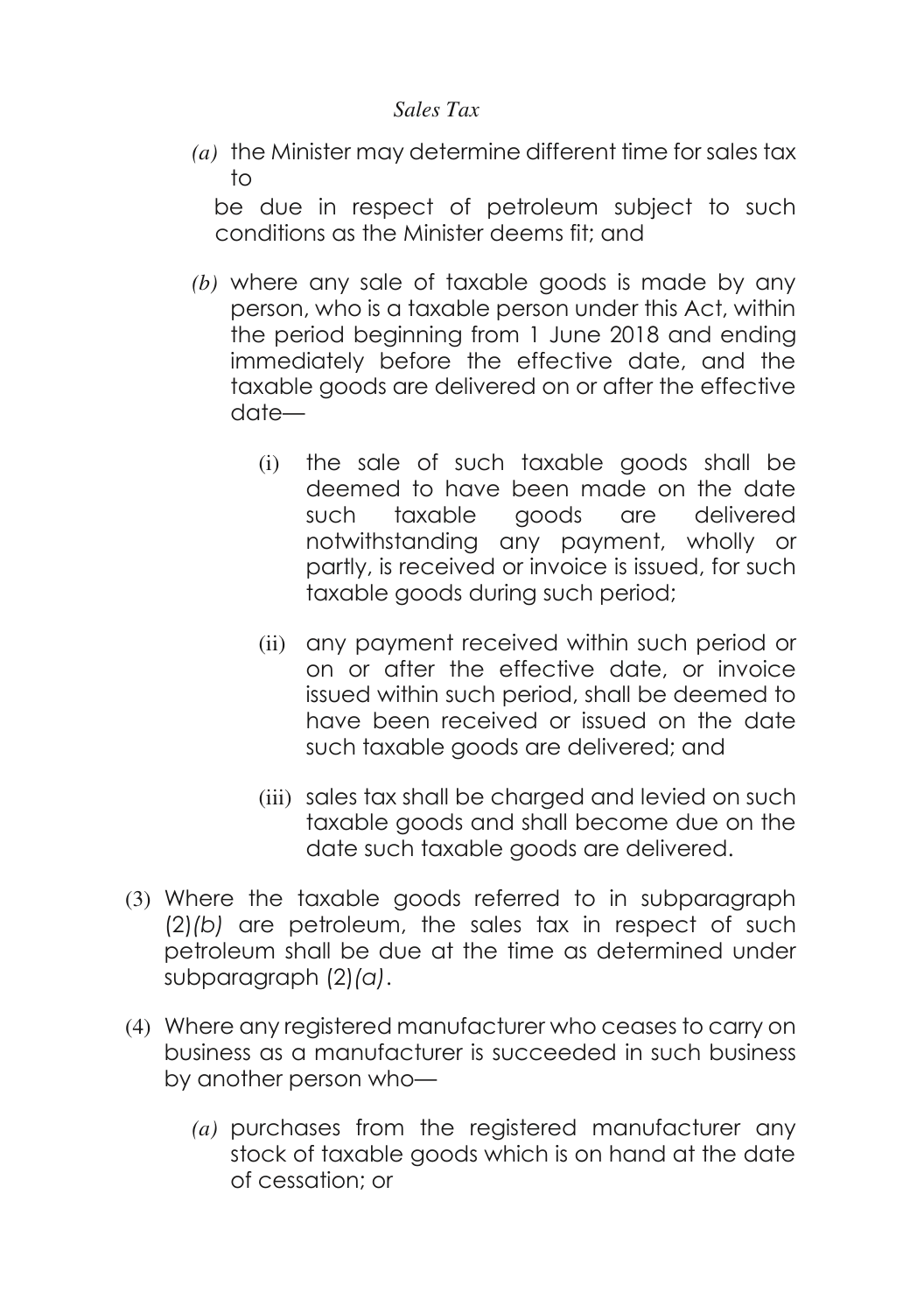*(b)* acquires any stock of taxable goods as a trustee, receiver, liquidator, donee, or beneficiary of such registered manufacturer, no sales tax shall be due on such purchase or acquisition.

# Part IV

# REGISTRATION

# **Liability to be registered**



<span id="page-19-0"></span>**12.** (1) The Minister may, by order published in the *Gazette*, determine the total sale value of taxable goods for the purpose of registration of any manufacturer under this Part.

(2) Subject to subsection (3), any manufacturer of taxable goods is liable to be registered at the following time, whichever is the earlier:

- *(a)* at the end of any month, where the total sale value of all his taxable goods in that month and the eleven months immediately preceding that month has exceeded the total sale value of taxable goods determined under subsection (1); or
- *(b)* at the end of any month, where there are reasonable grounds for believing that the total sale value of all his taxable goods in that month and the eleven months immediately succeeding that month will exceed the total sale value of taxable goods determined under subsection (1).

(3) The total sale value of all taxable goods of a manufacturer in the month and the eleven months immediately preceding that month referred to in paragraph (2)*(a)* shall be disregarded if—

*(a)* the registration of the manufacturer is cancelled, otherwise than under subsection 19(3), during that period; and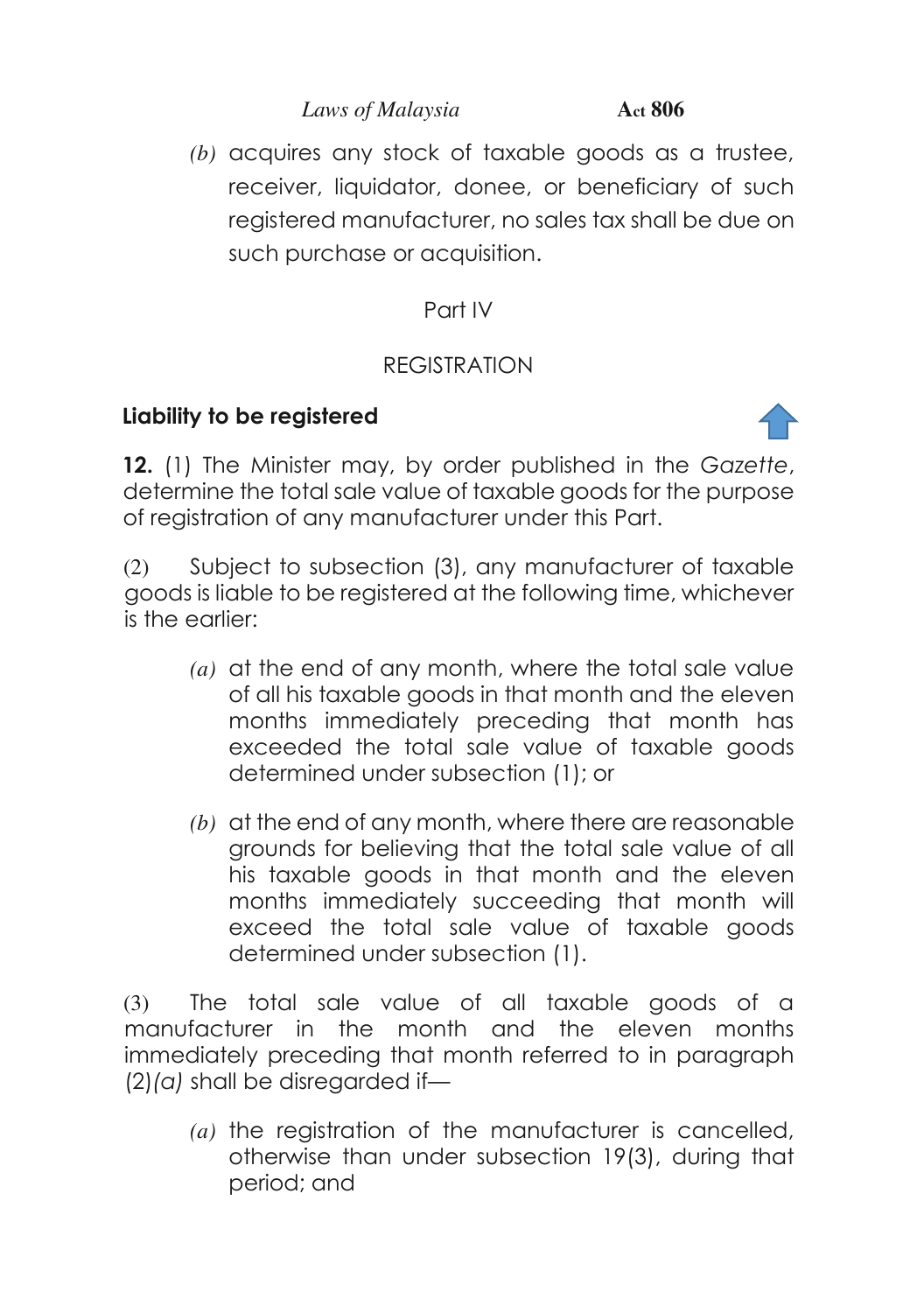*(b)* the Director General is satisfied that before the manufacturer's registration is cancelled, he has given all information required by the Director General in order to determine whether to cancel the registration or not.

(4) Where any person succeeds any business from a registered manufacturer as specified in subsection 11(4), such person shall be deemed to be a manufacturer who is liable to be registered on the date he succeeded the business.

# **Application for registration**

<span id="page-20-0"></span>**13.** (1) Any manufacturer who is liable to be registered under section 12 shall apply to the Director General for registration as a registered manufacturer in the prescribed form not later than the last day of the month following the month in which he is liable to be registered as referred to in paragraph 12(2)*(a)* or *(b)*.

(2) Upon receipt of the application under subsection (1), the Director General may approve the registration, subject to such conditions as he deems fit.

(3) The Director General shall register the manufacturer under subsection (1) with effect from the first day of the month following the month in which the application under subsection (1) is made or from such earlier date as may be agreed between the Director General and the manufacturer but such date shall not be earlier than the date he becomes liable to be registered.

(4) Where any manufacturer fails to comply with subsection (1),the Director General shall register the manufacturer on the date as the Director General may determine but not earlier than the date he is liable to be registered under section 12.

(5) Any manufacturer who fails to comply with subsection (1) commits an offence.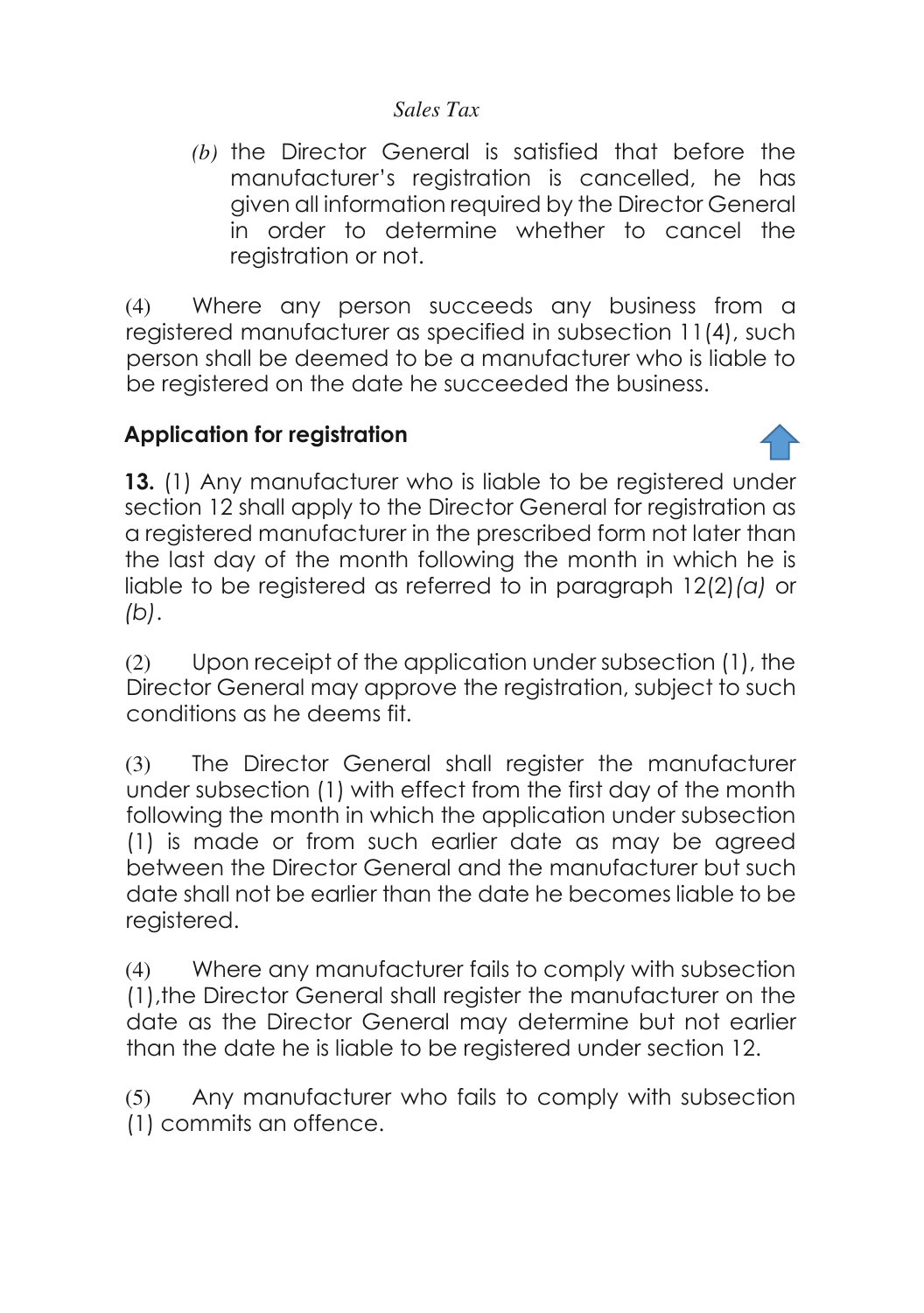# **Voluntary registration**

<span id="page-21-0"></span>**14.** (1) Any manufacturer who is not liable to be registered under section 12 may apply to the Director General for registration as a registered manufacturer.

 (2) Upon receipt of the application under subsection (1), the Director General may approve the registration from such date as he may determine subject to such conditions as he deems fit.

# **Direction to treat persons as single taxable person**

<span id="page-21-1"></span>**15.** (1) Notwithstanding section 12, where the Director General is satisfied that any separation of business activities is artificial, he may make a direction requiring that—

*(a)* the persons named in that direction be treated as a single taxable person carrying on business activities described

in that direction with effect from the date as specified in the direction; and

- *(b)* the single taxable person referred to in paragraph *(a)* to be registered with effect from the date as specified in the direction.
- (2) For the purposes of subsection (1), in determining whether any separation of business activities is artificial, regard shall be had to the extent to which the different persons carrying on those business activities are closely bound to one another by financial, economic and organizational links.
- (3) The Director General may make a direction under subsection (1) naming any person if the Director General is satisfied that—
	- *(a)* the person is manufacturing or has manufactured taxable goods;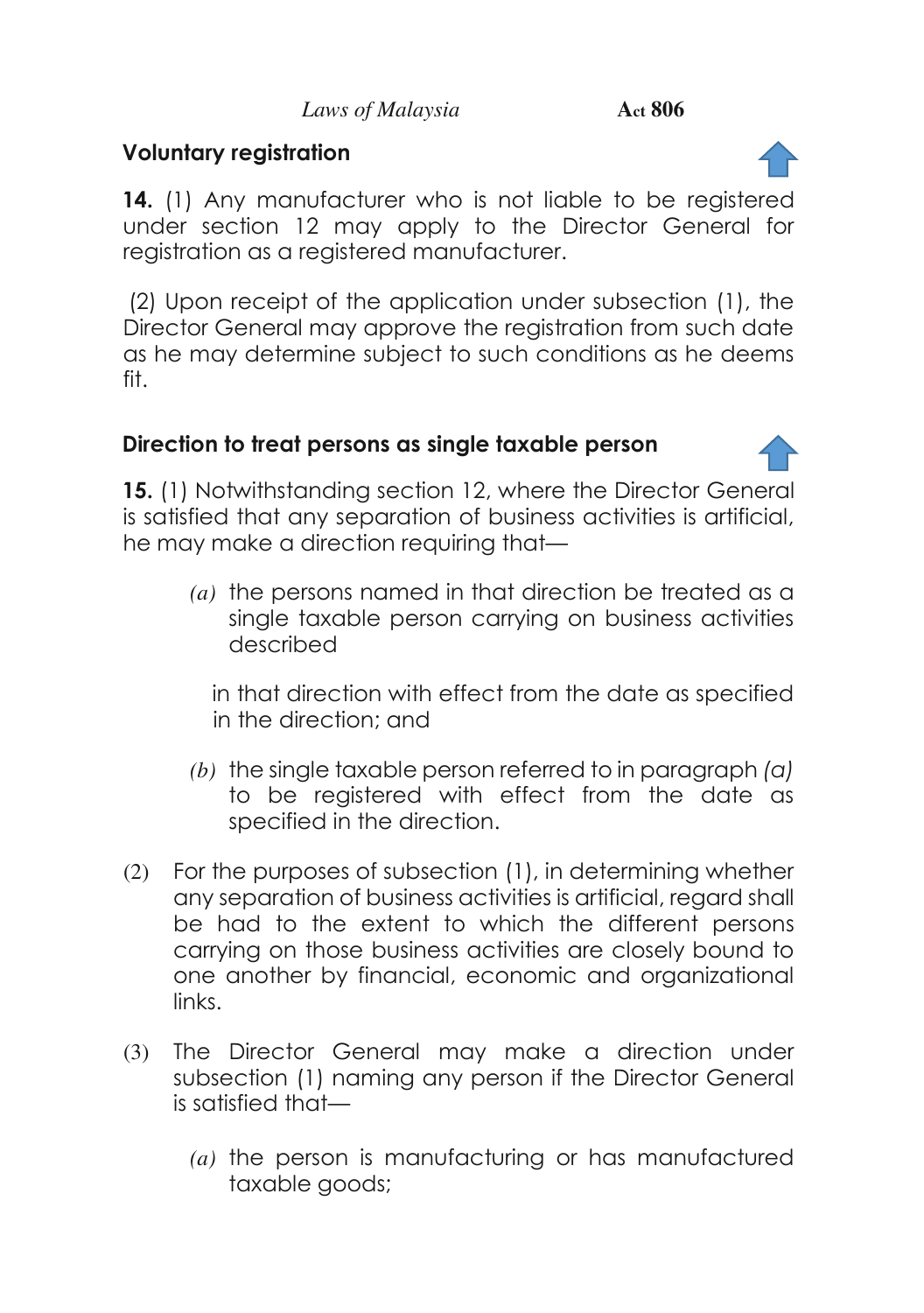- *(b)* the activities in the course of which the person manufactures or has manufactured those taxable goods form only part of certain activities in the business and that the other activities in that business, whether or not that other activities are similar to the activities carried on by that person, are being carried on concurrently or previously, or both, by one or more other persons; and
- *(c)* if all taxable goods manufactured in that business were taken into account, the person carrying on that business would, at the time of such direction is made, be required to be registered by virtue of section 12.
- (4) Any direction made under subsection (1) shall be served on each of the persons named in it.
- (5) Where, after a direction had been made under subsection (1), it appears to the Director General that any person who has not been named in that direction is manufacturing taxable goods in the course of activities which should be regarded as part of the business activities, the Director General may make and serve on that person a supplementary direction adding that person's name to those of the persons named in the direction under subsection (1).
- (6) Upon the addition of the person's name in the direction under subsection (5), that person shall be treated as a single taxable person carrying on the business activities described in the direction under subsection (1) with effect from the date as specified in the direction.
- (7) Where, immediately before any direction including a supplementary direction is made, any person named in the direction has been registered in respect of taxable goods manufactured by him as specified in subsection (3) or (5), his registration shall be revoked by the Director General with effect from the date the single taxable person is registered under subsection (1).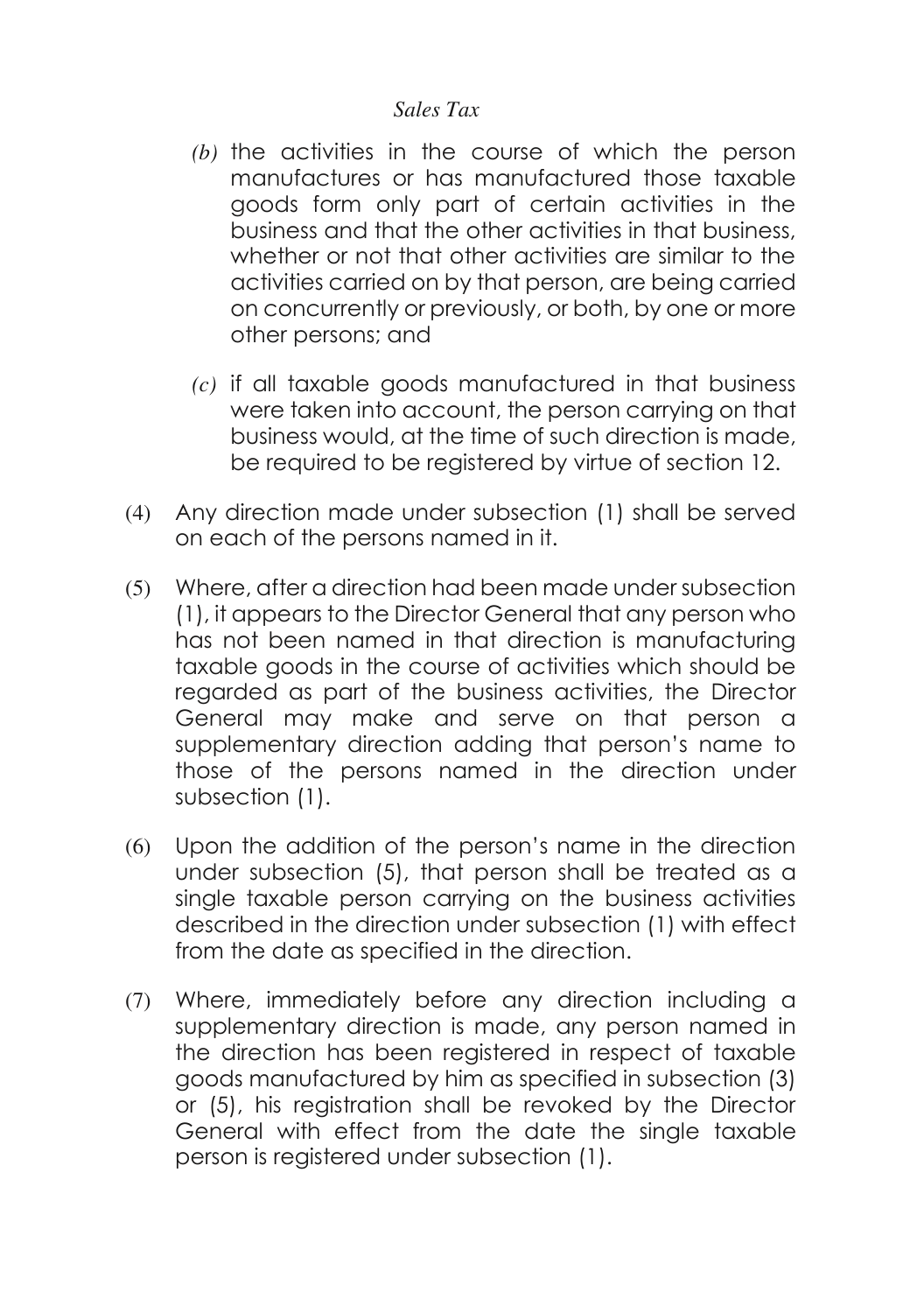- (8) Upon the revocation of registration under subsection (7), the person whose registration has been revoked together with all other persons named in the direction under subsection (1) shall be treated as a single taxable person.
- (9) In relation to a business specified in a direction, the persons named in such direction together with any person named in a supplementary direction relating to that business, being the persons who together are to be treated as a single taxable person, are referred to as the "constituent members" in subsections (10) and (11).
- (10) Where any direction is made under subsection  $(1)$ 
	- *(a)* the single taxable person carrying on the business specified in the direction shall be registered in such name as the persons named in the direction may jointly nominate by notice in writing given to the Director General not later than fourteen days after the date the direction is served on the last of such persons named in the direction or, in default of such nomination, in such name as may be specified in the direction;
	- *(b)* any taxable goods manufactured by one of the constituent members in the course of the activities of the single taxable person shall be treated as being taxable goods manufactured by the single taxable person;
	- *(c)* each of the constituent members shall be jointly and severally liable for any sales tax due and payable by the single taxable person;
	- *(d)* without prejudice to paragraph *(c)*, any failure by the single taxable person to comply with any requirement imposed under this Act shall be treated as a failure by each of the constituent members severally; and
	- *(e)* subject to paragraphs *(a)* to *(d)*, the constituent members shall be treated as a partnership carrying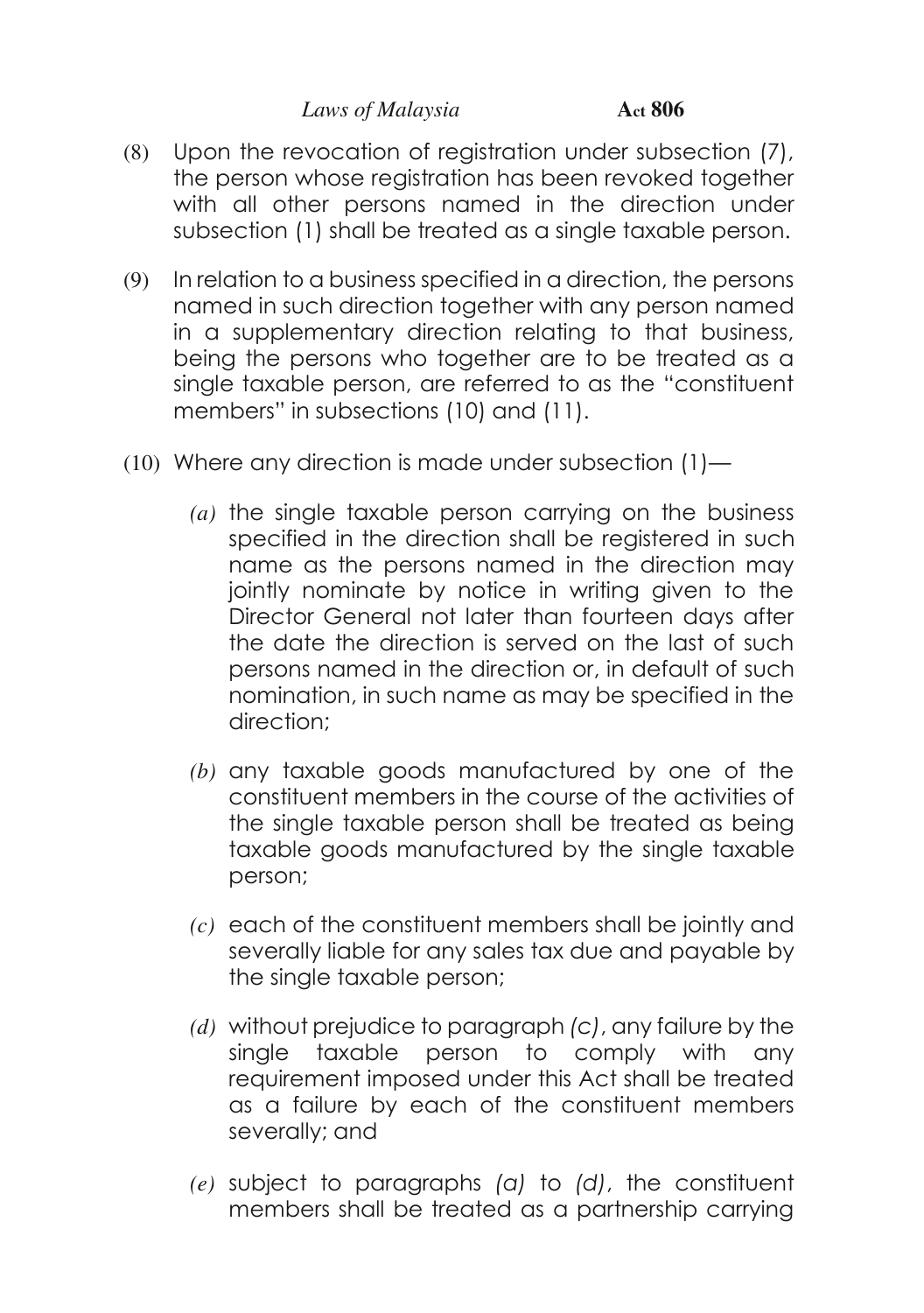on the business of the single taxable person and any question as to the scope of the activities of that business at any time shall be determined accordingly.

- (11) Where it appears to the Director General that any person who is one of the constituent members should no longer be regarded as such for the purposes of paragraphs (10)*(c)* and *(d)* and the Director General gives notice in writing to that effect, that person—
	- *(a)* shall not have any liability by virtue of paragraphs (10)*(c)* and *(d)* for anything done after the date specified in that notice; and
	- *(b)* on the date as specified in that notice, shall be treated as having ceased to be a member of the partnership referred to in paragraph (10)*(e)*.

# **Registration of partnership**



- <span id="page-24-0"></span>**16.** (1) The registration of—
	- *(a)* persons carrying on a business in a partnership as a registered manufacturer shall be in the name of the firm; and
	- *(b)* the same persons carrying on separate businesses in a partnership as a registered manufacturer shall be in the separate names of the respective firms.

(2) In determining whether taxable goods are manufactured by the persons referred to in subsection (1), no account shall be taken of any change in the partnership.

(3) Any person who ceases to be a partner in a partnership shall—

> *(a)* notify the Director General in writing of the date of cessation within thirty days from the date of cessation; and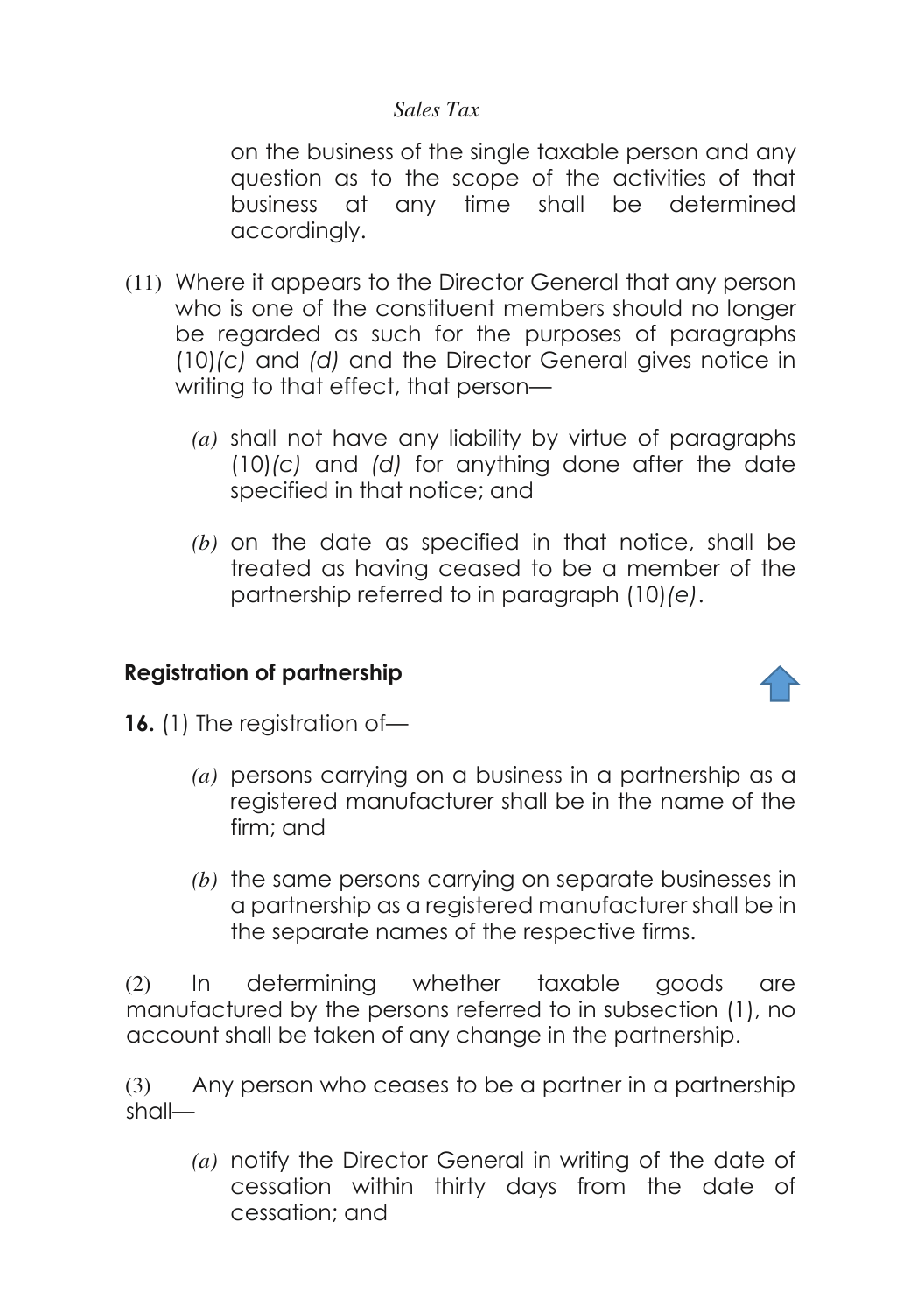*(b)* pay for the proportion of the partnership's liability on any sales tax due and payable on any taxable goods manufactured by the partnership until the date of cessation.

(4) Where any person ceases to be a partner in a partnership under subsection (3) during any taxable period, any notice, whether of assessment or otherwise, which is served on the partnership and relates to the taxable period or to any other taxable period during the whole or part of which he was a partner in the partnership, shall be deemed as to have been served also on him.

(5) Notwithstanding any written law to the contrary, any notice, whether of assessment or otherwise, which is addressed to a partnership by the name in which it is registered under this Act, and is served in accordance with this Act shall be deemed— *(a)* as having been properly served on the partnership; and

 *(b)* where subsection (4) applies, as having been properly served on any previous partner.

(6) Subsections (1) and (3) shall not affect the extent to which a partner is liable for sales tax owed by the firm under any other written law.

(7) Where a person is a partner in a firm during part only of a taxable period, his liability for sales tax on the sale of taxable goods by the firm during the taxable period shall be the proportion of the firm's liability as may be just.

(8) Where any notice is required to be given by a partnership under this Act, it shall be the joint and several liability of all partners to give the notice, except that if a notice is given by any of the partners, it shall be regarded as sufficient compliance with the requirement.

(9) Any person who contravenes paragraph (3)*(a)* or *(b)*  commits an offence.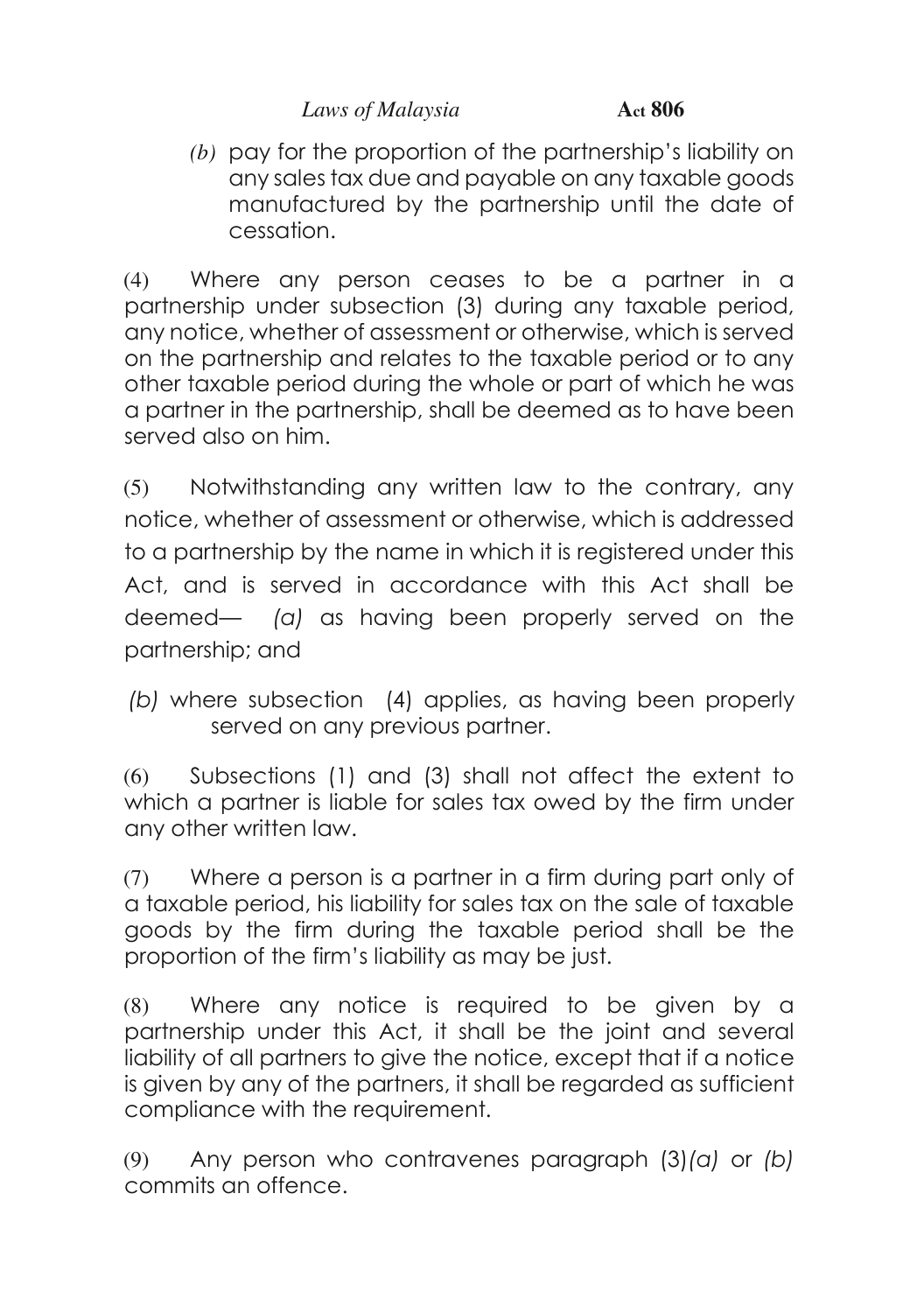(10) For the purposes of this section, a partnership excludes a limited liability partnership.

# **Cessation of liability to be registered**

<span id="page-26-0"></span>**17.** (1) Subject to subsection (2), any registered manufacturer shall cease to be liable to be registered at the end of any month where the Director General is satisfied that the total sale value of all his taxable goods in that month and the eleven months immediately succeeding that month ("hereinafter referred to as "the period of twelve months") does not exceed the total sale value of taxable goods determined under subsection 12(1).

 (2) A registered manufacturer shall not cease to be liable to be registered by virtue of subsection (1) where the Director General is satisfied that the reason the total sale value of all his taxable goods does not exceed the total sale value of taxable goods determined under subsection 12(1) is that in the period of twelve months referred to in subsection (1) he temporarily ceases manufacturing such taxable goods, or suspends manufacturing such taxable goods for a period of thirty days or more.

# **Notification of cessation of liability**

- <span id="page-26-1"></span>**18.** (1) A manufacturer registered under section 13 or 14—
- *(a)* who ceases to manufacture taxable goods; or
	- *(b)* who ceases to be liable to be registered under section 17,

as the case may be, shall notify the Director General in writing of that fact and the date of cessation within thirty days from the date of cessation.

 (2) Any person who contravenes subsection (1) commits an offence.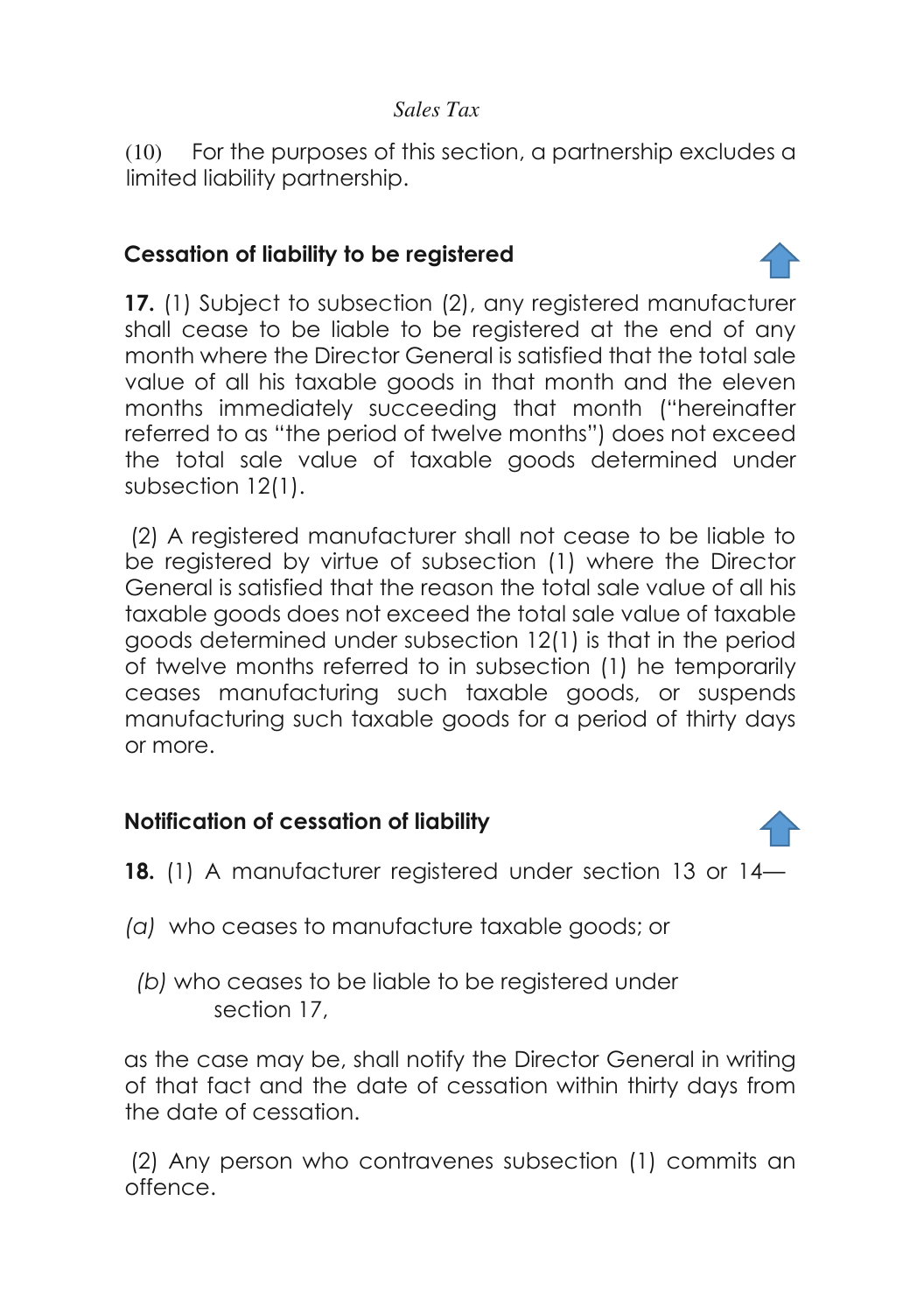# **Cancellation of registration**

<span id="page-27-0"></span>**19.** (1) Where a registered manufacturer makes a notification under section 18, the Director General may cancel the manufacturer's registration from the date the registered manufacturer ceased to manufacture taxable goods or ceased to be liable to be registered under section 17, as the case may be, or from such later date as the Director General may determine if he is satisfied that the registered manufacturer can be deregistered.

(2) Where there is no notification made under section 18 and the Director General is satisfied that a registered manufacturer has ceased to manufacture taxable goods or has ceased to be liable to be registered under section 17, the Director General may cancel his registration from the date the registered manufacturer ceased to manufacture taxable goods or ceased to be liable to be registered under section 17, as the case may be, or from such later date as the Director General may determine.

(3) Where the Director General is satisfied that on the day on which a manufacturer was registered—

- *(a)* in the case of a manufacturer who was registered under section 13, the manufacturer was not liable to be registered under section 12 or has ceased to manufacture taxable goods; or
- *(b)* in the case of a manufacturer who was registered under section 14, the manufacturer was not manufacturing taxable goods or has ceased to manufacture taxable goods,

the Director General may cancel the registration of the manufacturer with effect from the date as determined by the Director General in the notification in writing to such manufacturer.

(4) The Director General may cancel the registration of a registered manufacturer under subsection 14(2) if the registered manufacturer is in breach of any conditions imposed

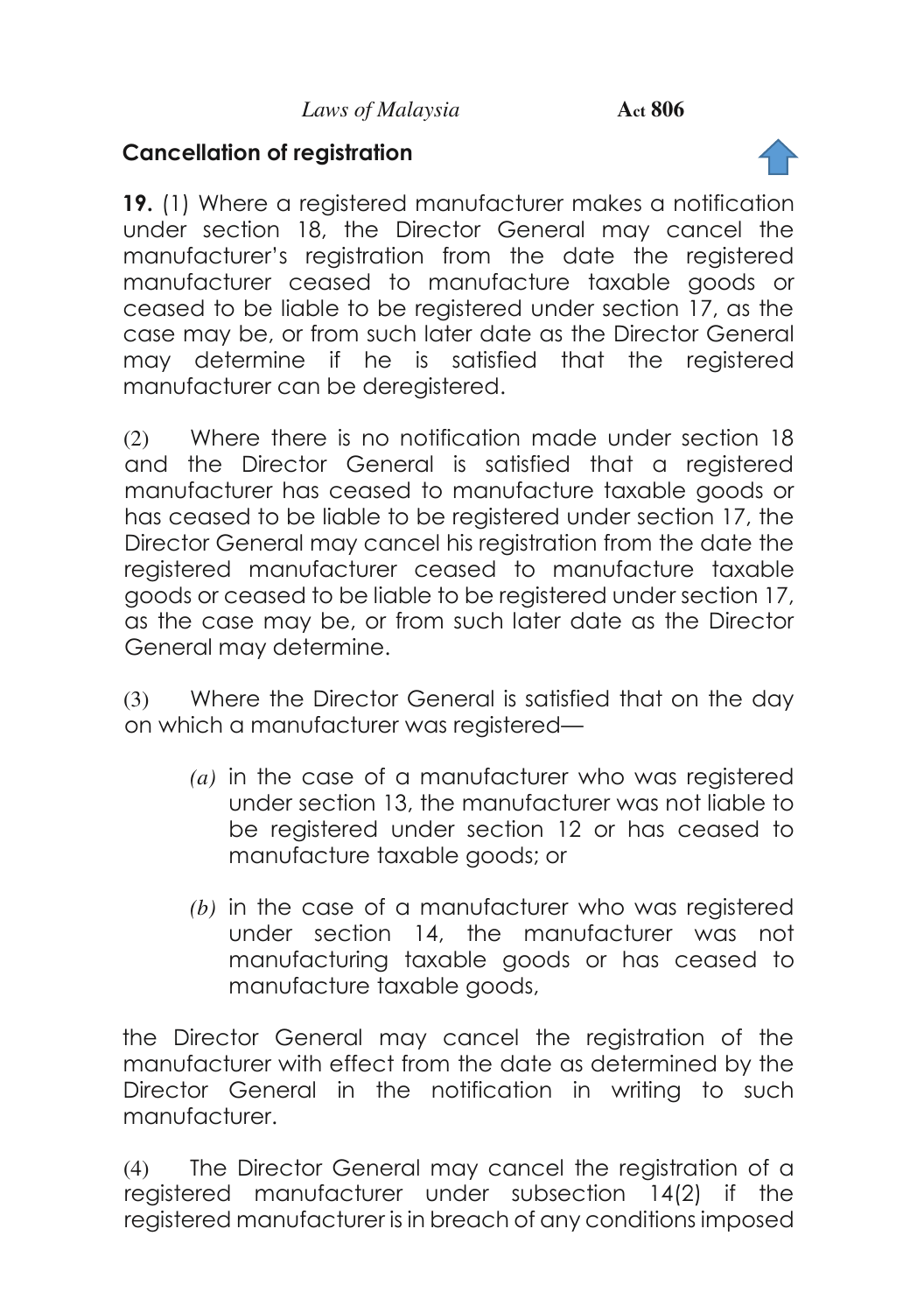in relation to such registration with effect from the date of the breach or from such later date as the Director General may determine.

### **Exemptions from registration**

<span id="page-28-0"></span>**20.** (1) The Minister may, by order published in the *Gazette*, exempt any class of persons from registration under section 13 subject to such conditions as he deems fit.

 (2) Notwithstanding that any person is exempted by virtue of subsection (1), such person may apply to be registered as a registered manufacturer and the provisions of this Act shall apply to such person.

#### Part V

# ACCOUNTING, ASSESSMENT, RECOVERY, ETC.

#### **Invoices**

<span id="page-28-1"></span>**21.** (1) Every registered manufacturer who sells any taxable goods shall issue an invoice containing prescribed particulars in the national language or English language to the purchaser in respect of the transaction.

(2) No invoice showing an amount which purports to be sales tax shall be issued on the sale of any goods—

- *(a)* which are not taxable goods; or
- *(b)* by a person who is not a registered manufacturer.

(3) The amount of sales tax payable shall be collected by the registered manufacturer from the purchaser in addition to the price and any other amount due and payable by the purchaser in respect of the taxable goods.

(4) Any person who contravenes subsection (1), (2) or (3) commits an offence.



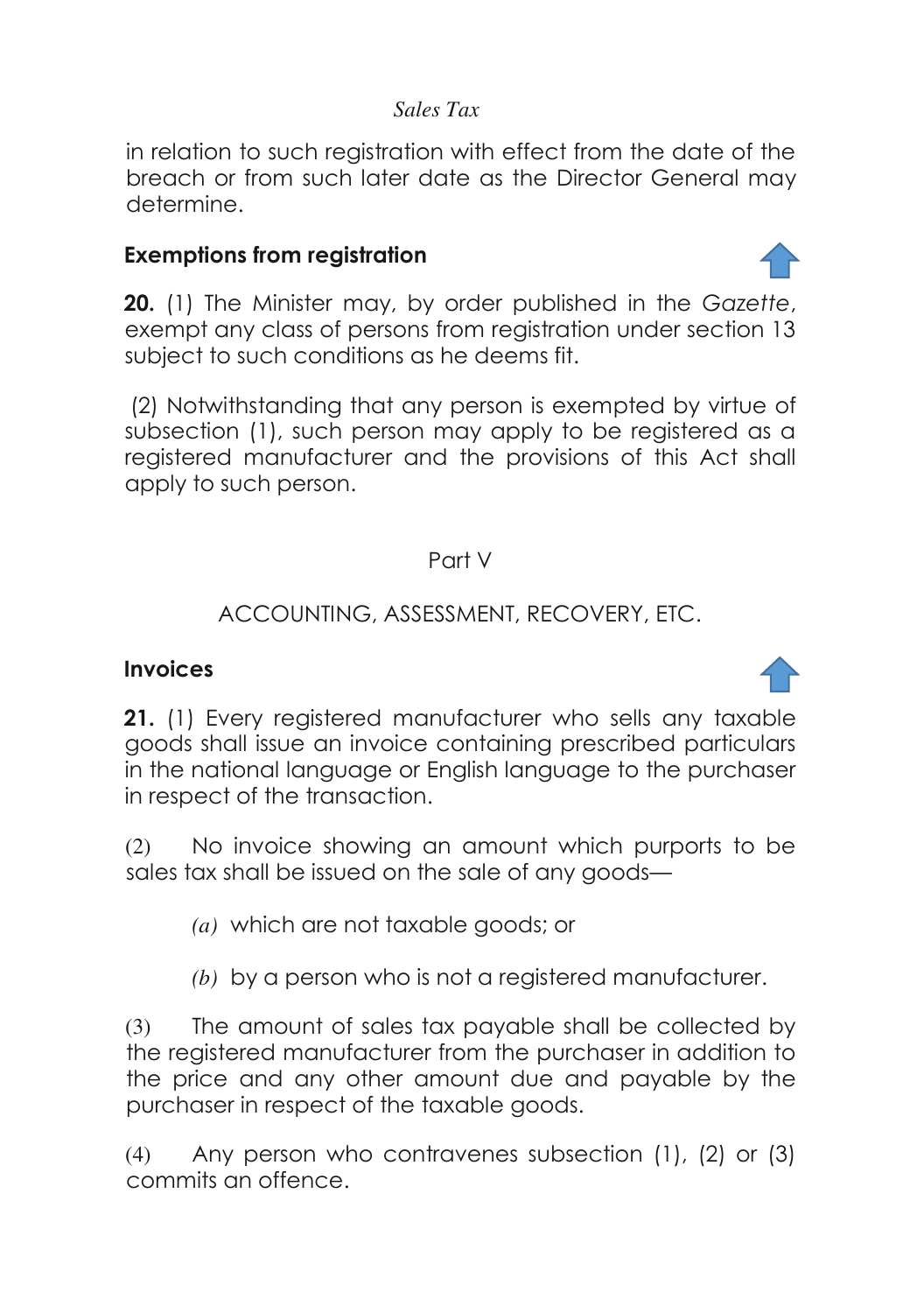# **Production of invoices by computer**

<span id="page-29-0"></span>**22.** For the purposes of any provision under this Act relating to an invoice, a registered manufacturer shall be treated as having issued an invoice to a purchaser notwithstanding that there is no delivery of any equivalent document in paper form to the

purchaser if the prescribed particulars referred to in subsection 21(1) are recorded in a computer and—

- (a) are transmitted or made available to the purchaser by electronic means; or
- (b) are produced on any material other than paper and are delivered to the purchaser.

# **Credit notes and debit notes**

<span id="page-29-1"></span>**23.** Where any taxable goods is sold by any registered manufacturer which involves the issuance and receipt of credit notes or debit notes under the prescribed circumstances and conditions, the registered manufacturer shall make deduction or addition of sales tax in his returns accordingly, and the credit notes and debit notes shall contain the prescribed particulars.

# **Duty to keep records**

<span id="page-29-2"></span>**24.** (1) Every taxable person shall keep complete and true records written up to date of all transactions which affect or may affect his liability to sales tax, including the following records:

- *(a)* all records of sales of taxable goods by or to that taxable person including invoices, receipts, debit notes and credit notes;
- *(b)* all records of importation and exportation of taxable goods; and



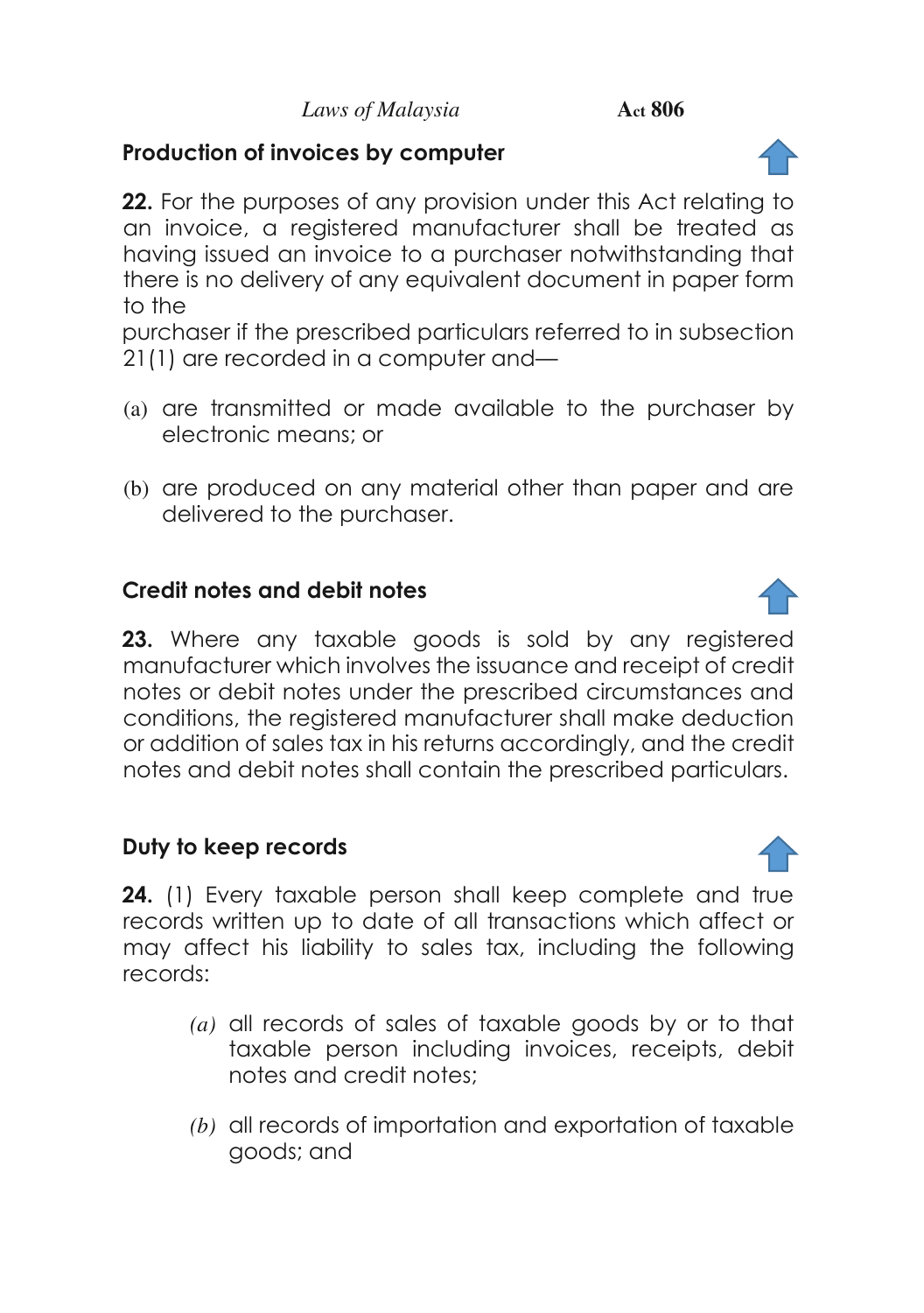- *(c)* all other records as the Director General may determine.
- (2) Any record kept under this section shall be—
	- *(a)* preserved for a period of seven years from the latest date to which the record relates;
	- *(b)* in the national language or English language; and
	- *(c)* kept in Malaysia, except as otherwise approved by the Director General and subject to such conditions as he deems fit.
- (3) Where the record is in an electronically readable form, the record shall be kept in such manner as to enable the record to be readily accessible and convertible into writing.
- (4) Where the record is originally in a manual form and is subsequently converted into an electronic form, the record shall be retained in its original form prior to the conversion.
- (5) A copy of the record shall be admissible in evidence in any proceedings to the same extent as the record itself.
- (6) Any person who contravenes subsection (1), (2), (3) or (4) commits an offence and shall, on conviction, be liable to a fine not exceeding fifty thousand ringgit or to imprisonment for a term not exceeding three years or to both.

#### **Taxable period**

<span id="page-30-0"></span>**25.** (1) The first taxable period of every taxable person shall begin from the date he should have been registered under section 13 and end on the last day of the following month and the subsequent taxable period shall be a period of two months ending on the last day of any month of any calendar year.

(2) Notwithstanding subsection (1), the Director General may determine a different taxable period in respect of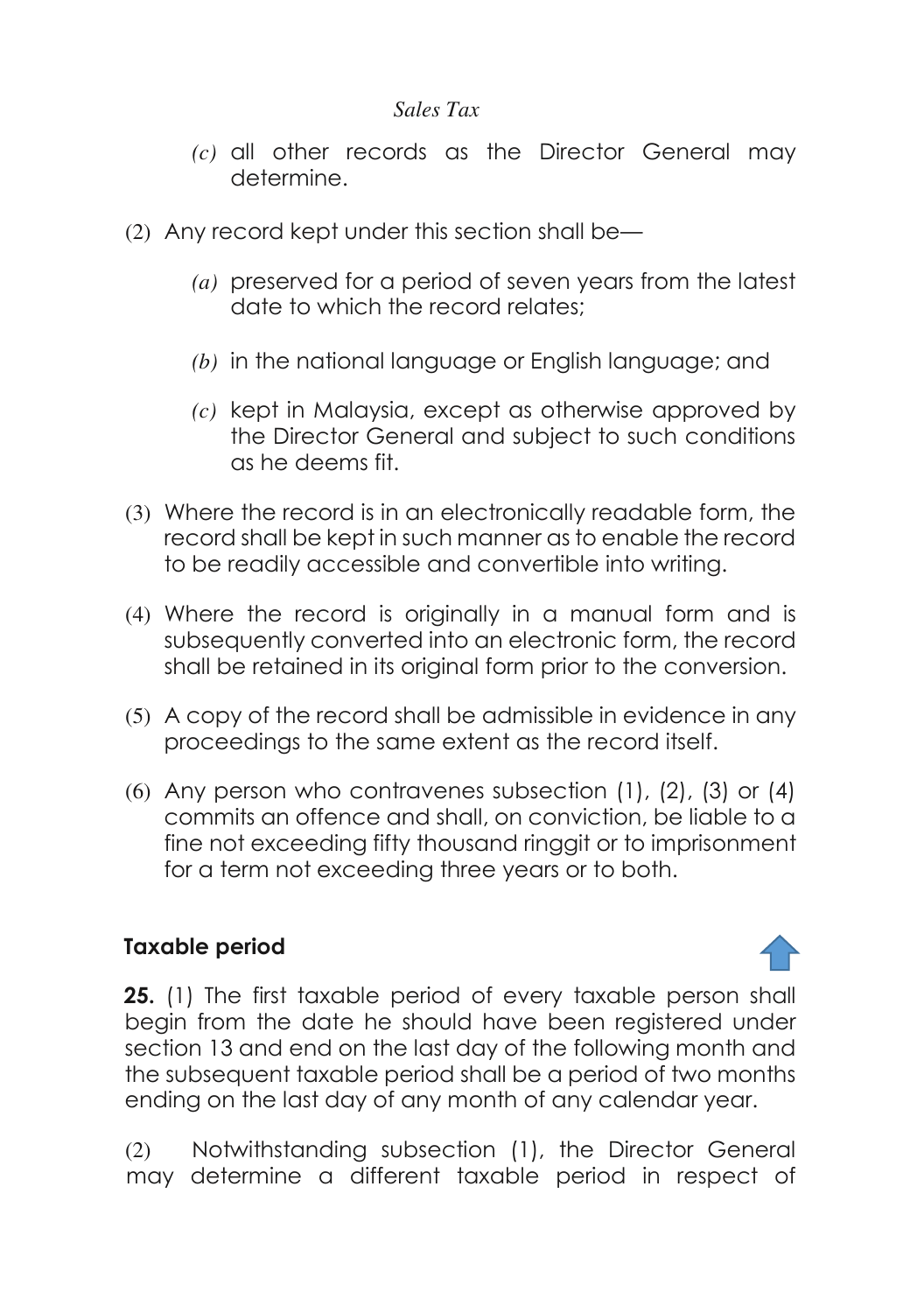petroleum subject to such conditions as the Director General deems fit.

(3) A taxable person may apply in writing to the Director General for a taxable period other than the period as determined under subsection (1).

(4) The Director General may, upon receiving any application under subsection (3)—

- *(a)* allow the application and the taxable period shall be the period as applied for;
- *(b)* refuse the application and the taxable period shall remain as determined under subsection (1); or
- *(c)* vary the length of the taxable period or the date on which the taxable period begins or ends.

(5) The Director General may, as he deems fit, reassign the taxable person to any taxable period other than the period to which he has been previously determined under subsection  $(1)$ ,  $(2)$  or  $(4)$ .

#### <span id="page-31-0"></span>**Furnishing of returns and payment of sales tax due and payable**

**26.** (1) Every taxable person shall, in respect of his taxable period, account for the sales tax due in a return as may be prescribed and the return shall be furnished to the Director General in the prescribed manner not later than the last day of the month following the end of his taxable period to which the return relates.

(2) Where a taxable period has been varied under paragraph 25(4)*(c)* and notwithstanding subsection (1), the return shall be furnished within thirty days from the end of the varied taxable period.

(3) Any registered manufacturer who ceases to be liable to be registered under section 17 or ceases to manufacture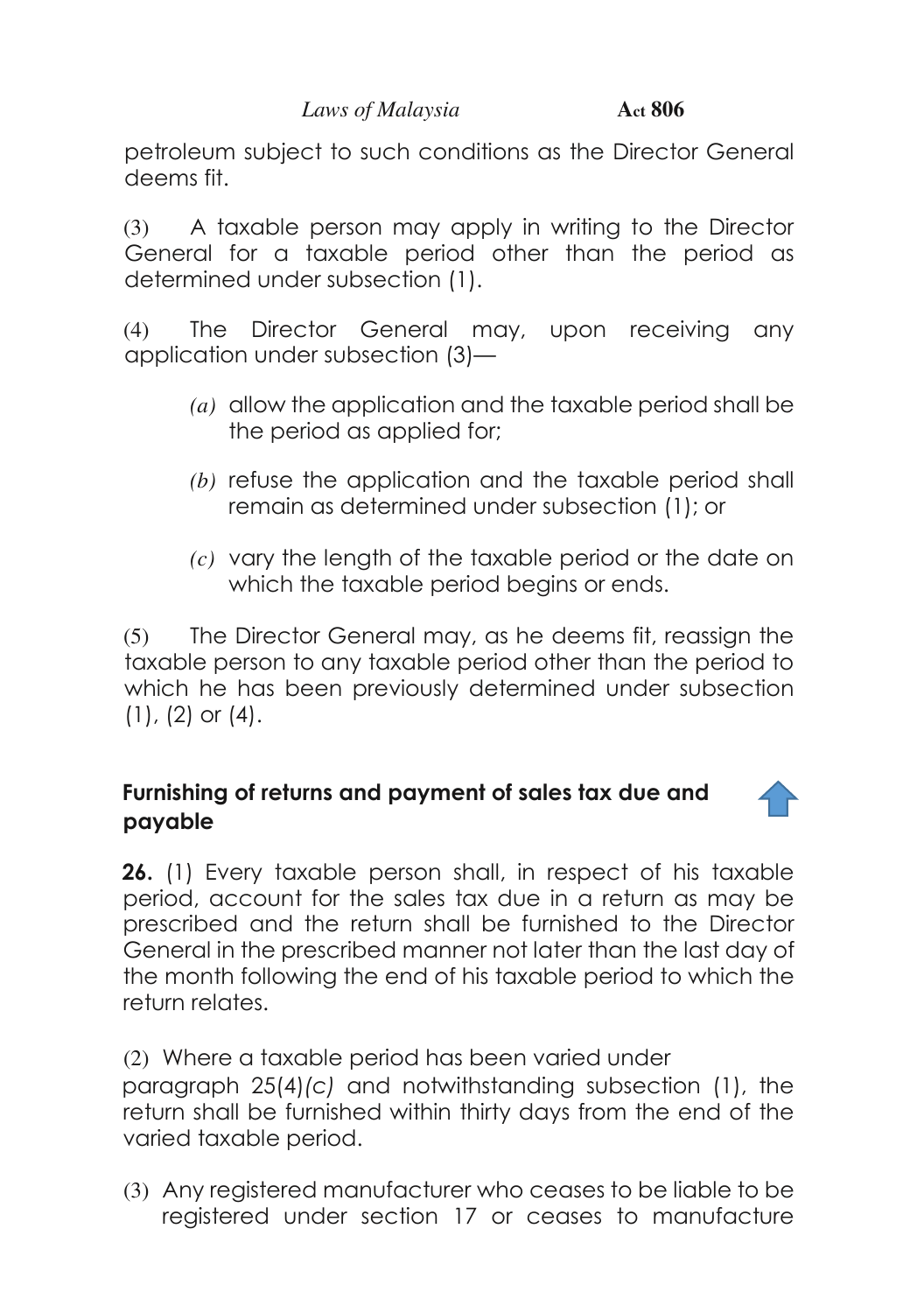taxable goods under section 18 shall, not later than thirty days after such cessation, or such later date as the Director General may allow, furnish a return containing particulars as the Director General may determine in respect of that part of the last taxable period during which the manufacturer was registered.

- (4) Where any registered manufacturer who ceases to carry on business as a manufacturer has in stock any taxable goods on which sales tax due and payable has not been paid and where subsection 11(4) does not apply, such registered manufacturer shall include particulars of those goods in the return to be furnished by him for his last taxable period as if such goods had been sold by him during such taxable period, and he shall pay the sales tax accordingly.
- (5) Any taxable person who is required to furnish a return under this section shall pay to the Director General the amount of sales tax due and payable by him in respect of the taxable period to which the return relates not later than the last day on which he is required to furnish the return.
- (6) The return referred to in subsections (1), (2), (3) and (4) shall be furnished whether or not there is sales tax to be paid.
- (7) Any taxable person who—
	- *(a)* contravenes subsection (1), (2), (3) or (4); or
	- *(b)* furnishes an incorrect return,

commits an offence and shall, on conviction, be liable to a fine not exceeding fifty thousand ringgit or to imprisonment for a term not exceeding three years or to both.

(8) Any taxable person who fails to pay to the Director General the amount of sales tax due and payable under subsection (5) commits an offence and shall, on conviction, be liable to a fine not exceeding fifty thousand ringgit or to imprisonment for a term not exceeding three years or to both.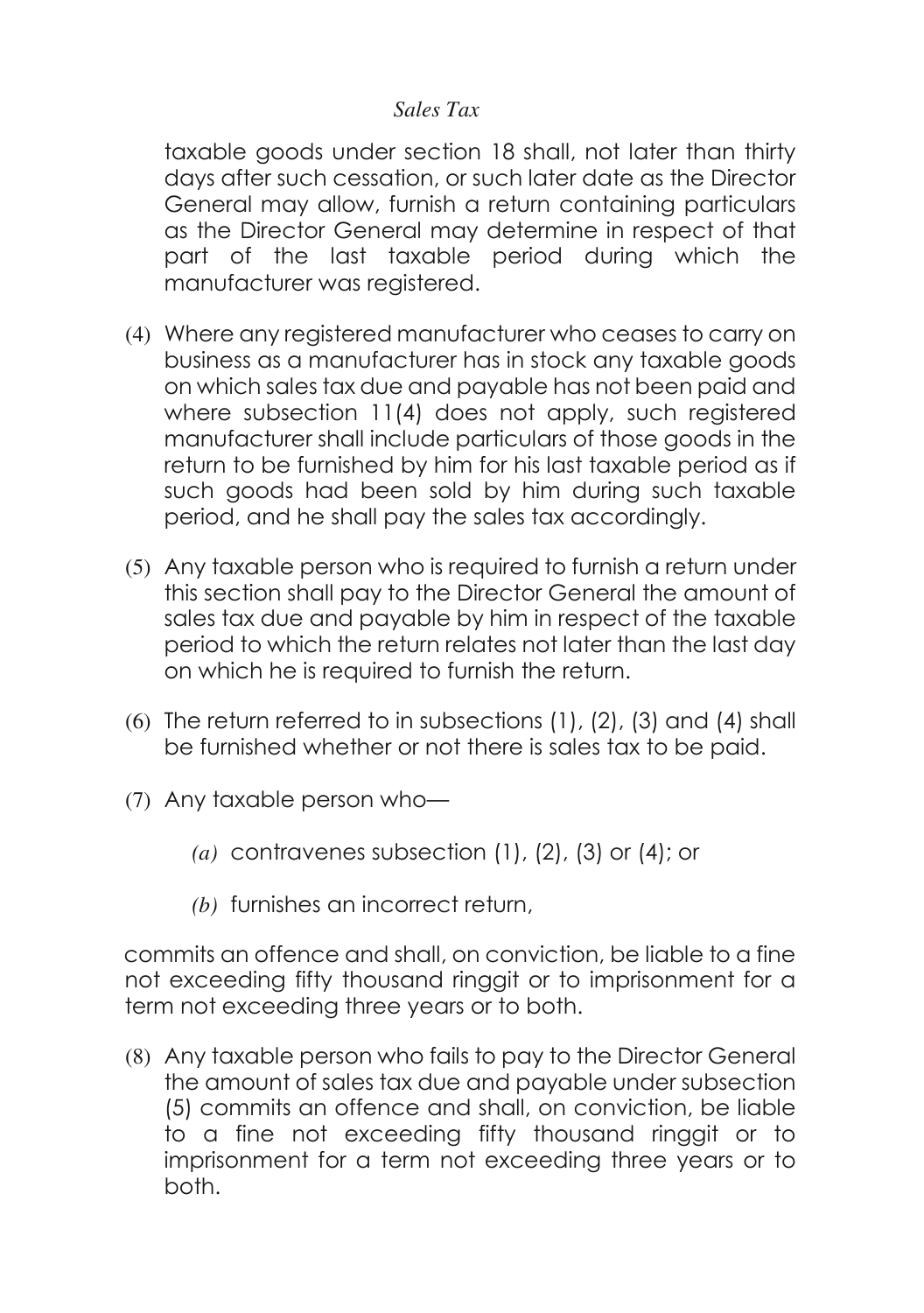- (9) Where any sales tax due and payable is not paid wholly or partly by any taxable person after the last day on which it is due and payable under subsection (5) and no prosecution is instituted, the taxable person shall pay—
	- *(a)* for the first thirty-day period that the sales tax is not paid wholly or partly after the expiry of the period specified under subsection (5), a penalty of ten per cent of the amount of sales tax which remains unpaid;
	- *(b)* for the second thirty-day period that the sales tax is not paid wholly or partly after the expiry of the period specified under subsection (5), an additional penalty of fifteen per cent of the amount of sales tax which remains unpaid; and
	- *(c)* for the third thirty-day period that the sales tax is not paid wholly or partly after the expiry of the period specified under subsection (5), an additional penalty of fifteen per cent of the amount of sales tax which remains unpaid.
- (10)Subject to subsection (12), prosecution for the offence under subsection (8) may be instituted after the expiry of the period specified in paragraph (9)*(c).*
- (11)The court may order that any taxable person who is convicted for the offence under subsection (8) to pay the penalty as specified in subsection (9).
- (12)No prosecution for the offence under subsection (8) shall be instituted against any taxable person who has paid the amount of sales tax due and payable, and the penalty specified under subsection (9) within the period specified in subsection (9).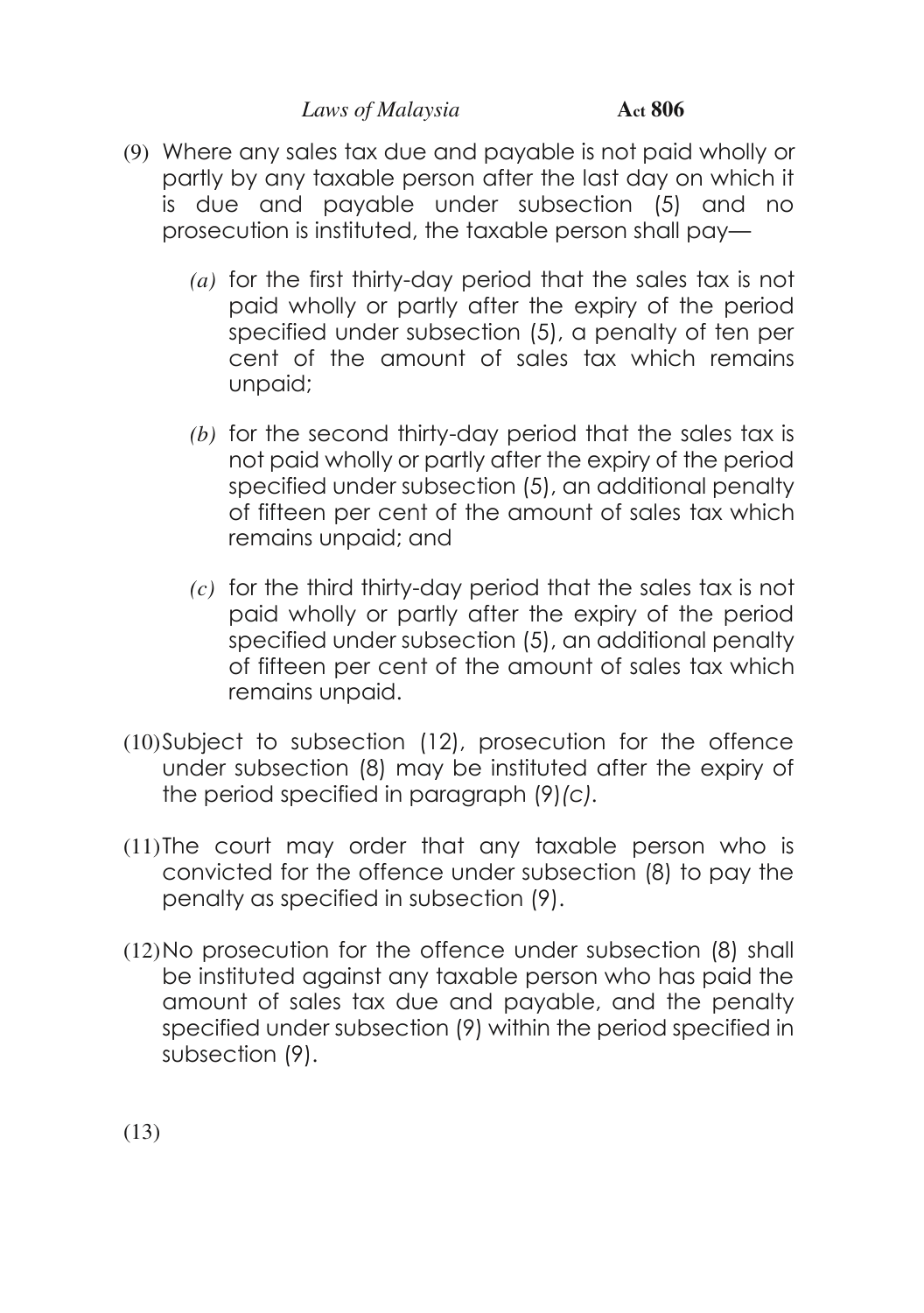#### **Power to assess**



- <span id="page-34-0"></span>**27.** (1) Where any taxable person—
	- *(a)* fails to apply for registration under section 13;
	- *(b)* fails to furnish a return under section 26; or
	- *(c)* furnishes a return which appears to the Director General to be incomplete or incorrect,

the Director General may assess to the best of his judgment the amount of sales tax due and payable, and the penalty payable under subsection 26(9), if any, by the taxable person and shall forthwith notify him of the assessment in writing.

- (2) Where an amount has been paid to any person as being a refund of sales tax under this Act which ought not to have been paid to him, the Director General may assess the amount of the refund as being sales tax due and payable by him and shall forthwith notify him of the assessment in writing.
- (3) The assessment under subsections (1) and (2) shall not be made more than six years from the date on which the sales tax was due and payable or from the date on which the refund of sales tax was made, as the case may be, except where in the opinion of the Director General any form of fraud or wilful default has been committed by or on behalf of any person in relation to the sales tax or refund, the Director General may, for the purposes of making good any loss of sales tax or payment of refund of sales tax attributable to the fraud or wilful default, make an assessment at any time.
- (4) The proper officer of sales tax may assess the sales tax payable on any taxable goods imported by any person.
- (5) Where any taxable person has obtained control of any taxable goods or has imported any taxable goods, the Director General may require him to account for the taxable goods.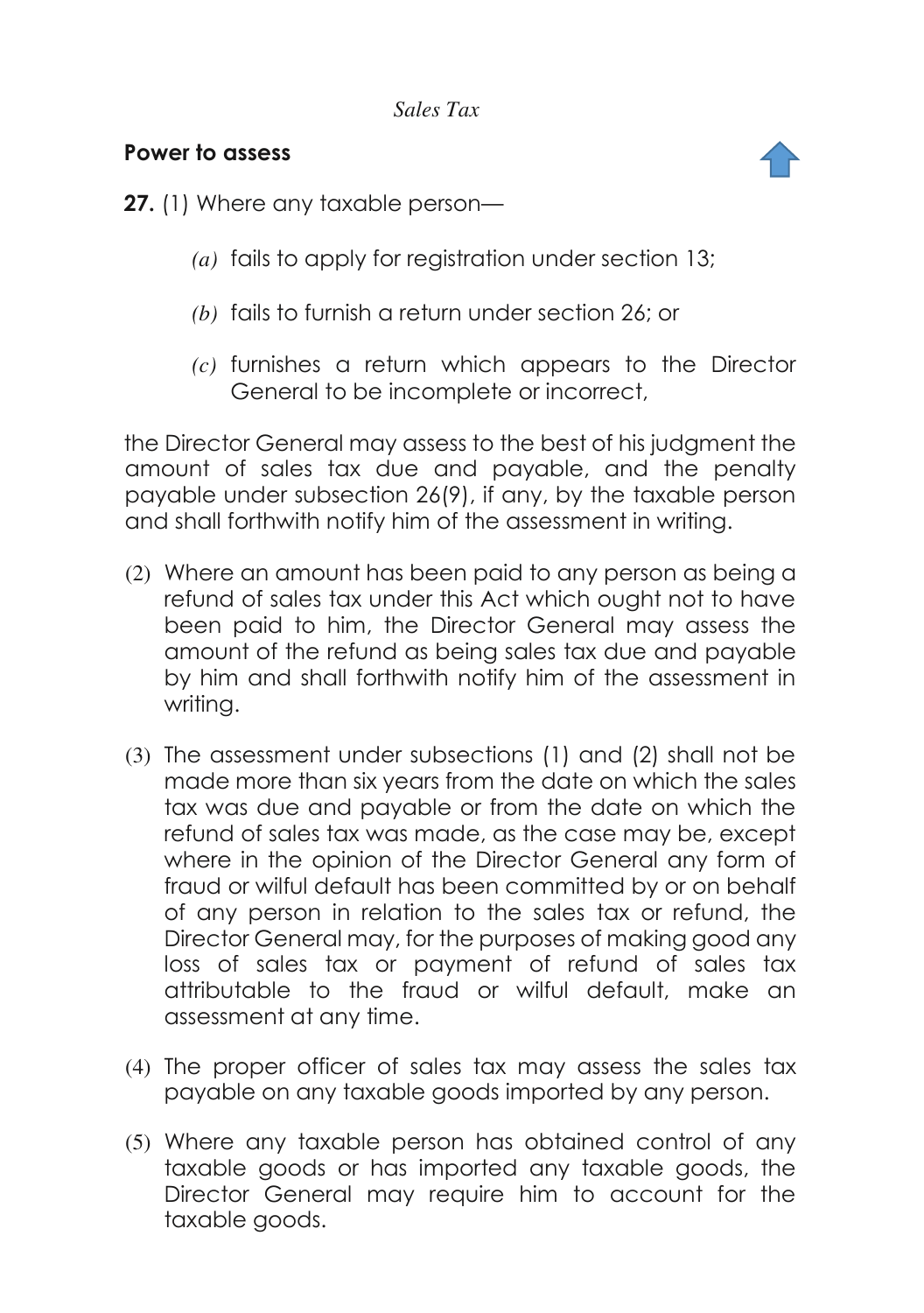- (6) Where the taxable person fails to account for the taxable goods under subsection (5) by reason that— *(a)* the taxable goods have been sold by him;
	- *(b)* the taxable goods have been exported or removed by way of sale; or
	- *(c)* the taxable goods have been lost or destroyed,

the Director General may assess to the best of his judgement the amount of sales tax that would have been chargeable in respect of the taxable goods if the goods had been sold by him and shall forthwith notify the taxable person of the assessment in writing.

(7) Where—

- *(a)* the Director General has made an assessment of sales tax under subsection (1) in respect of paragraph (1)*(a)* or *(b)*;
- *(b)* the sales tax assessed under paragraph *(a)* has been paid but no return has been furnished for the taxable period to which the assessment relates; and
- *(c)* the taxable person fails to furnish a return for any subsequent taxable period,

the Director General may, as he deems fit, assess an amount of sales tax greater than that which he otherwise would have considered to be appropriate.

- (8) Where it appears to the Director General that the amount which ought to have been assessed in an assessment under subsection (1), (2), (4), (6) or (7) exceeds the amount which was so assessed, he may—
	- *(a)* under the same provision as that assessment was made; and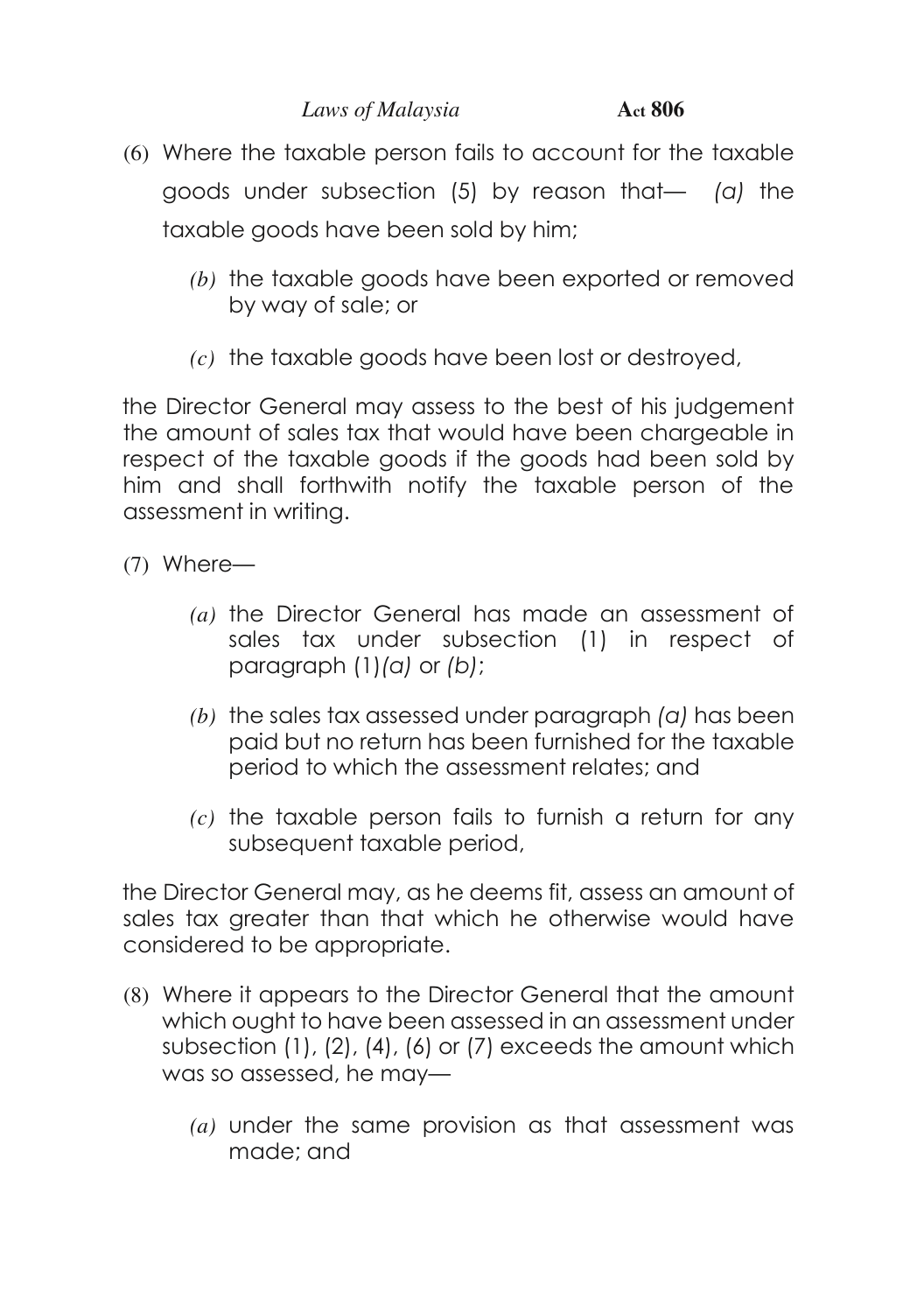*(b)* within the taxable period during which that assessment could have been made,

make a supplementary assessment of the amount of the excess and shall forthwith notify the taxable person in writing accordingly.

- (9) Where an amount of sales tax and penalty, if any, has been assessed and notified to any taxable person under subsection (1), (2), (6) or (8), it shall be deemed to be an amount of sales tax due and payable, and penalty payable, by him and may be recovered accordingly and the amount of sales tax and penalty, if any, shall be paid by the taxable person, whether or not that taxable person appeals against the assessment, to the Director General unless or except to the extent that the assessment has been withdrawn or reduced by the Director General.
- (10)The Director General may make any alteration in or addition to the assessment made under this section as he deems fit to ensure the correctness of the assessment and shall forthwith notify the person in writing.

#### **Recovery of sales tax, etc.***,* **as civil debt**

**28.** (1) Without prejudice to any other remedy and notwithstanding any review or appeal against any decision of the Director General under section 96, any sales tax due and payable, any surcharge accruing, or any penalty, fee or other money payable, under this Act, may be recovered as a civil debt due to the Government.

- (2) Where an invoice shows a sale of taxable goods as having taken place with sales tax chargeable on the goods, there shall be recoverable from the person who issued the invoice an amount equals to—
	- (a) that which is shown in the invoice as sales tax; or
	- (b) so much of the total amount shown as payable as is to be taken as representing sales tax, if the sales tax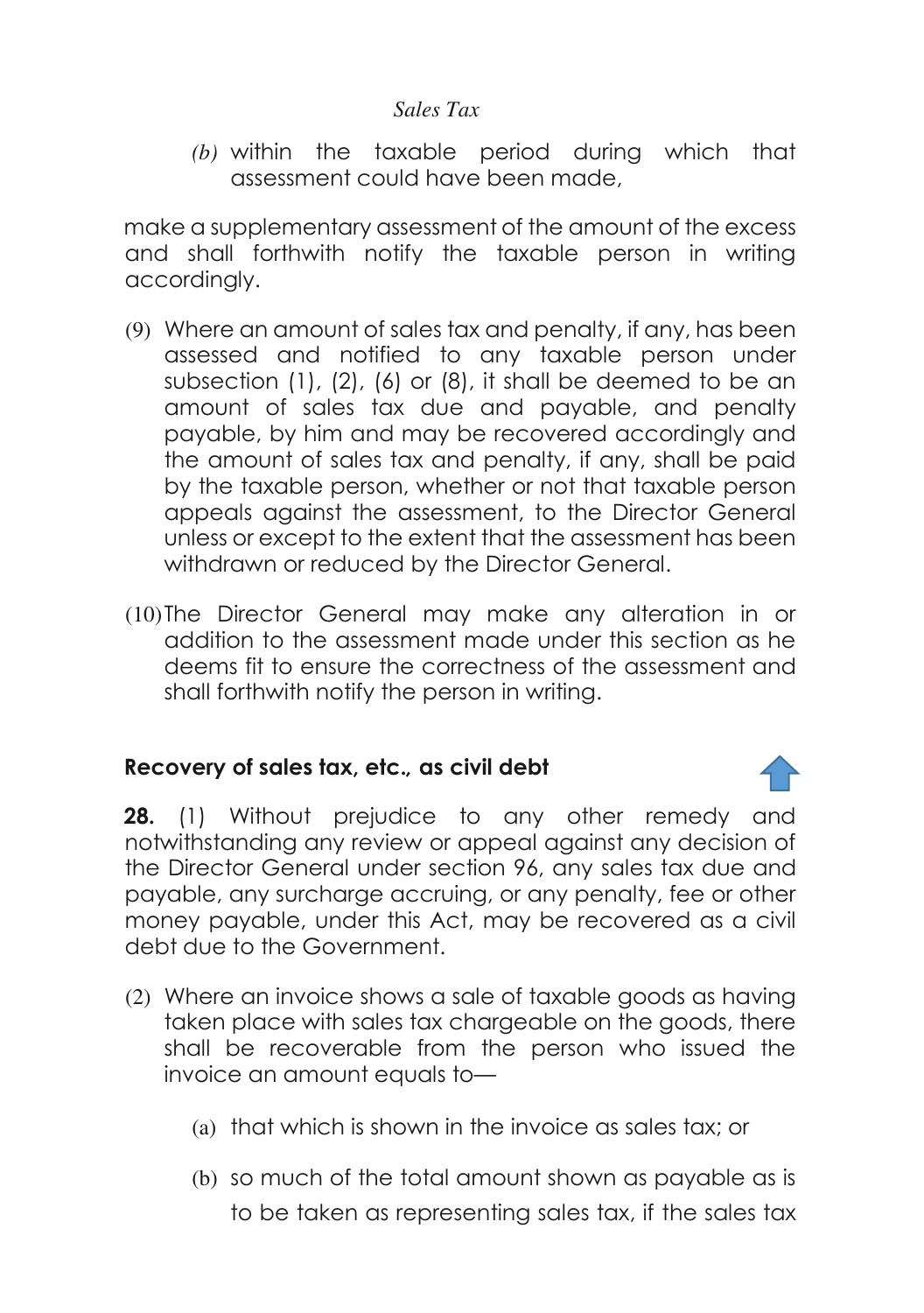is not separately shown in the invoice, for the sale of such taxable goods.

- (3) Subsection (2) shall apply whether or not—
	- (a) the invoice is an invoice issued under section 21 or 22;
	- (b) the sale of the taxable goods shown on the invoice actually takes or has taken place or the amount shown as sales tax or any amount of sales tax is or was chargeable on the sale of the taxable goods; or
	- (c) the person issuing the invoice is a registered manufacturer,

and any amount recoverable from the person under subsection (2) shall be recoverable as such and shall otherwise be recoverable as a civil debt due to the Government.

- (4) In any proceedings to recover the sales tax, surcharge, penalty, fee or other money under subsection (1), the production of a certificate signed by the Director General—
	- (a) stating that any sales tax, surcharge, penalty, fee or other money and the amount shown in the certificate as due and payable, accruing or payable, in any return, assessment or notice made under this Act from a person named in the certificate; and
	- (b) giving the address of the person and purporting to be a copy of or an extract from any notice of assessment,

shall be conclusive evidence of the sales tax, surcharge, penalty, fee or other money and the amount as due and payable, accruing or payable, in any return, assessment or notice and shall be sufficient authority for the court to give judgement for that amount.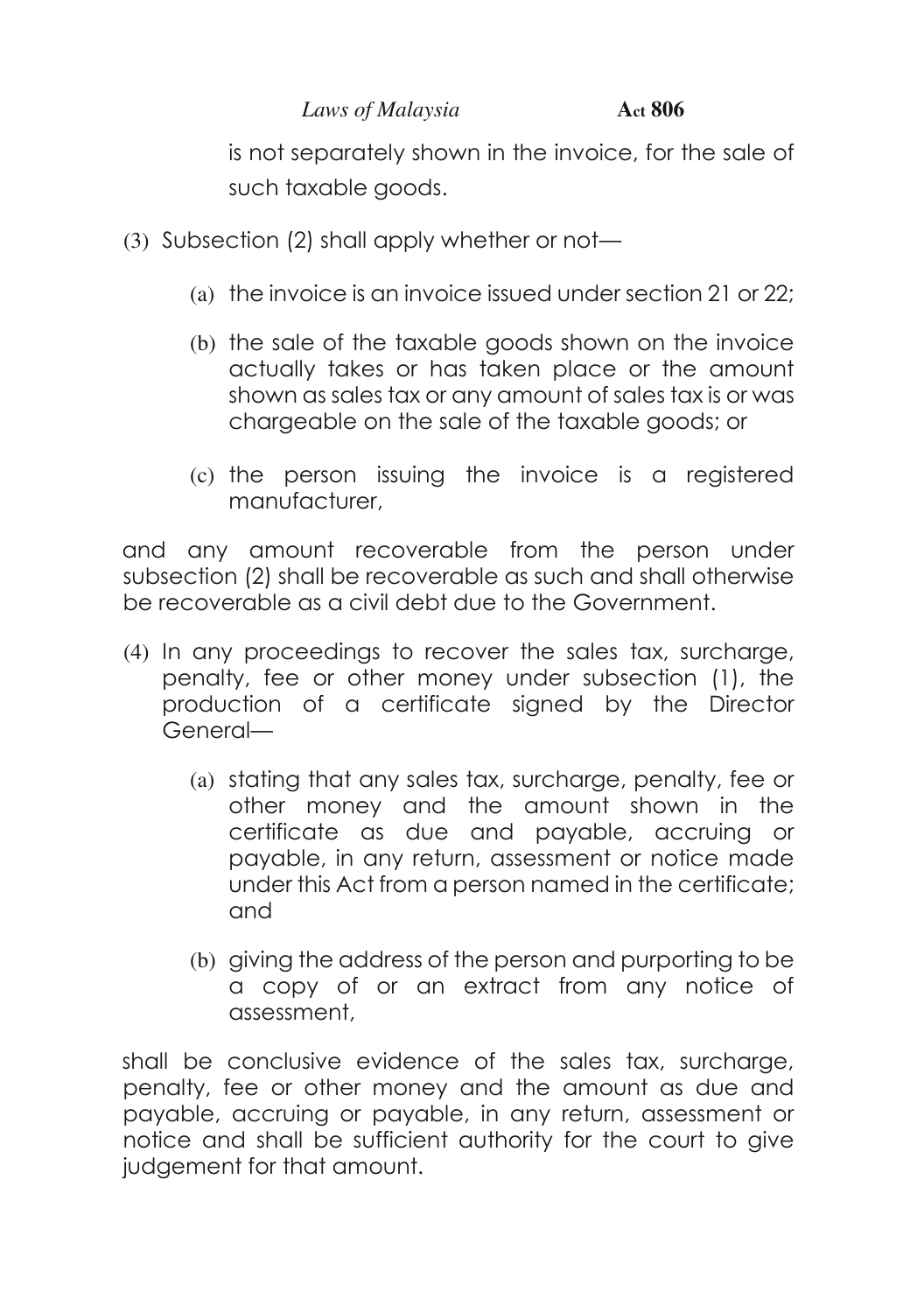(5) Any penalty imposed under this Act shall, for the purposes of this Act and the Limitation Act 1953 [*Act 254*], the Limitation Ordinance of Sabah [*Sabah Cap. 72*] or the Limitation Ordinance of Sarawak [*Sarawak Cap. 49*], as the case may be, be recoverable as if the penalty were sales tax due and payable under this Act and accordingly subsection 6(4) of the Limitation Act 1953, section 3 of the Limitation Ordinance of Sabah or section 3 of the Limitation Ordinance of Sarawak, as the case may be, shall not apply to that penalty.

### **Power to collect sales tax, etc., from person owing money to taxable person**

**29.** (1) Where any sum by way of sales tax is due and payable, surcharge is accrued, or penalty, fee or other money is payable, by a taxable person, the Director General may, by notice in writing, require—

- (a) any person by whom any money is due or accruing or may become due and payable to the taxable person;
- (b) any person who holds or may subsequently hold money for or on account of the taxable person;
- (c) any person who holds or may subsequently hold money for or on account of any other person for payment to the taxable person; or
- (d) any person having authority from any other person to pay money to the taxable person,

to pay to the Director General forthwith, or within such time as the Director General allows, such money, not being salary or wages due or accruing to the taxable person, or so much of such money as is sufficient to pay the sum due and payable, accruing or payable, by the taxable person as aforesaid.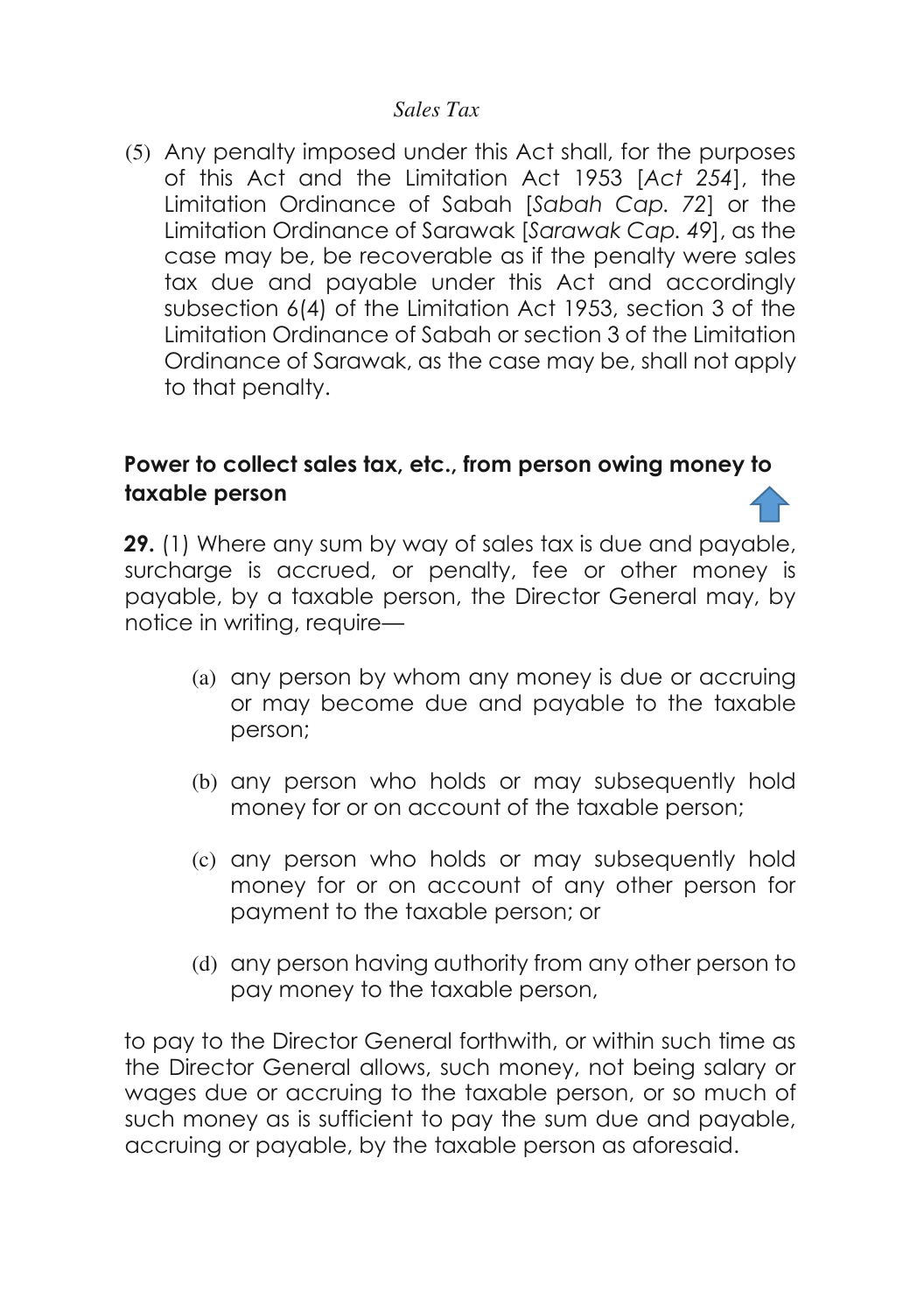(2) A copy of the notice under subsection (1) shall be forwarded to the taxable person at his last known address.

(3) All payments made pursuant to a notice under subsection (1) shall be deemed to be made on behalf of the taxable person and with the authority of the taxable person and of all other persons concerned.

(4) For the purposes of this section, the Director General may require any person to give him information—

- *(a)* as to any money, fund or asset which may be held by the person for any other person; or
- *(b)* of any money due and payable by him to any otherperson.

## **Recovery of sales tax before payable from persons about to leave Malaysia**

**30.** If the Director General has reason to believe that any person is about or is likely to leave Malaysia before any sales tax due by him becomes payable in accordance with the provisions of this Act, the sales tax shall, if the Director General deems fit, be payable on such earlier date as the Director General determines and the person shall be notified accordingly.

# **Recovery of sales tax, etc., from persons about to leave Malaysia without paying sales tax, etc.**

**31.** (1) Where the Director General has reason to believe that any person is about or is likely to leave Malaysia without paying— *(a)* any sales tax due and payable by him under subsection 26(5);

> (b) any penalty payable by him under subsection 26(9);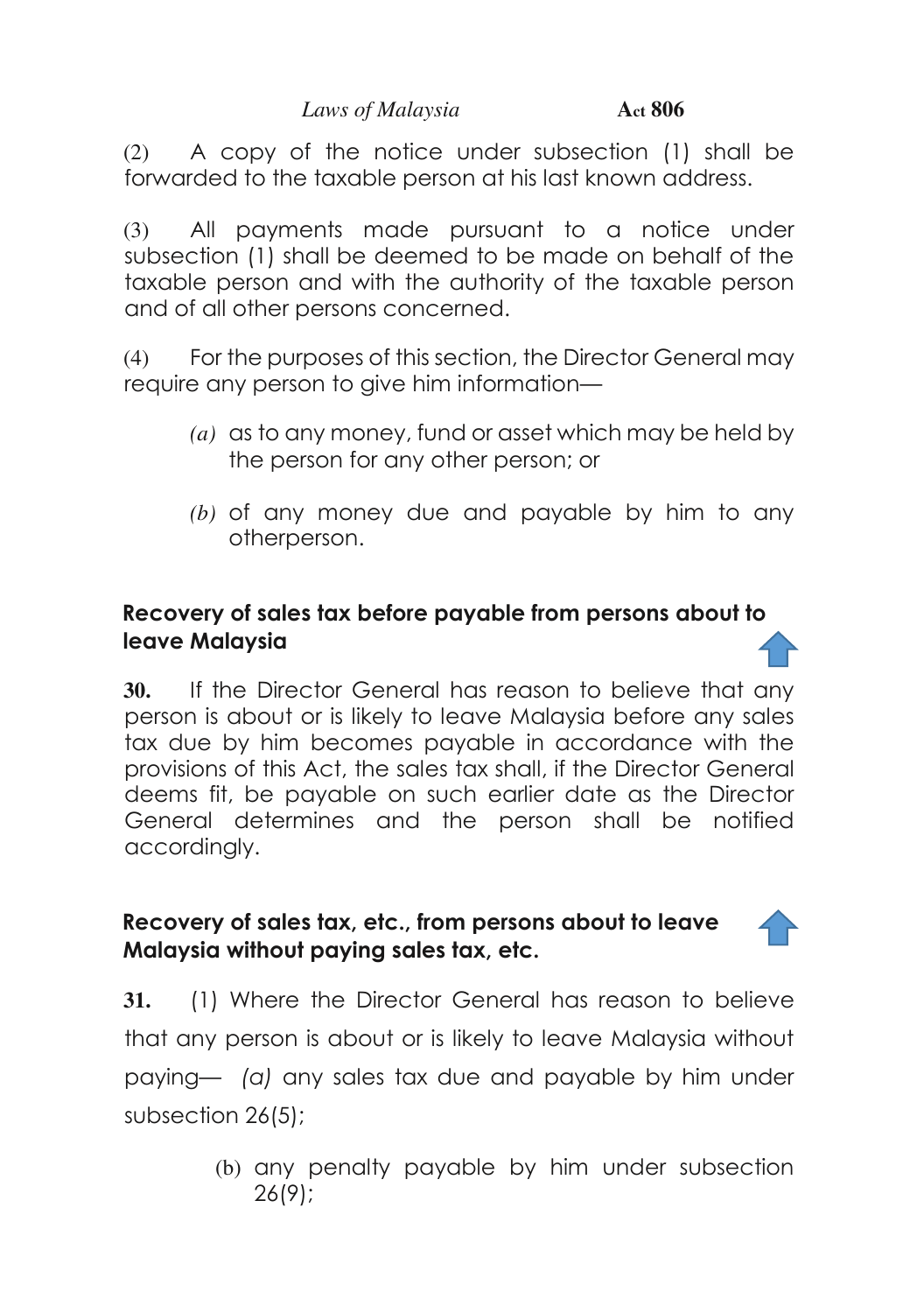- (c) any surcharge accrued by him under subsection 32(3);
- (d) any fee payable by him under this Act; or
- (e) any other money recoverable from him under this Act,

the Director General may issue to the Director General of Immigration a notice containing particulars of the person and the offence committed with a request that the person be prevented from leaving Malaysia unless he pays the sales tax, surcharge, penalty, fee or other money, or furnishes security to the satisfaction of the Director General for its payment.

(2) Subject to any order issued or made under any written law for the time being in force relating to immigration, the Director General of Immigration who receives a request under subsection (1) in respect of a person shall exercise all measures which may include the removal and retention of any certificate of identity, passport, exit permit or other travel documents in relation to that person as may be necessary to give effect to the request.

(3) The Director General shall cause the notice under subsection (1) to be served personally or by registered post on the person to whom the notice relates.

(4) The non-receipt of the notice under subsection (1) by that person referred to in subsection (3) shall not invalidate anything done under this section.

(5) Where the person in respect of whom a notice has been issued under subsection (1) produces, on or after the date of the notice, a written statement signed by the Director General stating that all the sales tax, surcharge, penalty, fee or other money specified in the notice have been paid, or that security has been furnished for its payment, that statement shall be sufficient authority for allowing that person to leave Malaysia.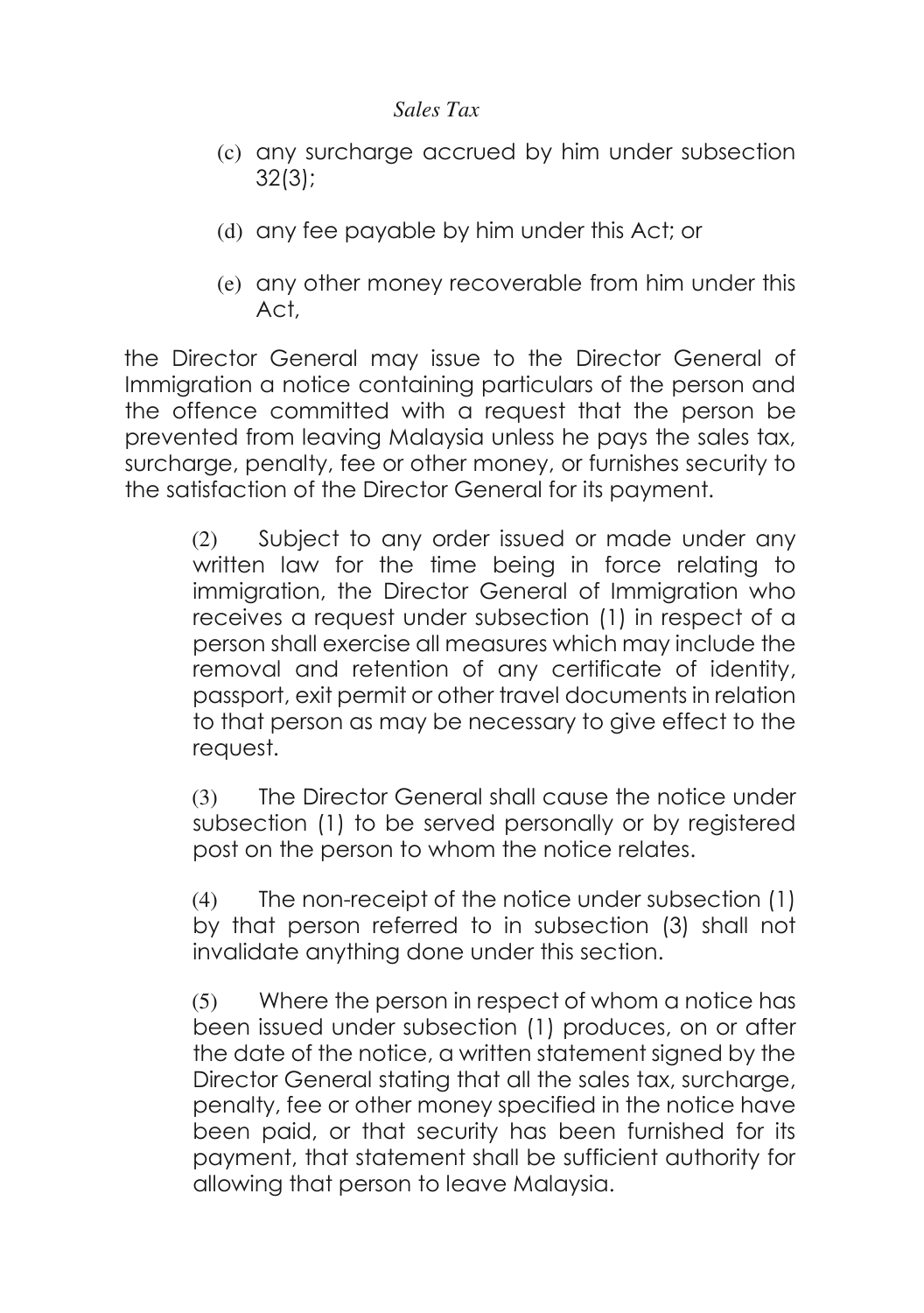(6) No legal proceedings shall be instituted or maintained against the Federal Government, a State Government or any other public officer in respect of anything lawfully done under this section.

# **Payment by instalments**

**32.** (1) The Director General may allow any sales tax due and payable, or penalty payable, to be paid by instalments under the prescribed circumstances in such amounts and on such dates as the Director General may determine.

(2) Where the sales tax is allowed to be paid by instalments, the penalty under subsection 26(9) shall cease to be calculated from the date the Director General allows the payment by instalments.

(3) Where there is a default in payment of any instalment under subsection (1) on its due date for payment of the balance of the amount due and payable, the whole outstanding balance shall become due and payable on that date and shall, without any further notice being served on the person liable to pay the amount due, be subject to a surcharge equals to ten per cent of that balance and the surcharge shall be recoverable as if it were due and payable under this Act.

(4) Nothing in subsections (1) and (3) shall prejudice the exercise of the rights and powers under this section by the Director General to seize or sell any goods belonging to the person liable to pay such sales tax, penalty or surcharge for recovery of the amount payable under subsections (1) and (3) or any outstanding balance of the sales tax, penalty or surcharge.

### **Goods subject to customs or excise control not to be delivered until sales tax paid as demanded**

**33.** (1) In the case of imported taxable goods, no person shall be entitled to obtain delivery of such goods from the customs control or excise control until the amount of the sales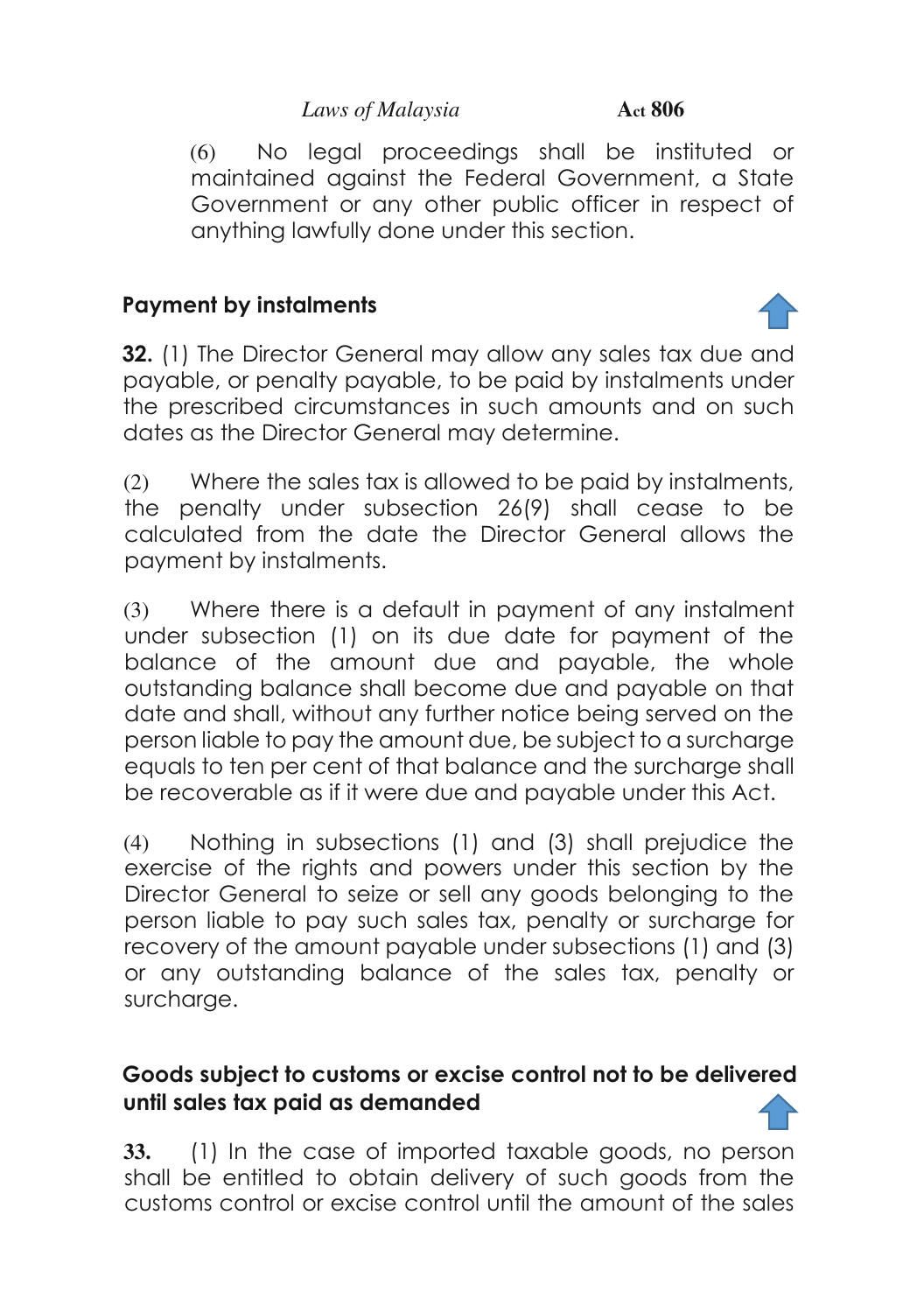tax assessed by the proper officer of sales tax on those goods has been paid in full.

(2) Notwithstanding subsection (1), any person may obtain delivery of imported taxable petroleum from the customs control or excise control whether or not any part of or all of the sales tax due and payable on such taxable petroleum have been paid.

### **Liability of directors, etc.**

**34.** (1) Notwithstanding any written law to the contrary, but subject to subsection (2) in relation to a company that is being wound up, where sales tax is due and payable, surcharge is accrued, or penalty, fee or other money is payable, under this Act by any company, limited liability partnership, firm, society or other body of persons— *(a)* the directors of the company;

- *(b)* the compliance officer who is appointed amongst the partners of the limited liability partnership or if no compliance officer is appointed as such, any one or all of the partners of the limited liability partnership;
- *(c)* the partners of the firm;
- *(d)* the office-bearers of the society; or
- *(e)* the persons responsible for the management of the body of persons,

as the case may be, shall together with the company, limited liability partnership, firm, society or other body of persons be jointly and severally liable for the sales tax, surcharge, penalty, fee or other money.

(2) In relation to a company that is being wound up, the directors of the company shall only be liable where the assets of the company are insufficient to meet the amount due, after paying any sum having priority under the Companies Act 2016 [*Act 777*] in relation to the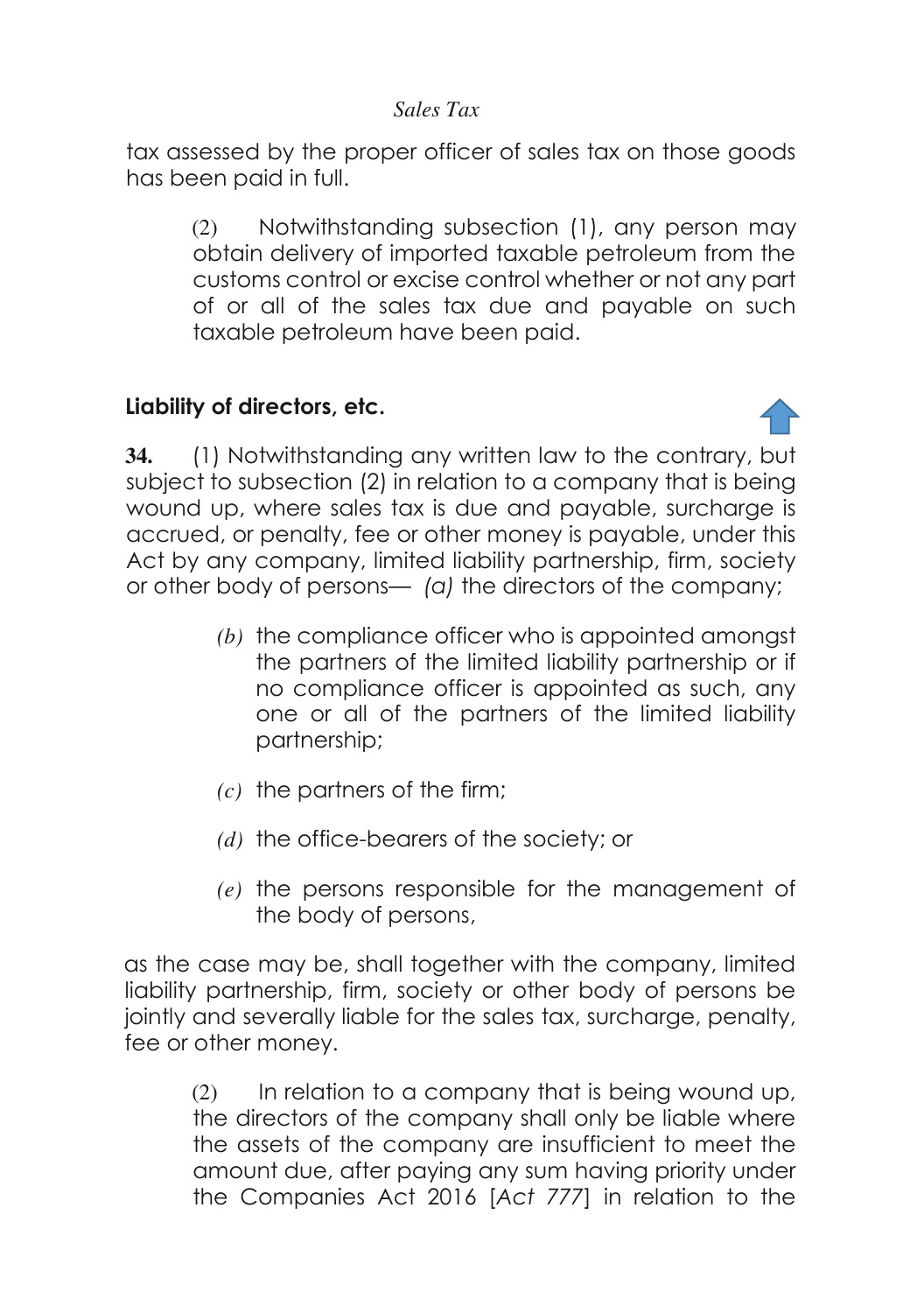application of the assets of the company in the windingup over the sales tax, surcharge, penalty, fee or other money.

# Part VI

# EXEMPTION, REFUND, DRAWBACK AND REMISSION

### **Power of Minister to exempt and refund**

**35.** (1) The Minister may, by order published in the *Gazette* and subject to such conditions as he deems fit, exempt—

- *(a)* any goods or class of goods from the whole or any part of the sales tax; or
- *(b)* any person or class of persons from payment of the whole or any part of the sales tax which may be charged and levied on any taxable goods manufactured or imported.

(2) Any order made under subsection (1) shall be laid before the Dewan Rakyat.

(3) The Minister may, in any particular case and subject to such conditions as he deems fit—

*(a)* exempt any person or class of persons from payment of the whole or any part of the sales tax which may be

charged and levied on any taxable goods manufactured or imported;

- *(b)* exempt any registered manufacturer or class of registered manufacturers from charging and collecting sales tax on taxable goods; or
- *(c)* direct the Director General to make a refund to any person or class of persons of the whole or any part of the sales tax or penalty paid by such persons or class of persons.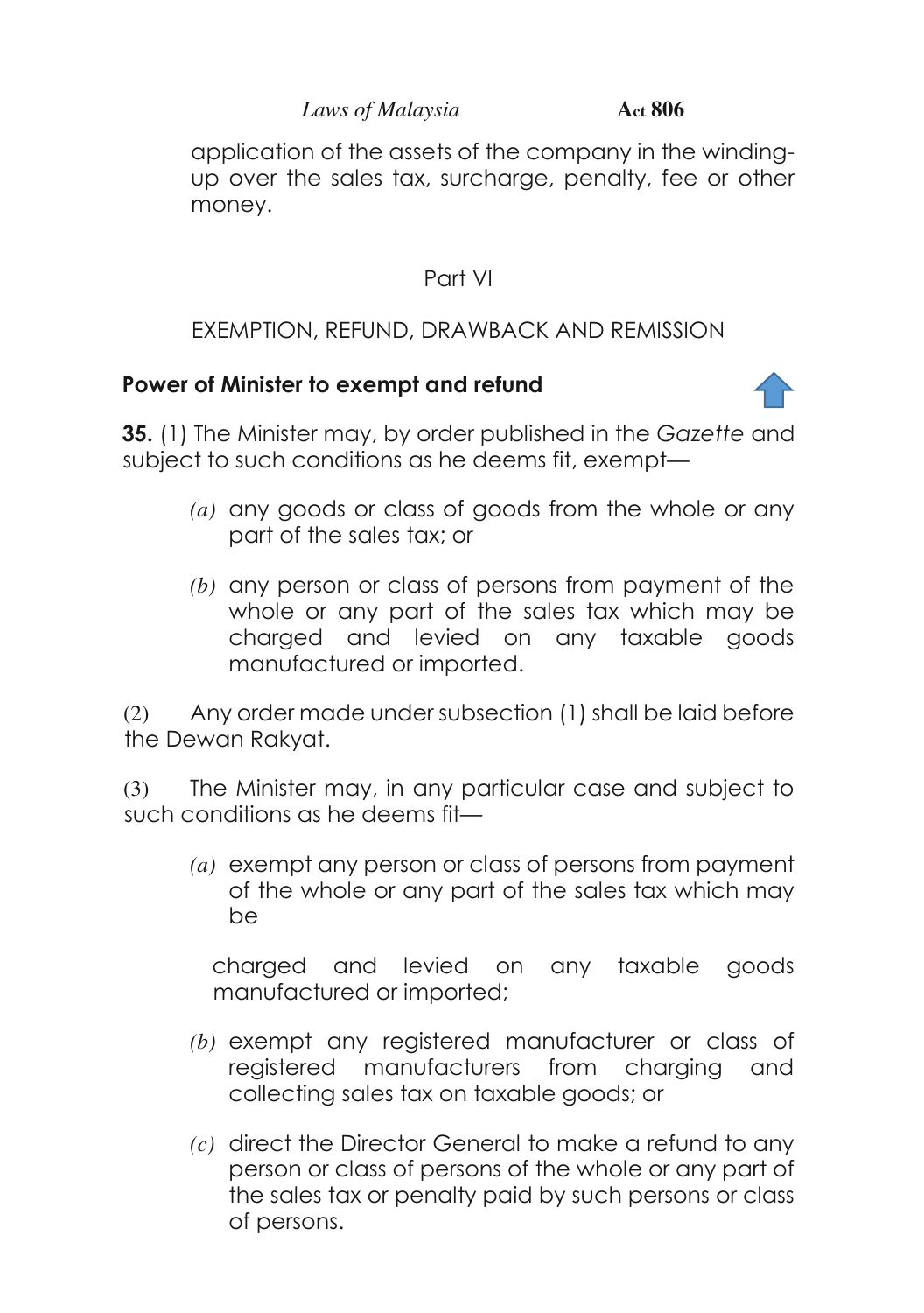(4) Where a registered manufacturer sold any taxable goods to a person or class of persons exempted under paragraph (1)*(b)* or (3)*(a)*, the registered manufacturer shall be exempted from charging and collecting sales tax due and payable on such taxable goods.

(5) Where any person who is exempted under paragraph (1)*(b)* or (3)*(a)* fails to comply with any conditions to which the exemption relates, any sales tax that has been the subject of the exemption shall become due and payable by the person on the date on which any of the conditions failed to be complied with.

(6) Where a person who has been granted exemption under paragraph (1)*(b)* or (3)*(a)* has paid any of the sales tax to which the exemption relates and has been granted approval by the Minister for a refund of the amount of the sales tax which has been paid, the person shall be entitled to such refund.

# **Claim for refund of sales tax in relation to bad debt**

**36.** (1) Any person who is, or has ceased to be, a registered manufacturer may make a claim to the Director General for a refund of the whole or any part of any sales tax paid by him in respect of taxable goods if—

- (a) the whole or any part of the sales tax payable to such person has been written off in his accounts as bad debts; and
- (b) the Director General is satisfied that all reasonable efforts have been made by such person to recover the sales tax.

(2) Where the person who makes a claim for a refund under subsection (1) in relation to bad debt—

(a) has not received any payment in respect of the sale of taxable goods, such person may make a claim for a refund of the whole of the sales tax paid; or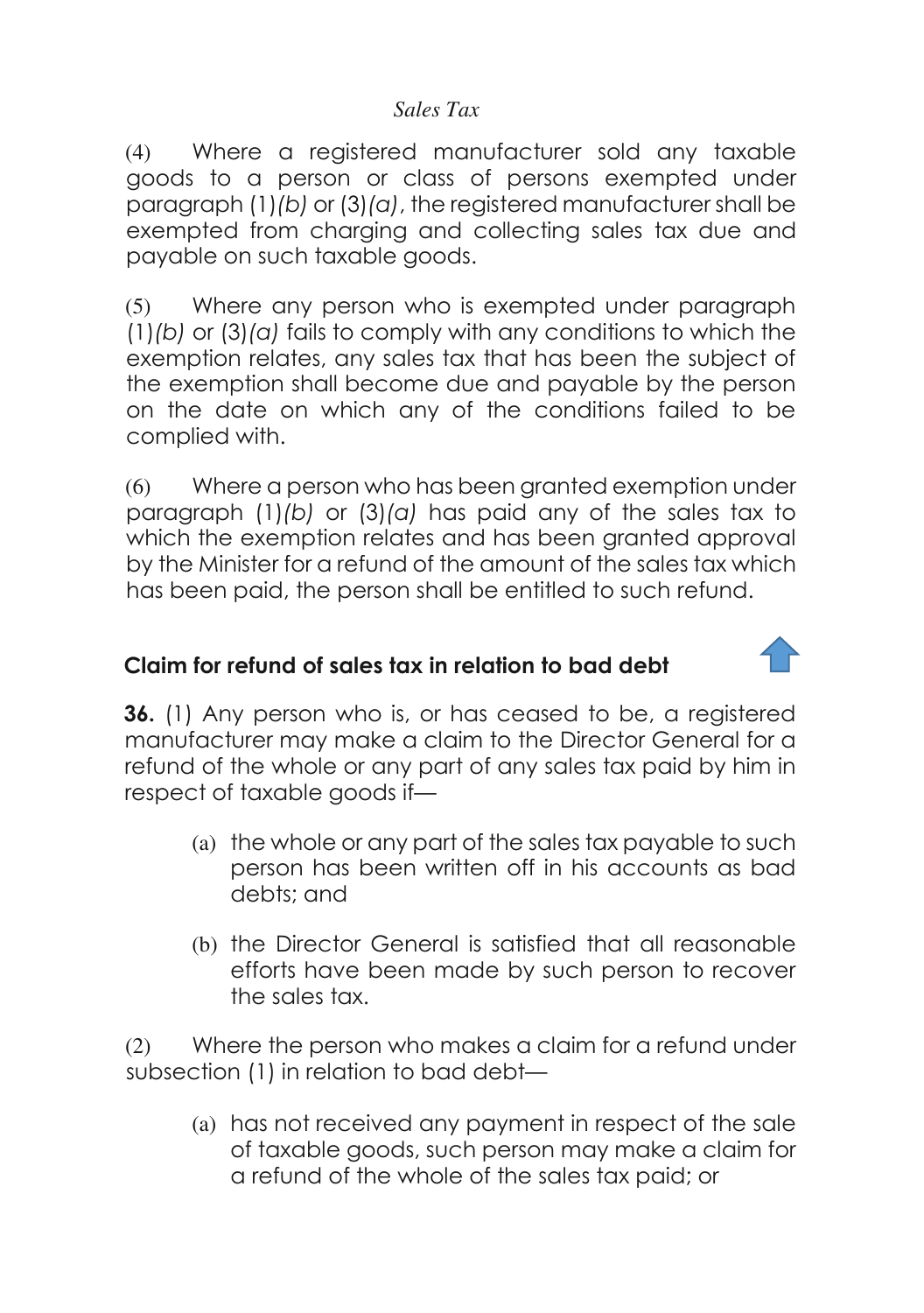(b) has received any payment in respect of the taxable goods, such person may make a claim for the difference between the sales tax paid and the amount calculated in accordance with the following formula:

 $B \times C$ 

A

- where A is the payment received in respect of the sale of such taxable goods;
	- B is the sale value of such taxable goods plus sales tax payable on such taxable goods; and
	- C is the sales tax payable on such taxable goods.
- $(3)$  The

person referred to in subsection (1) may make a claim for a refund of the whole or any part of any sales tax in relation to the bad debt within six years from the date the sales tax is paid by him and the Director General may refund the whole or any part of the sales tax after being satisfied that the person has properly established the claim.

(4) For the purposes of this section, "bad debt" means an outstanding amount of the payment in respect of the sale of taxable goods including the sales tax which is due to a person who is, or has ceased to be, a registered manufacturer but has not been paid to, and is irrecoverable by, the person.

# **Repayment of sales tax in relation to bad debt**

**37.** Where a refund of sales tax has been made under section 36 by the Director General to the person referred to in subsection 36(1) and any payment in respect of the sale of taxable goods for which the sales tax is payable is subsequently received by the person, the person shall repay to the Director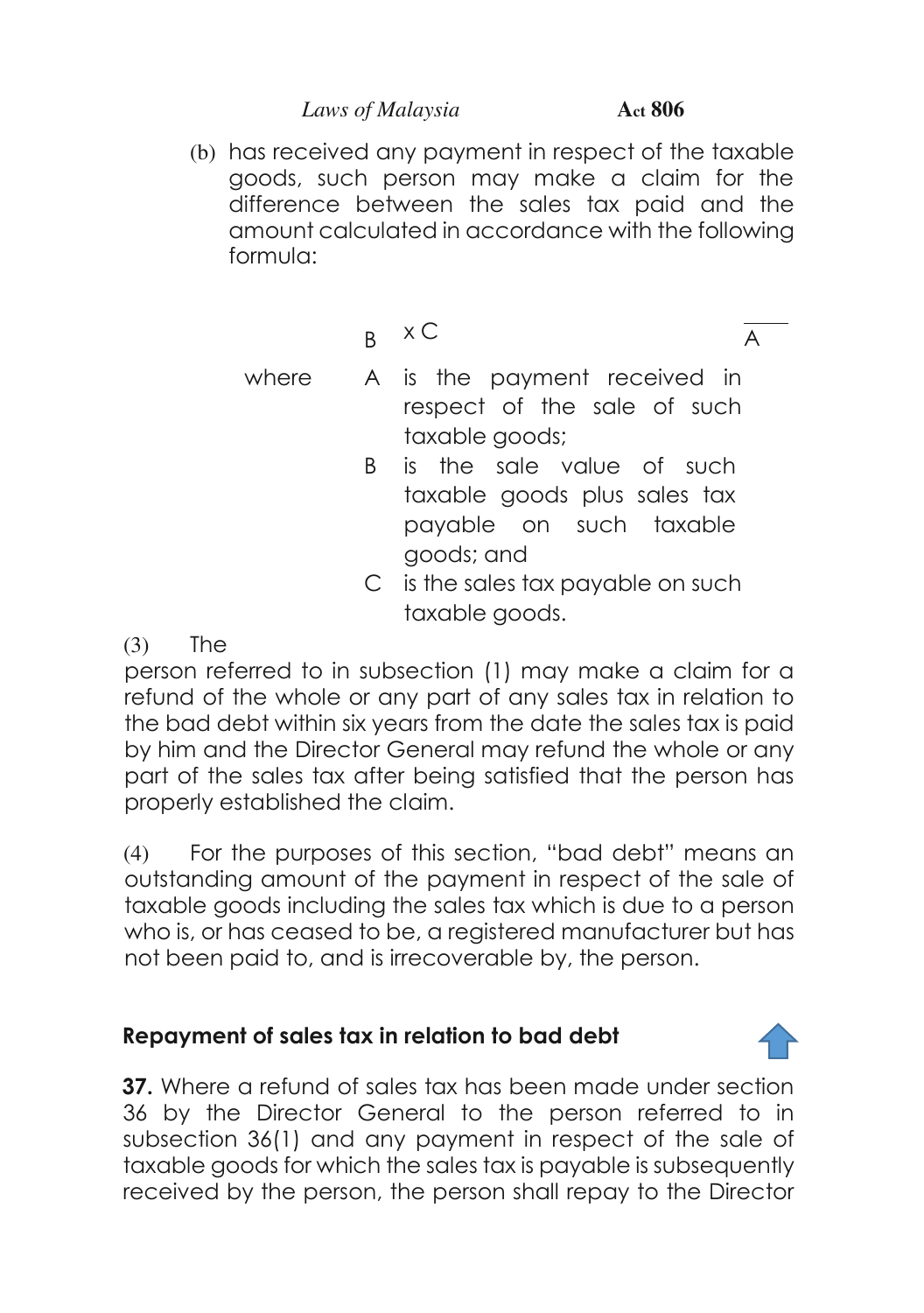General an amount calculated in accordance with the following formula:

$$
\times C
$$

B

- where A is the payment received in respect of the sale of such taxable goods;
	- B is the sale value of such taxable goods plus sales tax payable on such taxable goods; and
	- C is the sales tax payable on such taxable goods.

### **Payment of sales tax, etc., short paid or erroneously refunded**

**38.** (1) Where—



A

- (a) the whole or any part of any sales tax due and payable, surcharge accrued, or penalty, fee or other money payable, under this Act has not been paid by a person; or
- (b) the whole or any part of any sales tax due and payable, surcharge accrued, or penalty, fee or other money payable, after having been paid, has been erroneously refunded to a person,

the Director General shall demand from the person to pay the sales tax, surcharge, penalty, fee or other money, or the deficient sales tax, surcharge, penalty, fee or other money, or to repay the refund erroneously paid to him.

(2) The demand under subsection (1) shall be made within six years from the date on which—

*(a)* the sales tax, surcharge, penalty, fee or other money was payable, or the deficient sales tax, surcharge, penalty, fee or other money was paid; or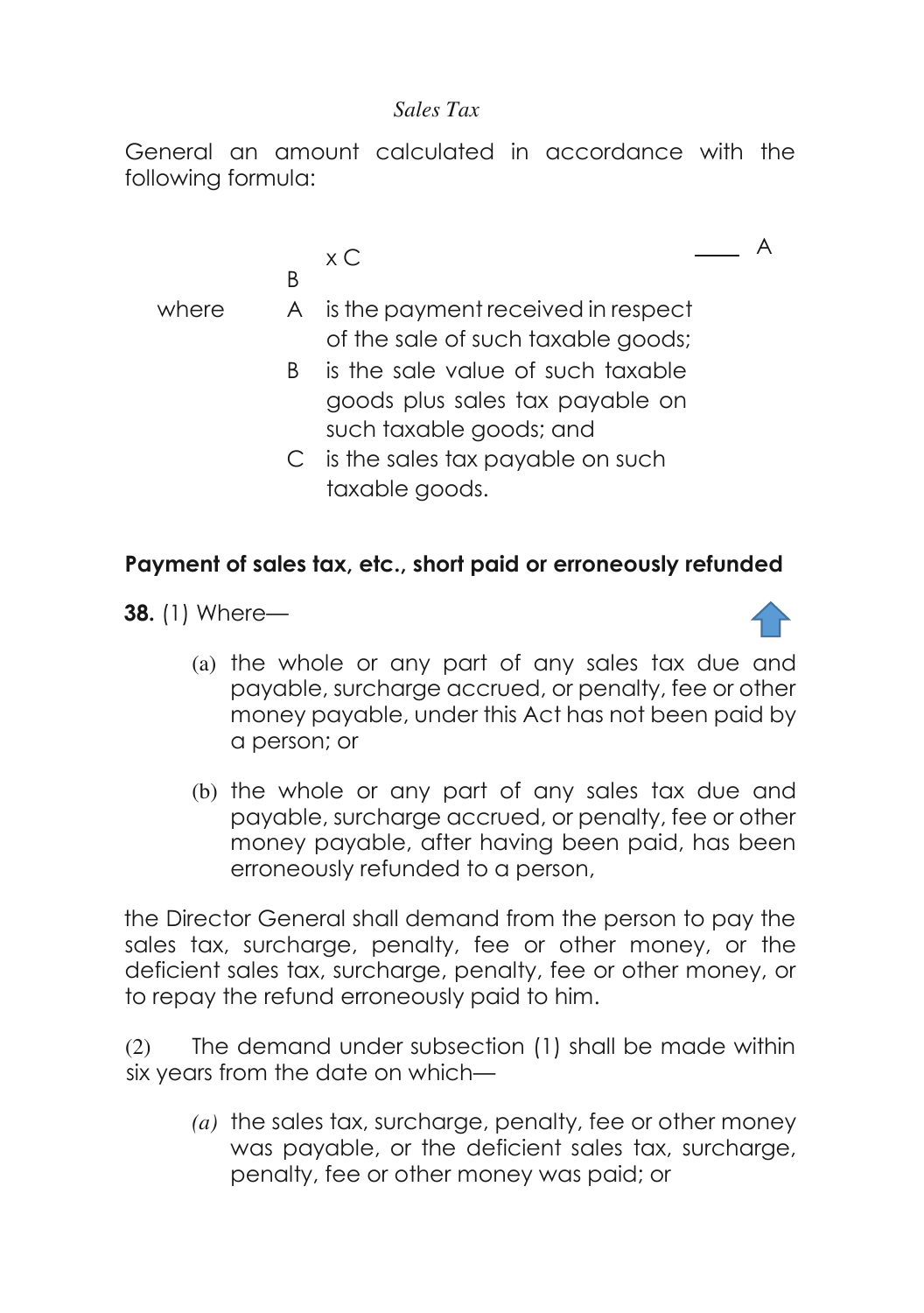*(b)* the refund was made.

(3) Upon receipt of the demand under subsection (1), the person shall—

- *(a)* pay the sales tax, surcharge, penalty, fee or other money, or the deficient sales tax, surcharge, penalty, fee or other money; or
- *(b)* repay the refund erroneously paid to him.

(4) Without prejudice to subsection (1), any goods belonging to the person referred to in subsection (1), which may be in customs control or excise control or at a place specified in the registration under section 13, may be seized until the sales tax, surcharge, penalty, fee or other money, or the deficient sales tax, surcharge, penalty, fee or other money, are paid, or the refund erroneously paid to him is repaid.

(5) If the sales tax, surcharge, penalty, fee or other money or the deficient sales tax, surcharge, penalty, fee or other money, or the refund to be repaid remains unpaid, as the case maybe, the Director General may sell such goods seized under subsection (4)—

- *(a)* after giving not less than thirty days' notice in writing to the person or his agent if the name and address of such person or agent is known to the Director General; or
- *(b)* after giving due notice in the *Gazette* if the name and address of such person or his agent is not known to the Director General.

(6) The proceeds of the sale of any goods seized under subsection (4) shall be applied to the payment of—

- *(a)* the sales tax, surcharge, penalty, fee or other money;
- *(b)* the deficient sales tax, surcharge, penalty, fee or other money;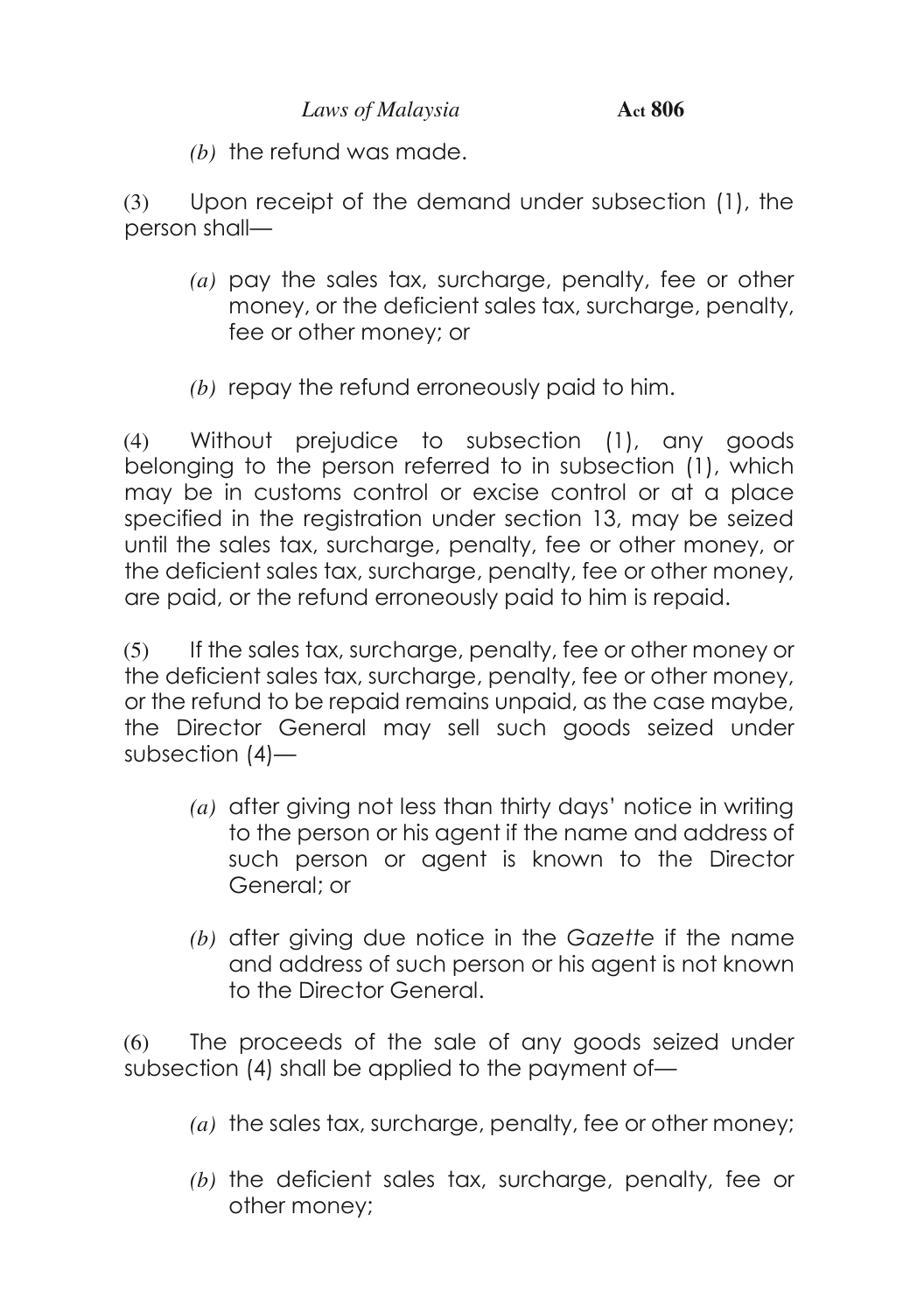- *(c)* the refund erroneously paid; or
- *(d)* the recovery of the amount due or other charges which may be due in respect of selling off such goods,

and the surplus, if any, shall be paid to the person, and if the person cannot be found within one month of the sale, such surplus shall be paid into the Consolidated Fund.

(7) If at the sale of any goods seized under subsection (4) no sufficient bid is forthcoming to defray the sales tax, surcharge, penalty, fee or other money payable or the deficient sales tax, surcharge, penalty, fee or other money payable or the refund erroneously paid, as the case may be, the goods shall be forfeited to the Government and shall be disposed of in such manner as the Director General may direct.

(8) Every auction sales of any goods seized under subsection (4) shall be conducted by or in the presence of a senior officer of sales tax.

#### **Refund of sales tax, etc., overpaid or erroneously paid**

**39.** (1) Any person who—

- *(a)* has overpaid or erroneously paid any sales tax, surcharge, penalty, fee or other money; or
- *(b)* is entitled to the refund under subsection 35(6) or

41(3), may make a claim for refund in the prescribed

form.

(2) A claim for refund under subsection (1) shall be made to

the Director General within one year from the time— *(a)*

such overpayment or erroneous payment occurred; or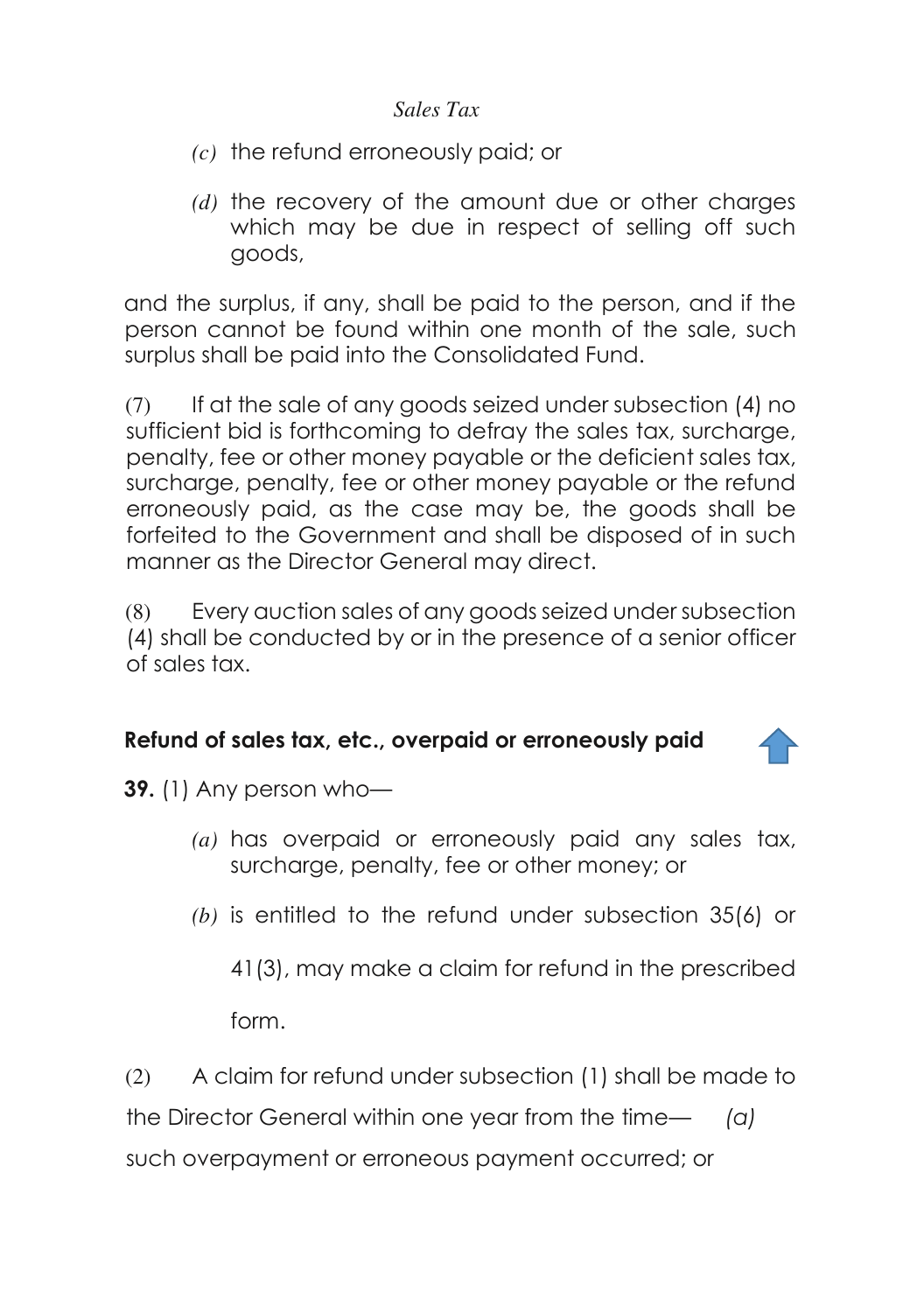*(b)* such entitlement of the refund under subsection 35(6) or 41(3) occurred.

(3) The Director General may make such refund in respect of the claim under subsection (1) after being satisfied that the person has properly established the claim.

(4) The Director General may reduce or disallow any refund due in respect of the claim under subsection (1) to the extent that the refund would unjustly enrich the person referred to in subsection (1).

(5) A claim for refund under this section shall be supported by such evidence as required by the Director General.

# **Drawback**

**40.** (1) The Director General may allow drawback of the full amount of sales tax paid by a person in respect of taxable goods which are subsequently exported by the person from Malaysia subject to the regulations made under this Act.

(2) This section shall not apply to petroleum.

# **Remission of sales tax, etc.**

**41.** (1) The Minister may remit the whole or any part of the sales tax due and payable under this Act where he deems fit.

- (2) The Director General may remit the whole or any part of the surcharge accrued, or penalty, fee or other money payable, under this Act where he deems fvit.
- (3) Where a person who has been granted remission under subsection (1) or (2) has paid any of the sales tax, surcharge, penalty, fee or other money to which the remission relates, he shall be entitled to a refund of the amount of sales tax, surcharge, penalty, fee or other money which had been remitted.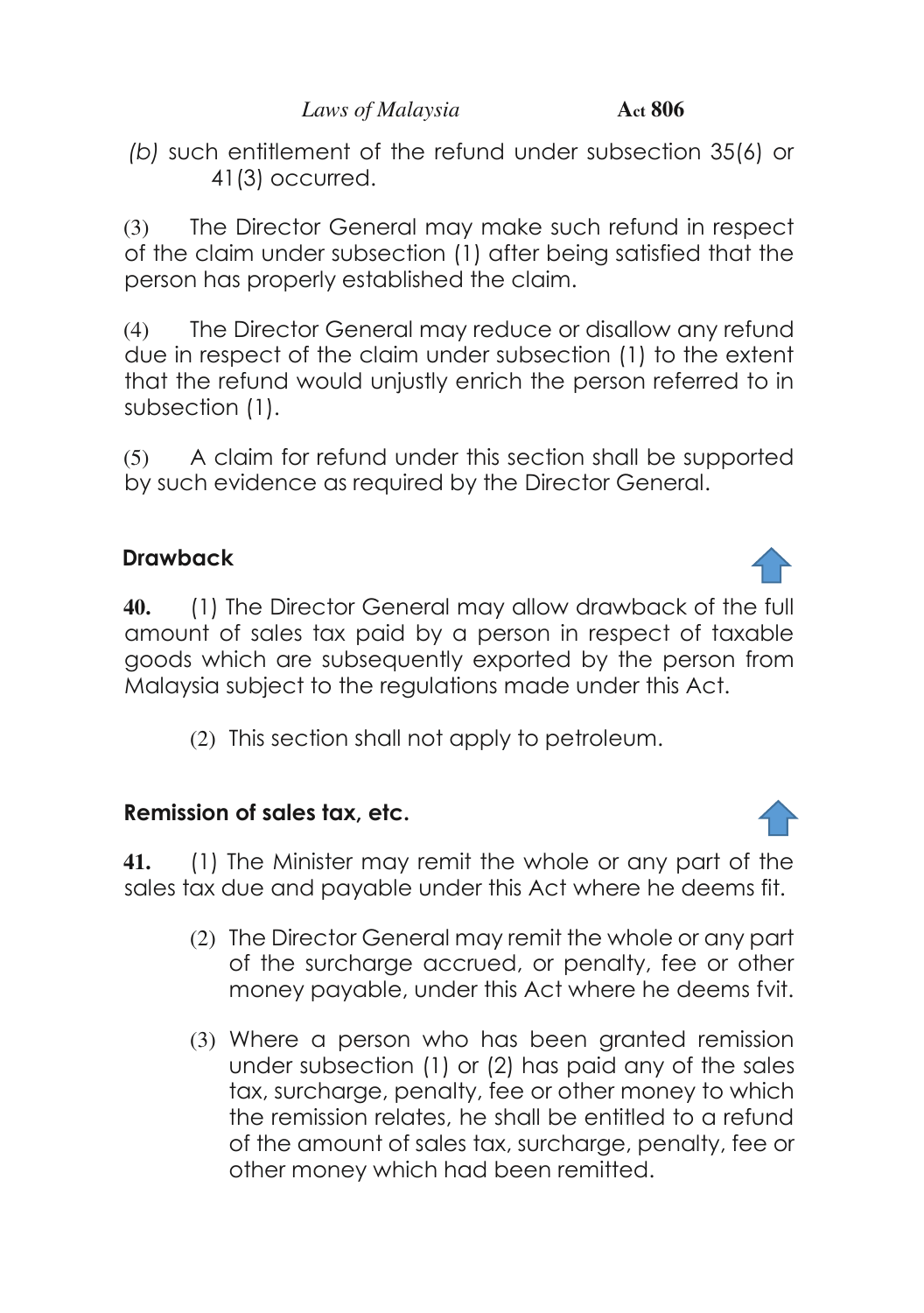### Part VII

# RULING

# **Public ruling**

**42.** (1) The Director General may, at any time, make a public ruling on the application of any provision of this Act in relation to any person or class of persons, or any type of business activities.

(2) The Director General may withdraw, either wholly or partly, any public ruling made under this section.

(3) Notwithstanding any provision of this Act, where a public ruling under subsection (1) applies to any person in relation to a business activity and the person applies the provision in the manner stated in the ruling, the Director General shall apply the provision in relation to the person and the business activities in accordance with the ruling.

# **Customs ruling**

**43.** (1) Any person may apply, in the prescribed form together with the prescribed fee, to the Director General for a customs ruling in respect of any one or more of the following matters:

- (a) the classification of taxable goods;
- (b) the determination of a taxable person;
- (c) the principles to be adopted for the purposes of determination of sale value of taxable goods; or
- (d) any other matters as determined by the Director General.

(2) An application for a customs ruling under subsection (1) may be made—

*(a)* in respect of imported goods—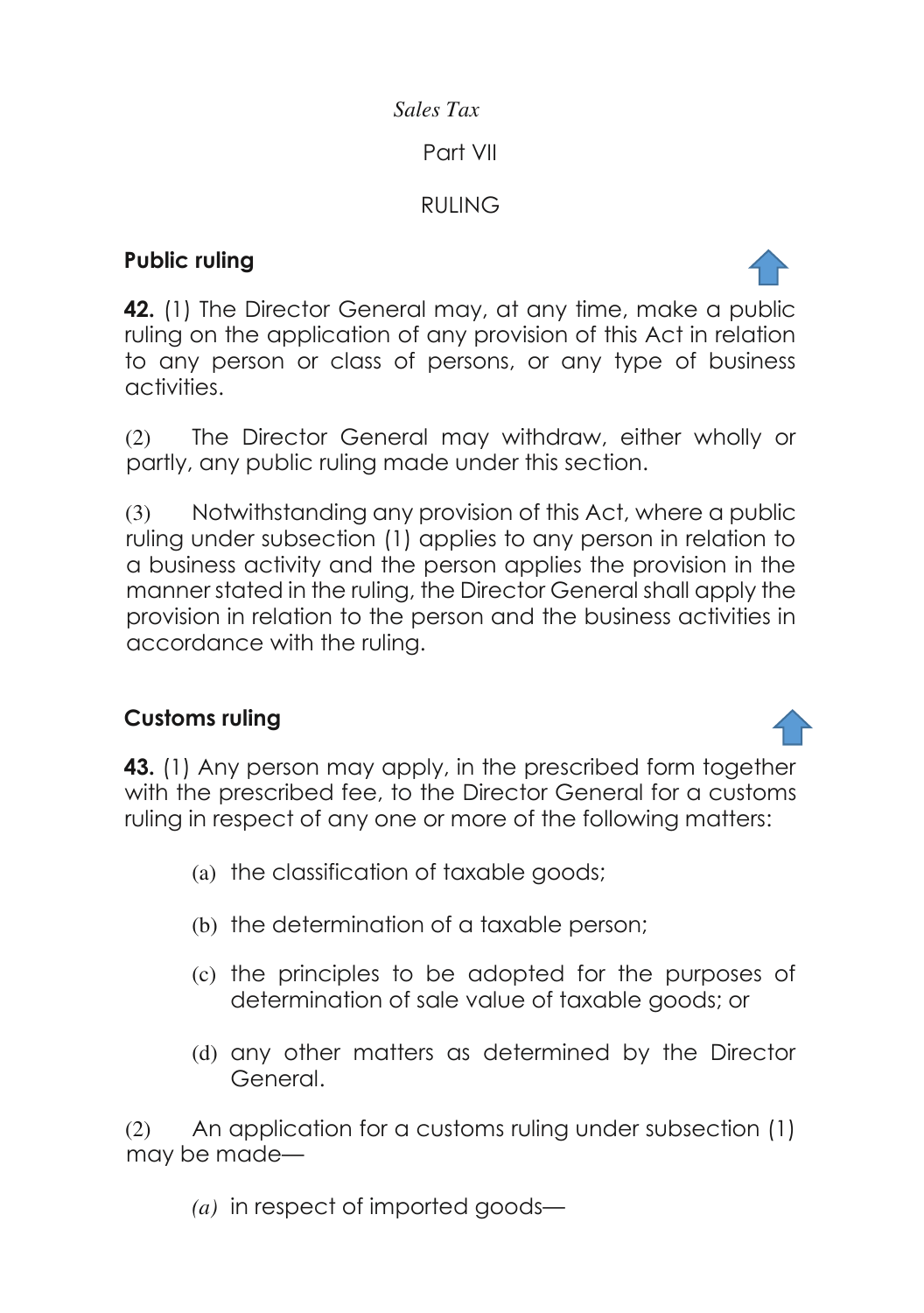- (i) at any time before the goods, that are the subject matter of the application, are to be imported or intended to be imported into Malaysia; or
- (ii) at any later time, if permitted by the Director General; or
- *(b)* in respect of manufactured goods—
	- (i) at any time before the goods, that are the subject matter of the application, are to be manufactured; or
	- (ii) at any later time, if permitted by the Director General.

(3) An applicant may withdraw his application at any time before a customs ruling is made and any payment made relating to the application for the customs ruling shall be forfeited by the Director General.

# **Making of customs ruling**

**44.** (1) Subject to subsection (3), the Director General shall make a customs ruling in respect of any matter specified in the application made under section 43 and such customs ruling shall bind the applicant.

(2) Any customs ruling made under subsection (1) may be subject to such conditions as the Director General deems fit.

(3) The Director General may decline to make a customs ruling if, in his opinion—

- (a) the information given by the applicant is insufficient to do so;
- (b) the application is for a hypothetical situation; or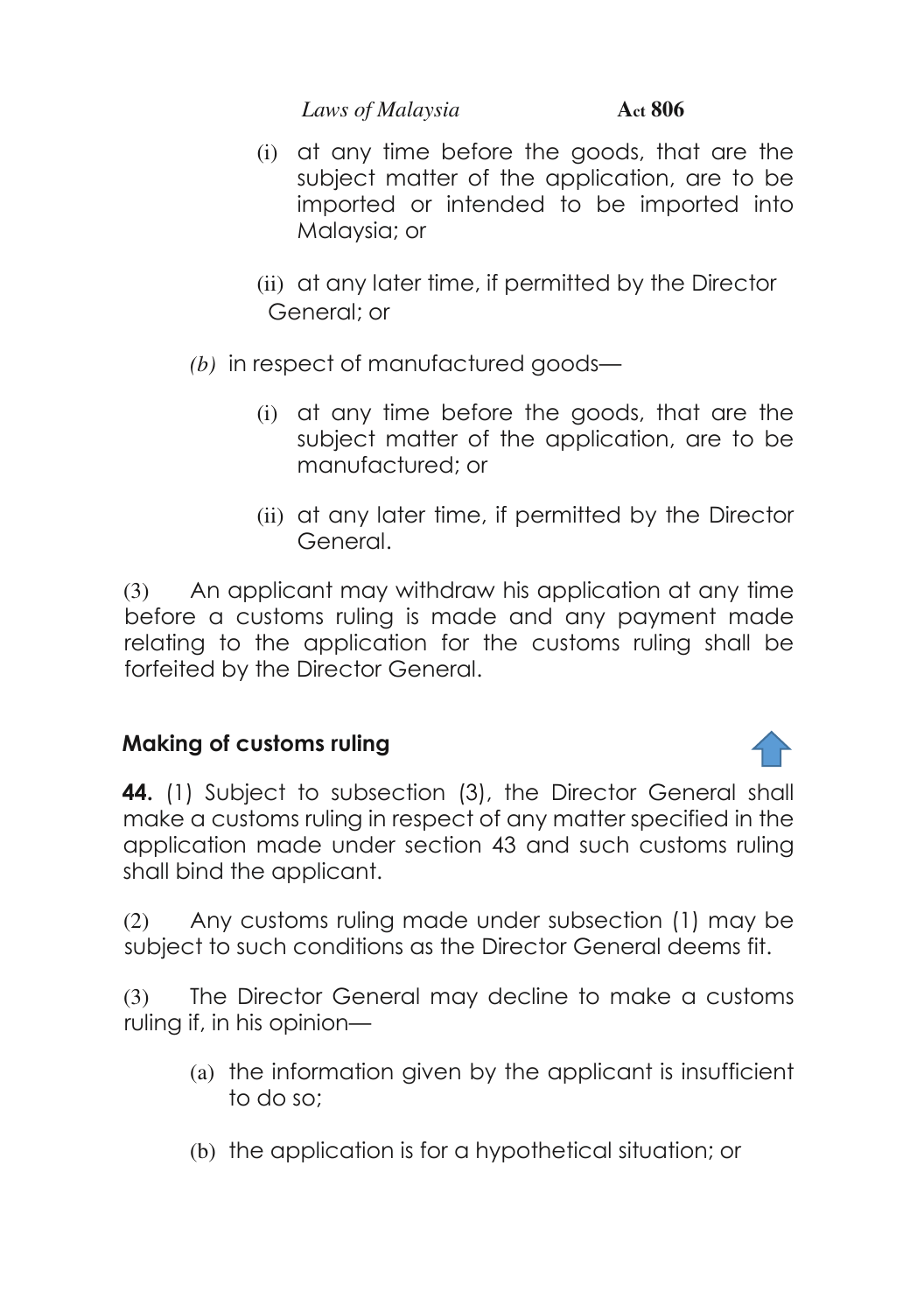(c) any pending appeal under section 96 involves the subject matter referred to in the application.

### **Amendment, modification or revocation of customs ruling**

**45.** (1) A customs ruling may be amended, modified or revoked by the Director General if—

- (a) the customs ruling contains an error which needs to be corrected;
- (b) the customs ruling was based on an error of fact or law;
- (c) there is a change in law relating to sales tax; or
- (d) there is a change in the material fact or circumstances on which the customs ruling was based.

(2) The Director General shall, immediately after making the amendment, modification or revocation, give notice in writing to the applicant referred to in section 43 of the amendment, modification or revocation and, subject to subsection (3), such amended, modified or revoked customs ruling shall take effect from the date stated in the notice.

(3) Notwithstanding subsection (2), where a customs ruling has the effect of causing or increasing any sales tax liability in respect of any taxable goods, and—

- (a) the taxable goods are imported within three months of the date the notice of the amendment, modification or revocation is given pursuant to a binding contract entered into before that date;
- (b) the taxable goods have left the place of manufacture or warehouse in the country from which the goods are being exported for direct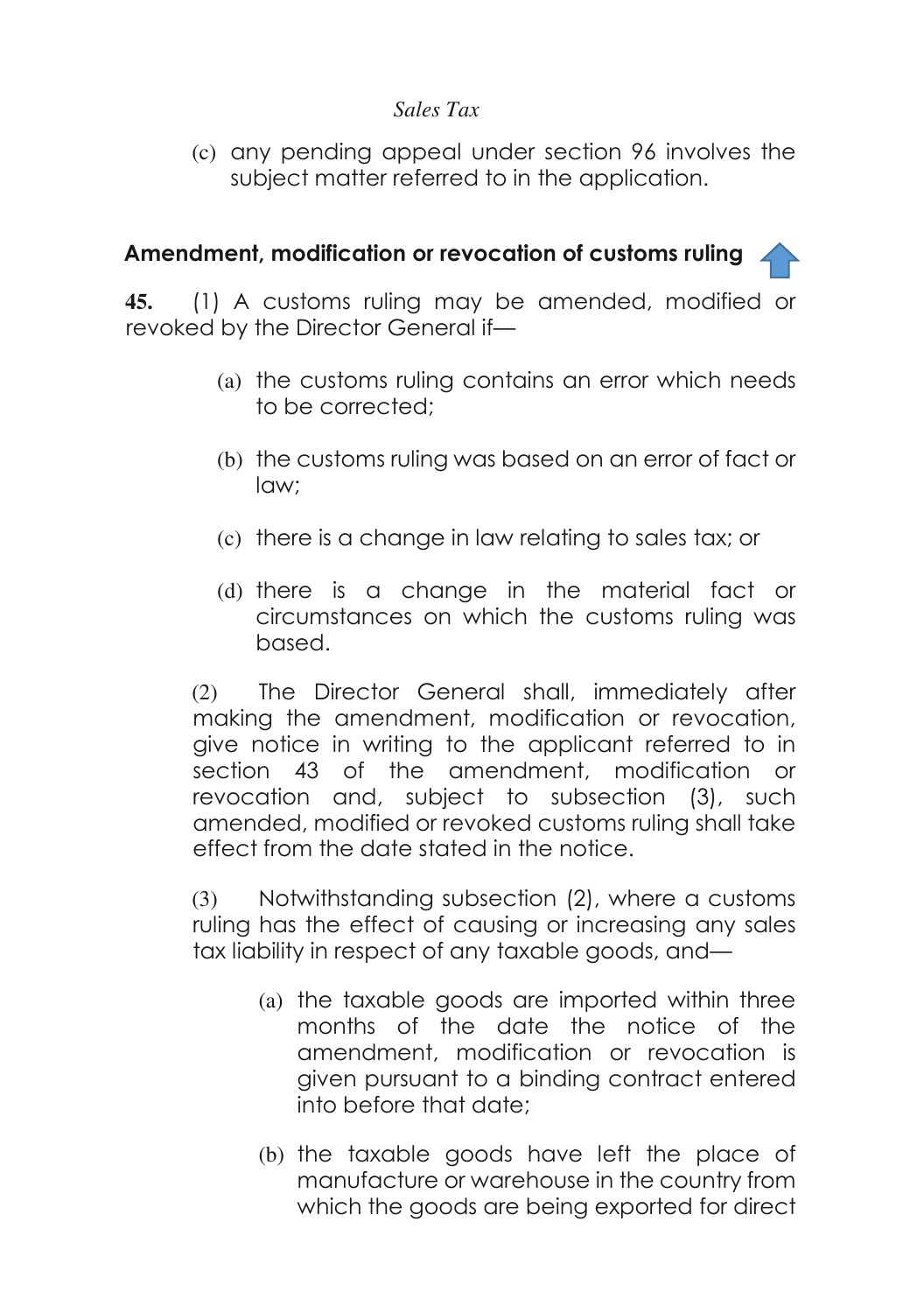shipment to Malaysia on the date the notice of the amendment, modification or revocation of the customs ruling is given; or

(c) the taxable goods are imported on or before the date the notice of the amendment, modification or revocation is given but have not been released for home consumption,

the customs ruling which was made prior to the amendment, modification or revocation under this section shall be applied to such taxable goods.

(4) Notwithstanding subsection (2) and subject to section 39, if the amendment, modification or revocation of a customs ruling has the effect of decreasing any sales tax liability in respect of any taxable goods, any higher sales tax that has been paid shall be treated as if the higher sales tax has been paid in error.

# **Director General to declare customs rulings to be null, etc.**

**46.** The Director General shall, by a notice, declare a customs ruling made under section 44 to be null, void and of no effect if the ruling has been obtained by the applicant referred to in section 43 by way of fraud, misrepresentation or falsification of facts.

# **Different customs rulings on same subject matter**

**47.** Where an applicant referred to in section 43 receives two or more different customs rulings on the same subject matter, such rulings shall be treated as being null and void, and such applicant shall immediately notify the Director General who shall, within thirty days from the date of notification, make a new customs ruling.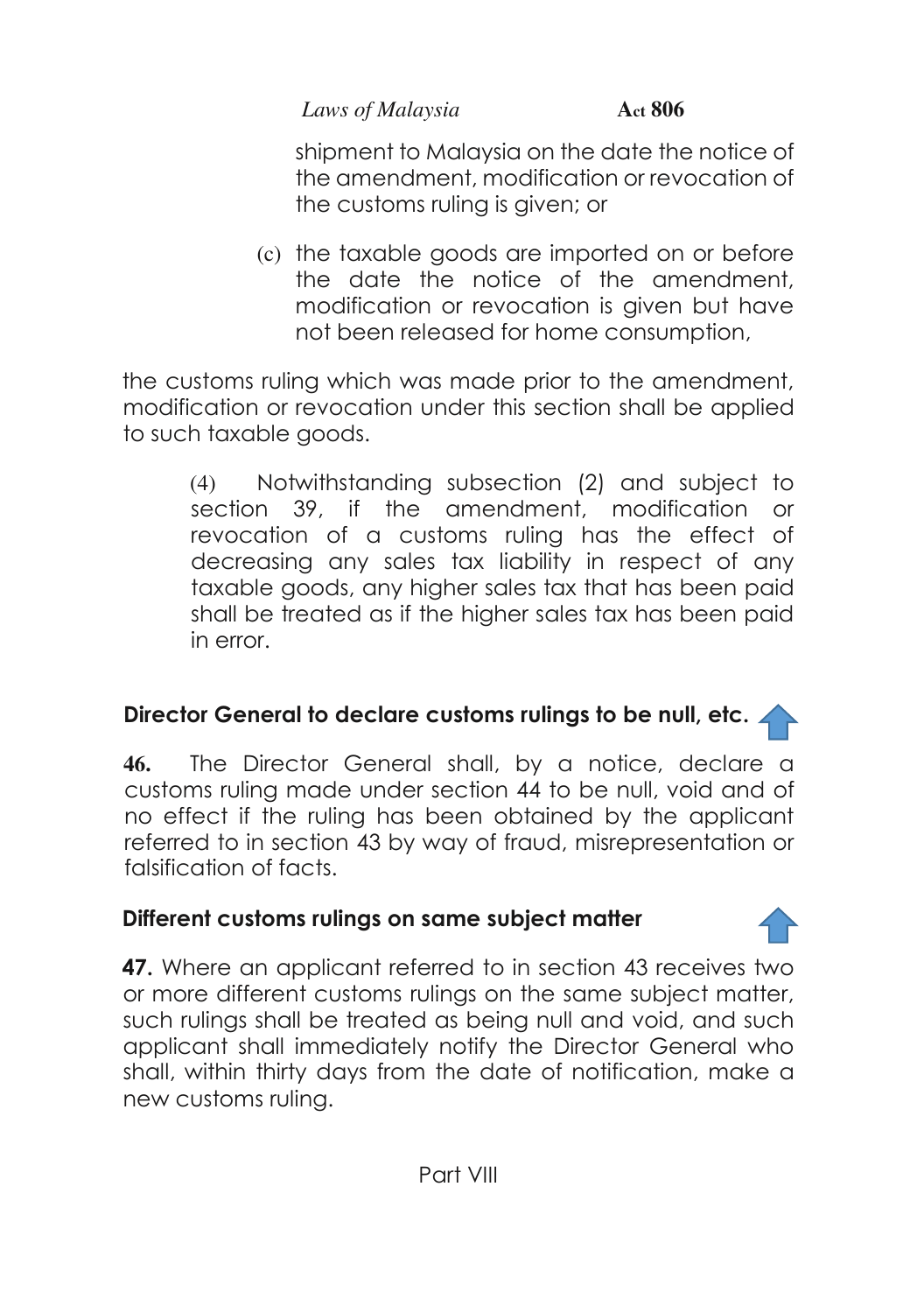### SPECIAL PROVISIONS RELATING TO DESIGNATED AREAS

#### **Interpretation**

**48.** In this Part, "Malaysia" excludes the designated areas and the special areas.

# **Application**

**49.** For the purposes of this Part, this Act shall not apply to any taxable goods manufactured in the designated areas other than petroleum.

### **Sales tax relating to taxable goods imported into or transported to or from designated areas**

**50.** Notwithstanding anything to the contrary contained in this Act—

- (a) no sales tax shall be levied and payable on any taxable goods—
	- (i) imported into the designated areas or transported to the designated areas from Malaysia;
	- (ii) transported between the designated areas; or
	- (iii) transported from the designated areas to the special areas,

 other than any taxable goods which the Minister may from time to time declare by order published in the *Gazette*;

(b) sales tax shall be levied and payable on all taxable goods transported to Malaysia from the designated areas as if such transportation to Malaysia were importation into Malaysia; and



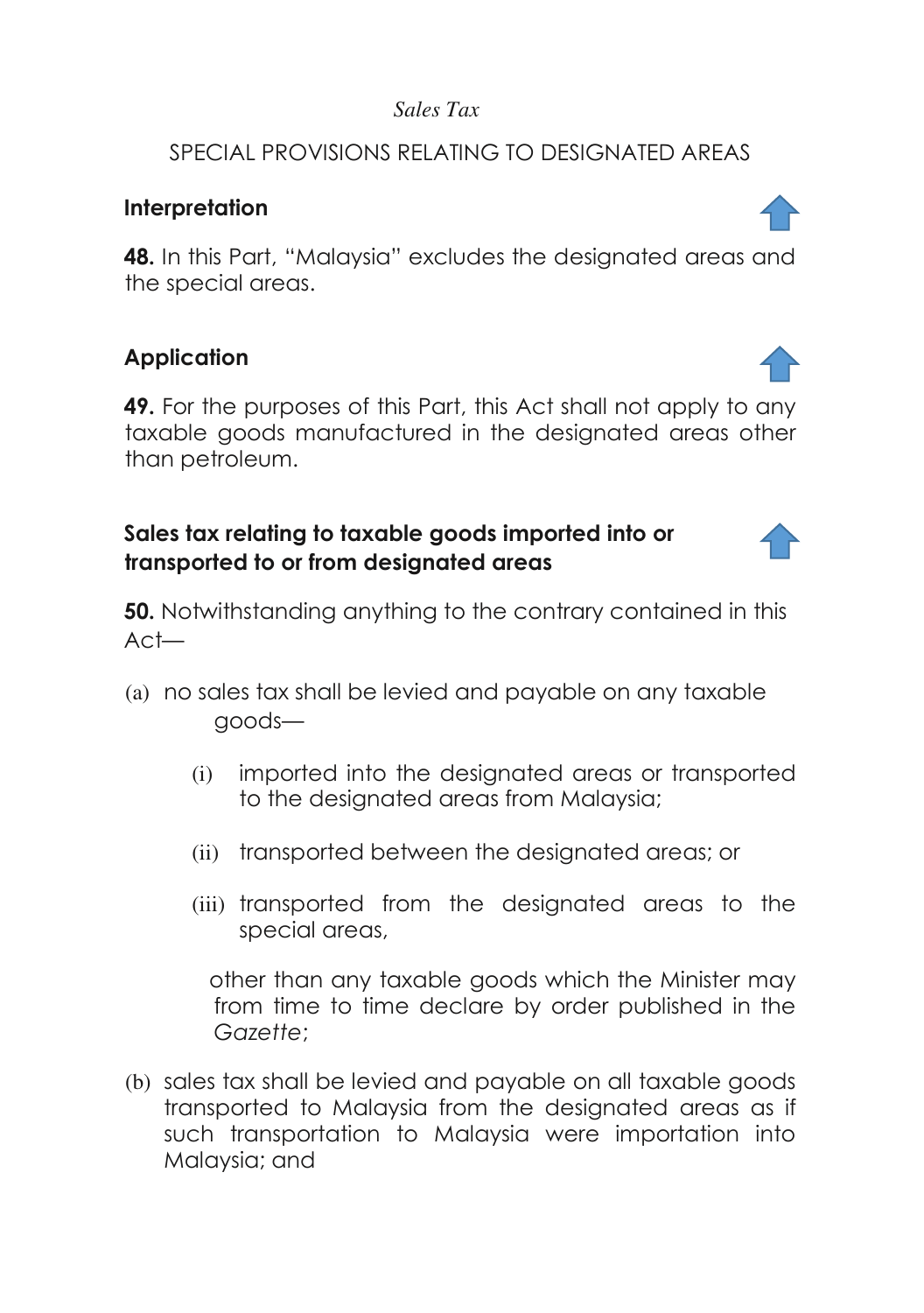(c) the sale value of taxable goods liable to sales tax in accordance with paragraph *(b)* shall be determined in accordance with subsection 9(2).

### **Transportation of taxable goods from or to designated areas to or from Malaysia**

- **51.** (1) Where taxable goods are transported—
- *(a)* from the designated areas to Malaysia; or
- *(b)* from Malaysia to the designated areas,

the provisions of this Act shall, with such modifications and adaptations as may be necessary, apply as if such goods were imported into, or exported from, Malaysia from or to a place outside Malaysia.

 (2) Without prejudice to the generality of subsection (1), Part X shall apply to—

- *(a)* taxable goods transported to or from the designated areas from or to Malaysia; and
- *(b)* persons, and vehicles, vessels and aircrafts, transporting such goods.

#### **Declaration of taxable goods transported from designated areas to Malaysia**

**52.** The person in charge of any vehicle, vessel or aircraft on which taxable goods are transported from the designated areas to Malaysia shall make a declaration substantially in the form as prescribed under the Customs Act 1967 giving particulars of the taxable goods transported in such vehicle, vessel or aircraft.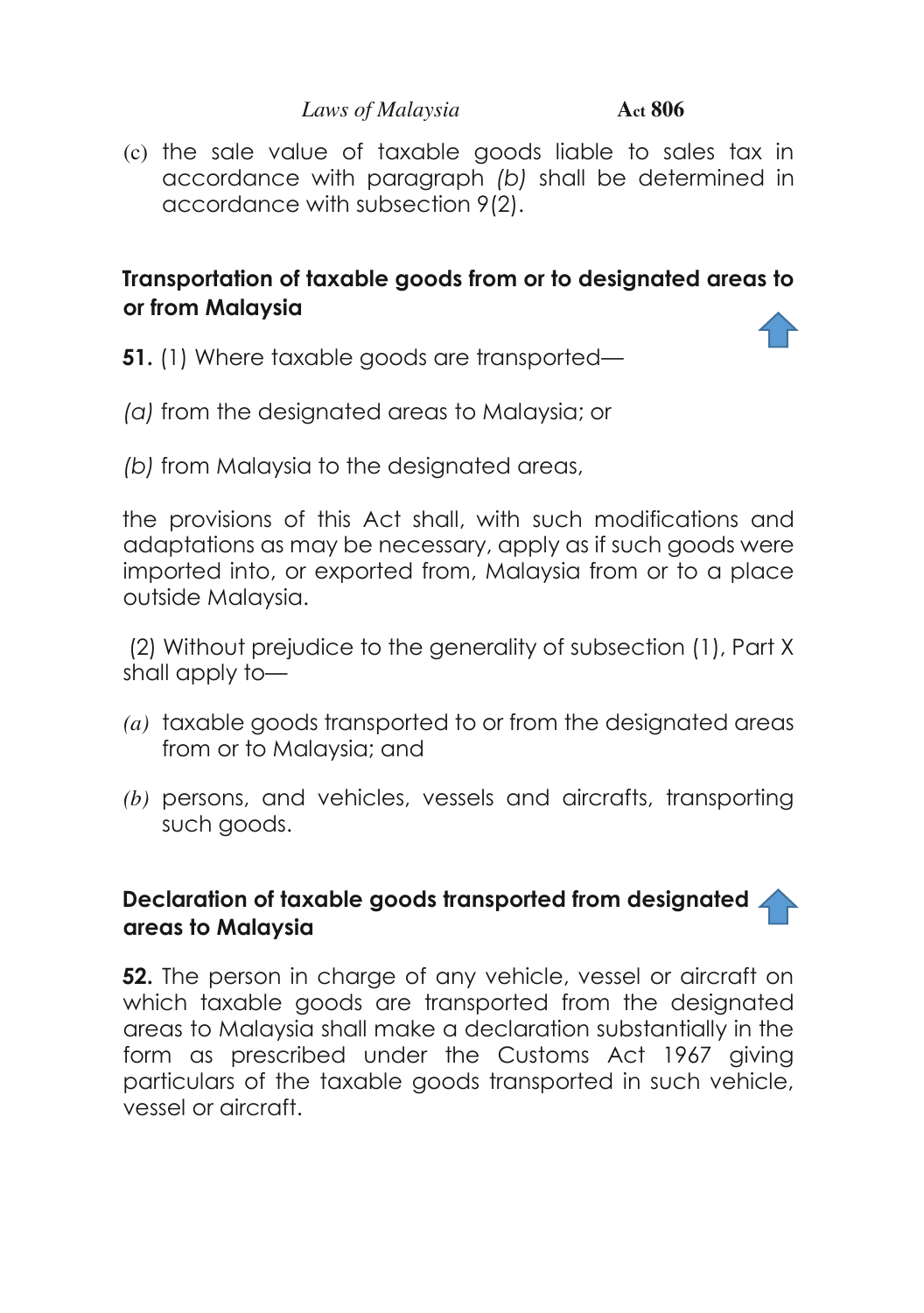### **Collection of sales tax in designated areas**

**53.** In making regulations under section 106, the Minister may provide—

- (a) for the collection in the designated areas of sales tax payable in respect of taxable goods transported or about to be transported from or to the designated areas to or from Malaysia;
- (b) for the limitation or restriction of vehicles, vessels and aircrafts which may be used to transport taxable goods; and
- (c) for the licensing or control of persons, or vehicles, vessels or aircrafts, transporting taxable goods.

### **Application of section 40 to taxable goods transported to designated areas**

**54.** Section 40 shall apply to taxable goods, other than any goods declared by the Minister under paragraph 50*(a)* to be taxable on importation into the designated areas, transported from Malaysia to the designated areas as if such goods had been exported or re-exported, as the case may be.

#### Part IX

#### SPECIAL PROVISIONS RELATING TO SPECIAL AREAS

#### **Interpretation**

**55.** In this Part, "Malaysia" excludes the special areas and the designated areas.

### **Application**

**56.** For the purposes of this Part, this Act shall not apply to any taxable goods manufactured in the special areas.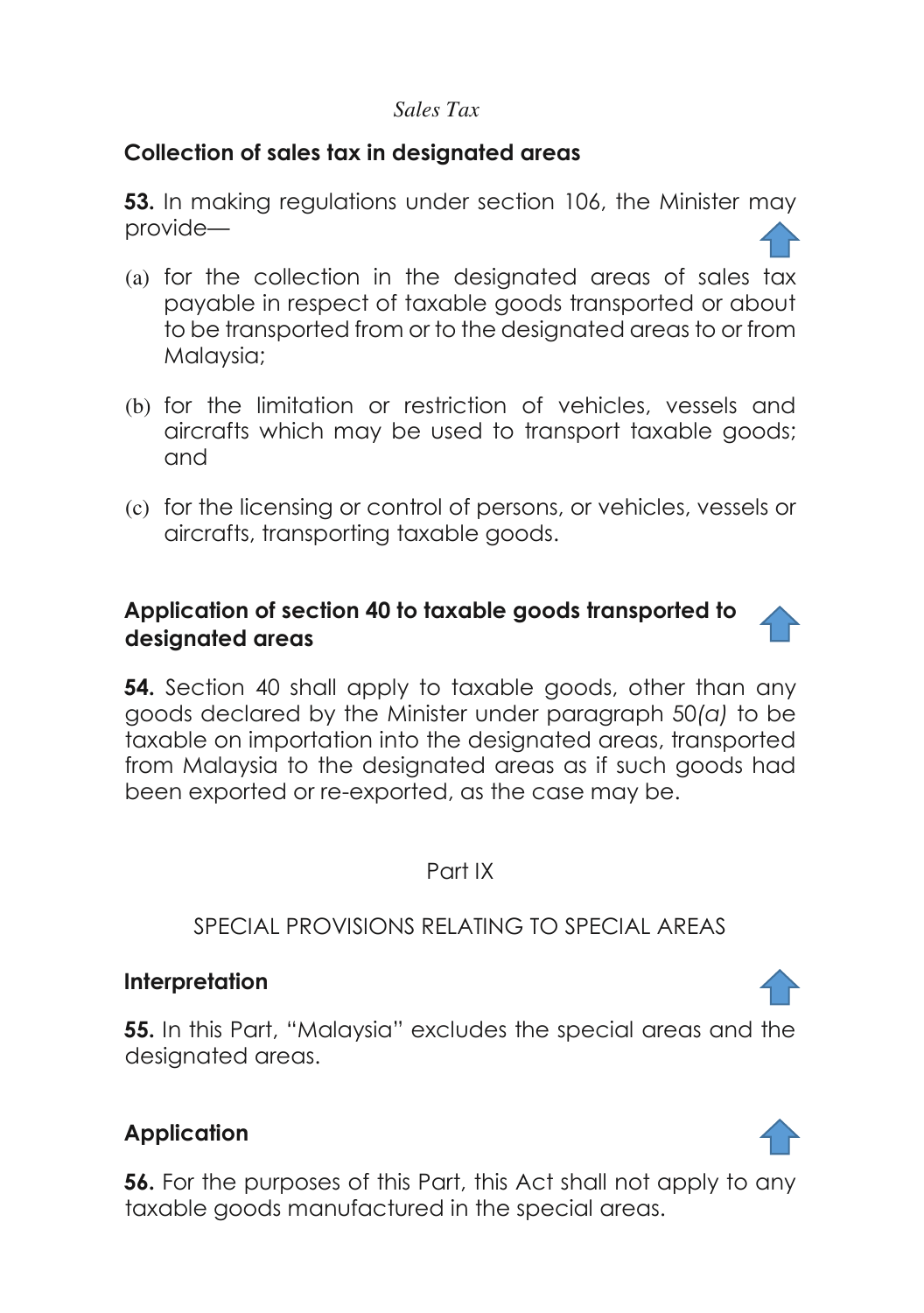#### **Sales tax relating to taxable goods imported into or transported to or from special areas**

**57.** Notwithstanding anything to the contrary contained in this Act—

- (a) no sales tax shall be levied and payable on any taxable goods—
	- (i) imported into the special areas or transported to the special areas from Malaysia;
	- (ii) transported between the special areas; or
	- (iii) transported from the special areas to the designated areas,

 other than any taxable goods which the Minister may from time to time declare by order published in the *Gazette*;

- (b) sales tax shall be levied and payable on all taxable goods transported to Malaysia from the special areas as if such transportation to Malaysia were importation into Malaysia; and
- (c) the sale value of taxable goods liable to sales tax in accordance with paragraph *(b)* shall be determined in accordance with subsection 9(2).

### **Transportation of taxable goods from or to special areas to or from Malaysia**

**58.** (1) Where taxable goods are transported—

 *(a)* from the special areas to Malaysia; or *(b)*

from Malaysia to the special areas,

the provisions of this Act shall, with such modifications and adaptations as may be necessary, apply as if such goods were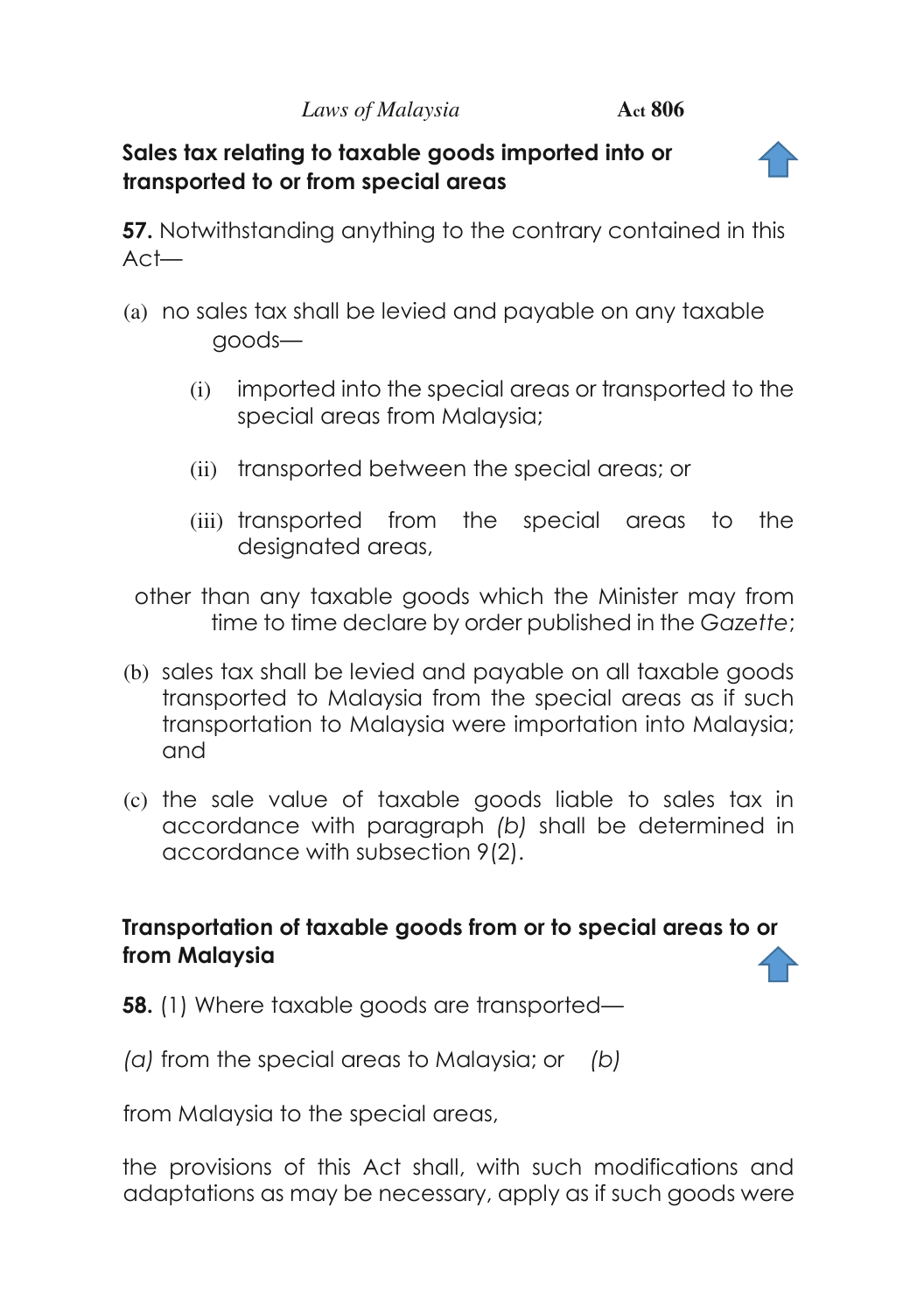imported into, or exported from, Malaysia from or to a place outside Malaysia.

 (2) Without prejudice to the generality of subsection (1), Part X shall apply to—

- *(a)* taxable goods transported to or from the special areas from or to Malaysia; and
- *(b)* persons, and vehicles, vessels and aircrafts, transporting such goods.

# **Declaration of taxable goods transported from special areas [to](#page-3-0) Malaysia**

**59.** The person in charge of any vehicle, vessel or aircraft on which taxable goods are transported from the special areas to Malaysia shall make a declaration substantially in the form as prescribed under the Customs Act 1967 giving particulars of the taxable goods transported in such vehicle, vessel or aircraft.

### **Collection of sales tax in special areas**

**60.** In making regulations under section 106, the Minister may provide—

- (a) for the collection in the special areas of sales tax payable in respect of taxable goods transported or about to be transported from or to the special areas to or from Malaysia;
- (b) for the limitation or restriction of vehicles, vessels or aircrafts which may be used to transport taxable goods; and
- (c) for the licensing or control of persons, or vehicles, vessels or aircrafts, transporting taxable goods.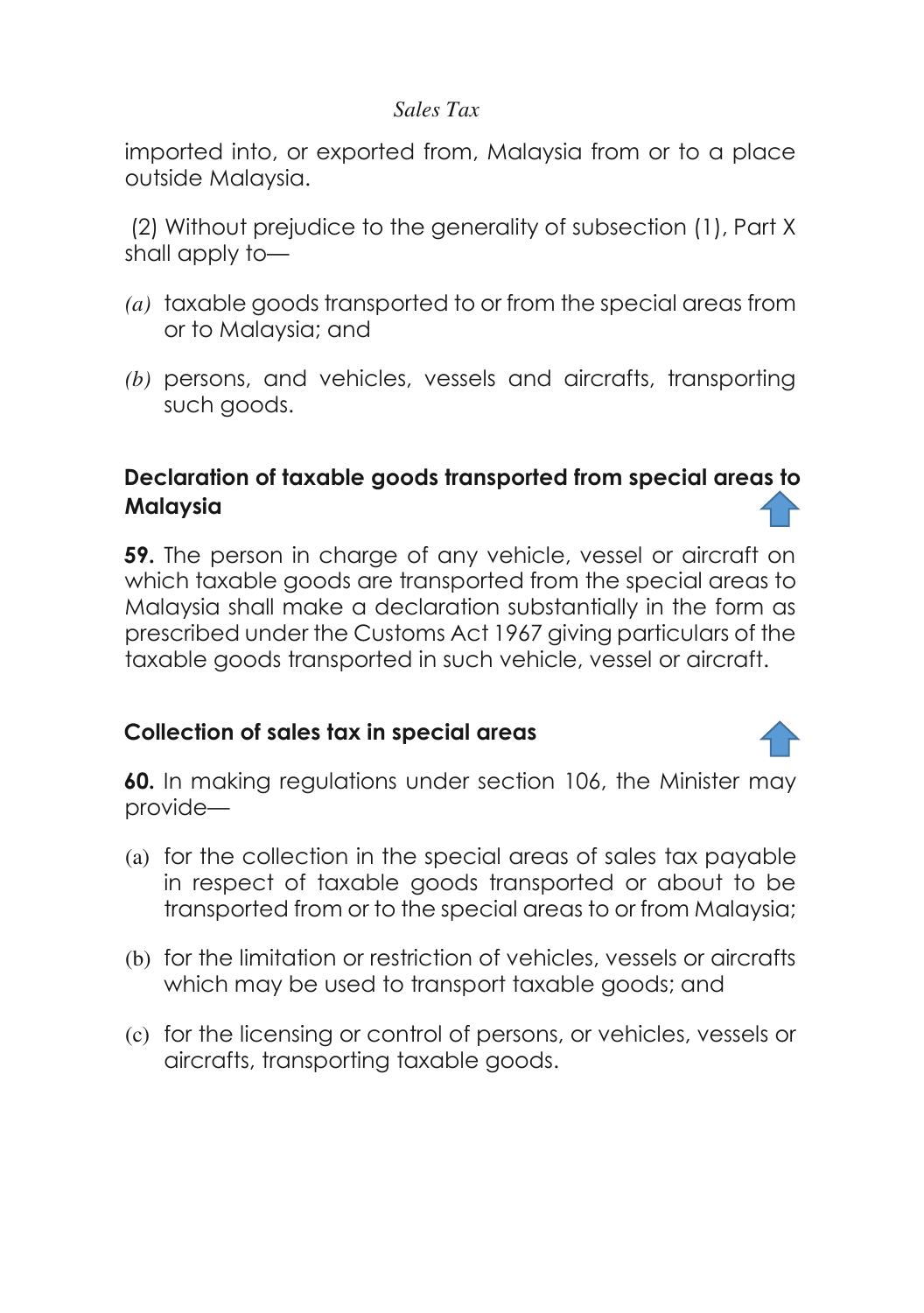### **Application of section 40 to taxable goods transported to special areas**

**61.** Section 40 shall apply to taxable goods, other than any goods declared by the Minister under paragraph 57*(a)* to be taxable on importation into the special areas, transported from Malaysia to the special areas as if such goods had been exported or re-exported, as the case may be.

### Part X

### ENFORCEMENT

### **Persons bound to give information**

**62.** (1) Every person having information about any matter into which it is the duty of the proper officer of sales tax to inquire shall, upon being required by the officer to do so, give such information.

- (2) Every person required by the proper officer of sales tax to produce any goods, documents, articles or things which are within the power of such person to produce, and which are—
	- *(a)* goods, documents, articles or things used in any transaction or other matter relating to sales tax; or
	- *(b)* goods, documents, articles or things into which it is the duty of the proper officer of sales tax to inquire under this Act, shall produce the goods, documents, articles or things.
- (3) Where any information, goods, documents, articles or things are not in the national language or English language, any proper officer of sales tax may by notice in writing require the supplier or, on the supplier's default, any other person, to produce within a reasonable period a translation of the information, goods, documents, articles or things in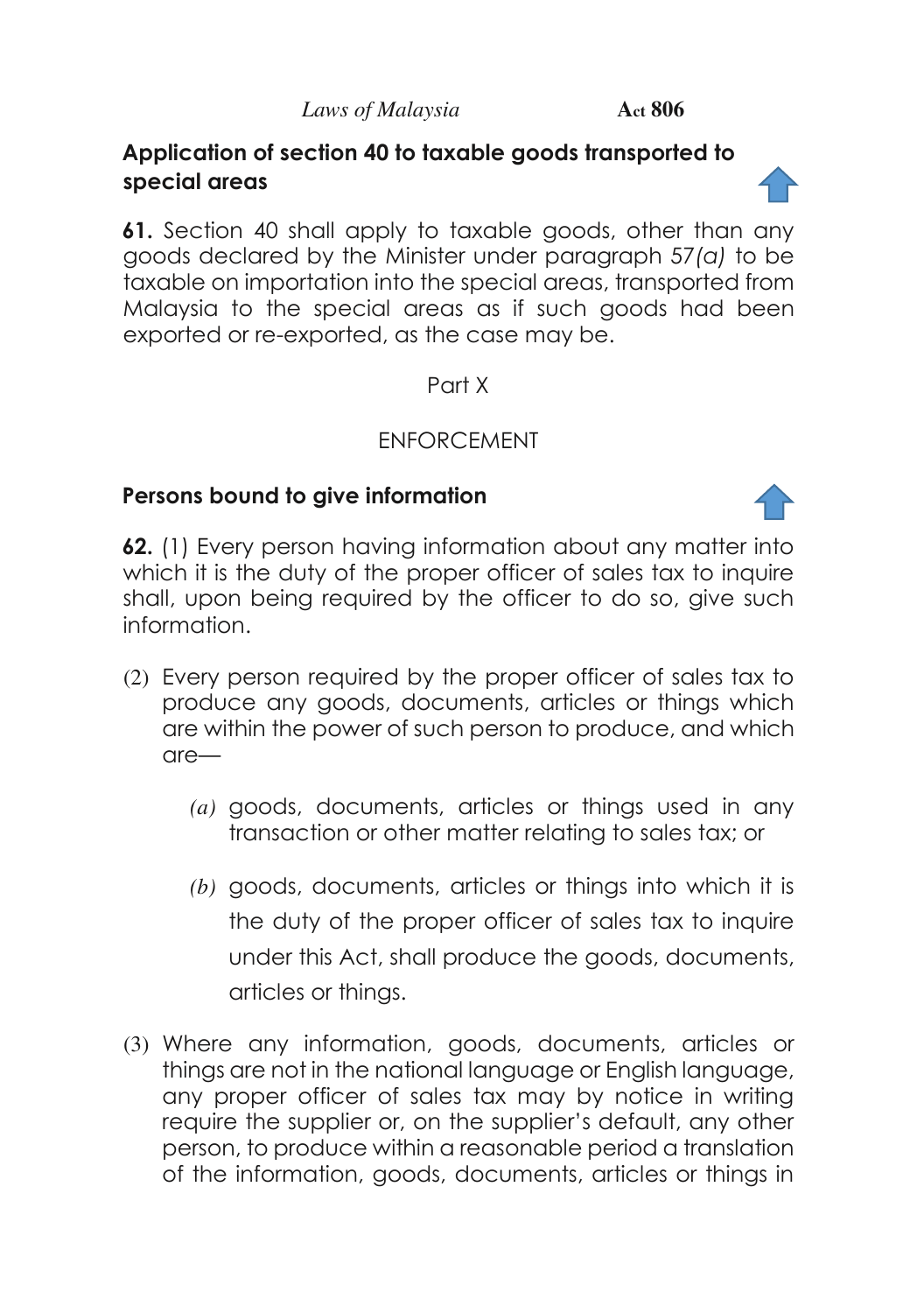the national language or English language as the proper officer of sales tax may determine.

(4) Any person—

- *(a)* who contravenes subsection (1) or (2); or
- *(b)* who fails to produce a translation as required under subsection (3), commits an offence.

### **Power to take samples**



**63.** (1) Any senior officer of sales tax may at any time, if his duties so require, take samples of any goods—

- *(a)* to ascertain whether the samples are goods of a description liable to sales tax;
- *(b)* to ascertain the sales tax payable on such goods; or

 *(c)* for such other purposes as he may deem necessary,

and such samples may be disposed of in such manner as he may direct.

 (2) No payment shall be made for any sample taken under subsection (1), but the proper officer of sales tax shall give a receipt for such sample.

### **Access to places or premises**

**64.** (1) For the purposes of this Act, any senior officer of sales tax shall at all times have access to any place or premises where a manufacturer or importer carries on his business.

(2) Where any senior officer of sales tax exercises his powers under subsection (1), the person who carries on his business or any other person present at the place or premises at that time of entry shall provide to the officer all reasonable facilities and assistance for the exercise of his duties under this section.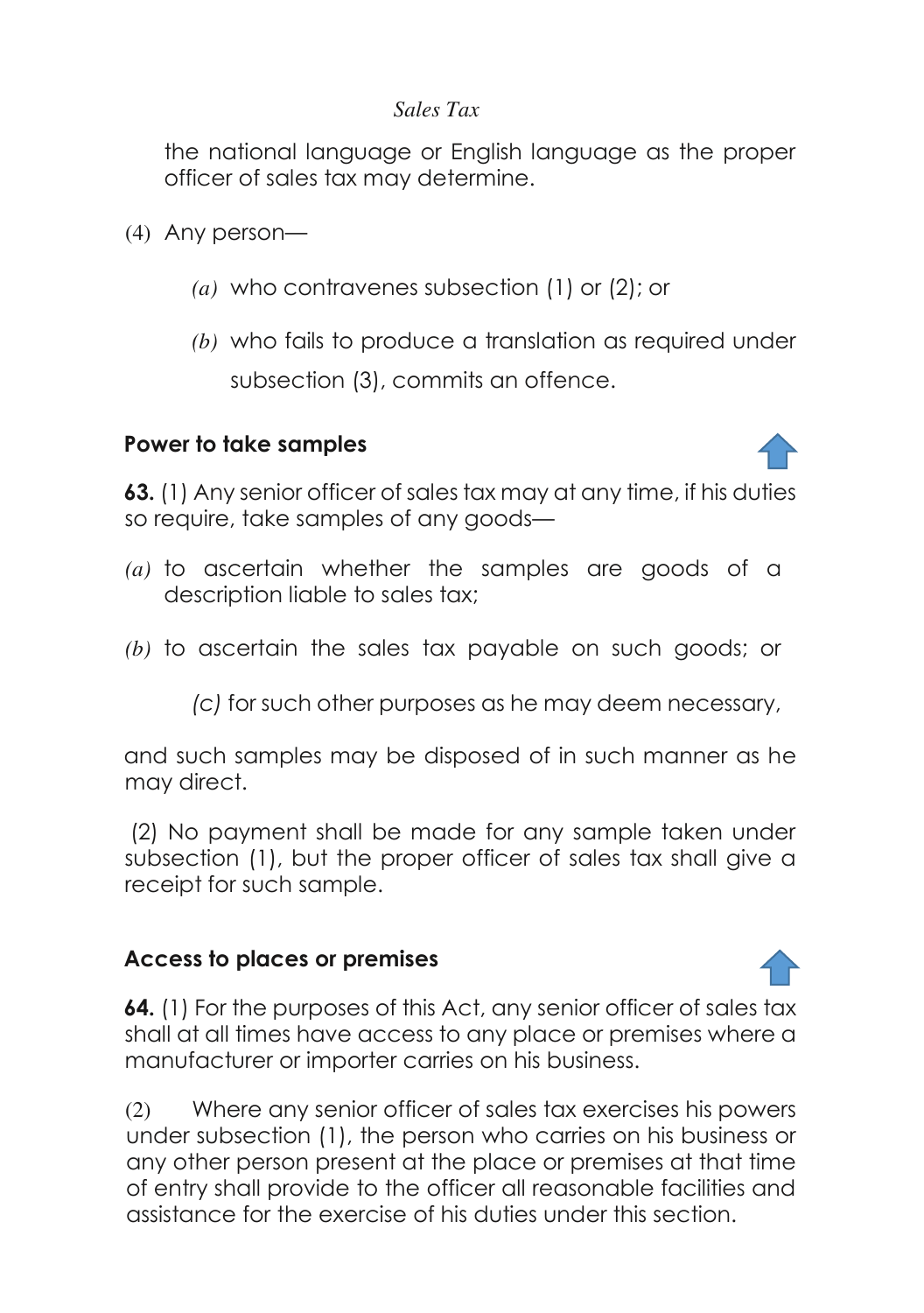(3) Where any senior officer of sales tax enters upon any place or premises in accordance with this section, he may—

- *(a)* require the manufacturer or importer, as the case may be, to produce any goods, documents, articles or things, which such manufacturer or importer is required to keep under the provisions of this Act, or which relates to any taxable goods;
- *(b)* examine any goods, documents, articles or things and take copies of any documents;
- *(c)* seize and detain any goods, documents, articles or things which, in his opinion, may afford evidence of the commission of any offence under this Act;
- *(d)* require any manufacturer or importer, or any person employed by such manufacturer or importer, to answer questions relating to any goods, documents, articles or things, or any entry in any document, or any taxable goods;
- *(e)* require any container, envelop or other receptacle in such place or premises to be opened;
- *(f)* at the risk and expense of the manufacturer or importer, open and examine any package, or any goods or materials, in such place or premises; or
- *(g)* take samples of any goods in accordance with section 63.

(4) Where the senior officer of sales tax acting under this section is unable to obtain access to any place or premises where a manufacturer or importer carries on his business, or to any receptacle contained in the place or premises, he may, at any time, enter such place or premises, and open such receptacle in such manner, if necessary by force, as he may think necessary.

(5) Where, on the entry upon any place or premises under the provisions of this section, any taxable goods are found in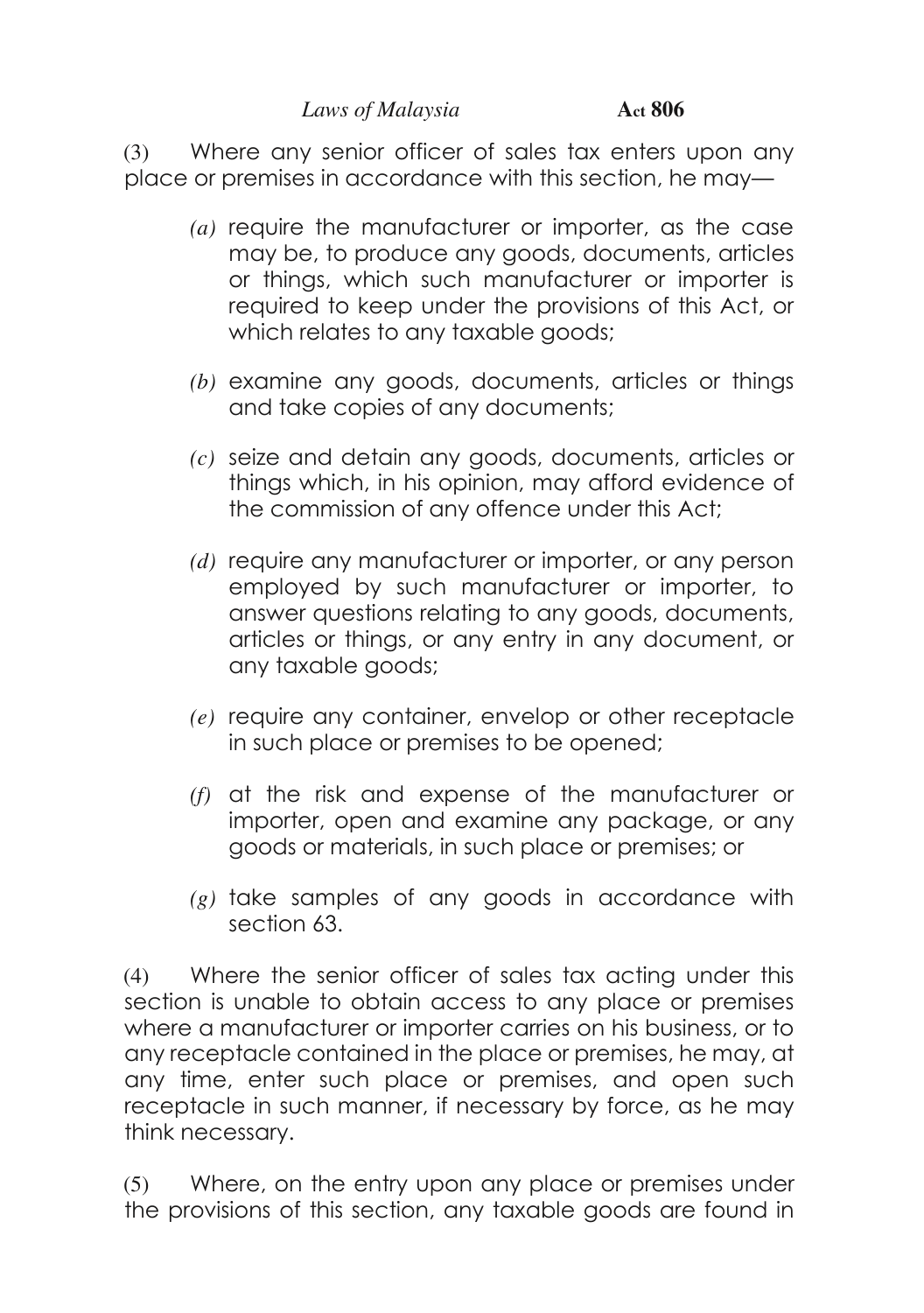relation to which any offence under the provisions of this Act has been committed, such taxable goods shall be liable to forfeiture.

(6) Any person who contravenes subsection (2) commits an offence.

### **Access to recorded information or computerized data**

**65.** (1) Any senior officer of sales tax exercising his powers under sections 64, 66, 67 and 68 shall be given access to any recorded information or computerized data, whether stored in a computer or otherwise.

(2) In addition, a senior officer of sales tax exercising his powers under sections 64, 66, 67 and 68—

- (a) may inspect the operation of any computer and any associated apparatus or material which he has reasonable cause to suspect is or has been used in connection with the information or data; and
- (b) may require—
	- (i) the person by whom or on whose behalf the senior officer of sales tax has reasonable cause to suspect the computer is or has been so used in connection with the information or data; or
	- (ii) the person having charge of, or is otherwise concerned with, the operation of the computer, apparatus or material in connection with the information or data,

 to provide the officer with such reasonable assistance as he may require for the purposes of this section.

(3) For the purposes of subsection (1), "access" includes being provided with the necessary password, encryption code, decryption code, software or hardware and any other means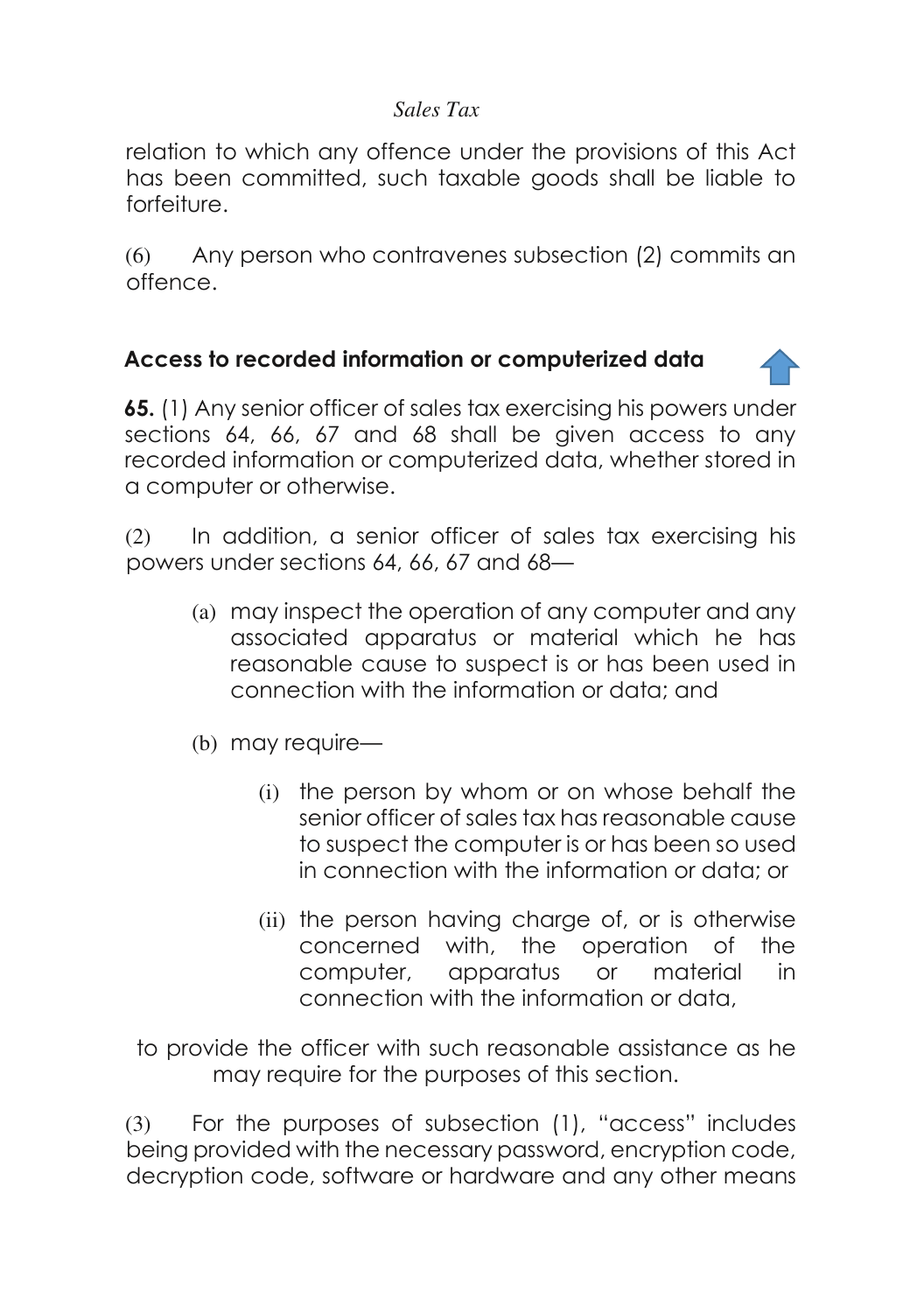required to enable comprehension of recorded information or computerized data.

## **Magistrate may issue search warrant**

**66.** (1) Whenever it appears to any Magistrate, upon written information upon oath and after any inquiry which he may think necessary, that there is reasonable cause to believe that in any place, premises or conveyance, there are concealed or deposited any goods, documents, articles or things which may afford evidence of the commission of an offence under this Act, the Magistrate may issue a warrant authorizing any senior officer of sales tax named therein, at any time and with or without assistance—

- *(a)* to enter the place, premises or conveyance and to search for and seize the goods, documents, articles or things; and
- *(b)* to arrest any person being in the place, premises or conveyance in whose possession the goods, documents, articles or things are found or who may reasonably be suspected as having concealed or deposited such goods, documents, articles or things.

 (2) The senior officer of sales tax authorized under subsection (1) may, if it is necessary so to do—

- *(a)* break open any outer or inner door of the place, premises or conveyance and enter every part thereof, if necessary forcibly;
- *(b)* remove by force any obstruction to the entry to search or to seize as he is empowered to effect; and
- *(c)* detain every person found in the place, premises or conveyance until the search has been completed.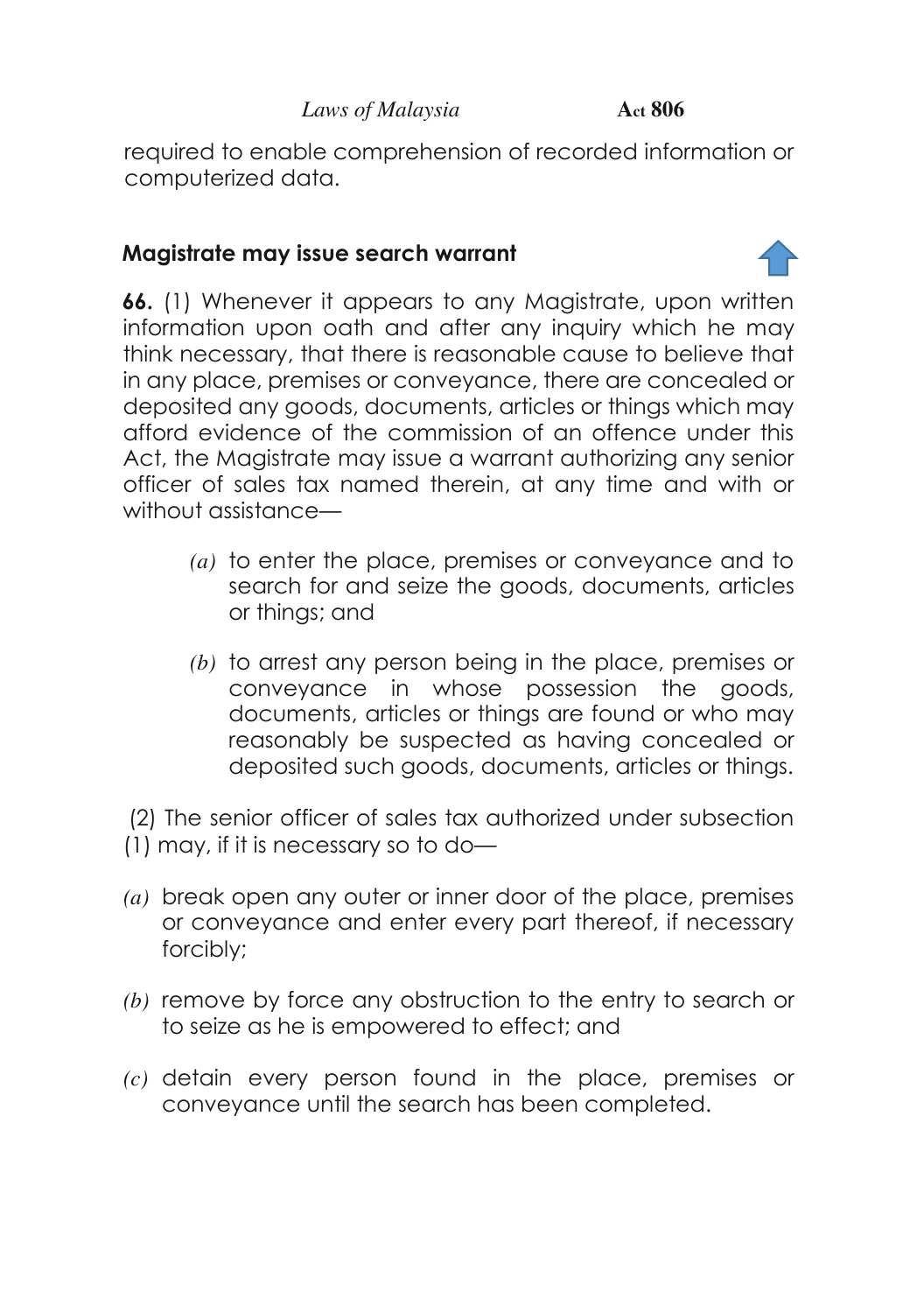#### **Search may be made without warrant**

**67.** Whenever it appears to the senior officer of sales tax that there is reasonable cause to believe that in any place, premises or conveyance there are concealed or deposited any goods, documents, articles or things which may afford evidence of the commission of any offence under this Act and if he has reasonable grounds for believing that by reason of the delay in obtaining a search warrant the goods, documents, articles or things are likely to be removed, he may exercise in, upon and in respect of the place, premises or conveyance, all the powers under section 66 in the same manner as if he was empowered so to do by a warrant issued under that section.

### **Power to stop and search conveyance**

**68.** (1) The proper officer of sales tax may stop and examine any conveyance for the purposes of ascertaining whether any goods in respect of which he has reason to believe that an offence under this Act has been committed are contained in the conveyance.

(2) If required so to do by the proper officer of sales tax, the person in control or in charge of the conveyance—

- *(a)* shall stop the conveyance and allow the proper officer of sales tax to examine it;
- *(b)* shall move the conveyance to another place for examination; and
- *(c)* shall not proceed with the journey until permission to do so has been given by the proper officer of sales tax.

(3) The person in control or in charge of the conveyance examined under this section shall, on the request of the proper officer of sales tax, open all parts of the conveyance for examination by the proper officer of sales tax and take all

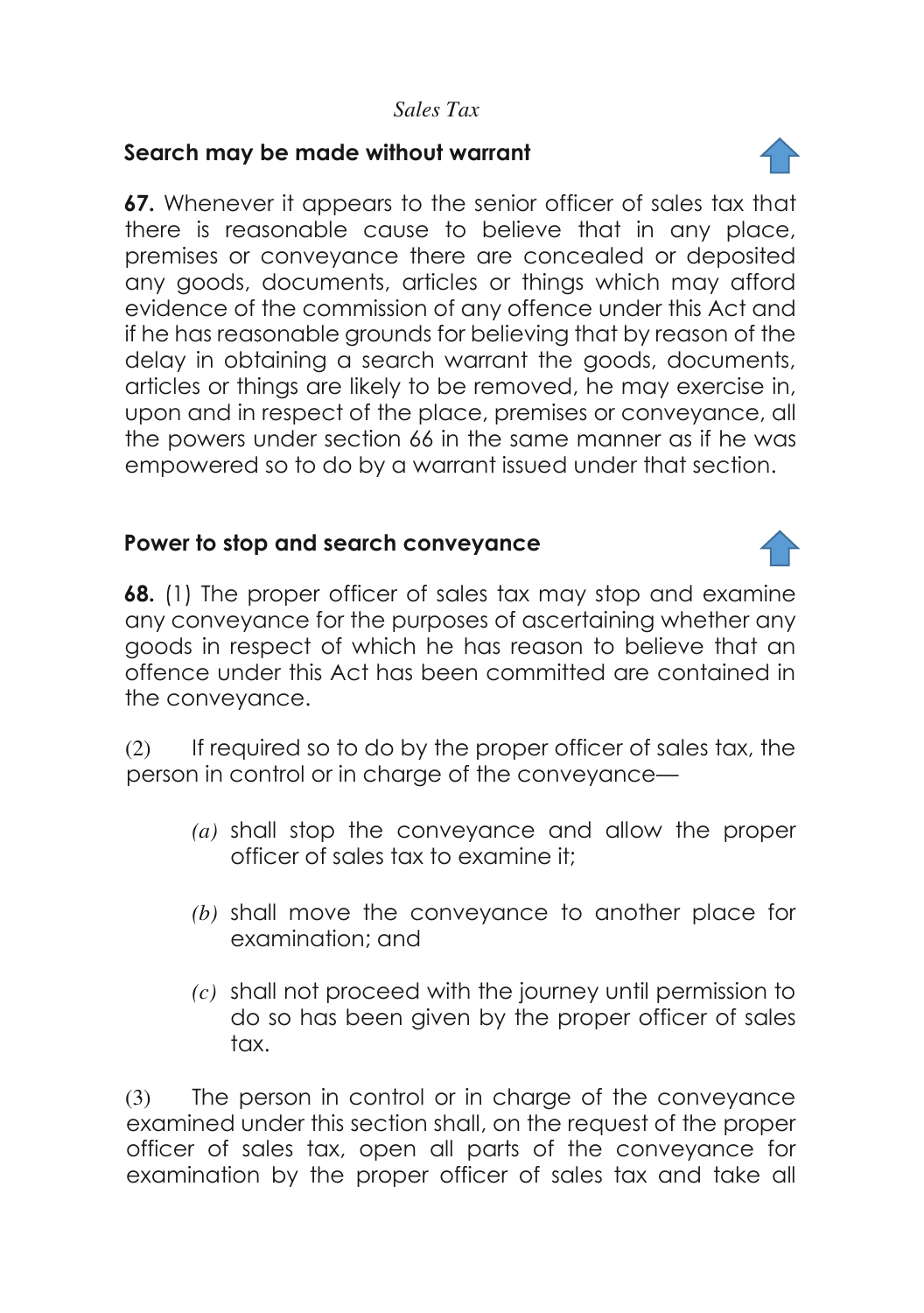measures necessary to enable the examination as the proper officer of sales tax considers necessary to be made.

#### **Seizure of goods, etc., the subject of an offence**

**69.** (1) Any proper officer of sales tax may seize in any place either on land or in the territorial waters any of the following:

- *(a)* all goods, documents, articles or things in respect of which the proper officer of sales tax has reasonable cause to suspect that there has been committed any offence under this Act, any violation of any of the provisions of this Act, or any breach of any conditions subject to which a registration has been approved under sections 13 and 14;
- *(b)* any receptacle, package or conveyance in which the goods, documents, articles or things may have been found or which have been used in connection with the offence, violation or breach referred to in paragraph *(a)*; and
- *(c)* any other goods, documents, articles or things which may reasonably be believed to have a bearing on the offence, violation or breach referred to in paragraph *(a)*.
- (2) For the purpose of paragraph (1)*(b)*
	- *(a)* if the conveyance is a vessel, the vessel shall not exceed two hundred tonnes net of its registered tonnage; or
	- *(b)* if the conveyance is an aircraft, the aircraft is other than an aircraft engaged in international carriage.
- (3) Whenever any goods, documents, articles, things, receptacles, packages or conveyances are seized under this Act, the proper officer of sales tax shall forthwith give notice in writing of the seizure and the grounds thereof to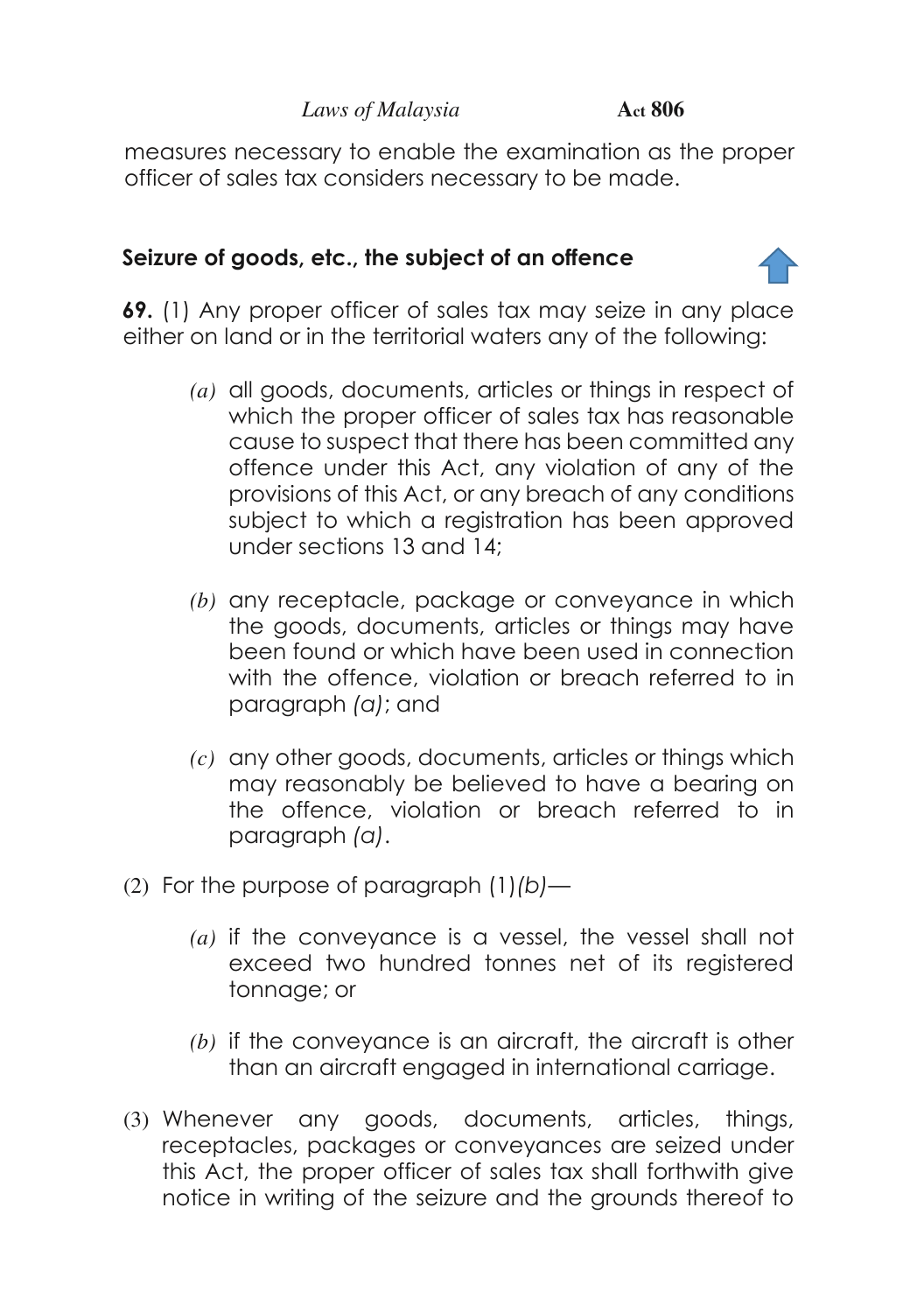the owner of the goods, documents, articles, things, receptacles, packages or conveyances, if known, either by delivering the notice to him personally or by post at his place of abode.

- (4) The provision of this section relating to the seizure of—
	- *(a)* any goods, documents, articles or things shall apply to all contents of any receptacles, packages or conveyances in which the goods, documents, articles or things are found, and to any article used to conceal the goods, documents, articles or things; and
	- *(b)* any conveyance shall apply to the tackle, equipment and furnishings of the conveyance and if the conveyance is an animal vehicle, to any animal by which the conveyance is drawn.

### **Proportional examination or testing of goods seized**

**70.** (1) When any goods suspected of being taxable goods or otherwise liable to seizure have been seized, it shall be sufficient to open and examine five per centum only of each description of the package or receptacle in which such goods are contained.

- (2) If it is necessary to test any goods seized under this Act, it shall be sufficient to test only a sample not exceeding five per centum in volume or weight of the goods examined under subsection (1).
- (3) The court shall presume that the goods contained in the unopened packages or receptacles are of the same nature, quantity and quality as those found in the similar packages or receptacles which have been opened.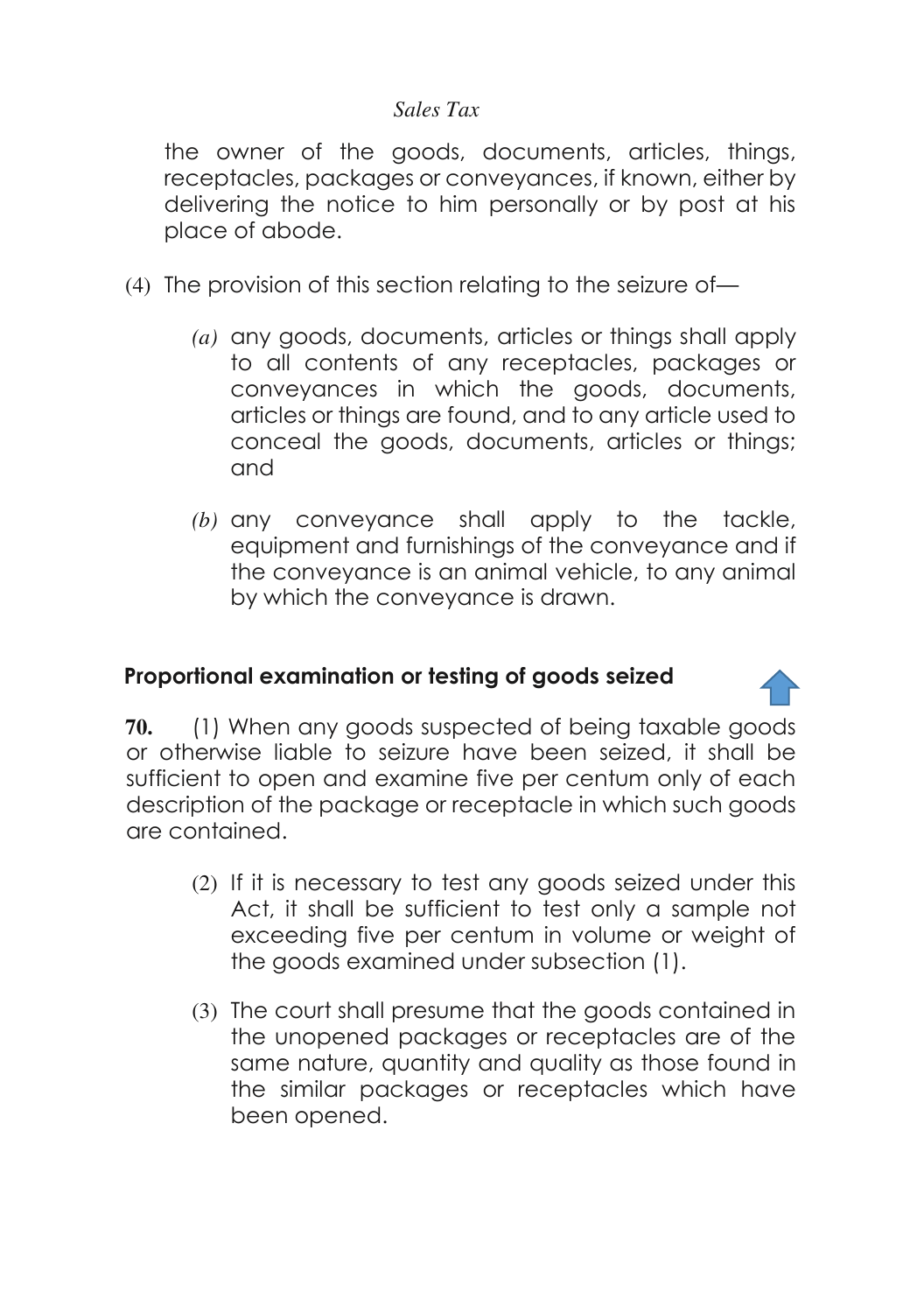### **Return or disposal of goods, etc.**

**71.** (1) For the purpose of investigation, where any goods have been seized under this Part, a senior officer of sales tax may, at his discretion—

- *(a)* temporarily return the goods to the owner thereof or to the person from whose possession, custody or control the goods were seized, or to any person as the senior officer of sales tax may consider entitled to the goods, subject to such terms and conditions as the senior officer of sales tax may impose and to sufficient security being furnished to the satisfaction of the senior officer of sales tax that the goods shall be surrendered to the senior officer of sales tax on demand being made by the senior officer of sales tax and that the said terms and conditions, if any, shall be complied with;
- *(b)* return the goods to the owner thereof or to the person from whose possession, custody or control the goods were seized, or to such person as the senior officer of sales tax may consider entitled to such goods, with liberty for the person to whom the goods are so returned to dispose of the same; or
- *(c)* sell or destroy the goods, as appropriate in the circumstances, where the goods are living creatures or where, in the opinion of the senior officer of sales tax, the goods are of a perishable or dangerous nature or likely to speedily deteriorate in quality or value, and where the goods are sold, the senior officer of sales tax shall hold the proceeds of sale to abide the result of any prosecution or claim.
- (2) The return of goods under paragraph (1)*(b)* shall be subject to security being furnished to the satisfaction of the senior officer of sales tax in an amount not less than an amount which, in the opinion of the senior officer of sales tax, represents—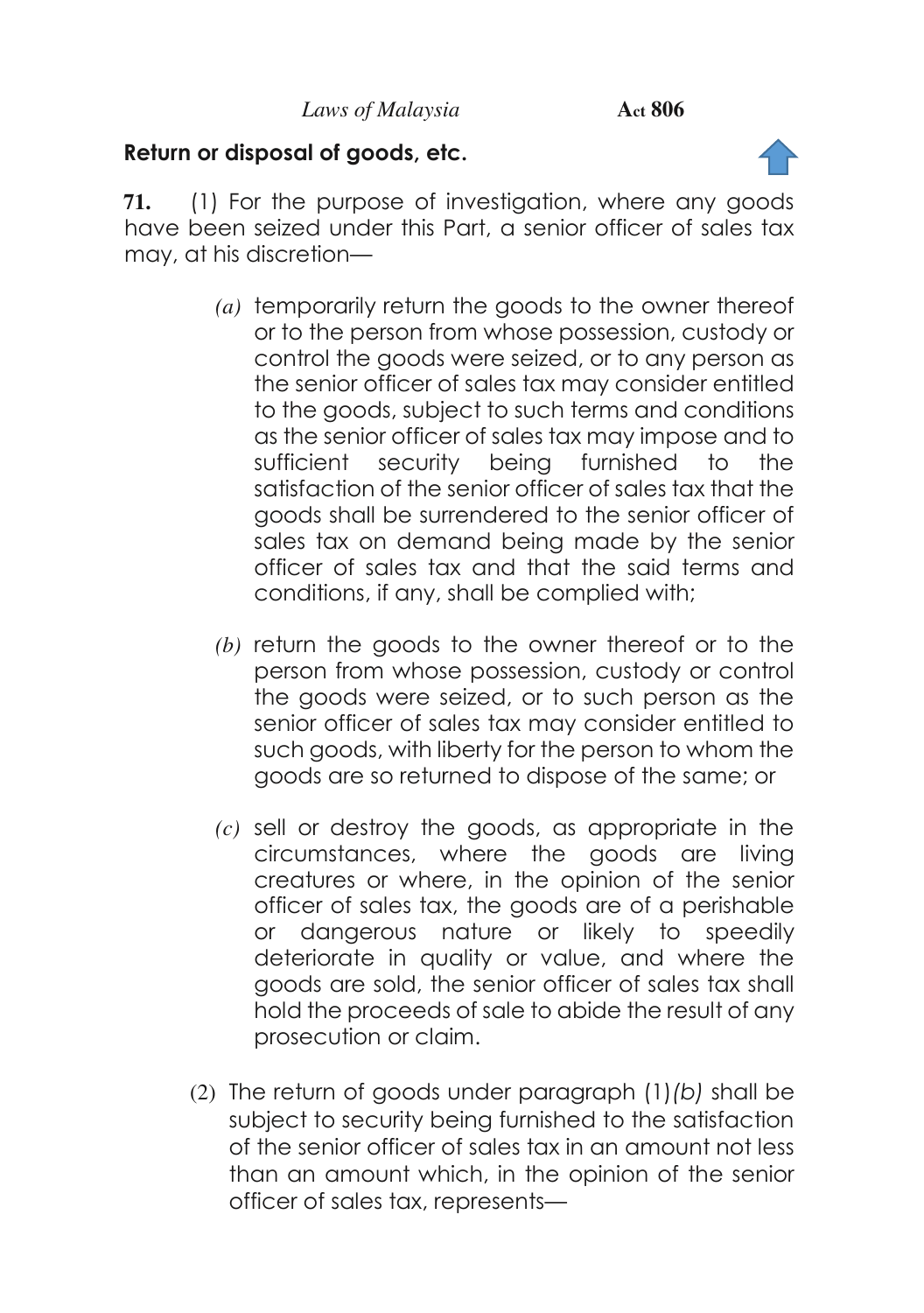- *(a)* the sale value of the goods, on the date on which the goods are so returned; and
- *(b)* the sales tax due and payable in respect of the goods, if any,

for the payment of the amount secured to the Director General in the event of the court making an order for the forfeiture under section 81.

- (3) Whenever any goods are returned or disposed of under subsection (1), a document purporting to be a certificate in accordance with subsection 74(2) shall be issued by the senior officer of sales tax.
- (4) Any person who—
	- *(a)* fails to surrender on demand to a senior officer of sales tax the goods temporarily returned to him under paragraph (1)*(a)*; or
	- *(b)* fails to comply with or contravenes any of the terms or conditions imposed under paragraph (1)*(a)*,

commits an offence and shall, on conviction, be liable to a fine not exceeding ten thousand ringgit or to imprisonment for a term not exceeding one year or to both.

- (5) The criminal liability of any person under subsection (4) shall be in addition to any other liability that the said person or any other person may incur under the terms and conditions relating to the return of the goods under paragraph (1)*(a)*.
- (6) The provisions of subsection (4) shall not apply to a person who is the guarantor or surety of the person to whom the goods are returned under paragraph (1)*(a)*.
- (7) The Minister may, either generally or in any particular case or class of cases, give such directions to the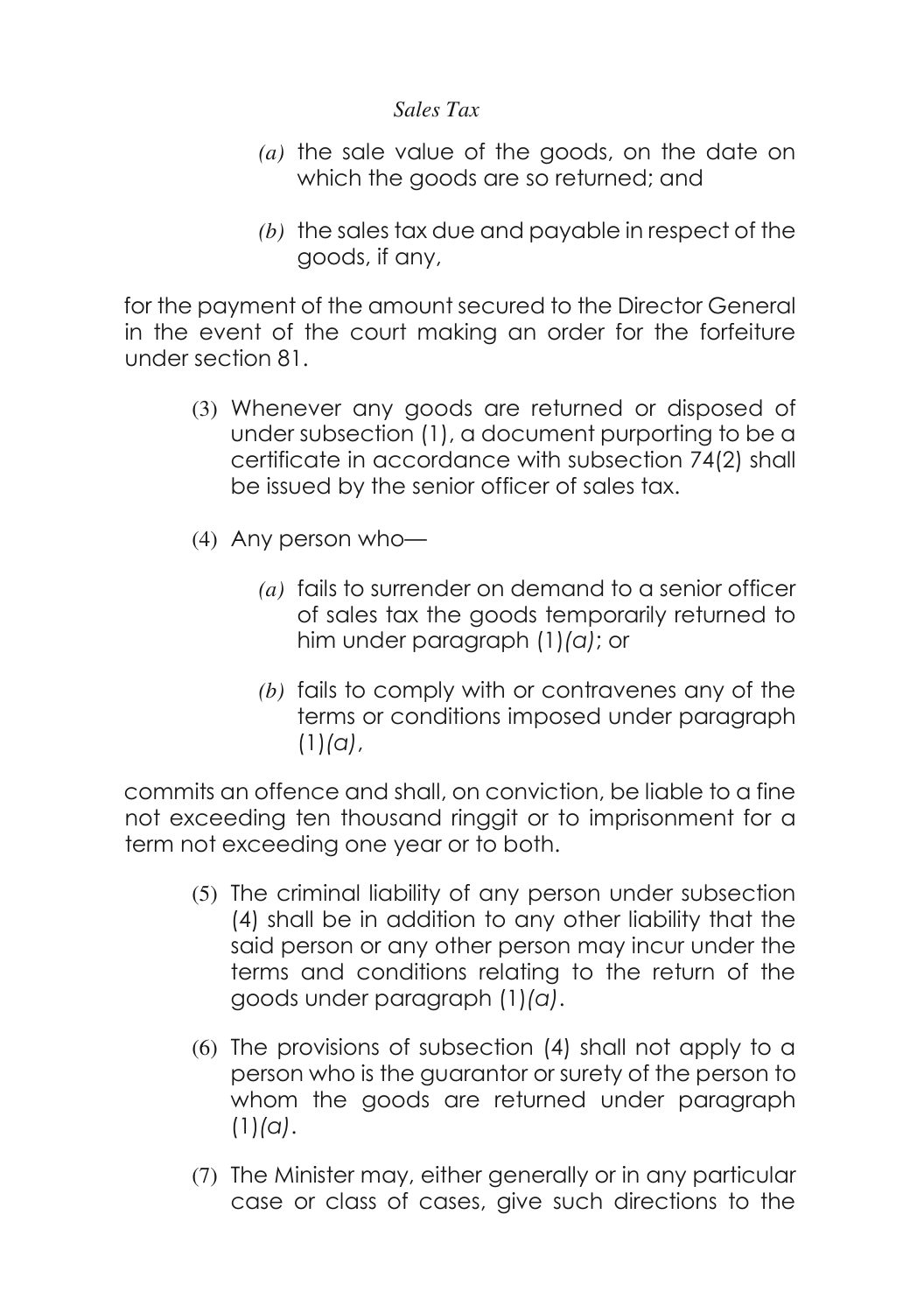Director General as he may deem necessary or expedient with regard to the exercise of the powers conferred on the senior officer of sales tax under subsection (1).

## **Power of arrest**



**72.** (1) Any proper officer of sales tax may arrest without warrant—

- (a) any person found committing or attempting to commit, or employing or aiding any person to commit, or abetting the commission of, an offence under this Act;
- (b) any person whom he may reasonably suspect to have in his possession any goods, documents, articles or things liable to seizure under this Act; or
- (c) any person whom he may reasonably suspect to have committed an offence under this Act.
- (2) The proper officer of sales tax may search or cause to be searched any person arrested under subsection (1) provided that—
	- *(a)* any person who requests that his person be searched in the presence of a senior officer of sales tax shall not be searched except in the presence of and under the supervision of such senior officer of sales tax, but such person may be detained until the arrival of such senior officer of sales tax, or taken to any office or police station where such senior officer of sales tax may be found;
	- *(b)* the goods and baggage of the person who requests to be present when the goods and baggage are searched and so presents himself within a reasonable time shall not be searched except in his presence; and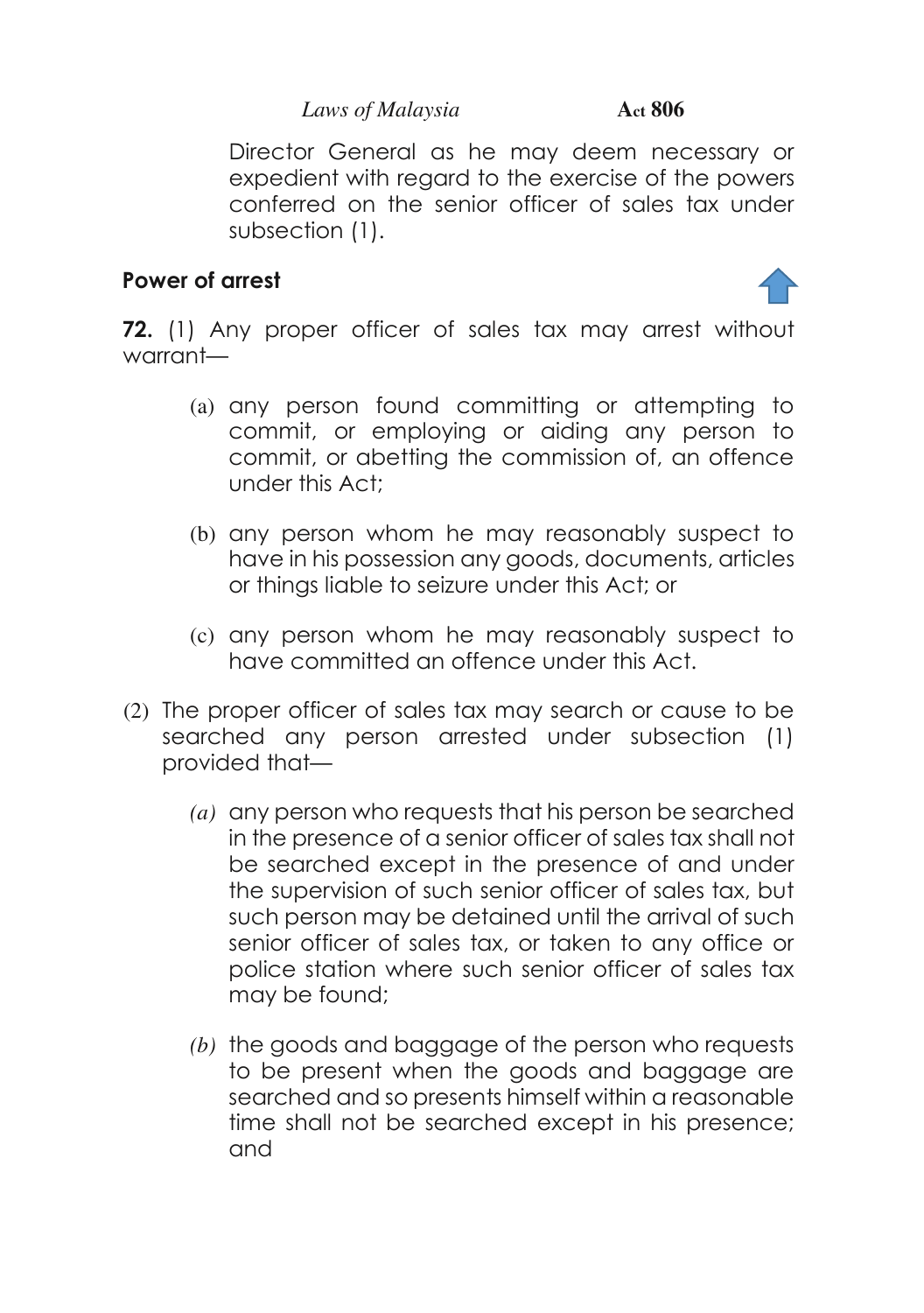- *(c)* no person shall be searched except by another person of the same gender, and such search shall be conducted with strict regard to decency.
- (3) Any proper officer of sales tax making an arrest under subsection (1) shall, without unnecessary delay, bring the person arrested to the nearest police station, and thereafter the person shall be dealt with in accordance with the law relating to criminal procedure for the time being in force.
- (4) If any person liable to be arrested under this Act is not arrested at the time of committing the offence for which he is so liable, or after arrest makes his escape, he may at any time thereafter be arrested and dealt with as if he had been arrested at the time of committing such offence.
- (5) Any proper officer of sales tax may cause to be taken photographs, finger and thumb impressions and any other form of identification that may be required under any other written law of any person charged with an offence against this Act.
- (6) Every person so arrested may be released from custody—
	- *(a)* on his depositing such reasonable sum of money as the proper officer of sales tax may require;
	- *(b)* on his executing a bond, with such surety or sureties, as the proper officer of sales tax may require; or
	- *(c)* on his depositing such reasonable sum of money as the proper officer of sales tax may require and his executing a bond, with such surety or sureties, as the proper officer of sales tax may require.
- (7) Any person who has been released from custody under subsection (6) may be arrested without warrant by any proper officer of sales tax—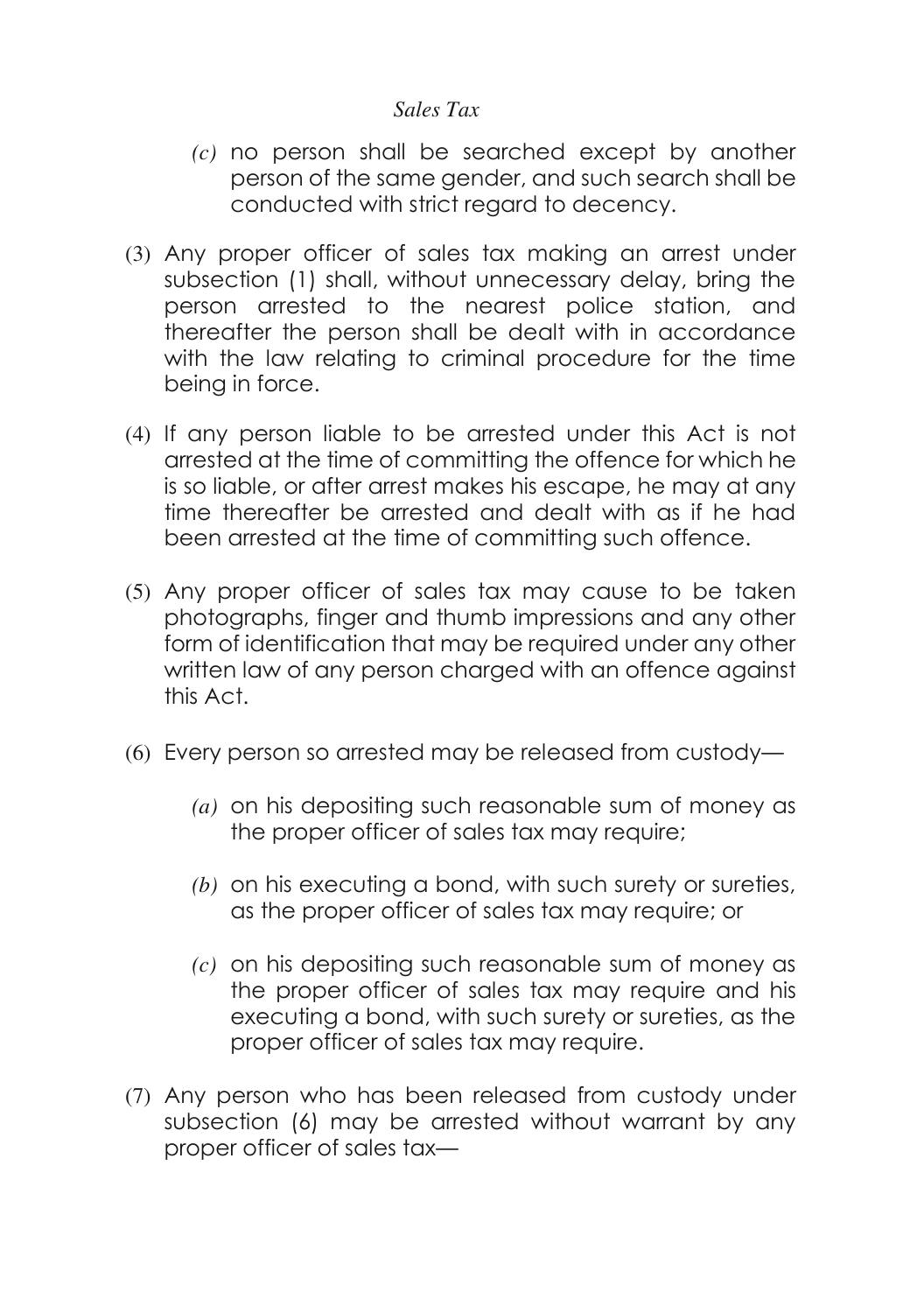- *(a)* if such officer has reasonable grounds for believing that any conditions subject to which such person was released or otherwise admitted to bail has been or is likely to be breached; or
- *(b)* on being notified in writing by the surety of such person that such person is likely to breach any conditions subject to which such person was released and that the surety wishes to be relieved of his obligation as surety.

### Part XI

# TRIALS AND PROCEEDINGS

# **Jurisdiction to try offences**

**73.** Notwithstanding any written law to the contrary, a Sessions Court shall have jurisdiction to try any offence under this Act and to impose punishment under this Act for any such offence.

# **Evidence by certificate, etc.**

**74.** (1) Any certificate signed by the Director General stating that—

- *(a)* a manufacturer was or was not, on any date, registered under this Act;
- *(b)* any return has not been furnished or had not been furnished on any date;
- *(c)* any sales tax shown as due and payable in any return or assessment has not been paid;
- *(d)* any penalty and the amount of the penalty shown as due from a person named in the certificate; or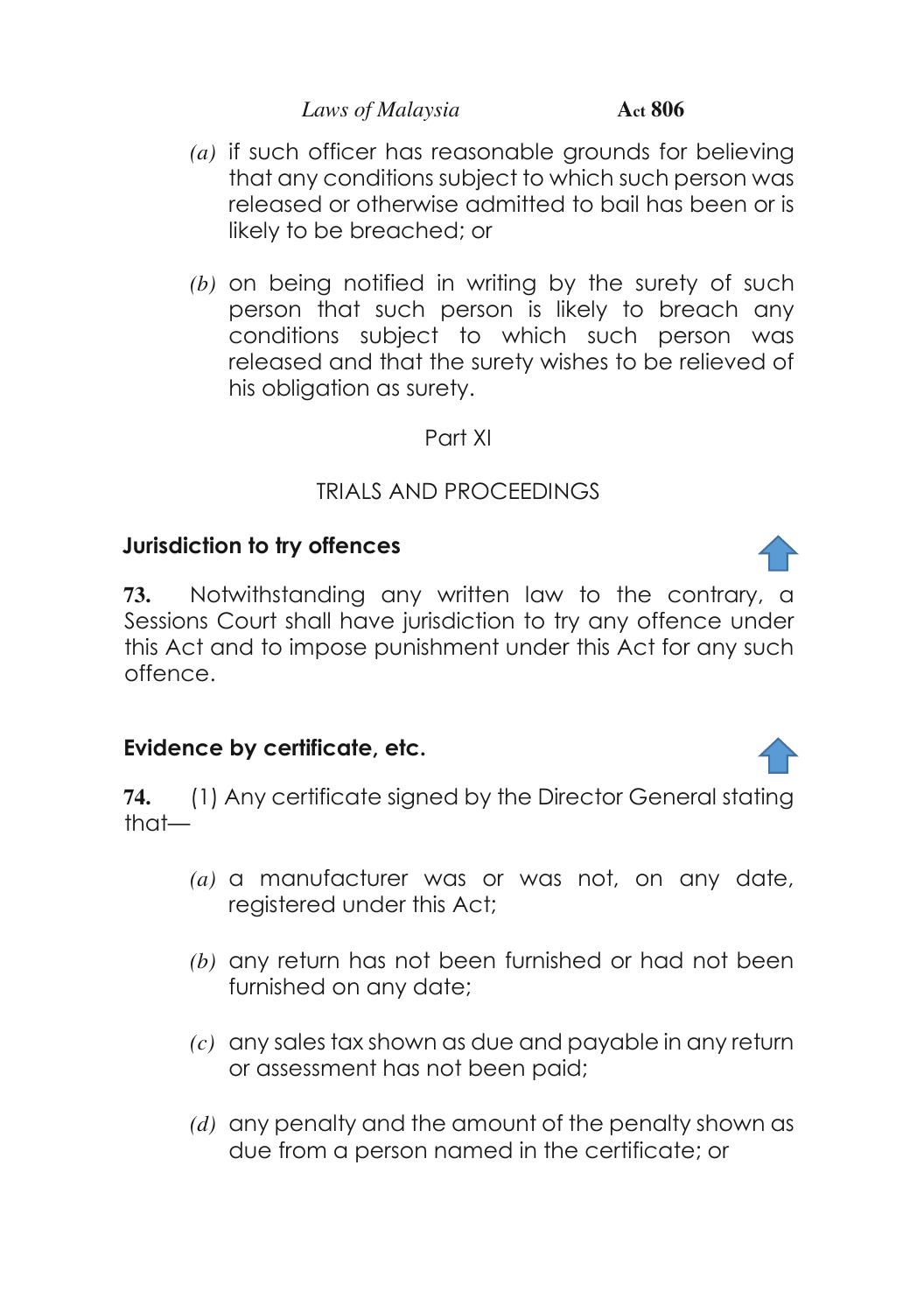*(e)* any public ruling is made under section 42 or customs ruling is made under section 43,

shall be *prima facie* evidence of the facts stated in the certificate without proof of the signature to the certificate.

 (2) In any proceedings in respect of any offence under this Act in which the existence, description, classification, composition, quantity, quality or value of, or any other matter in relation to, any goods returned, sold or destroyed under section 71 is in question, any document produced by the Public Prosecutor purporting to be a certificate in respect of any of the matter given and signed by—

- *(a)* an analyst within the meaning of subsection 75(4);
- *(b)* a senior officer of sales tax; or
- *(c)* any person, regardless whether or not he is a public officer, authorized by or on behalf of the Minister either generally or in any particular case, for the purposes of this section,

shall be admissible in evidence and its conclusiveness shall not be challenged on the ground that the goods in respect of which the certificate is given has not been produced before the court either in part or in entirety, and it shall be evidence of its contents, including the facts stated in the certificate, without proof of the signature to the certificate.

# **Production of certificate of analysis**

**75.** (1) In any prosecution under this Act, a certificate of analysis purporting to be under the hand of an analyst shall, on the production of the certificate by the Public Prosecutor, be sufficient evidence of the facts stated in the certificate unless the accused requires that the analyst be called as a witness, in which case he shall give notice thereof to the Public Prosecutor not less than three clear days before the commencement of the trial.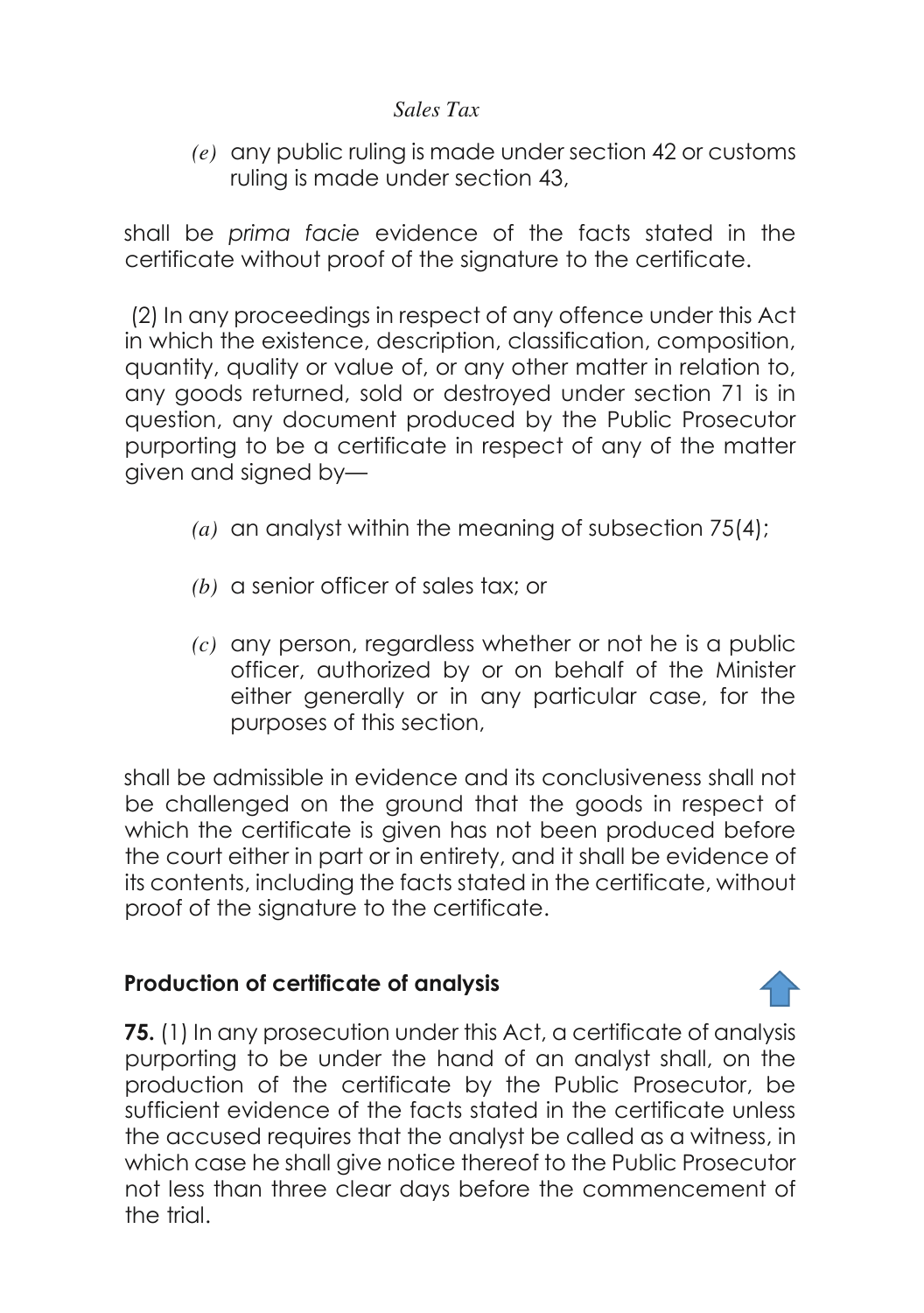- (2) Where the Public Prosecutor intends to give in evidence any certificate of analysis, he shall deliver a copy of the certificate to the accused not less than ten clear days before the commencement of the trial.
- (3) Analysts are bound to state the truth in the certificate of analysis under their hands.
- (4) In this section, "analyst" means—
	- *(a)* a registered chemist under the Chemists Act 1975[*Act 158*] or a person authorized under section 23a of such Act, or his employee working under his supervision;
	- *(b)* a registered pharmacist under the Registration of Pharmacists Act 1951 [*Act 371*] or his employee working under his supervision;
	- *(c)* a registered engineer under the Registration of Engineers Act 1967 [*Act 138*]; or
	- *(d)* a registered geologist under the Geologists Act 2008[*Act 689*].
- (5) If an analyst is called as a witness by the accused under subsection (1), the analyst shall be called at the expense of the accused unless the court otherwise directs.
- (6) The Minister may appoint any qualified person or class of qualified persons, by notification in the *Gazette*, to be an analyst for the purpose of this section.

# **Proof as to registration or licensing of conveyances in Malaysia or Singapore**

**76.** Where in any prosecution under this Act it is relevant to ascertain particulars as to the registration or licensing of any conveyance registered or licensed in any port or place in Malaysia or Singapore, a certificate purporting to be signed by the officer responsible under any written law in Malaysia or in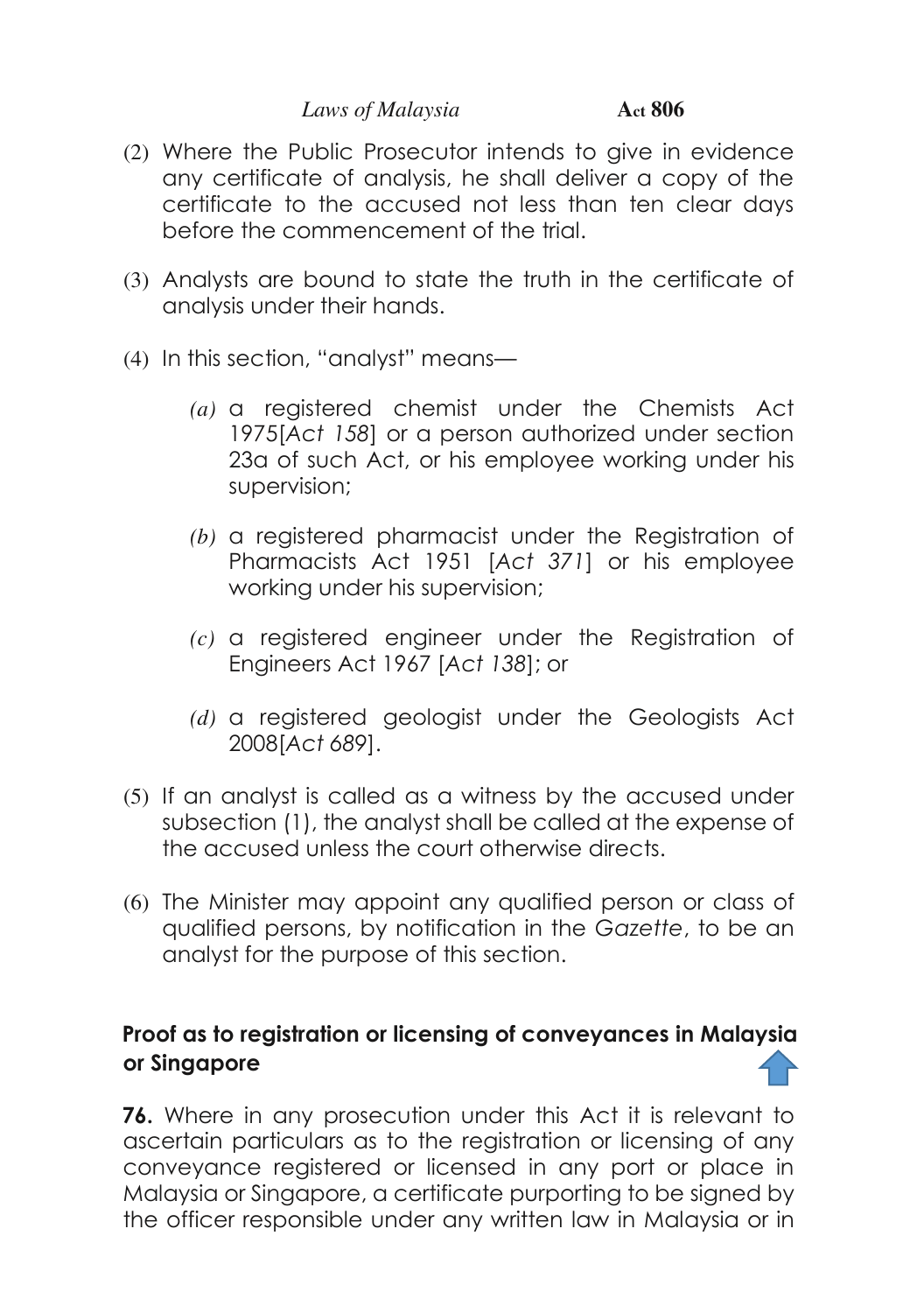Singapore for the registration or licensing of the conveyance shall be *prima facie* evidence as to all particulars concerning the registration or licensing contained in the certificate, and the burden of proving the incorrectness of any particulars stated in such certificate shall be on the person denying the same.

#### **Manner of seizure not to be enquired into on trial before court or on appeal**

**77.** In any trial before any court or in any proceedings on appeal relating to the seizure of goods subject to forfeiture under this Act, the court shall proceed to the trial or hear the appeal on the merits of the case only, without enquiring into the manner or form of making any seizure, except in so far as the manner and form of seizure may be evidence of such merits.

## **Obligation of secrecy**

**78.** (1) Except as provided under section 79, the name, identification card number, passport number and address of an informer, or any other information which can lead to the identity of the informer, and the substance of the information received from an informer shall be kept secret and shall not be disclosed by any officer of sales tax or any person who in the ordinary course of his duties comes into possession of, or has control of or access to, the information to any person except the proper officer of sales tax.

 (2) Any person who contravenes subsection (1) commits an offence and shall, on conviction, be liable to imprisonment for a term not exceeding seven years or to a fine not exceeding one hundred thousand ringgit or to both.

## **Protection of informers from discovery**

**79.** (1) Except as hereinafter provided, no witness in any civil or criminal proceedings shall be obliged or permitted to disclose the name, address or any information of an informer, or the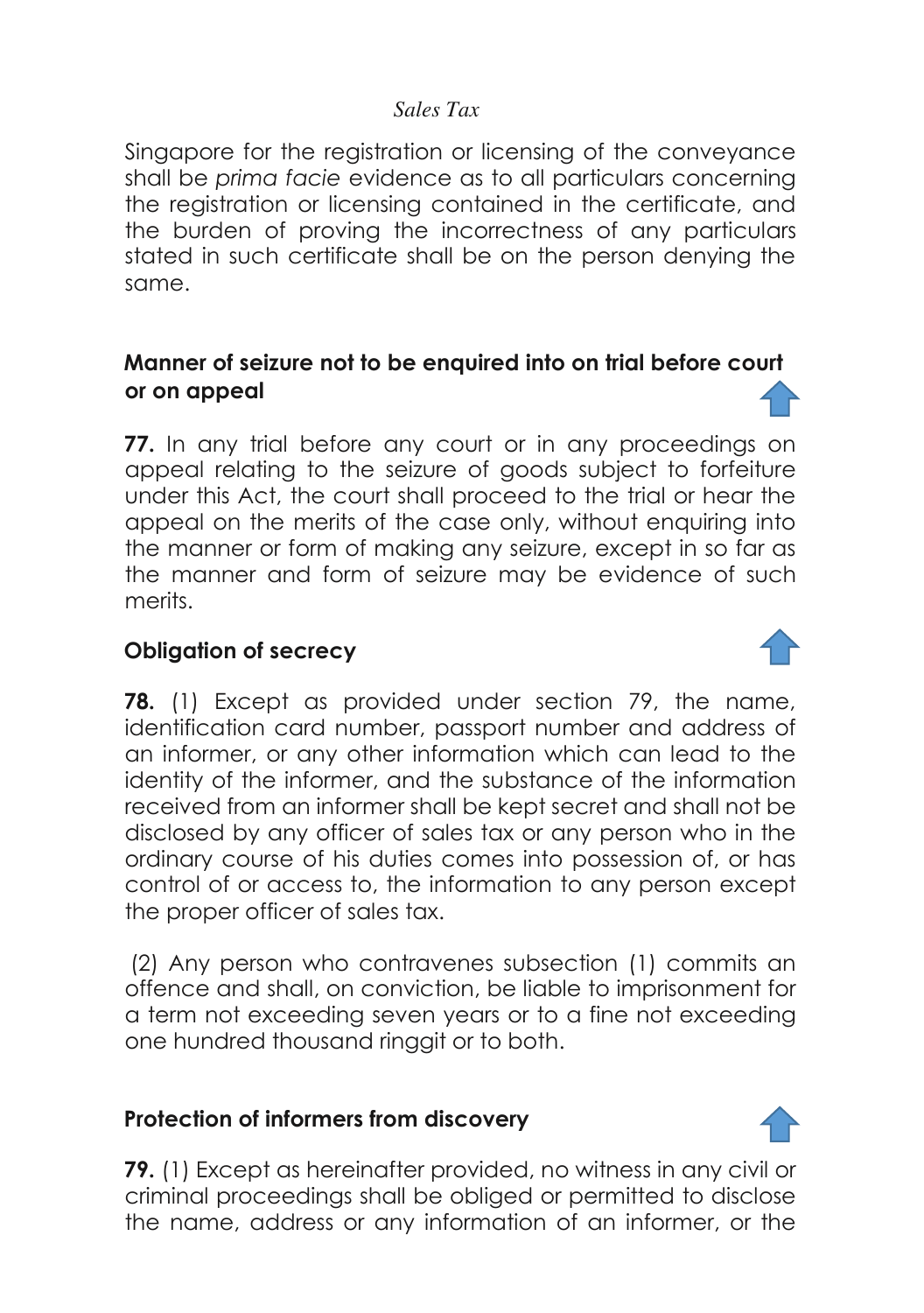substance of the information received from an informer, or state any matter which might lead to the discovery of the informer.

(2) If any documents which are produced in evidence or liable to inspection in any civil or criminal proceedings contain any entry in which any informer is named or described or which might lead to his discovery, the court shall cause all the passages to be concealed from view or to be obliterated so far only as may be necessary to protect the informer from discovery.

(3) If in the trial for any offence under this Act the court, after full enquiry into the case, believes that the informer wilfully made in his complaint a material statement which he knew to be false or did not believe to be true, or if in any other proceedings the court is of the opinion that justice cannot fully be done between the parties thereto without the discovery of the informer, it shall be lawful for the court to require the production of the original complaint, if in writing, and permit enquiry and require full disclosure concerning the informer.

# **Goods liable to seizure liable to forfeiture**

**80.** (1) All goods liable to seizure under the provisions of this Act shall be liable to forfeiture.

(2) For the purposes of this section and of sections 71, 81, 82, 83 and 85, the word "goods" shall be deemed to include receptacles and conveyances.

(3) All goods forfeited shall be delivered to a proper officer of sales tax and shall be disposed of in accordance with the directions of the Director General.

# **Court to order disposal of goods seized**

**81.** (1) An order for the forfeiture or for the release of any goods liable to forfeiture under this Act shall be made by the court before which the prosecution with regard to the forfeiture has been held, and an order for the forfeiture of goods shall be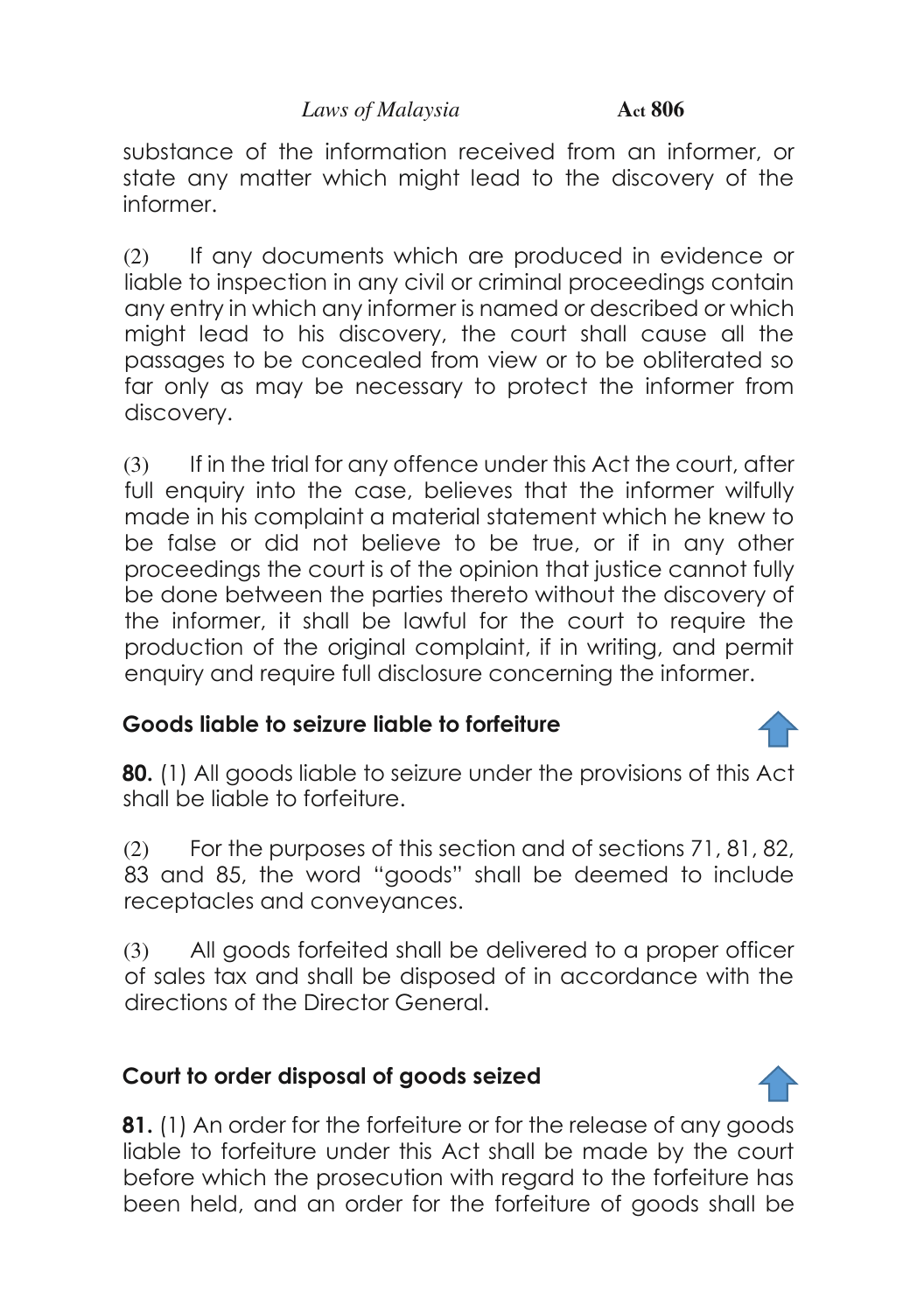made if it is proved to the satisfaction of the court that— *(a)*  an offence under this Act has been committed; and

 *(b)* the goods were the subject matter of or were used in the commission of the offence notwithstanding that no person may have been convicted of any offence under this Act.

 (2) The amount secured under paragraph 71(1)*(a)* or subsection 71(2) or the amount realized by sale under paragraph 71(1)*(c)* shall be forfeited by the court if it is proved to the satisfaction of the court that an offence under this Act has been committed and that the goods in respect of which the amount was secured or realized by sale, as the case may be, was the subject matter of or was used in the commission of the offence notwithstanding that no person may have been convicted of the offence.

# **Goods seized in respect of which there is no prosecution, or the proceeds of sale thereof, are forfeited if not claimed**

**82.** (1) If there is no prosecution with regard to any goods seized under this Act, the goods or the proceeds of sale of the goods which are held pursuant to paragraph 71(1)*(c)* shall be deemed to be forfeited at the expiration of thirty days from the date of the notice of the seizure of the goods is given under subsection 69(3) unless, before the expiration—

- *(a)* a claim to the goods or the proceeds of sale of the goods is made under subsection (2);
- *(b)* a written application is made for the return of the goods under paragraph 71(1)*(a)* or *(b)*; or
- *(c)* the goods are returned under paragraph paragraph 71(1)*(a)* or *(b)*.

(2) Any person asserting that he is the owner of the goods or the proceeds of sale of the goods, as the case may be, and that the goods or the proceeds of sale of the goods are not liable to forfeiture may, personally or by his agent authorized in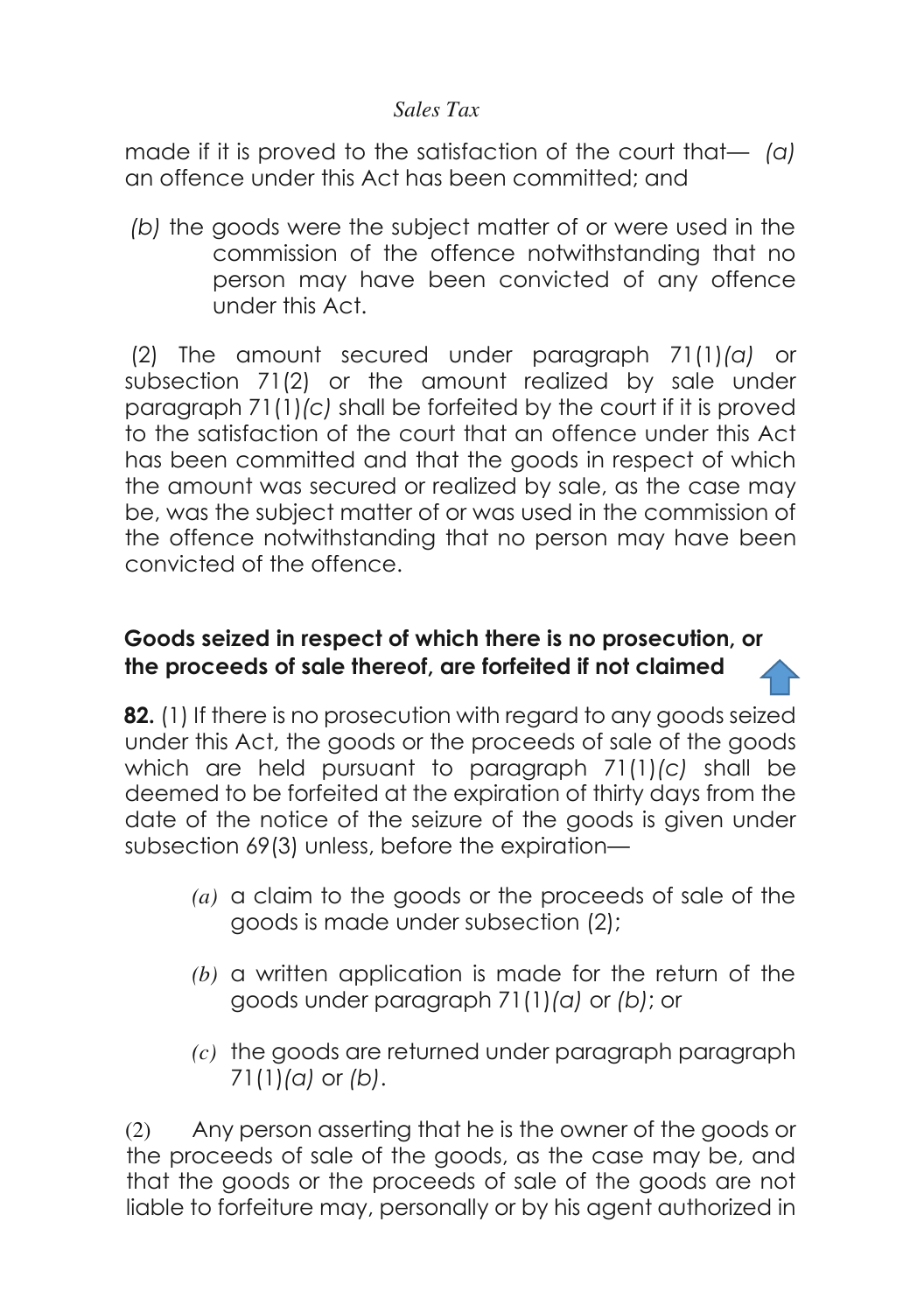writing, give written notice to any senior officer of sales tax that he claims the same.

(3) If there is a claim or a written application made within the period of thirty days referred to in subsection (1) and there is no prosecution with regard to the goods, the senior officer of sales tax shall, on the expiration of the period of thirty days, refer the claim or the application to the Director General.

(4) Upon reference by the senior officer of sales tax under subsection (3), the Director General may direct such senior officer of sales tax—

- *(a)* to release such goods or the proceeds of sale of such goods or the security furnished under paragraph 71(1*)(a)* or subsection 71(2); or
- *(b)* by information in the prescribed form, to refer the matter to a Sessions Court Judge for a decision.

(5) The Sessions Court shall issue a summons requiring the person asserting that he is the owner of the goods or the proceeds of sale of the goods, and the person from whom the goods were seized, to appear before him, and upon their appearance or default to appear, due service of the summons being proved, the Sessions Court shall proceed to the examination of the matter, and upon proof that an offence against this Act has been committed and that the goods were the subject matter or were used in the commission of the offence—

- *(a)* shall order the goods or the proceeds of sale of the goods or the amount secured under paragraph 71(1)*(a)* or subsection 71(2) to be forfeited; or
- *(b)* in the absence of such proof, may order the release of the goods or the proceeds of sale of the goods or the security furnished under paragraph 71(1)*(a)* or subsection 71(2).

(6) In any proceedings under subsection (6), section 83 shall apply to the person asserting that he is the owner of the goods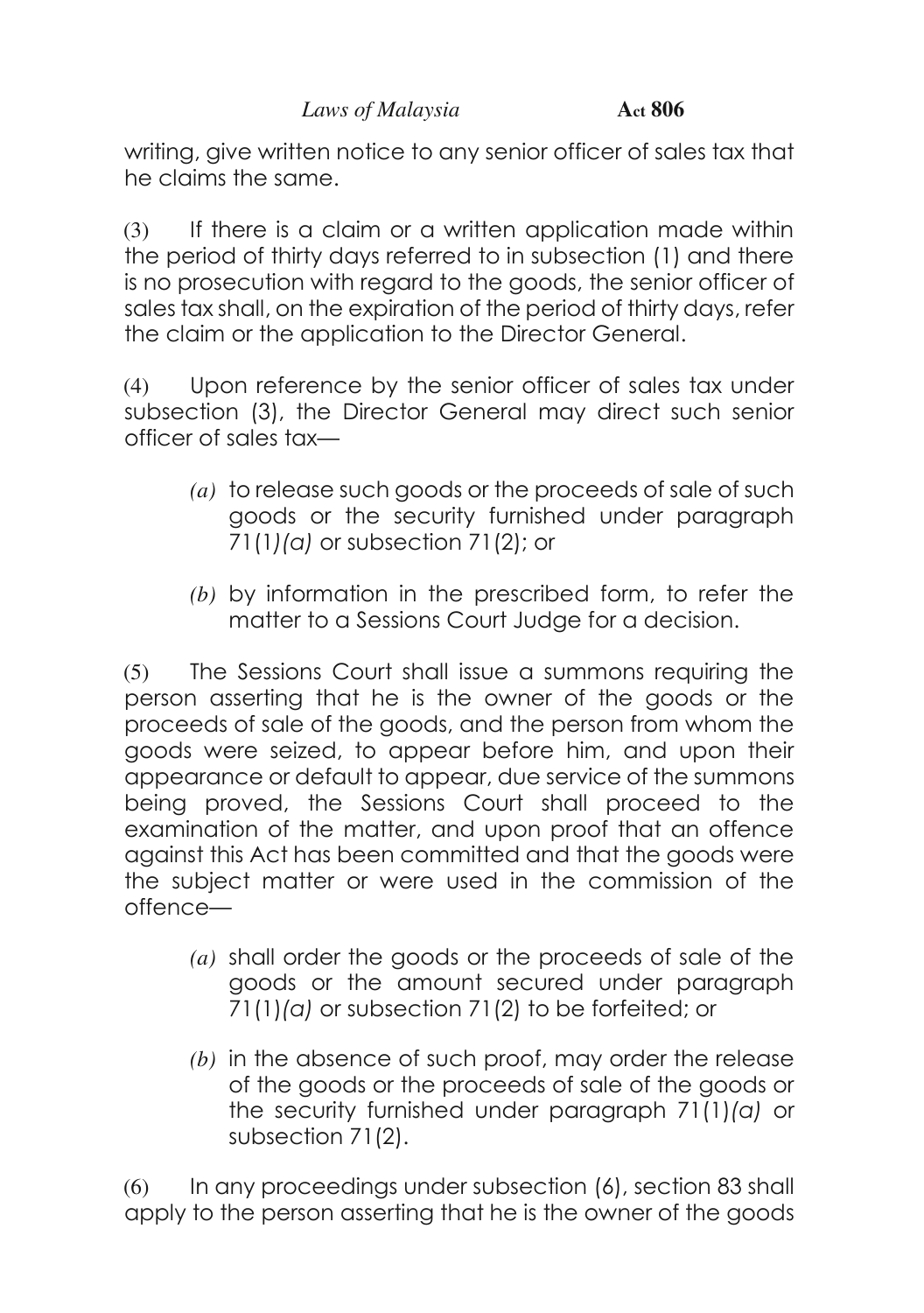or the proceeds of sale of the goods and to the person from whom the goods were seized as if the owner or person had been the accused in a prosecution under this Act.

#### **Burden of proof**

- **83.** Where any dispute arises in any prosecution as to whether—
- *(a)* any sales tax has been paid;
- *(b)* any goods seized have been lawfully imported or exported;
- *(c)* any goods are not taxable goods; or
- *(d)* the accused is entitled to an exemption from sales tax,

the burden of proof of such dispute shall lie on the accused in the prosecution.

#### **Court order**

**84.** (1) Where any person is found quilty of an offence under this Act, the court before which that person is found quilty shall order the person to pay to the Director General the amount of sales tax due and payable, or penalty payable, under this Act, if any, as certified by the Director General and such sales tax or penalty shall be recoverable in the same manner as a fine as provided under section 283 of the Criminal Procedure Code [*Act 593*].

(2) In addition to subsection (1), the court has civil jurisdiction to the extent of the amount of sales tax due and payable, or penalty payable and the order is enforceable in all respects as a final judgement of the court in favour of the Director General.

(3) Where any person is found not guilty of an offence under this Act, and if he has paid the amount of sales tax due and payable, or penalty payable, under this Act pursuant to section 100 in respect of the offence charged, the court may order the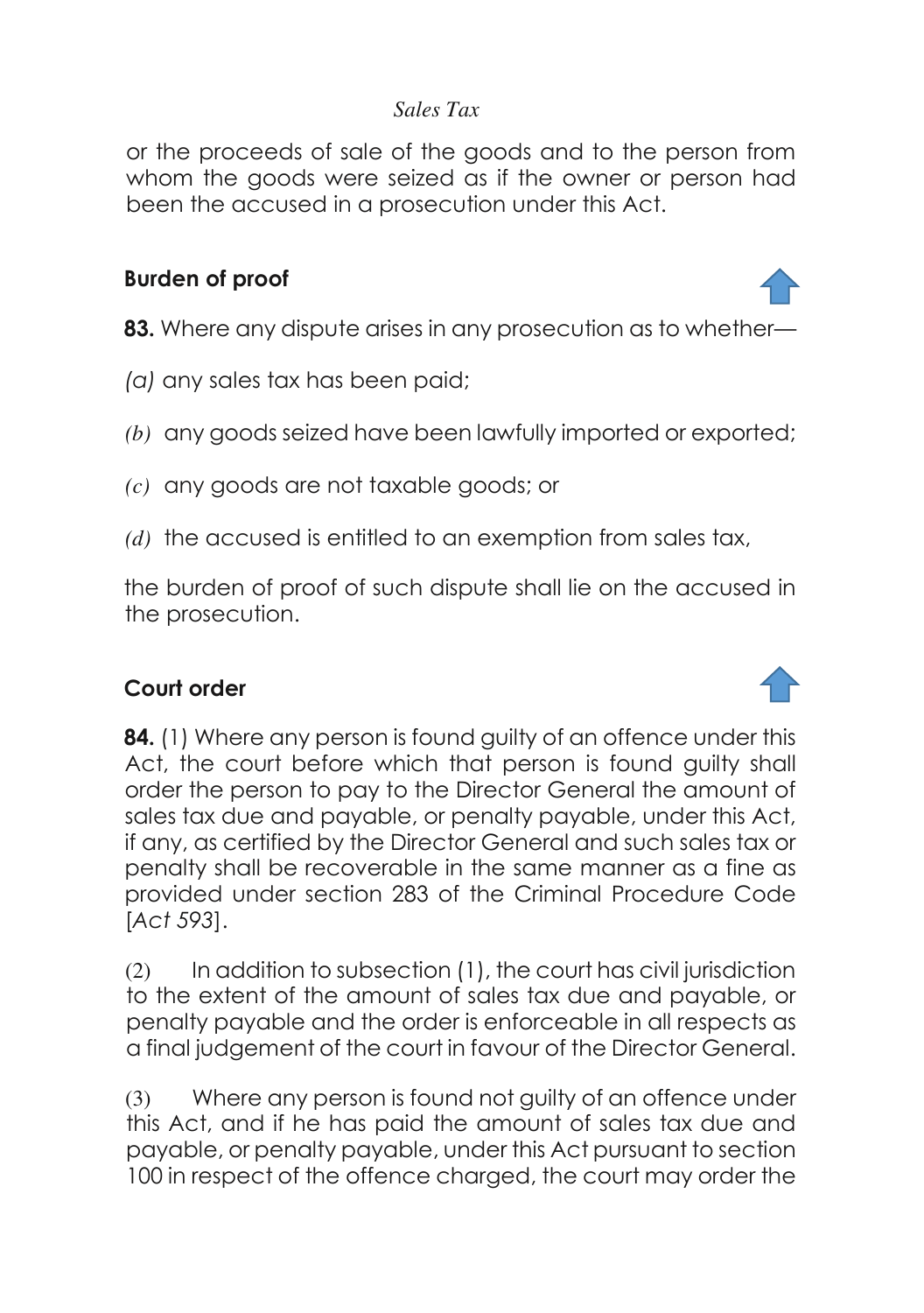amount paid to be refunded to such person where no notice of appeal is filed.

## **No costs or damages arising from seizure to be recoverable unless seizure without reasonable or probable cause**

**85.** No person shall, in any proceedings before any court in respect of the seizure of any goods, documents, articles or things in exercise or the purported exercise of any power conferred under this Act, be entitled to the costs of the proceedings or to any damages or other relief, other than an order for the return of such goods, documents, articles or things or the payment of the value of such goods, documents, articles or things, unless such seizure was made without reasonable or probable cause.

## Part XII

# GENERAL

# **Evasion of sales tax**



- (a) omits from a return any information in relation to any matter affecting the amount of sales tax chargeable by him or other person;
- (b) makes any false statement or entry in any return, claim or application;
- (c) gives any false answer, whether in writing or otherwise, to any question asked or request for information made under this Act;
- (d) prepares or maintains, or authorizes the preparation or maintenance of, any false book of accounts, false invoices or other false records, or falsifies or authorizes the falsification of any book of accounts, invoices or records; or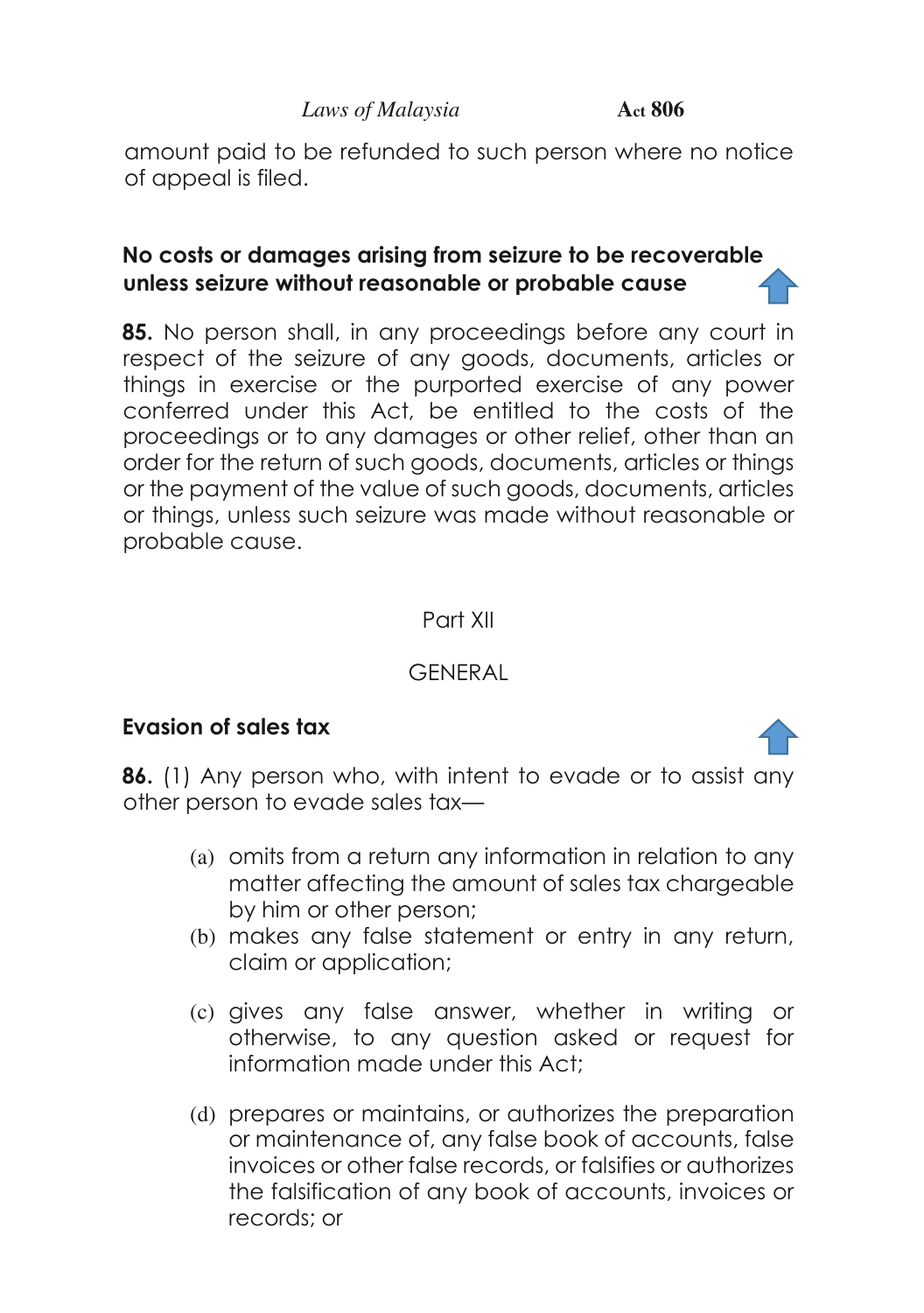(e) makes, uses or authorizes the use of any fraud, artifice

or contrivance, commits an offence.

(2) Any person who commits an offence under subsection (1) shall, on conviction, be liable—

- *(a)* for the first offence, to a fine of not less than ten times and not more than twenty times the amount of sales tax or to imprisonment for a term not exceeding five years or to both; and
- *(b)* for a second or subsequent offence, to a fine of not less than twenty times and not more than forty times the amount of sales tax or to imprisonment for a term not exceeding seven years or to both.

(3) For the purposes of subsection (2), where the amount of sales tax cannot be ascertained, the person shall be liable to a fine of not less than fifty thousand ringgit and not more than five hundred thousand ringgit or to imprisonment for a term not exceeding seven years or to both.

(4) Any person who assists in, or advises with respect to, the preparation of any return where the return results in an understatement of the liability for sales tax of another person, unless he satisfies the court that the assistance or advice was given with reasonable care, commits an offence and shall, on conviction, be liable to a fine of not less than two thousand ringgit and not more than twenty thousand ringgit or to imprisonment for a term not exceeding three years or to both.

(5) Any reference under paragraph (1)*(e)* in relation to a person who makes, uses or authorizes the use of any fraud, artifice or contrivance includes a reference to a person who, without the authority of the officer of sales tax—

- *(a)* destroys, damages, erases, alters or manipulates the data stored in, or used in connection with, a computer;
- *(b)* introduces into, or records or stores in, a computer by any means data for the purpose of—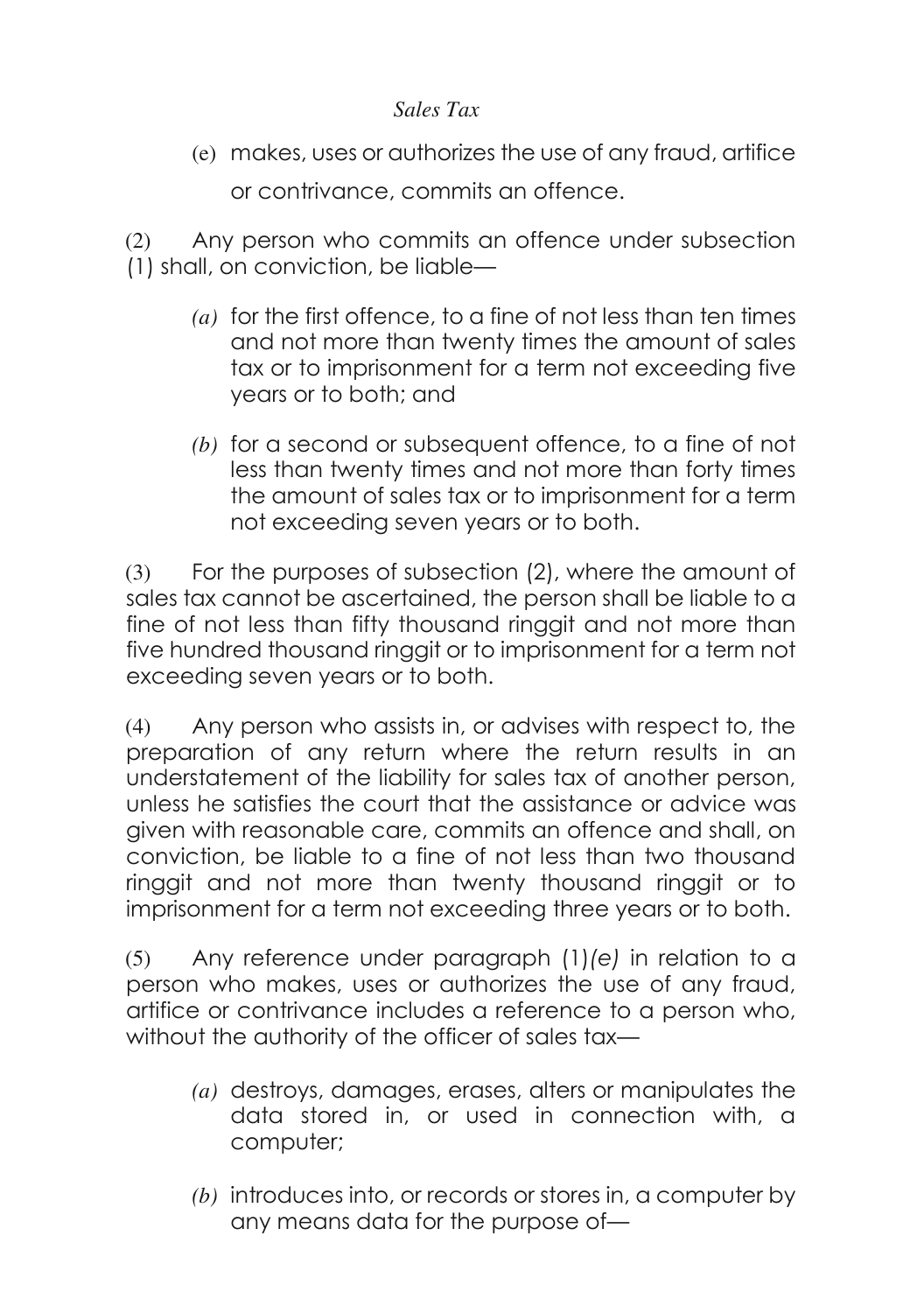(i) destroying, damaging, erasing, altering or manipulating other data stored in that computer; or

(ii) interfering with, interrupting or obstructing the lawful use of that computer, or the data stored

in that computer; or *(c)* otherwise uses a computer, the

purpose or effect of which is to evade sales tax.

(6) For the purposes of subsection (5), "data" includes any computer programme or part of a computer programme.

(7) In any prosecution under this section, any evasion of sales tax shall be deemed to be with the knowledge of the accused unless the contrary be proved by the accused.

# **Giving incorrect information relating to liability to sales tax**

**87.** Without prejudice to any other liability incurred under this Act, any person who gives any incorrect information in relation to any matter affecting his own liability to sales tax or the liability of any other person to sales tax commits an offence and shall, on conviction, be liable to imprisonment for a term not exceeding three years or to a fine not exceeding fifty thousand ringgit or to both.

# **Improperly obtaining refund**

**88.** Any person who causes or attempts to cause the refund by the Director General under section 10, 36 or 39 to himself or to any other person of any amount in excess of the amount properly so refundable to him or to that other person commits an offence and shall, on conviction, be liable—

*(a)* to a fine not exceeding fifty thousand ringgit or to imprisonment for a term not exceeding three years or to both; and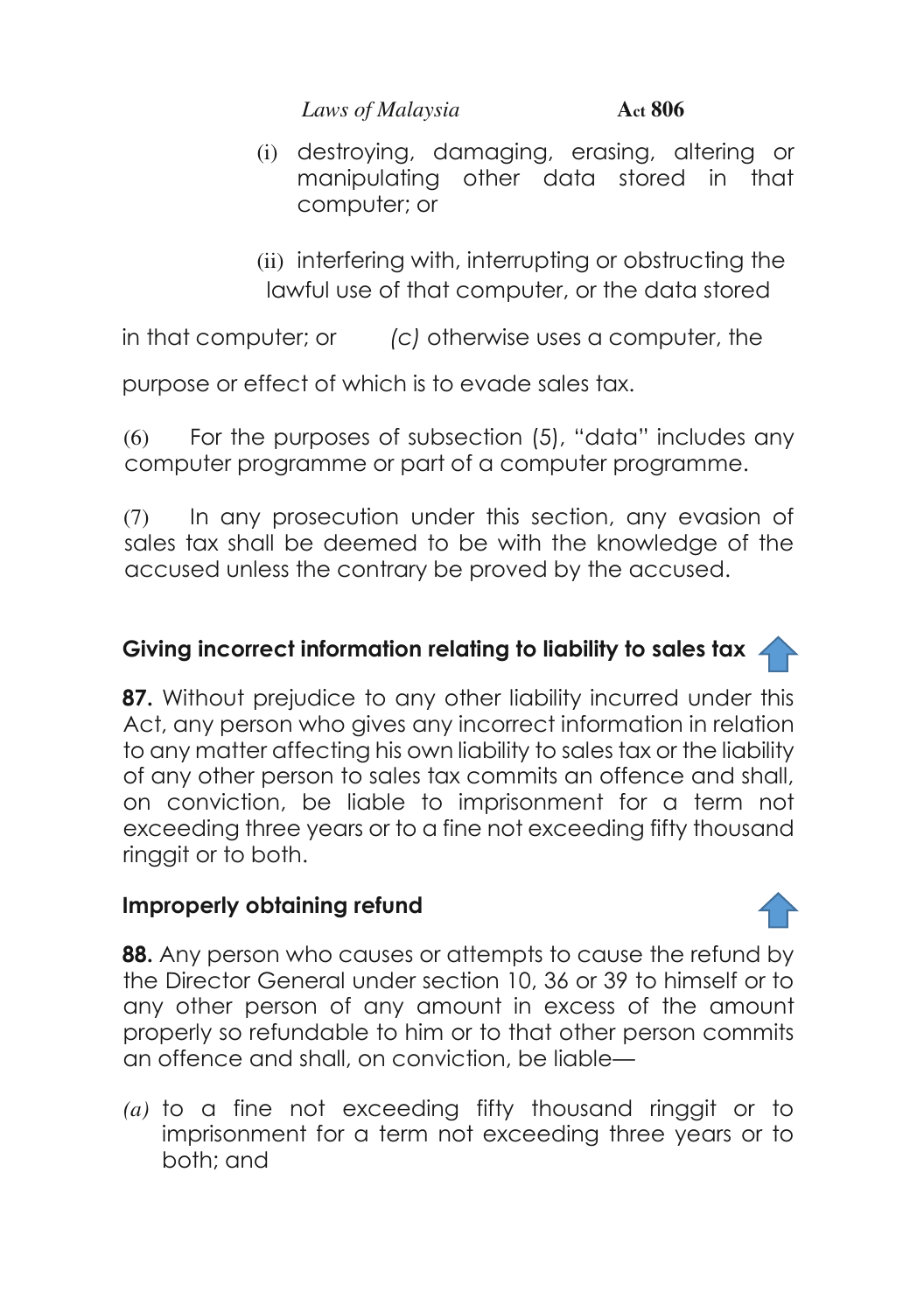*(b)* to a penalty of two times the amount refunded in excess of the amount properly so refundable.

# **Employee may transact business**

**89.** (1) An employee of any person may transact business generally with any proper officer of sales tax on behalf of such person.

 (2) A proper officer of sales tax may refuse to transact business with such employee unless the person referred to under subsection (1) identifies such employee to such proper officer of sales tax as empowered to transact.

# **Transaction of business on behalf of taxable person**

**90.** (1) Subject to section 89, no person shall transact any business in relation to this Act on behalf of any taxable person, except on matters with regard to any refund, remission, exemption, or any other matters as approved by the Director General, under this Act.

(2) The person who transacts business on any of the matters stated in subsection (1) on behalf of a taxable person shall—

- (a) produce a letter of authorization from the taxable person whom he represents; and
- (b) where any prescribed form is required to be submitted for the purposes of the matters being transacted, submit

the form that has been signed by the taxable person, except where otherwise allowed by a senior officer of sales tax.

(3) Any person who contravenes subsection (1) commits an offence.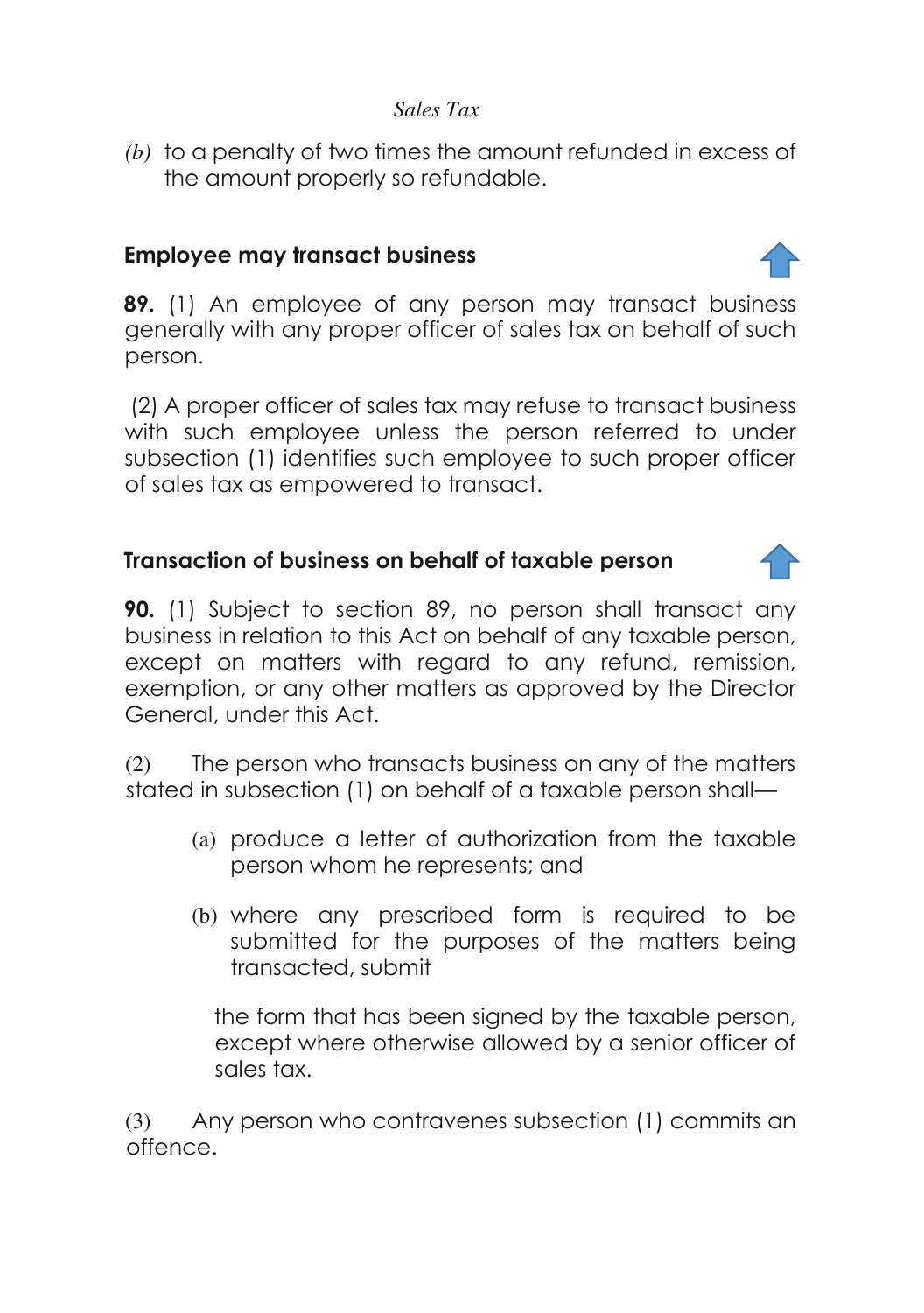## **Offences by authorized and unauthorized persons**



- **91.** Any person—
- *(a)* being an employee of a taxable person or a person authorized under section 90 who—
	- (i) withholds for his own use or otherwise any portion of the amount of sales tax or penalties collected under this Act;
	- (ii) otherwise than in good faith, demands from any person an amount in excess of any assessment of sales tax due and payable, or penalties payable, under this Act;
	- (iii) submits any false return, statement or report, whether in writing or otherwise, of the amount of sales tax or penalty collected or received by him under this Act; or
	- (iv) defrauds any person, embezzles any money, or otherwise uses his position so as to deal wrongfully either with the Director General or any other individual; or
- *(b)* not being authorized under this Act who collects or attempts to collect any sales tax or penalty under this Act,

commits an offence and shall, on conviction, be liable to a fine not exceeding fifty thousand ringgit or to imprisonment for a term not exceeding three years or to both.

# **Obstruction**

**92.** Any person who in any way obstructs, assaults or hinders any proper officer of sales tax in the discharge of his functions under this Act commits an offence and shall, on conviction, be liable to imprisonment for a term not exceeding five years or to a fine not exceeding one hundred thousand ringgit or to both.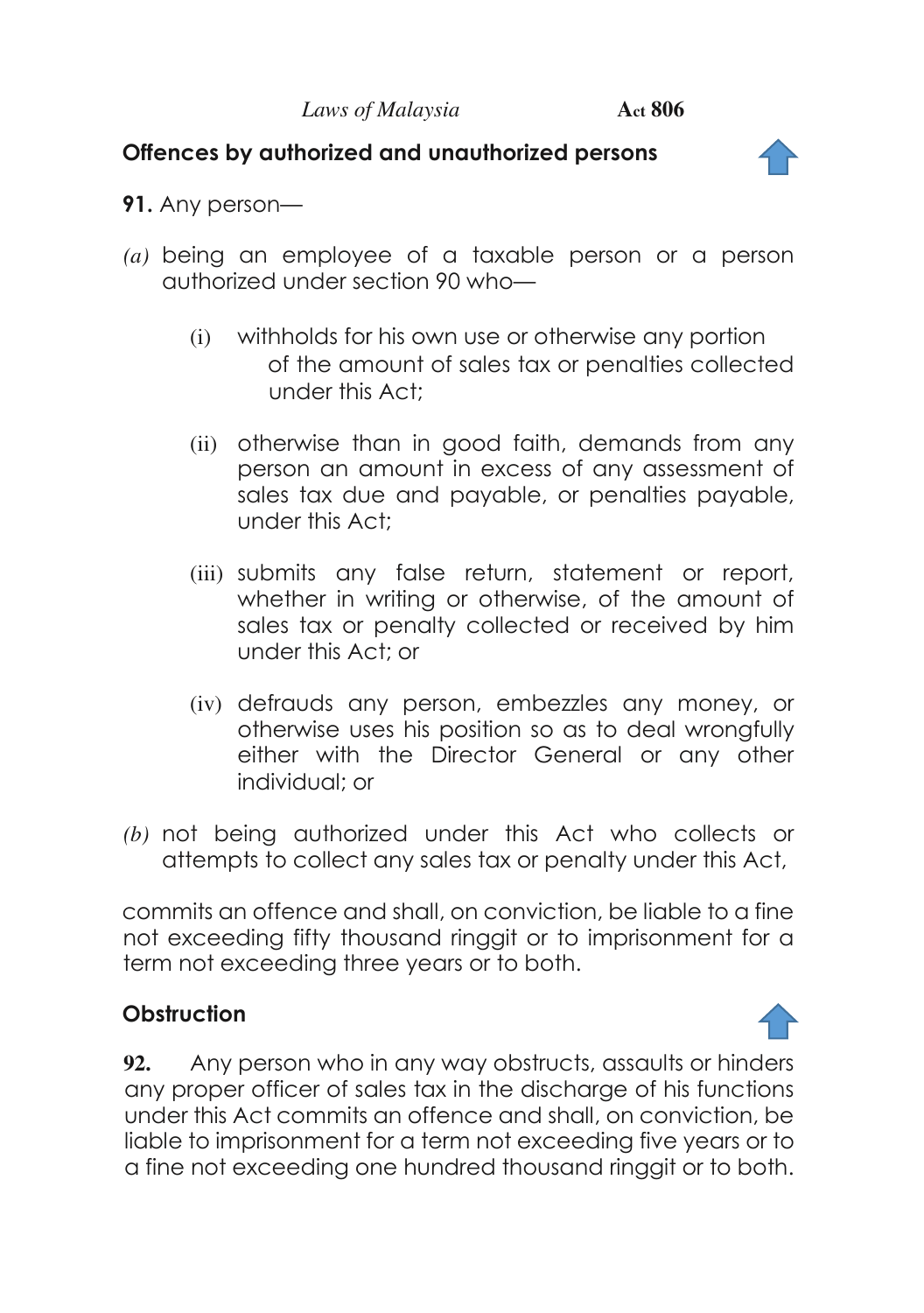# **Offences by company, etc.**



**93.** (1) Where any company, limited liability partnership, firm, society or other body of persons commits an offence under this Act, a person who at the time of the commission of the offence was a director, compliance officer, partner, manager, secretary or other similar officer of the company, limited liability partnership, firm, society or other body of persons or was purporting to act in the capacity or was in any manner or to any extent responsible for the management of any of the affairs of the company, limited liability partnership, firm, society or other body of persons or was assisting in its management—

- *(a)* may be charged severally or jointly in the same proceedings with the company, limited liability partnership, firm, society or the body of persons; and
- *(b)* if the company, limited liability partnership, firm, society or the body of persons is found guilty of the offence, shall be deemed to be guilty of that offence unless, having regard to the nature of his functions in that capacity and to all circumstances, he proves—
	- (i) that the offence was committed without his knowledge; or
	- (ii) that the offence was commited without his consent or connivance and that he had taken all reasonable precautions and exercised due diligence to prevent the commission of the offence.

 (2) Where any person would be liable under this Act to any punishment, penalty or forfeiture for any act, omission, neglect or default, he shall be liable to the same punishment, penalty or forfeiture for every such act, omission, neglect or default of the person's employee or agent, or of the employee of the person's agent, if the act, omission, neglect or default was committed— *(a)* by that person's employee in the course of his employment;

*(b)* by that person's agent when acting on behalf of that person; or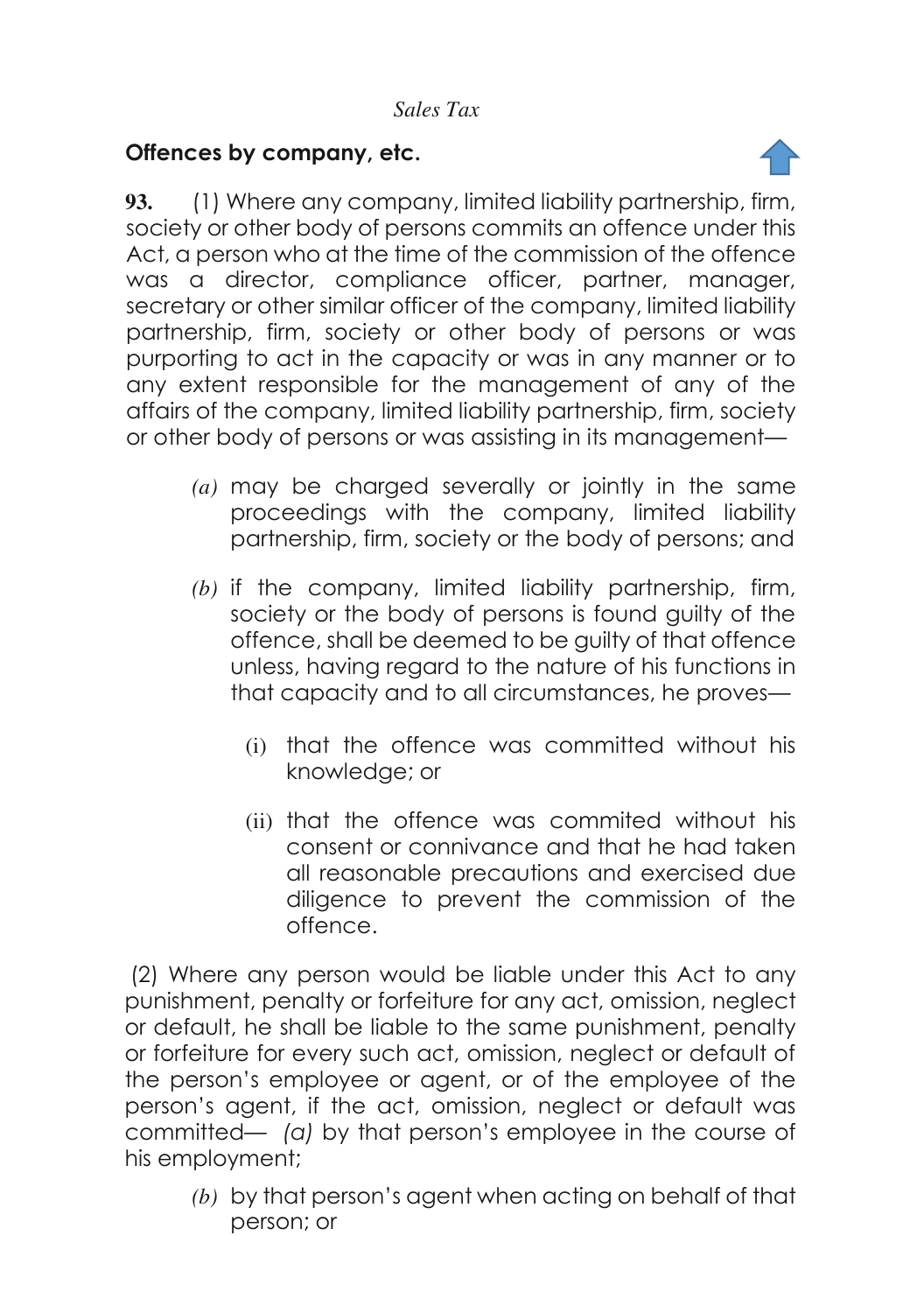*(c)* by the employee of that person's agent when acting in the course of his employment by the person's agent or otherwise on behalf of the person's agent acting on behalf of that person.

# **General penalty**

**94.** Any person who commits an offence under this Act for which no penalty is expressly provided shall, on conviction, be liable to a fine not exceeding thirty thousand ringgit or to imprisonment for a term not exceeding two years or to both.

# **Compounding of offences**

**95.** (1) The Minister may, with the approval of the Public Prosecutor, make regulations prescribing—

- (a) any offence under this Act or any regulations made under this Act as an offence which may be compounded;
- (b) the criteria for compounding such offence; and
- (c) the method and procedure for compounding such offence.

(2) Any senior officer of sales tax may, with the consent in writing of the Public Prosecutor, at any time before a charge is being instituted, compound any offence prescribed as an offence which may be compounded by making a written offer to the person reasonably suspected of having committed the offence to compound the offence upon payment to the Director General of a sum of money not exceeding fifty per centum of the amount of the maximum fine to which the person would have been liable to if he had been convicted of the offence, within such time as may be specified in the written offer.

(3) An offer under subsection (2) may be made at any time after the offence has been committed but before any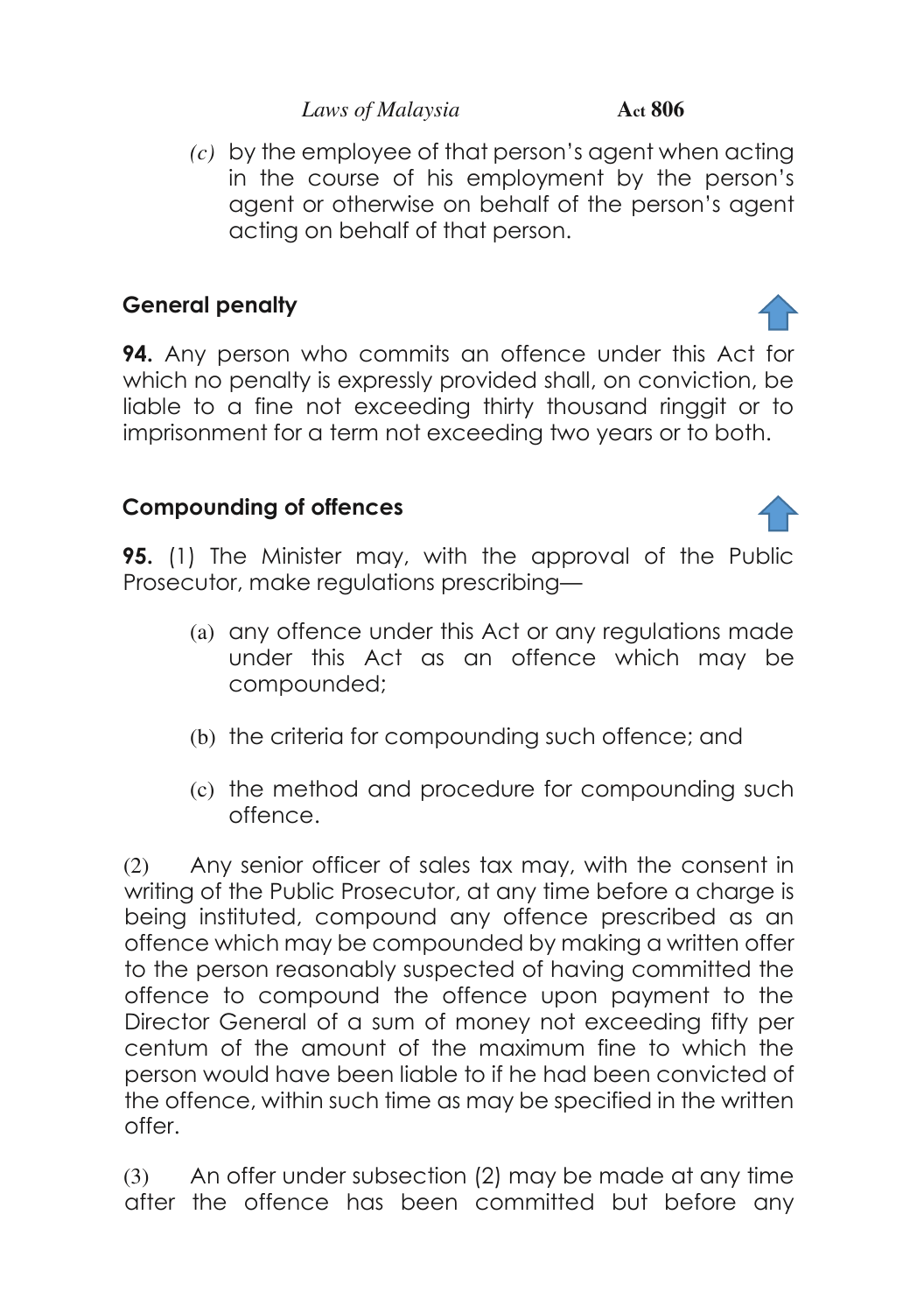prosecution for it has been instituted, and where the amount specified in the offer is not paid within the time specified in the offer, or such extended time as the Director General may grant, prosecution for the offence may be instituted at any time after that against the person to whom the offer was made.

(4) Where an offence has been compounded under subsection (2),no prosecution shall be instituted in respect of the offence against the person to whom the offer to compound was made, and any document or thing seized in connection with the offence may be released by the Director General, subject to such terms as the Director General thinks fit.

(5) All sums of moneys received by the Director General under this section shall be paid into and form part of the Consolidated Fund.

#### **Review and appeal**

**96.** (1) Any person aggrieved by any decision of the Director General may apply to the Director General for review of any of his decision within thirty days from the date the person has been notified of such decision provided that no appeal has been made on the same decision to the Customs Appeal Tribunal or court.

(2) An application for review under subsection (1) shall be made in the prescribed form.

(3) Where an application for review has been made under subsection (1), the Director General shall make the review and notify the decision of the review to the person, where practicable, within sixty days from the date of the receipt of such application. (4) No review may be made in any matter relating to compound.

(5) Any person aggrieved by any decision of the Director General under subsection (3) or any other provision of this Act, except any matter relating to compound, may appeal to the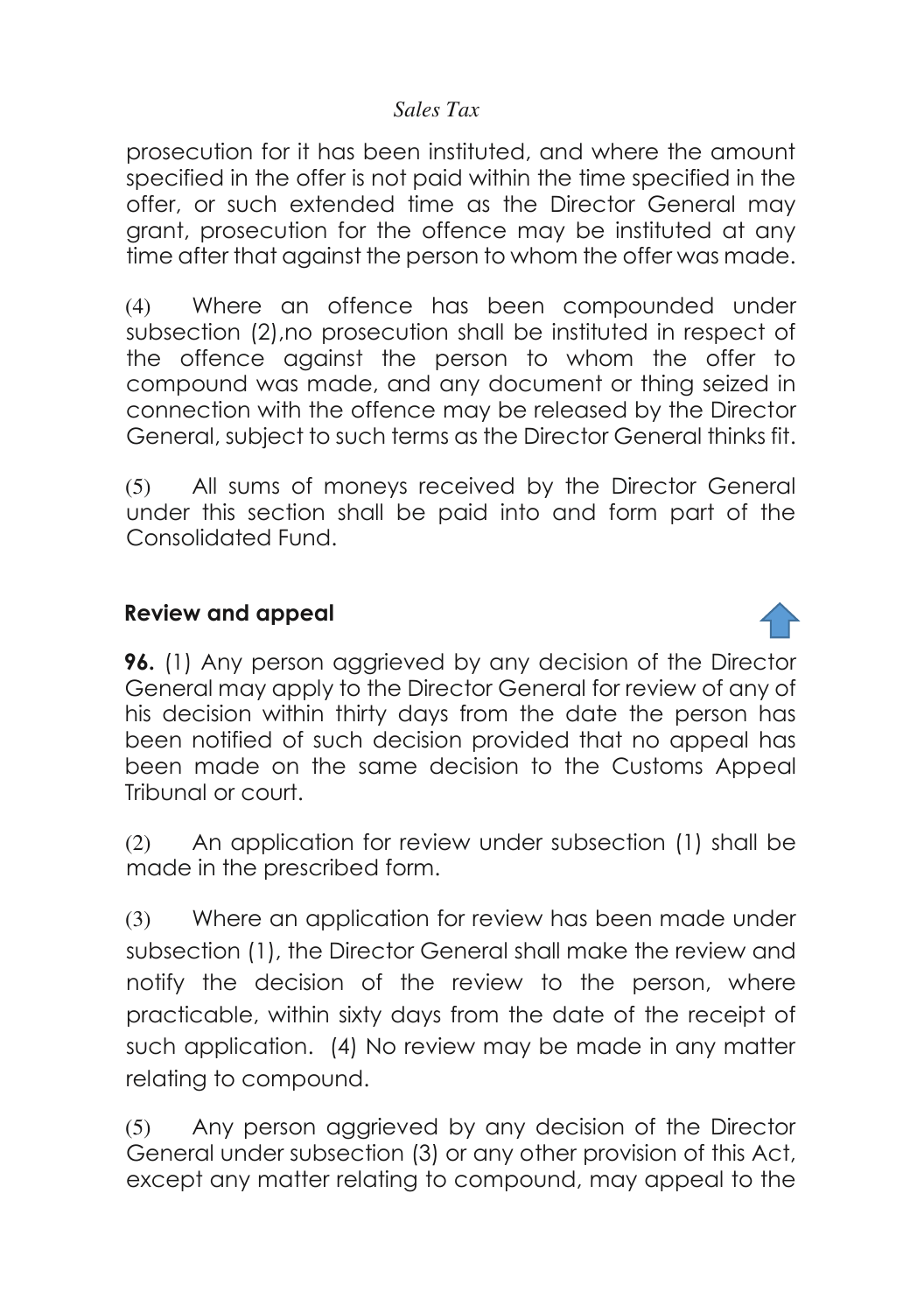Customs Appeal Tribunal in writing within thirty days from the date of notification of the decision to the aggrieved person.

(6) Any sales tax due and payable under this Act shall be paid notwithstanding any review or appeal has been made under this section.

# **Liquidator of company to give notice of winding-up, and set aside sales tax**

**97.** (1) Where a resolution is passed and becomes effective, or an order is made, for the winding-up of a company which is a registered manufacturer or an importer, the liquidator of the company shall—

- *(a)* give notice of the winding up of the company to the Director General within fourteen days after the resolution is effective or order is made;
- *(b)* before disposing of any of the assets of the company, set aside such sum out of the assets as appears to the Director General to be sufficient to provide for any sales tax that is or will thereafter become due and payable in respect of the company; and
- *(c)* pay the sales tax referred to in paragraph *(b)*.

(2) A liquidator of any company referred to in subsection (1) who fails to give notice to the Director General within the time specified in paragraph (1)*(a)* or fails to provide for payment of the sales tax as required under paragraph (1)*(c)* shall be personally liable for any sales tax that is or will become due and payable as aforesaid.

(3) Any liquidator who fails to comply with subsection (1) commits an offence and shall, on conviction, be liable to a fine not exceeding ten thousand ringgit.

(4) Where two or more persons are appointed as liquidators or are required by law to carry out the winding-up of the company referred to in subsection (1), the obligations and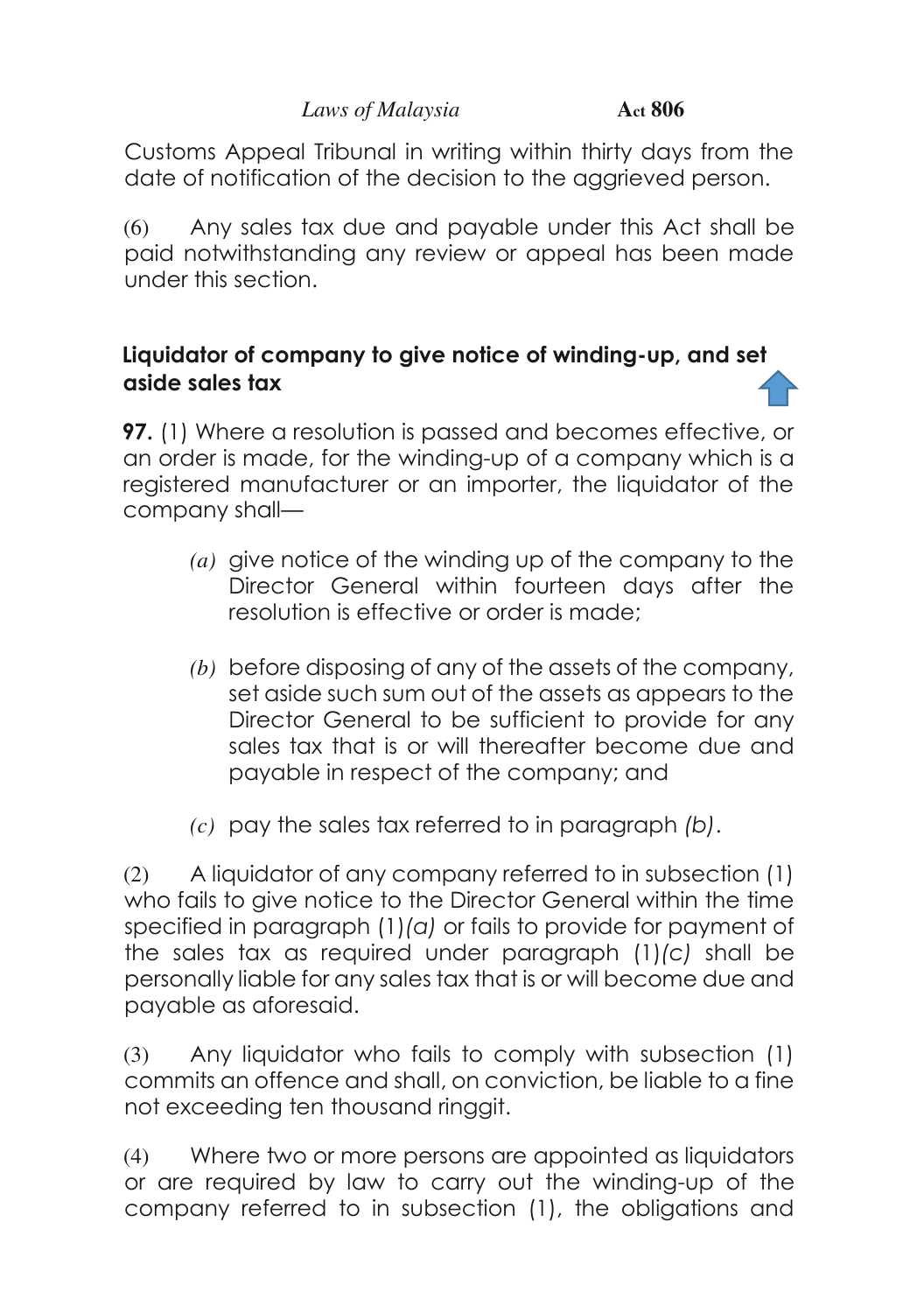liabilities attaching to a liquidator under this section shall attach to all such persons jointly and severally, subject to a right of contribution between themselves as in cases of contract.

# **Appointment of receiver to be notified to Director General**

**98.** (1) Where a receiver of the property of a registered manufacturer or an importer is appointed, the receiver shall give notice of such appointment to the Director General within fourteen days thereafter, and shall before disposing of any of the assets of the registered manufacturer or importer set aside such sum out of the assets as appears to the Director General to be sufficient to provide for any sales tax that is or will thereafter become due and payable in respect of the taxable goods that have been sold or manufactured by the registered manufacturer or importer before the appointment of the receiver, and shall pay such sales tax.

(2) Any receiver appointed under subsection (1) who fails to give notice to the Director General within the time specified in subsection (1) or fails to provide for the payment of the sales tax as required under that subsection shall be personally liable for any sales tax that is or will become due and payable as aforesaid.

(3) Any receiver who fails to comply with subsection (1) commits an offence and shall, on conviction, be liable to a fine not exceeding ten thousand ringgit.

(4) Where two or more persons are appointed as receivers, the obligations and liabilities attaching to a receiver under this section shall attach to all such persons jointly and severally, subject to a right of contribution between themselves as in cases of contract.

# **Registered manufacturer to submit audit certificate**

**99.** The Director General may require a registered manufacturer to submit annually an audit certificate, signed by a public accountant not in the employment of the registered manufacturer, in relation to the records required to be kept by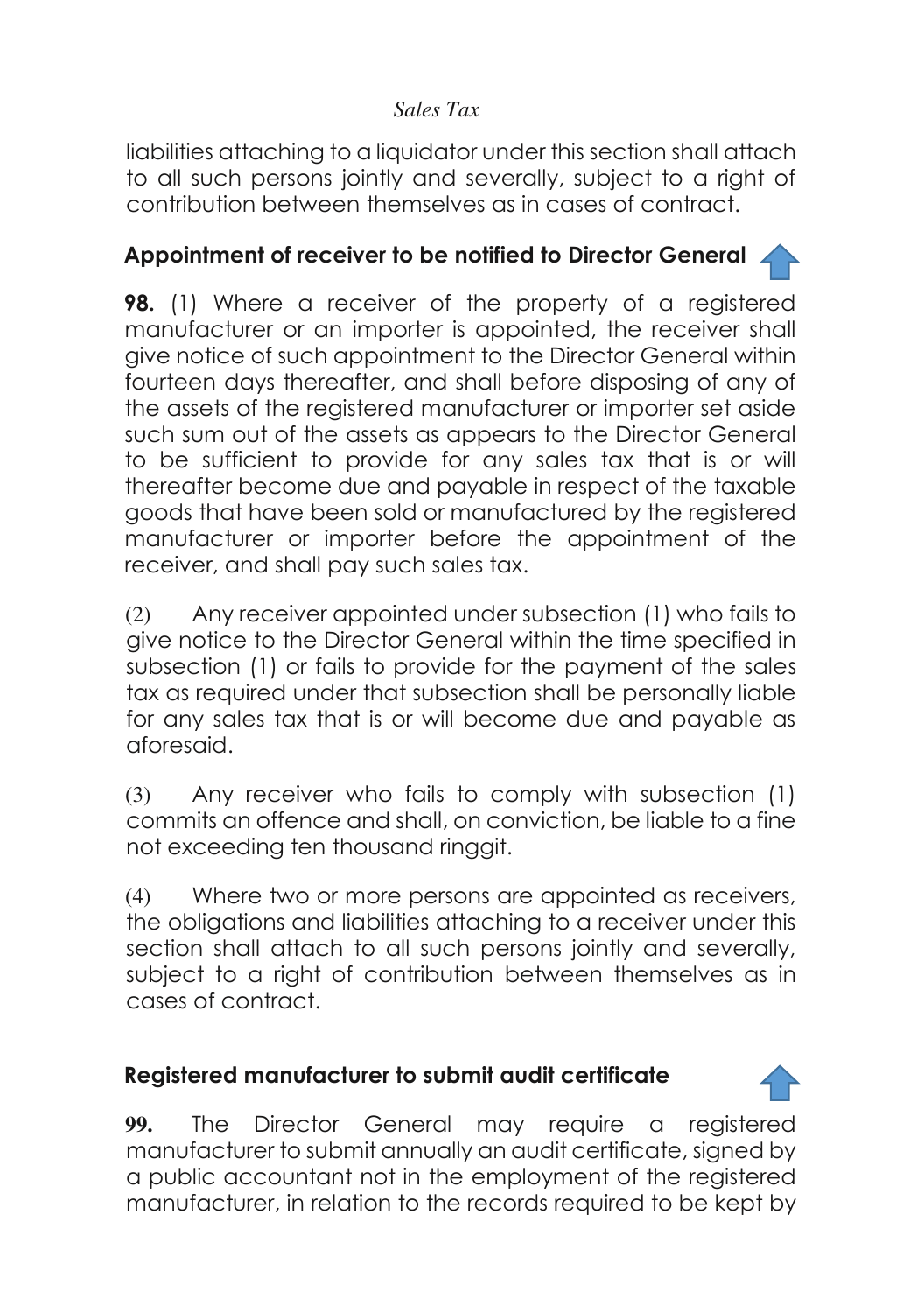the registered manufacturer under section 24 in respect of the registered manufacturer's production and sale of taxable goods manufactured by him.

# **Sales tax, etc., to be payable notwithstanding any proceedings, etc.**

**100.** The institution of proceedings or the imposition of a penalty, fine or term of imprisonment under this Act or the compounding of an offence under section 95 shall not relieve any person from the liability to pay for sales tax, surcharge, penalty, fees or other money under this Act.

# **Service of notices, etc.**

**101.** (1) Every notice, direction or other document required by this Act to be served on any person may be served—

- (a) personally on that person;
- (b) by sending it to that person by registered post; or

*(c)* by the electronic service under section 102.

(2) The notice, direction or other document sent by registered post to a person shall be deemed to have been served on that person at the time at which it would have been delivered to that person in the ordinary course of the post if such notice, direction or other document was addressed—

- (a) in the case of a company, limited liability partnership, firm, society or other body of persons—
	- (i) to its registered office;
	- (ii) to its last known address; or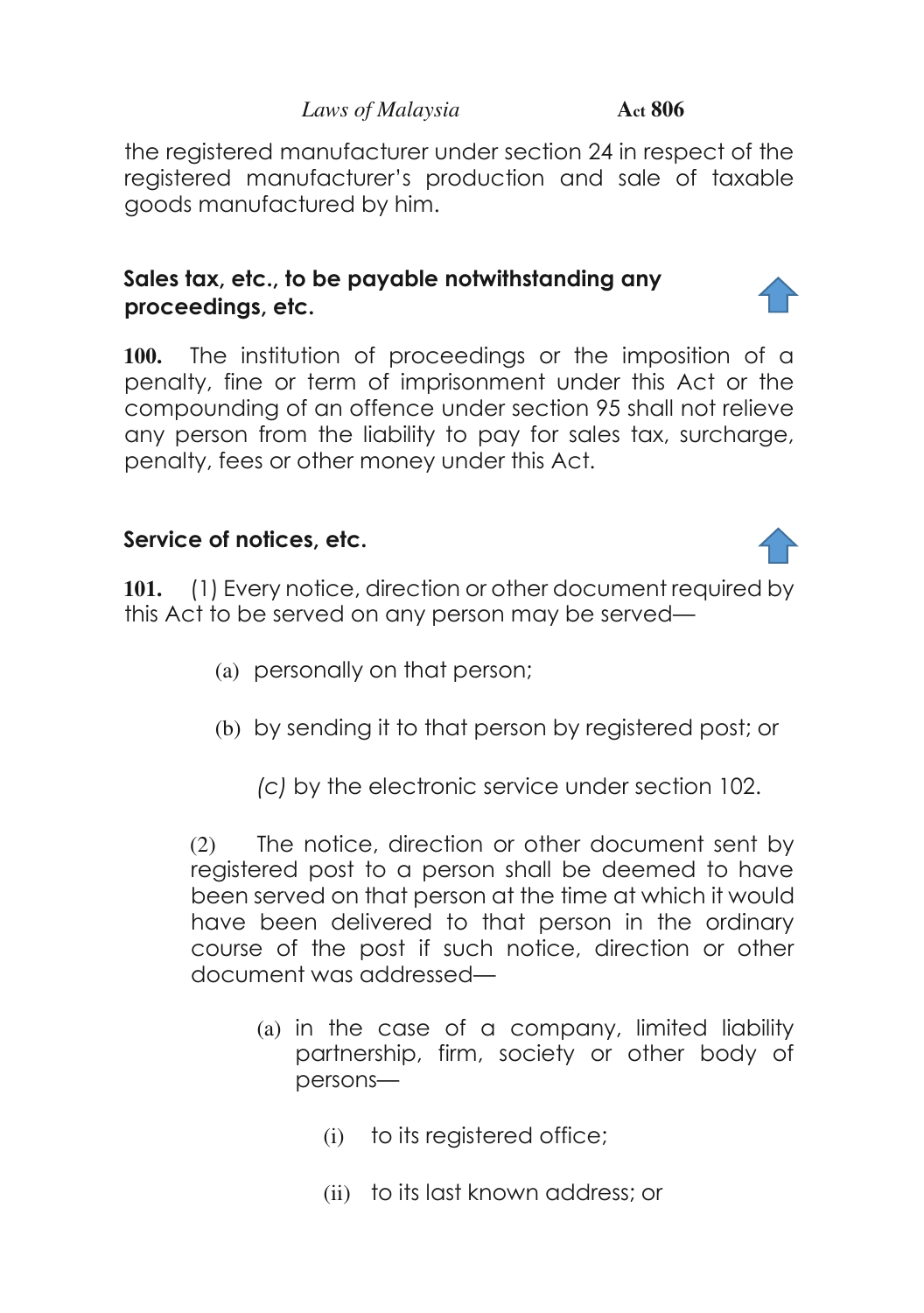- (iii) to any person authorized by it to accept service of process; and
- (b) in the case of an individual, to his last known address.

(3) Where a person has given his consent for a notice to be served on him through the electronic service, the notice shall be deemed to have been served at the time when the electronic notice is transmitted to his account through the electronic service.

#### **Use of electronic service**

**102.** (1) Notwithstanding any other provision of this Act and subject to the regulations made under this Act, the Director General may provide an electronic service to any registered user for—

- *(a)* the filing or furnishing of any application, return, declaration or any other document; and
- *(b)* the service of any notice, direction, order, permit, receipt or any other document.

(2) Where an electronic notice is made and transmitted to the Director General, the Director General shall not be liable for any loss or damage suffered by the registered user by reason of any error or omission of whatever nature or howsoever arising appearing in any electronic notice obtained by the registered user under the electronic service if the error or omission was made in good faith and in the ordinary course of the discharge of the duties of the Director General or occurred or arose as a result of any defect or breakdown in the electronic service or in the equipment used for the provision of the electronic service.

(3) Any electronic notice made and transmitted by the registered user shall be deemed to have been filed, furnished or served at the time the electronic notice is received by the Director General.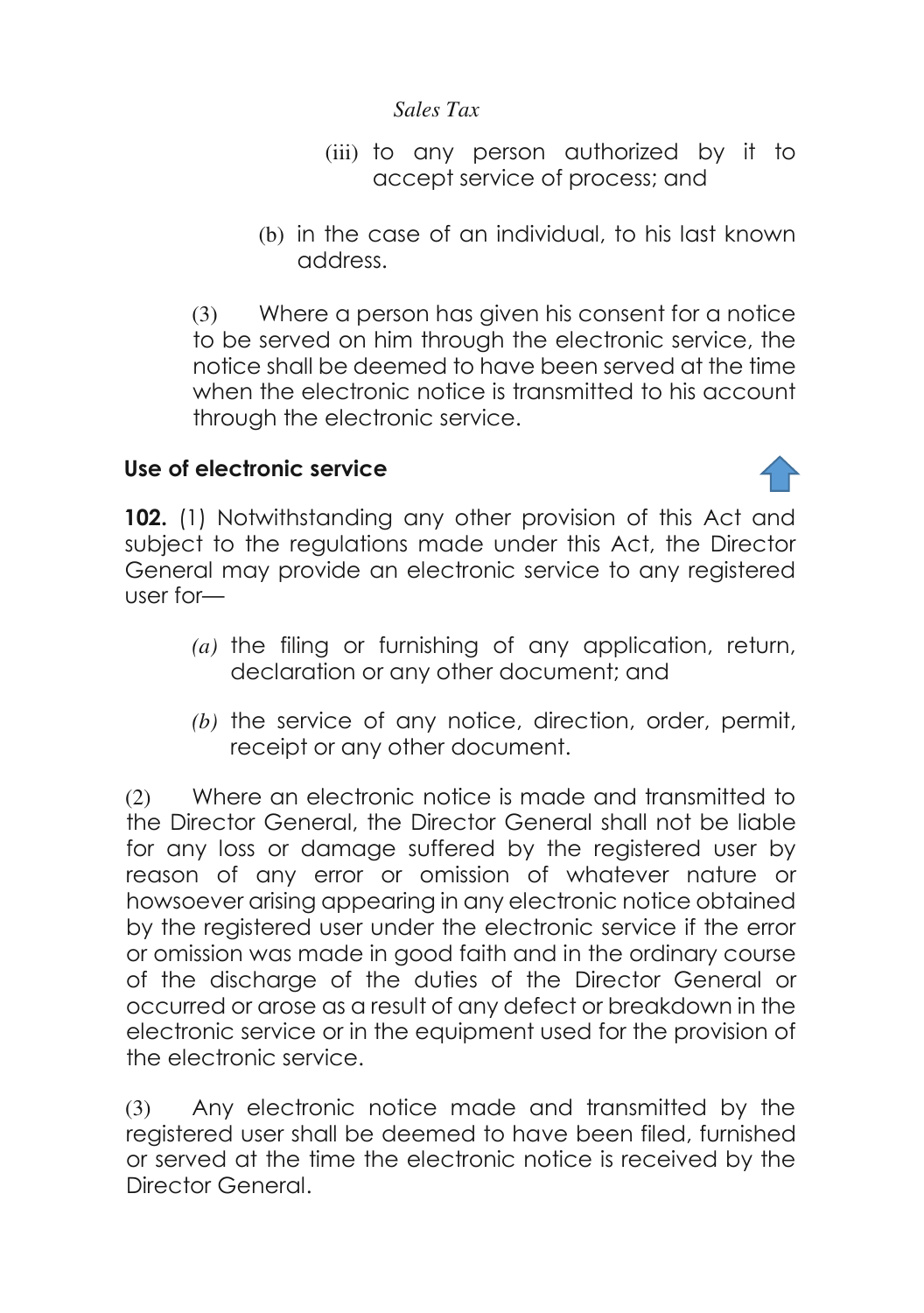(4) For the purposes of this section, "registered user" means any person who is authorized in writing by the Director General to gain access to and use the electronic service.

# **Protection of officer of sales tax from liability**

**103.** No officer of sales tax or other person employed by the Government in the course of carrying out his duties under this Act shall be liable to make good any loss sustained in respect of any goods by fire, theft, damage or other causes while the goods are in the customs control or excise control or in the lawful custody or control of the officer of sales tax or other person employed by the Government in the course of carrying out his duties under this Act unless the loss is caused by his wilful neglect or default.

#### **Rewards**

**104.** The Director General may order such rewards as he may deem fit to be paid to any officer of sales tax or other person for services rendered in connection with the detection of any offences against this Act.

# **Power of Director General to charge fees**

**105.** The Director General may charge such fee as he may consider reasonable in respect of any services rendered by him or any officer of sales tax—

 *(a)* which is not required to be rendered under this Act; and

*(b)* for which no fee is prescribed by any written law.

# **Power to make regulations**

**106.** (1) The Minister may make regulations as may be necessary or expedient for the purposes of carrying into effect the provisions of this Act.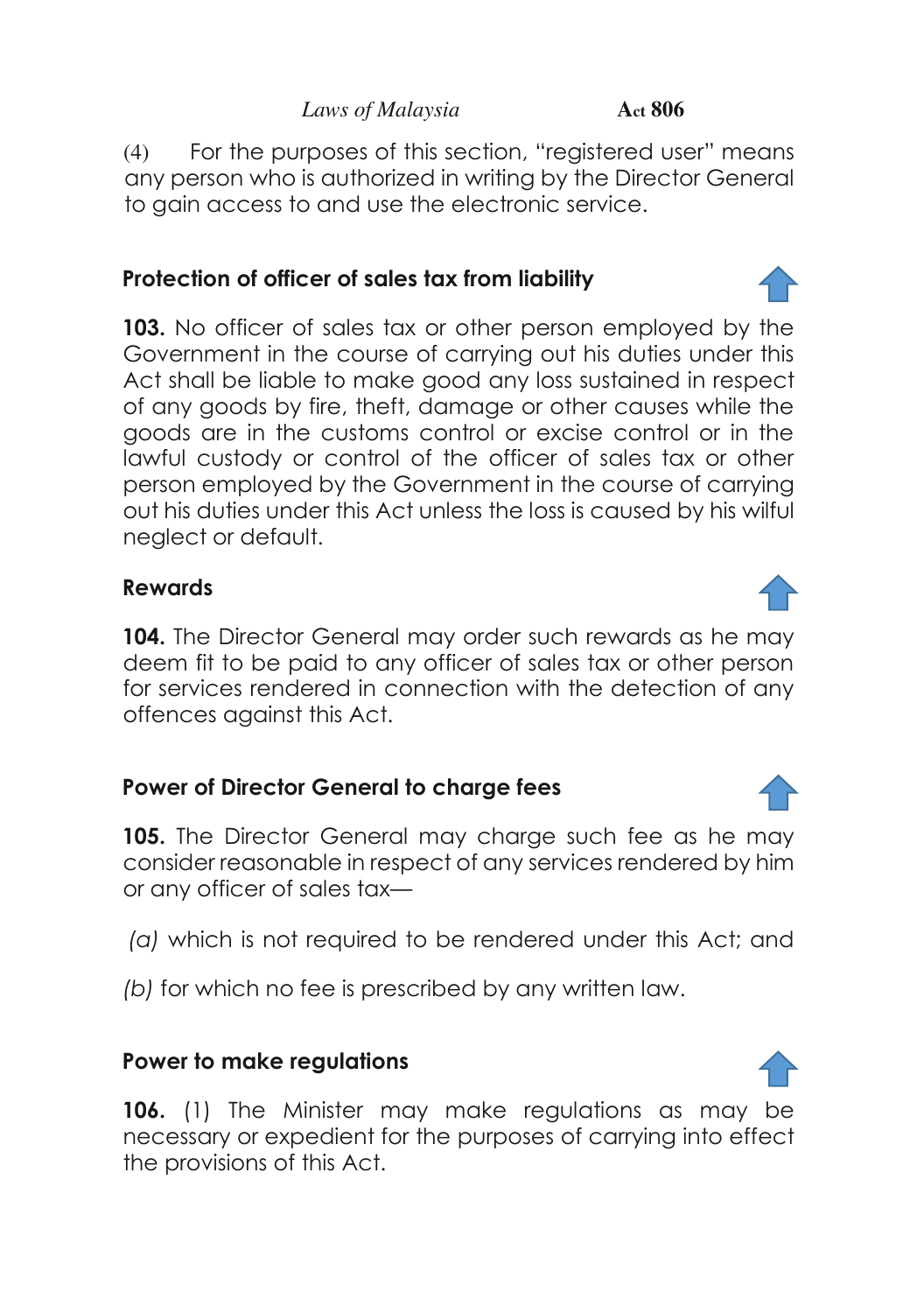(2) Without prejudice to the generality of subsection (1), the Minister may prescribe—

- *(a)* all matters relating to registration of manufacturers;
- *(b)* all matters relating to taxable period;
- *(c)* all matters relating to determination of sale value of taxable goods;
- *(d)* all matters relating to furnishing of returns and payment of sales tax;
- *(e)* all matters relating to refund, drawback and remission of sales tax;
- *(f)* all matters relating to public ruling and customs ruling;
- *(g)* all matters relating to electronic service;
- *(h)* all matters relating to invoices, credit notes and debit notes;
- *(i)* all matters relating to the offices for the administration of sales tax;
- *(j)* all fees required by this Act to be prescribed;
- *(k)* all forms to be prescribed for the purposes of this Act;
- *(l)* all matters relating to petroleum; or
- *(m)* any other matters required by this Act to be prescribed.

(3) Any regulations made under subsection (1) may prescribe an act or ommission in contravention of the regulations to be an offence and may prescribe penalties of a fine not exceeding thirty thousand ringgit or to imprisonment for a term not exceeding two years or to both for such offence.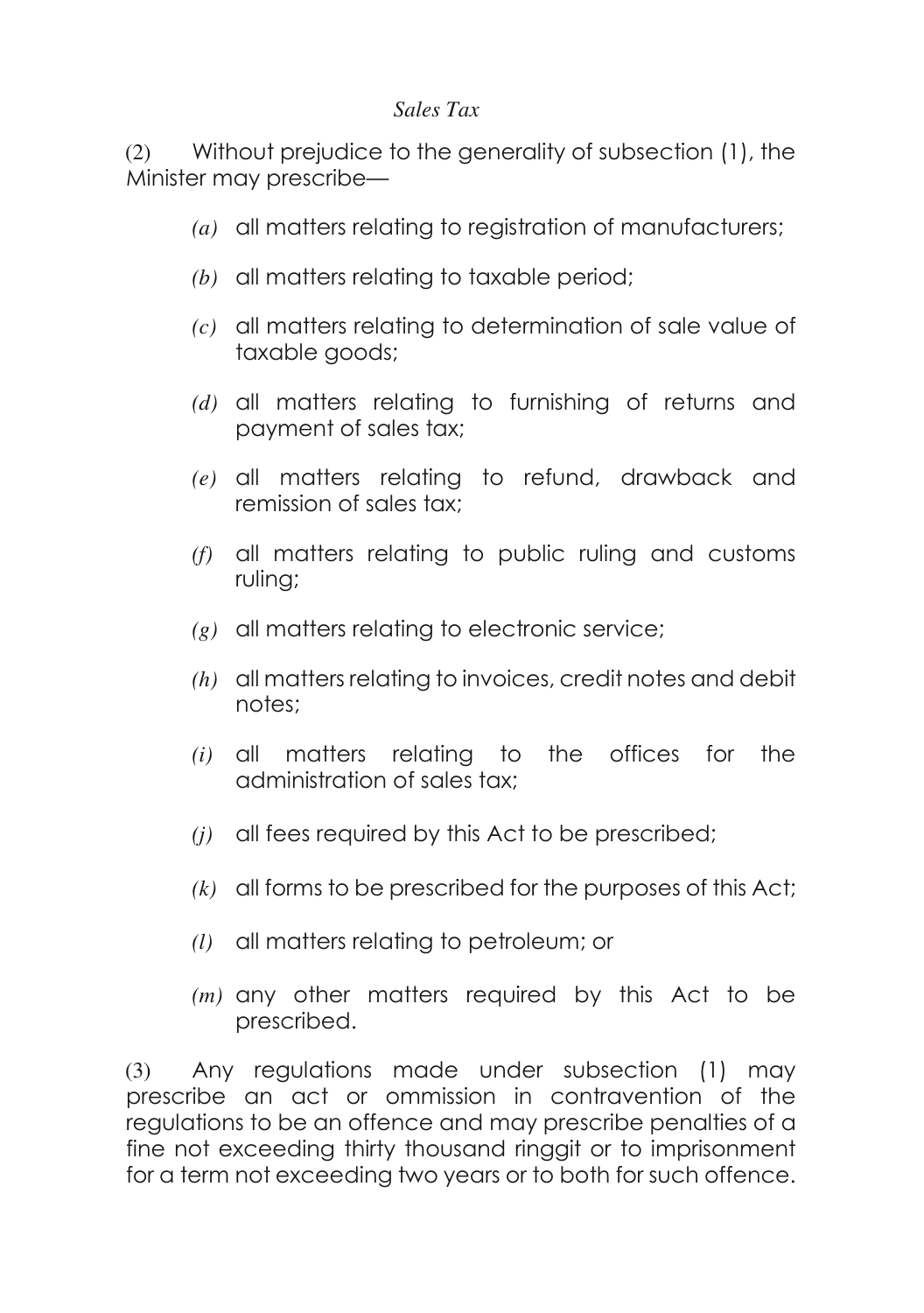# Part XIII

# SAVINGS AND TRANSITIONAL

# **Registration on commencement date**

**107.** (1) Notwithstanding section 13, any person who manufactures goods before the effective date which goods are taxable goods on the effective date shall, within thirty days from the date of the coming into operation of this Act, apply to the Director General to be registered as a registered manufacturer if there are reasonable grounds for believing that the total sale value of all his taxable goods in the month of effective date and eleven months immediately succeeding that month will exceed the total sale value of taxable goods determined under subsection 12(1).

(2) The Director General shall register the person referred to in subsection (1) with effect from the first day of the month following the month in which the application is made, and the person shall charge sales tax on the taxable goods sold, used or disposed of by him with effect from such day.

(3) Any person who manufactures goods before the effective date which goods are taxable goods on the effective date and has made an application before the effective date to the Director General to be registered as a registered manufacturer under this Act—

- *(a)* shall be deemed to have been registered in accordance with section 13 on the effective date if there are reasonable grounds for believing that the total sale value of all his taxable goods in the month of the effective date and eleven months immediately succeeding that month will exceed the total sale value of taxable goods determined under subsection 12(1); and
- *(b)* shall charge sales tax on the taxable goods sold, used or disposed of by the person with effect from the effective date.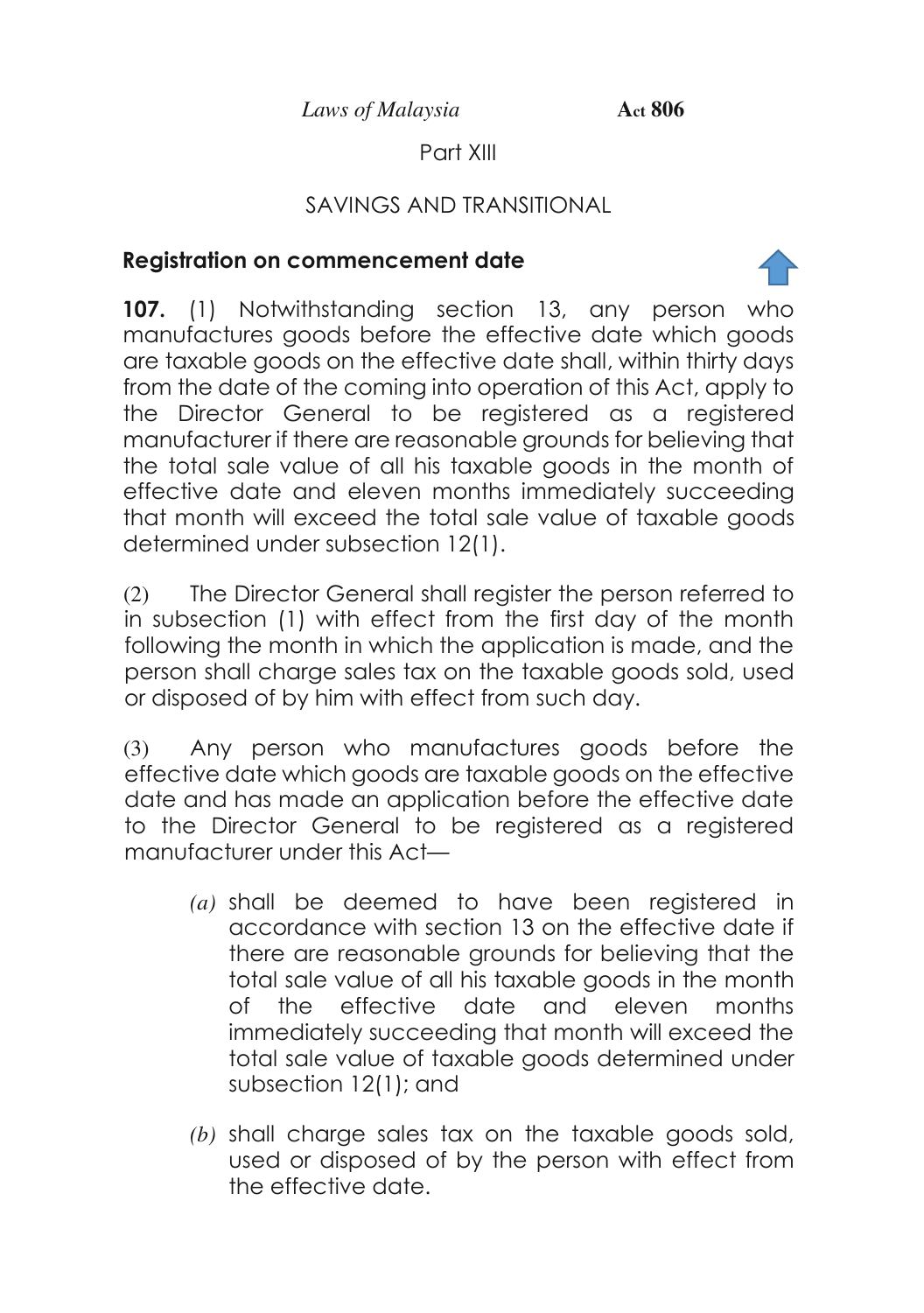(4) A manufacturer who is registered under the Goods and Services Tax Act 2014 [*Act 762*] before the effective date and manufactures taxable goods on the effective date—

- *(a)* shall be deemed to have been registered in accordance with section 13 on the effective date if there are reasonable grounds for believing that the total sale value of all his taxable goods in the month of the effective date and eleven months immediately succeeding that month will exceed the total sale value of taxable goods determined under subsection 12(1); and
- *(b)* shall charge sales tax on the taxable goods sold, used or disposed of by the manufacturer with effect from the effective date.

#### **Progressive or periodic agreement**

**108.** (1) Where any sale of taxable goods is made under an agreement for a period or progressively over a period whether or not at regular intervals and that period begins before 1 June 2018 and ends after the effective date, the proportion of the sale which is attributed to the part of the period after the effective date shall be chargeable to sales tax.

(2) Where the sale referred to in subsection (1) is made under a warranty whether expressed, implied or required by law and the value of the warranty is included in the price of the goods, no sales tax shall be charged on the replacement of the goods under such warranty.

(3) Subsection (1) shall not apply to a sale of goods where goods and services tax under the Goods and Services Tax Act 2014 has been paid on the sale of the goods to the extent covered by the invoice.